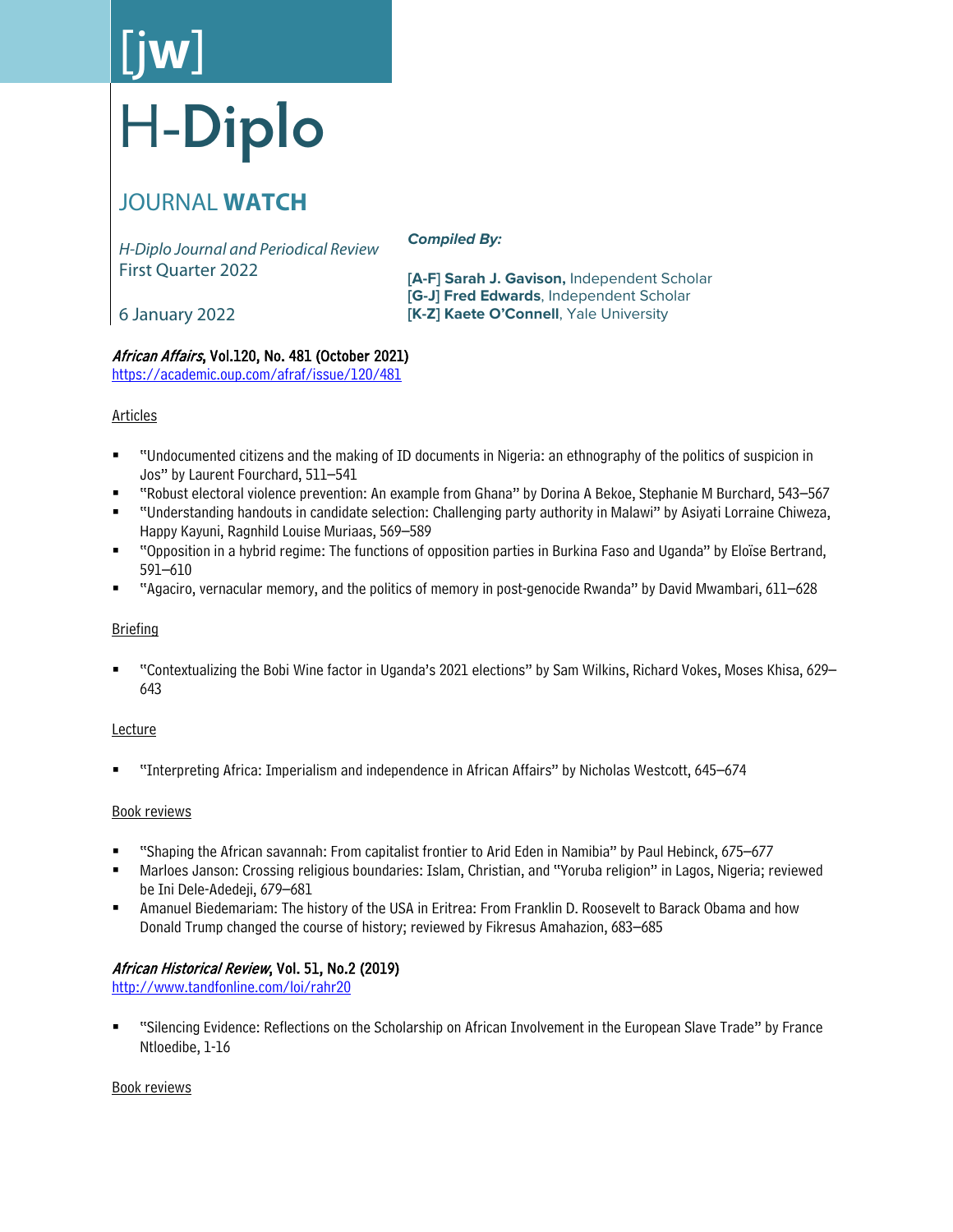- Vineet Thakur: Jan Smuts and the Indian Question, reviewed by Garth Ahnie, 17-20
- Richard A. Olaniyan and Ehimika A. Ifidon, eds.: Contemporary Issues in Africa's Development: Whither the African Renaissance? reviewed by Emmanuel K. Botlhale, 21-22
- Christi van der Westhuizen: Sitting Pretty: White Afrikaans Women in Postapartheid South Africa, reviewed by Fiona Davids, 23-25
- John H. Hanson: The Ahmadiyya in the Gold Coast: Muslim Cosmopolitans in the British Empire, reviewed by Muhammed Haron, 26-31
- Jane Carruthers: National Park Science: A Century of Research in South Africa, reviewed by Ackson M. Kanduza, 32- 33
- John Gribble and Graham Scott: We Die Like Brothers: The Sinking of the SS Mendi, reviewed by Ackson M. Kanduza, 34-35
- Achille Mbembe: Critique of Black Reason, translated by Laurent Dubois, reviewed by Malebogo Kgalemang, 36-38
- Anna Tietze: A History of the Iziko South African National Gallery: Reflections on Art and National Identity, reviewed by William O. Lesitaokana, 39-41
- Anne K. Mager and Phiko J. Velelo: The House of Tshatshu: Power, Politics and Chiefs North-West of the Great Kei River, c1818–2018, reviewed by Sipokazi Madida, 42-44
- Kristen E. Cheney: Crying for Our Elders: African Orphanhood in the Age of HIV and AIDS, reviewed by Clement Masakure, 45-48
- A. Swidler and S. Cotts Watkins: A Fraught Embrace: The Romance and Reality of AIDS Altruism in Africa, reviewed by Clement Masakure, 49-53
- Yves Vanderhaeghen: Afrikaner Identity: Dysfunction and Grief, reviewed by F. A. Mouton, 54-55
- Peter Elliott: Constance: One Road to Take—The Life and Photography of Constance Stuart Larrabee (1914–2000), reviewed by Cornelis Muller, 56-58
- Toendepi Shonhe: Reconfigured Agrarian Relations in Zimbabwe, reviewed by Sibanengi Ncube, 59-61
- Jeremiah Mutio Kitunda: A History of the Water Hyacinth in Africa: The Flower of Life and Death from 1800 to the Present, reviewed by Mark Nyandoro, 62-67
- Jennifer Tappan: The Riddle of Malnutrition: The Long Arc of Biomedical and Public Health Interventions in Uganda, reviewed by Mark Nyandoro, 68-72
- Hedley Twidle: Experiments with Truth: Narrative Non-Fiction and the Coming of Democracy in South Africa, reviewed by Connie Rapoo, 73-76
- Ellen Hillbom and Jutta Bolt: Botswana—A Modern Economic History: An African Diamond in the Rough, reviewed by Unaludo Sechele, 77-78
- Emily Callaci: Street Archives and City Life: Popular Intellectuals in Postcolonial Tanzania, reviewed by Letshwiti B. Tutwane, 79-81

## American Historical Review, Vol.126, No.3 (September 2021)

<https://academic.oup.com/ahr/issue/126/2>

In this issue, xi–xiii

#### Articles

- "The Ecology of Exchange: The Monetization of Roman Egypt" by Colin P. Elliott, 900–921
- "World History and the Tasman Sea" by Alison Bashford, 922–948
- "Freedom with Local Bonds: Custom and Manumission in the Age of Emancipation" by Adriana Chira, 949–977
- "Capitulations Redux: The Imperial Genealogy of the Post–World War I "Minority" Regimes" by Laura Robson, 978– 1000
- "To the East Turn: The Russian Revolution and the Black Radical Imagination in the United States, 1917–1924" by Winston James, 1001–1045
- "Soviet Secrecy: Toward a Social Map of Knowledge" by Asif Siddiqi, 1046–1071
- "Made in Manchuria: The Transnational Origins of Socialist Industrialization in Maoist China" by Koji Hirata, 1072– 1101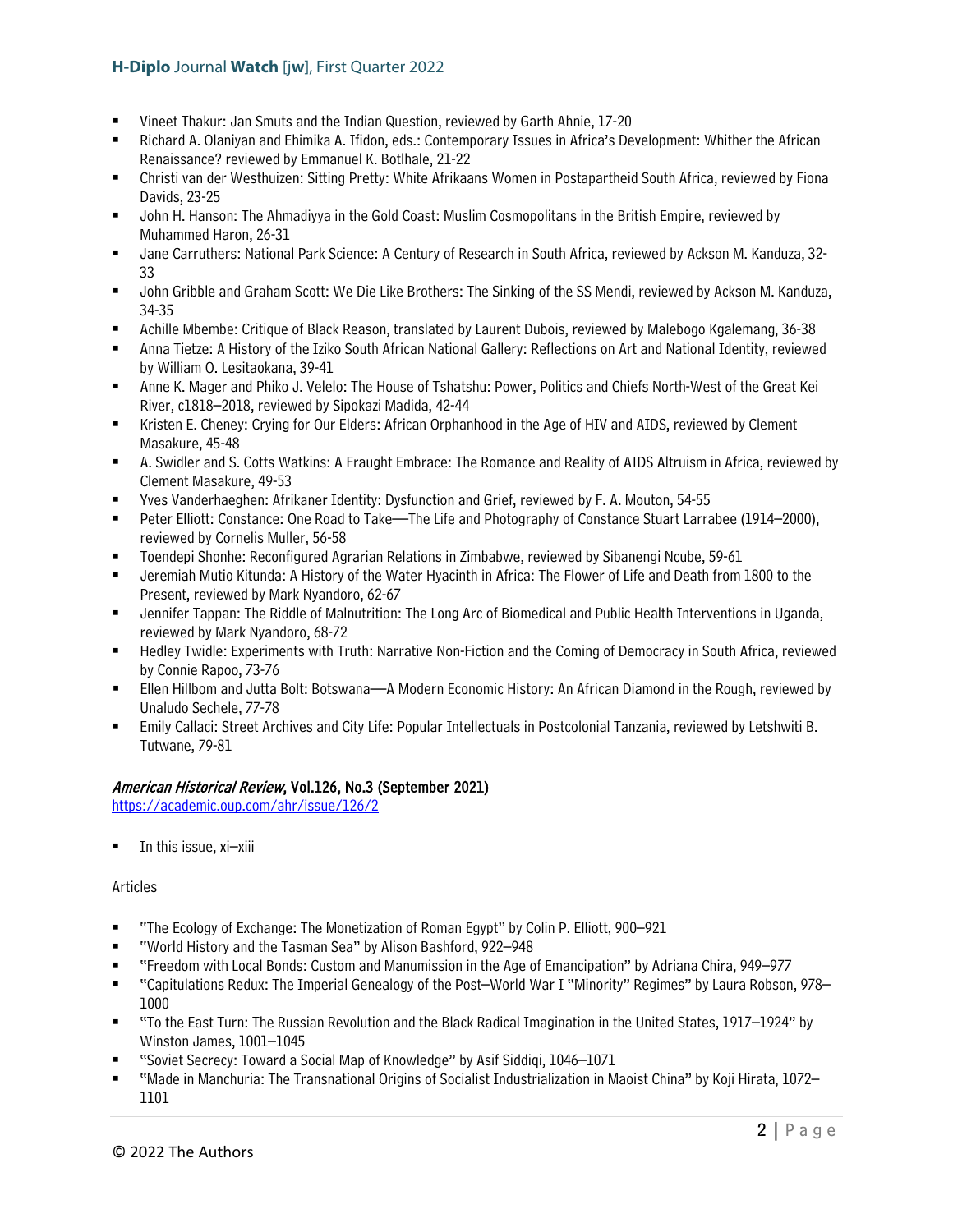"Critical Digital Archives: A Review from Archival Studies" by Itza A. Carbajal, Michelle Caswell, 1102–112

#### AHR Reappraisal

 "The Wages of Harlotry—Luise White's The Comforts of Home: Prostitution in Colonial Nairobi (1990–2020)" by Kenda Mutongi, 1121–1142

#### History Unclassified

- "Losing an Archive: Doing Place-Based History in the Age of the Anthropocene" by Catherine Tatiana Dunlop, 1143– 1153
- "Finding Amica in the Archives: Navigating a Path between Strategic Collaboration and Independent Research" by Michelle Armstrong-Partida, Susan McDonough, 1154–1164
- "The Search for the Kayendo: Recovering the Lowcountry Rice Toolkit" by Caroline Grego, 1165–1183

#### Reviews of Historical fictions

- Robert Trent Vinson: Albert Luthuli, reviewed by Steve Davis, 710–711
- Sara Collins: The Confessions of Frannie Langton; reviewed by Christienna D. Fryar, 1184–1186
- Julie Orringer: The Flight Portfolio; reviewed by Emma Kuby, 1186–1188
- Isabella Hammad: The Parisian; reviewed by Sherene Seikaly, 1188–1189
- Namwali Serpell: The Old Drift; reviewed by David M. Gordon, 1190–1191
- Joshua Furst: Revolutionaries; reviewed by Jeremy Varon, 1191–1193

#### Featured Reviews

- Jeanette Favrot Peterson and Kevin Terraciano, eds.: The Florentine Codex: An Encyclopedia of the Nahua World in Sixteenth-Century Mexico; reviewed by Lori Boornazian Diel, 1194–1196
- Joao Jose Reis, Flavio Dos Santos Gomes, and Marcus J. M. De Carvalho: The Story of Rufino: Slavery, Freedom, and Islam in the Black Atlantic; reviewed by Yuko Miki, 1196–1198
- Miles Ogborn: The Freedom of Speech: Talk and Slavery in the Anglo-Caribbean World; reviewed by Justin Roberts, 1199–1201
- Jacob S. T. Dlamini: Safari Nation: A Social History of the Kruger National Park; reviewed by Jill E. Kelly, 1201–1204
- Shravan Vidyarthi and Erin Haney, eds.: Priya Ramrakha: The Recovered Archive; reviewed by James R. Brennan, 1204–1206
- Jessica Hinchy: Governing Gender and Sexuality in Colonial India: The Hijra, c. 1850–1900; and Durba Mitra: Indian Sex Life: Sexuality and the Colonial Origins of Modern Social Thought; reviewed by Kate Imy, 1206–1211
- Geraldine Heng: The Invention of Race in the European Middle Ages; reviewed by Francisco Bethencourt, 1211–1213
- Alexandra Sterling-Hellenbrand: Medieval Literature on Display: Heritage and Culture in Modern Germany; reviewed by Marek Tamm, 1214–1216
- Ronald Grigor Suny: Stalin: Passage to Revolution; reviewed by Donald J. Raleigh, 1216–1219
- Tom Segev: A State at Any Cost: The Life of David Ben-Gurion; reviewed by Noam Zadoff, 1219–1221
- Pamela Ballinger: The World Refugees Made: Decolonization and the Foundation of Postwar Italy; reviewed by Claudia C. Gatzka, 1221–1224
- Michael R. Fischbach: The Movement and the Middle East: How the Arab-Israeli Conflict Divided the American Left; reviewed by Doug Rossinow, 1224–1227
- Daniel Immerwahr: How to Hide an Empire: A History of the Greater United States; reviewed by W. Taylor Fain, 1227–1230
- Benjamin E. Park: Kingdom of Nauvoo: The Rise and Fall of a Religious Empire on the American Frontier; and Sarah M. S. Pearsall: Polygamy: An Early American History; reviewed by Christine Talbot, 1230–1234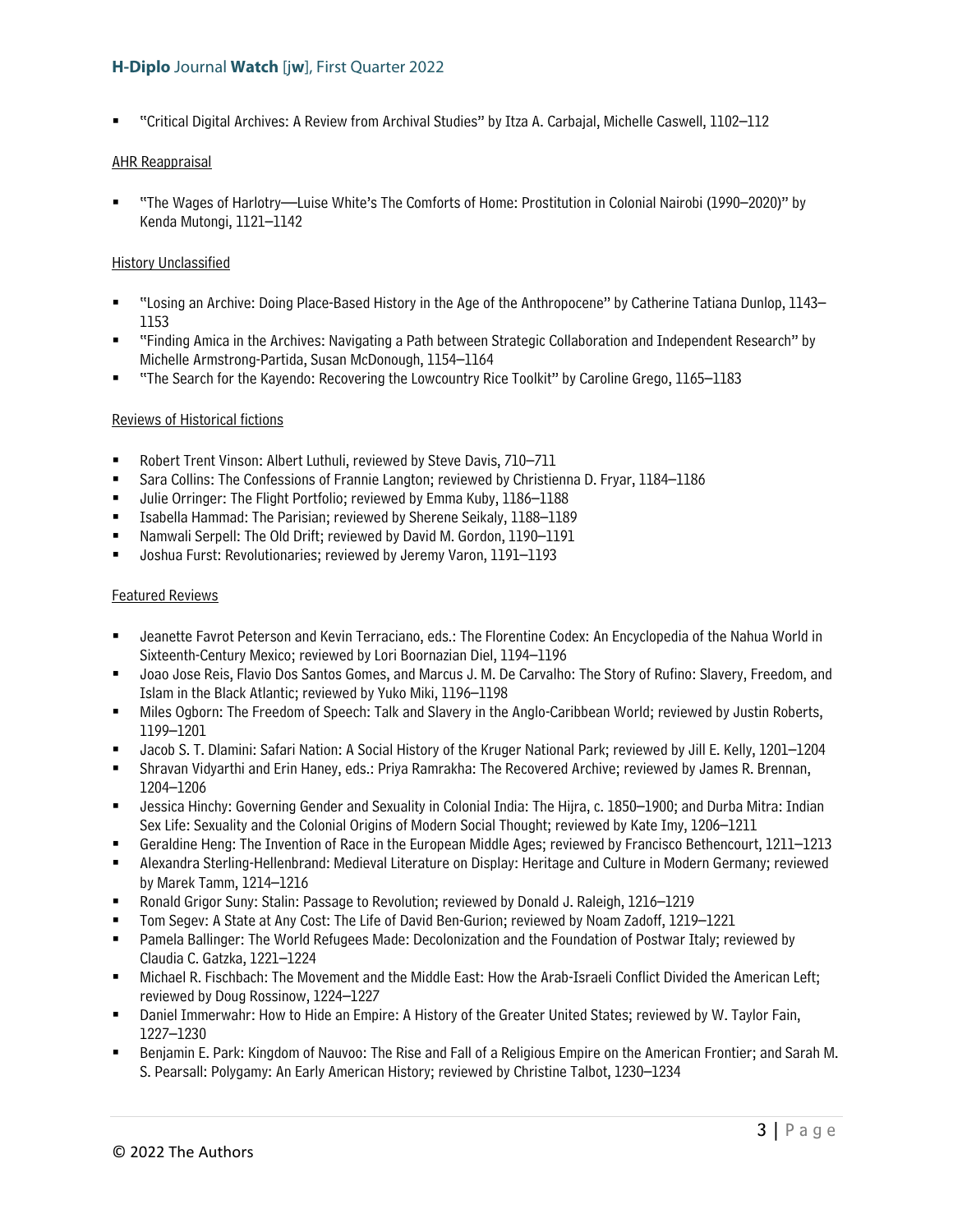## American Political Science Review, Vol. 115, No. 4 (November 2021)

<https://www.cambridge.org/core/journals/american-political-science-review/all-issues>

#### **Editorial**

"Notes from the Editors: #APSR" v-vii

#### Research articles

- "Can Exposure to Celebrities Reduce Prejudice? The Effect of Mohamed Salah on Islamophobic Behaviors and Attitudes" by Ala' Alrababa'h, William Marble, Salma Mousa, Alexandra A. Siegel, 1111-1128
- "Overcoming the Political Exclusion of Migrants: Theory and Experimental Evidence from India" by Nikhar Gaikwad, Gareth Nellis, 1129-1146
- "Jeremy Bentham: Pauperism, Colonialism, and Imperialism" by Barbara Arneil, 1147-1158
- "Workplace Contact and Support for Anti-Immigration Parties" by Henrik Andersson, Sirus H. Dehdari, 1159-1174
- "Reexamining the Effect of Refugees on Civil Conflict: A Global Subnational Analysis" by Yang-Yang Zhou, Andrew Shaver, 1175-1196
- "A 'Common Spectacle' of the Race: Garveyism's Visual Politics of Founding" by Adom Getachew, 1197-1209
- "A Logical Model for Predicting Minority Representation: Application to Redistricting and Voting Rights Cases" by Yuki Atsusaka, 1210-1225
- "Public Perceptions of Women's Inclusion and Feelings of Political Efficacy" by Katelyn E. Stauffer, 1226-1241
- "Gender, Candidate Emotional Expression, and Voter Reactions During Televised Debates" by Constantine Boussalis, Travis G. Coan, Mirya R. Holman, Stefan Müller, 1242-1257
- "Acute Financial Hardship and Voter Turnout: Theory and Evidence from the Sequence of Bank Working Days" by Max Schaub, 1258-1274
- "Members of Parliament are Minimally Accountable for Their Issue Stances (and They Know It)" by Chris Hanretty, Jonathan Mellon, Patrick English, 1275-1291
- "Congress and Community: Coresidence and Social Influence in the U.S. House of Representatives, 1801–1861" by William Minozzi, Gregory A. Caldeira, 1292-1307
- "Understanding and Reducing Biases in Elite Beliefs About the Electorate" by Miguel M. Pereira, 1308-1324
- "Educative Interventions to Combat Misinformation: Evidence from a Field Experiment in India" by Sumitra Badrinathan, 1325-1341
- "Does Public Diplomacy Sway Foreign Public Opinion? Identifying the Effect of High-Level Visits" by Benjamin E. Goldsmith, Yusaku Horiuchi, Kelly Matush, 1342-1357
- "Democratic Subversion: Elite Cooptation and Opposition Fragmentation" by Leonardo R. Arriola, Jed Devaro, Anne Meng, 1358-1372
- "Swords and Plowshares: Property Rights, Collective Action, and Nonstate Governance in the Jewish Community of Palestine 1920–1948" by David Muchlinski, 1373-1387
- "Minority Party Capacity in Congress" by Andrew O. Ballard, James M. Curry, 1388-1405
- "Executive Power in Crisis" by Kenneth Lowande, Jon C. Rogowski, 1406-1423
- "Split Feelings: Understanding Implicit and Explicit Political Persuasion" by Timothy J. Ryan, Yanna Krupnikov, 1424- 1441
- "Life, Literacy, and the Pursuit of Prosperity: Party Competition and Policy Outcomes in 50 States" by Gerald Gamm, Thad Kousser, 1442-1463
- "Is Deliberation an Antidote to Extreme Partisan Polarization? Reflections on 'America in One Room'" by James Fishkin, Alice Siu, Larry Diamond, Norman Bradburn, 1464-1481
- "Reconsidering the Link Between Self-Reported Personality Traits and Political Preferences" by Bert N. Bakker, Yphtach Lelkes, Ariel Malka, 1482-1498

Letter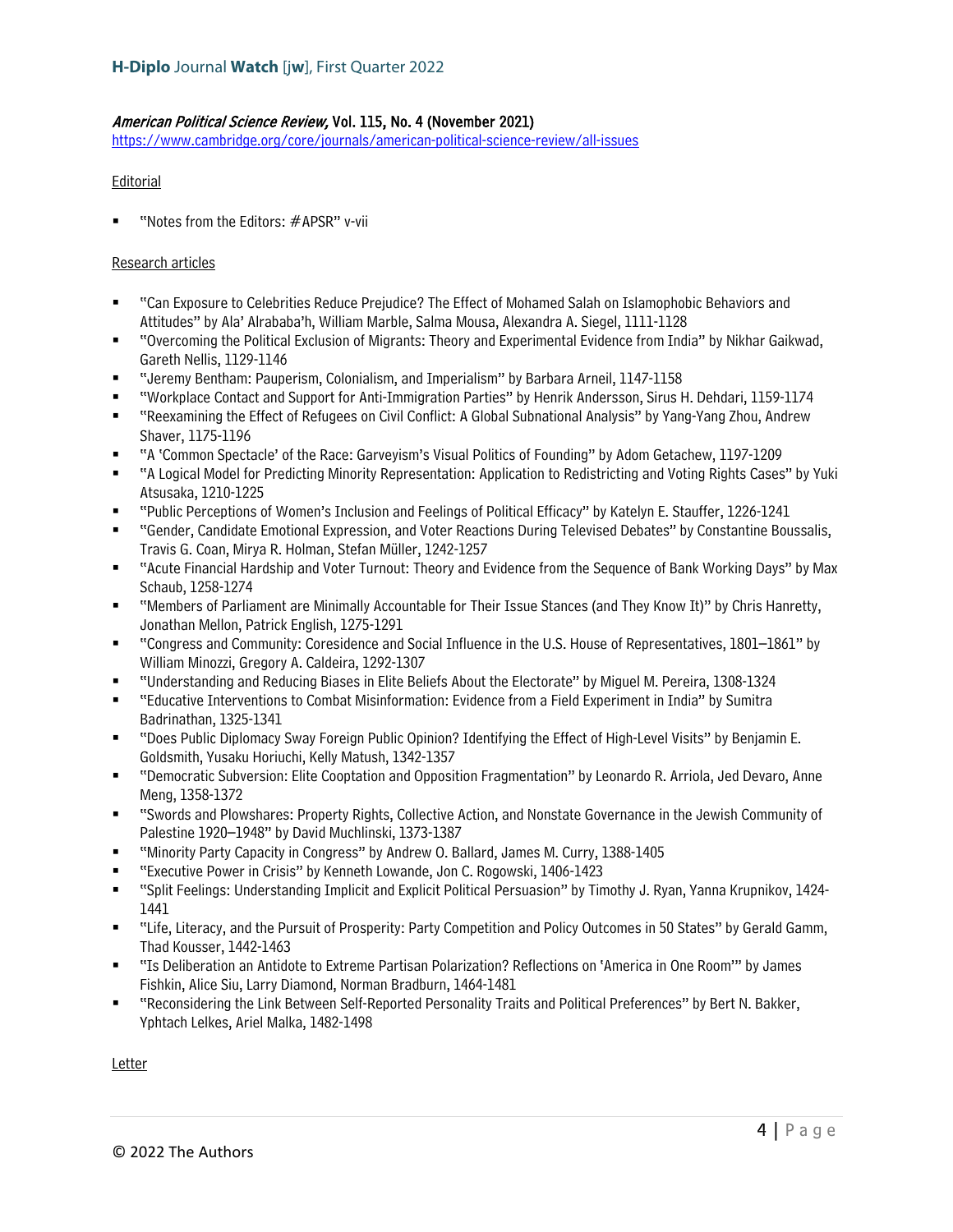- "The Opinion-Mobilizing Effect of Social Protest against Police Violence: Evidence from the 2020 George Floyd Protests" by Tyler T. Reny, Benjamin J. Newman, 1499-1507
- "Activating Animus: The Uniquely Social Roots of Trump Support" by Lilliana Mason, Julie Wronski, John V. Kane, 1508-1516
- "Effectiveness of Incumbent's Strategic Communication during Economic Crisis under Electoral Authoritarianism: Evidence from Turkey" by Selim Erdem Aytaç, 1517-1523
- "A Plague on Politics? The COVID Crisis, Expertise, and the Future of Legitimation" by Michael A. Neblo, Jeremy L. Wallace, 1524-1529

## American Quarterly, Vol.73, No.4 (December 2021)

[http://muse.jhu.edu/journals/american\\_quarterly/](http://muse.jhu.edu/journals/american_quarterly/)

- "Editor's Note" by Mari Yoshihara, v-vi
- "El Río Grande as Pedagogy: The Unruly, Unresolved Terrains of the Chamizal Land Dispute" by Alana de Hinojosa, 711-742
- "After the Border Is Closed: Fascism, Immigration, and Internationalism in Ricardo A. Bracho's Puto" by Jennifer S. Ponce de León, 743-766
- "Transmilitainment: Morocco's Role in Hollywood's War on Terror Films" by Waleed F. Mahdi, 767-791
- "Cities of Fruit: Arts Intervention and the Radical Imagination" by Chandra Russo, 793-815
- "Collective Care and Human Rights Cinema: Musa Syeed's A Stray and Somali Minneapolis" by Danielle Haque, 817- 834
- "Vital Impasse: Animacy Hierarchies, Irredeemability, and a Life Otherwise" by Chad Shomura, 835-855
- "For the Girls in the Place with Style and Grace: Excess as the Catalyst for Liberation" by Aria S. Halliday, 857-866
- "Centering Hawai'i: Lessons on and beyond United States Empire" by Hōkūlani K. Aikau, 867-876
- "Context and Significance of Edmund T. Gordon's Racial Geography Tour" by Dylan Rodríguez, 877-887

## American Review of Canadian Studies, Vol. 51, No.3 (2021)

<http://www.tandfonline.com/loi/rarc20>

#### Special issue on New Perspectives in Canadian Philosophy

 "Introduction: New Perspectives in Canadian Philosophy" by Elizabeth Trott, Robert Timko & Janet Wesselius, 365- 377

#### Articles

- "The Dynamic Landscape of Canadian Philosophy: Three Views of Philosophical Reflection and Refutation" by Joan Whitman Hoff, 378-395
- "The Spirit of Canadian Philosophy: Reflections on the Idea of a Tradition" by Joseph P. McGinn, 396-408
- "Friendship in Canadian Philosophy and the End of Reparations: A Reflection on Winthrop Bell's Philosophy of Canada" by Jason Bell & Matthew Dinan, 409-425
- "Philosophy as a Mediating Institution and the Problem of Tradition in Canada" by Jérôme Melançon, 426-442
- "Knowledge, Spirit, Reason: An Essay in Comparative Philosophy" by Ian Angus, 443-457
- "Communication, Place, Nation, Media: Electricity Reunites the Sundered World of Industry" by R. Bruce Elder, 458- 474
- "Ice and the Climate of Philosophy in Canada" by Janet Catherina Wesselius, 475-487
- "The Possibility of Multicultural Nationhood" by Eric Wilkinson, 488-504

## The Americas, Vol.78, No.4 (October 2021)

http://muse.jhu.edu/journals/the\_americas/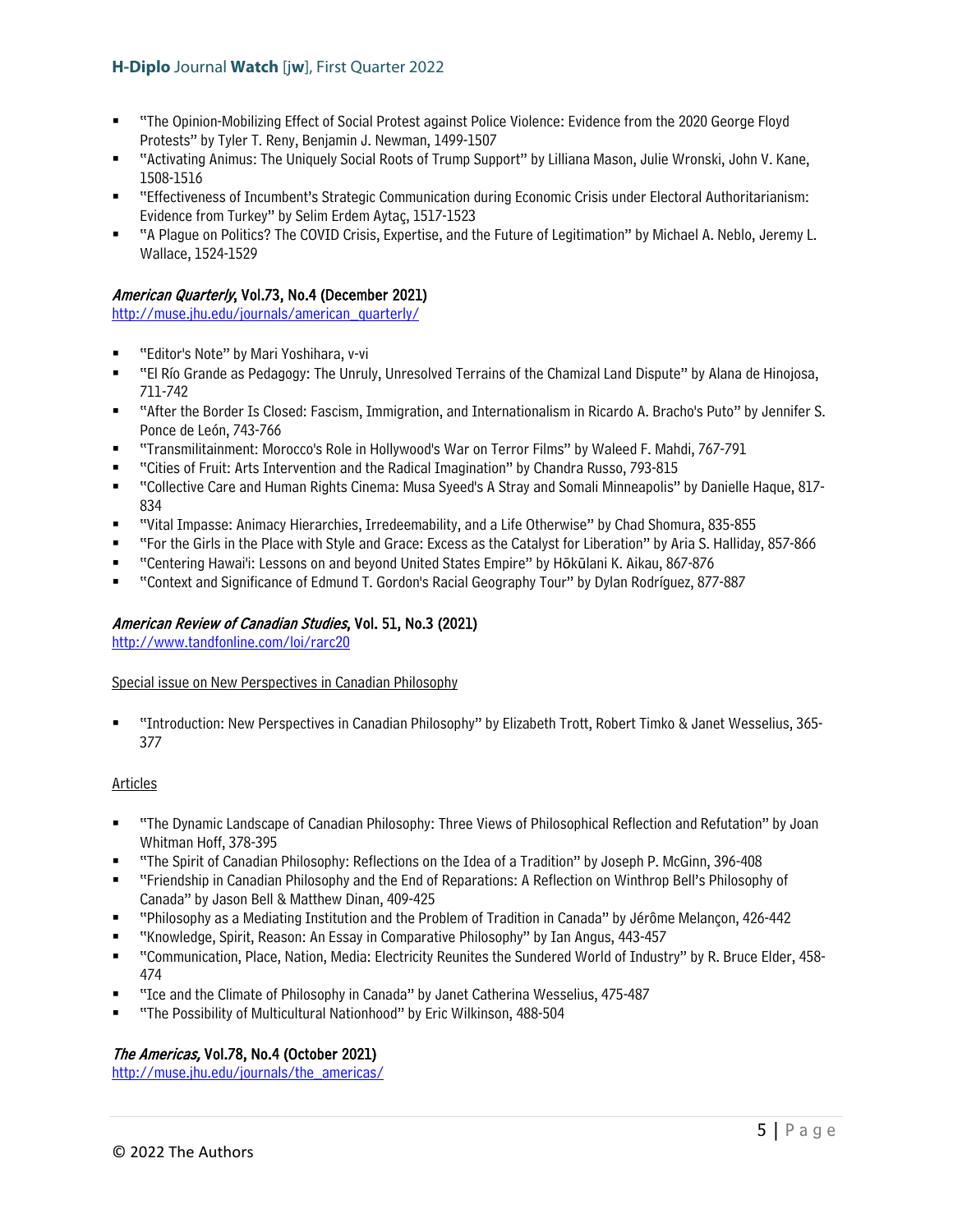## Articles

- "Internationalizing Revolution: The Nicaraguan Revolution and the World, 1977–1990" by Tanya Harmer, Eline van Ommen, 541-551
- "Connecting Central America to the Southern Cone: The Chilean and Argentine Response to the Nicaraguan Revolution of 1979" by Molly Avery, 553-579
- "The Nicaraguan Question: Contadora and the Latin American Response to US Intervention Against the Sandinistas, 1982–86" by Mateo Jarquín, 581-608
- "'Cuba, Nicaragua, Unidas Vencerán': Official Collaborations between the Sandinista and Cuban Revolutions" by Emily Snyder, 609-637
- "The Nicaraguan Revolution's Challenge to the Monroe Doctrine: Sandinistas and Western Europe, 1979–1990" by Eline van Ommen, 639-666

## Reviews

- Ana Díaz, ed.: Reshaping the World: Debates on Mesoamerican Cosmologies; reviewed by Mikael J. Haller, 667-668
- Linda A. Newson, ed.: Cultural Worlds of the Jesuits in Colonial Latin America; reviewed by Cameron D. Jones, 668- 670
- Jane E. Mangan: Transatlantic Obligations: Creating the Bonds of Family in Conquest-Era Peru and Spain; reviewed by Francisco Quiroz, 670-671
- Christine Walker: Jamaica Ladies, Female Slaveholders and the Creation of Britain's Atlantic Empire; reviewed by Juan Francisco Martinez Peria, 671-673
- Jeffrey D. Needell: The Sacred Cause: The Abolitionist Movement, Afro-Brazilian Mobilization, and Imperial Politics in Rio de Janeiro; reviewed by Fabrice Lehoucq, 673-674
- Claire M. Wolnisty: A Different Manifest Destiny: U.S. Southern Identity and Citizenship in Nineteenth-Century South America; reviewed by James E. Sanders, 675-676
- Jonathan M. Weber: Death Is All around Us: Corpses, Chaos, and Public Health in Porfirian Mexico City; reviewed by Donald F. Stevens, 676-678
- Paulo Drinot: The Sexual Question: A History of Prostitution in Peru, 1850s–1950s; reviewed by Iñigo García-Bryce, 678-679
- Peter Wade, James Scorer and Ignacio Aguiló, eds.: Cultures of Anti-Racism in Latin America and the Caribbean; reviewed by Carla Guerrón Montero; 680-681
- Jean Casimir: The Haitians: A Decolonial History; reviewed by J. Patrice McSherry, 682-683
- Ariel Mae Lambe: No Barrier Can Contain It: Cuban Antifascism and the Spanish Civil War; reviewed by Jorge Catalá-Carrasco, 683-684
- Louis A. Pérez, Jr.: Rice in the Time of Sugar: The Political Economy of Food in Cuba; reviewed by Edward D. Melillo, 685-686
- Sharika D. Crawford: The Last Turtlemen of the Caribbean: Waterscapes of Labor, Conservation, and Boundary Making; reviewed by Myrna Santiago, 686-687
- Ben Nobbs-Thiessen: Landscape of Migration: Mobility and Environmental Change on Bolivia's Tropical Frontier since 1952; reviewed by Bridget Maria Chesterton, 688-689
- Jacob Blanc: Before the Flood: The Itaipu Dam and the Visibility of Rural Brazil; reviewed by Michael Huner, 689-691
- Thea Riofrancos: Resource Radicals: From Metro-Nationalism to Post-Extractivism in Ecuador; reviewed by Jeffery Paige, 691-692
- David C. LaFevor: Prizefighting and Civilization: A Cultural History of Boxing, Race, and Masculinity in Mexico and Cuba, 1840–1940; reviewed by María Luisa Ruiz, 693-694
- Thomas C. Field Jr., Stella Krepp and Vanni Pettinà, eds.: Latin America and the Global Cold War; reviewed by Carmen Kordick, 694-696
- Vanni Pettinà : La Guerra Fría en América Latina ; reviewed by Robert F. Alegre, 696-698
- Rachel Hynson: Laboring for the State: Women, Family, and Work in Revolutionary Cuba, 1959–1971; reviewed by Nicole L. Pacino, 698-699
- Matt Losada: Before Bemberg: Women Filmmakers in Argentina; reviewed by Traci Roberts-Camps, 700-701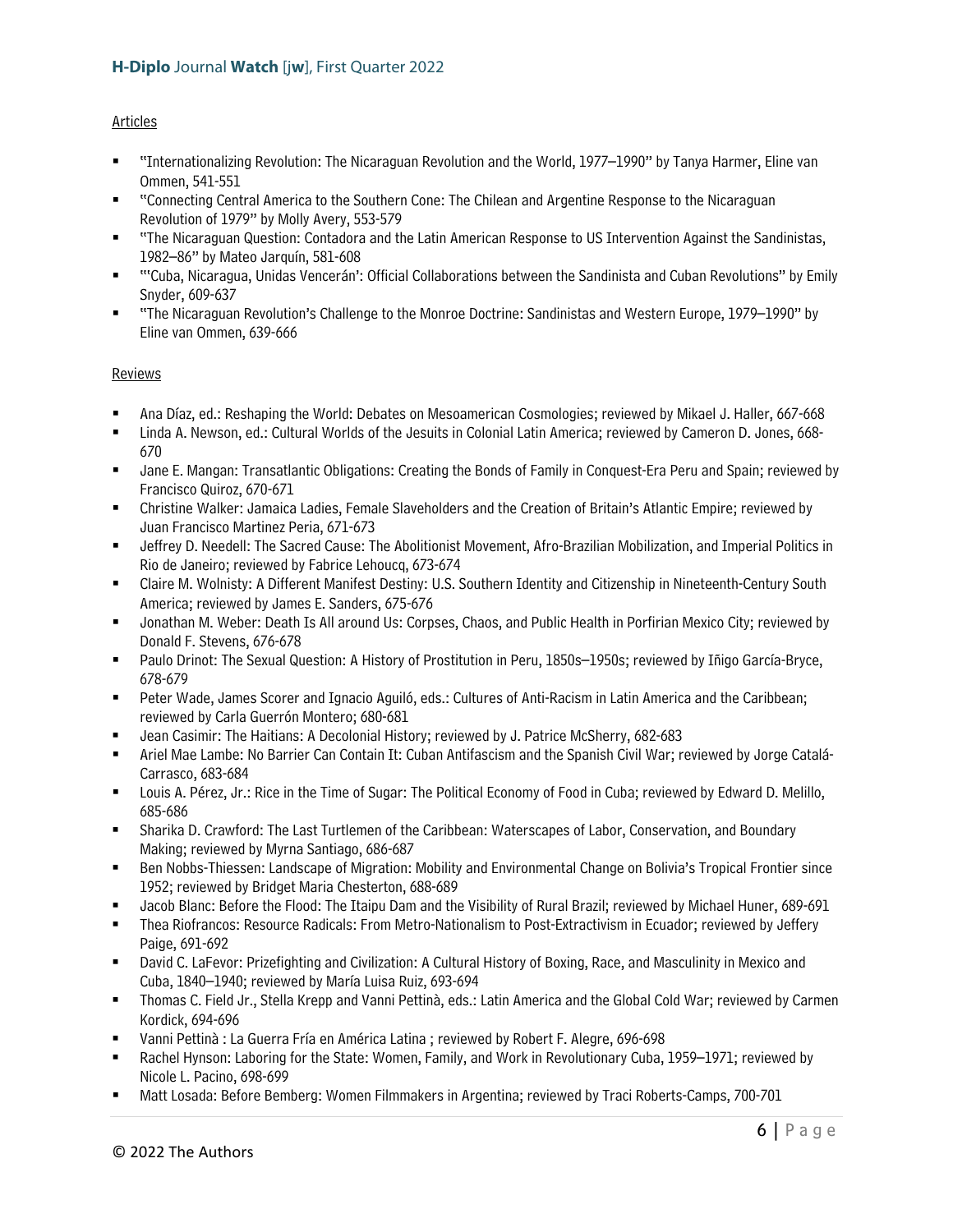- Jennifer Adair: In Search of the Lost Decade: Everyday Rights in Post-Dictatorship Argentina; reviewed by Oscar Chamosa, 702-703
- Lorrin Thomas and Aldo A. Lauria-Santiago: Rethinking the Struggle for Puerto Rican Rights; reviewed by Harry Franqui-Rivera, 703-705
- Niall H. D. Geraghty and Adriana Laura Massidda, eds.: Creative Spaces: Urban Culture and Marginality in Latin America; reviewed by Emilio de Antuñanos, 705-707
- Adriana Minor García: Cruzar fronteras: movilizaciones científicas y relaciones interamericanas en la trayectoria de Manuel Sandoval Vallarta (1917–1942) ; reviewed by Andrae Marak, 707-709
- José M. Alamillo: Deportes: The Making of a Sporting Mexican Diaspora; reviewed by Andrew R. M. Smith, 709-710

## Archivaria, Number 92 (Fall 2021)

<http://journals.sfu.ca/archivar/index.php/archivaria/issue/current>

## Articles

- "The Art of Digital Curation: Co-operative Stewardship of Net-Based Art" by Colin Post, 6-47
- "Archival Interventions and Disentangling Legacy Records" by Sarah Cook, 48-73
- "Archive Making in an Emergency Shelter" by Alison Turner, 74-107

#### **Counterpoint**

"'I Can't Wait for You to Die': A Community Archives Critique" by Harrison Apple, 110-137

#### **Counterpoint**

 "Write Us into the Story: Archives and Archivists in Narratives for Children" by Shelley Sweeney, Cheryl Avery, 140- 159

#### Book Reviews

 Hannah Turner: Cataloguing Culture: Legacies of Colonialism in Museum Documentation; reviewed by François Dansereau, 162-166

## Asian Security, Vol.17, No. 3 (2021)

<http://www.tandfonline.com/loi/fasi20>

#### Articles

- "A new era for Chinese military logistics" by Joel Wuthnow, 279-293
- "China's quiet challenges at sea: explaining China's maritime activities in the Yellow Sea, 2010–2020" by Sungmin Cho, 294-312
- "Spies, Diplomats and Deceit: Exploring the persistent role of diplomatic missions in North Korea's WMD proliferation and arms trafficking networks" by Daniel Salisbury, 313-330
- "From cyber denial to cyber punishment: What keeps Japanese warriors from active defense operations?" by Nori Katagiri, 331-348
- "Mutual trust without a strong collective identity? Examining the Shanghai cooperation organization as a nascent security community" by James MacHaffie, 349-365
- "Colonial Origins of Sons of the Soil Insurgency: Maoist Rebellion in Central India" by Shivaji Mukherjee, 366-397
- "Barracks and barricades: how internal security threats affect foreign basing access in the Philippines" by J. Wellington Brown & Dean C. Dulay, 398-417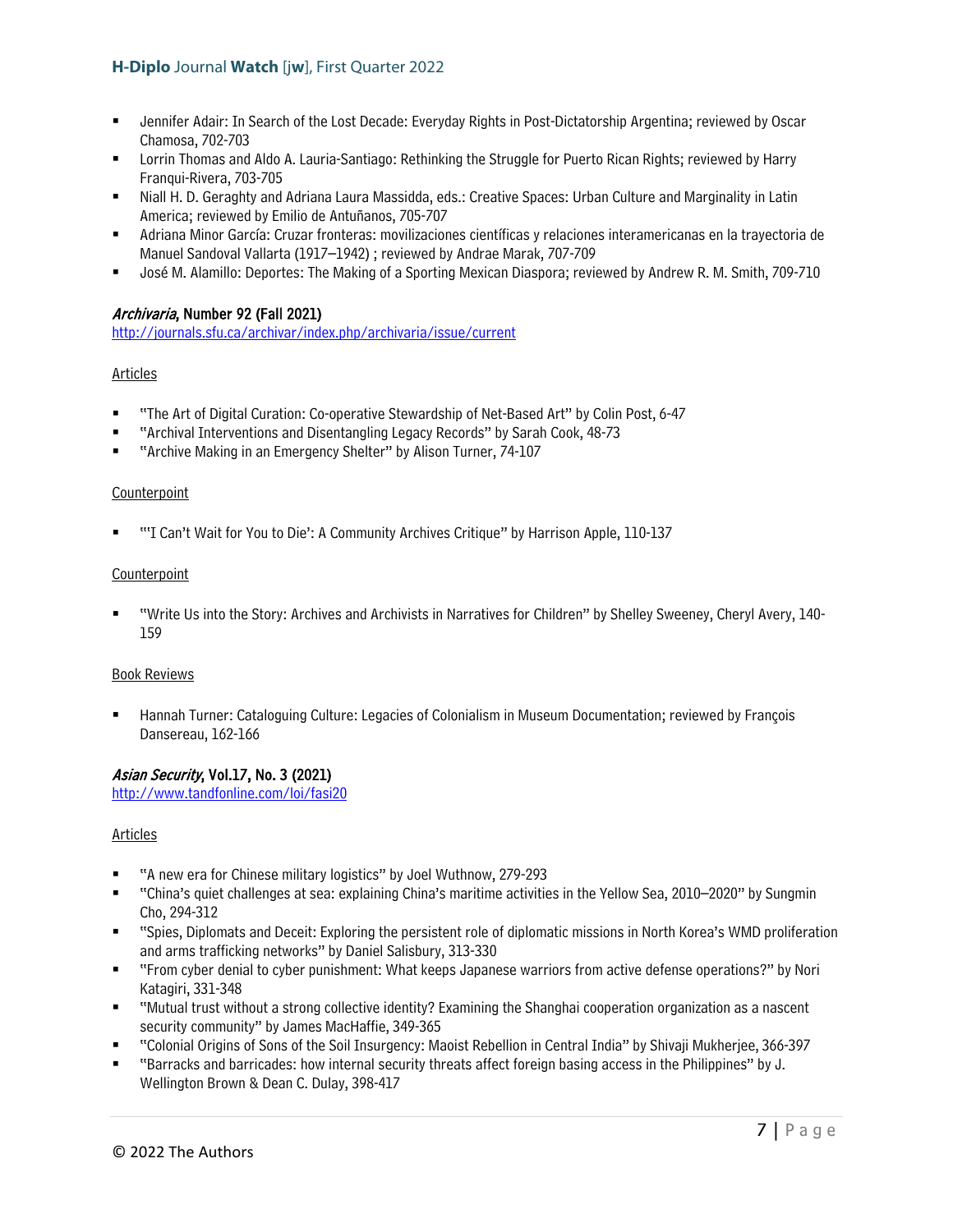## Australian Journal of International Affairs, Vol. 75, No.6 (2021)

<http://www.tandfonline.com/loi/caji20>

#### Special issue: The 75<sup>th</sup> anniversary edition of the *Australian Journal of International Affairs*

Introduction to the 75<sup>th</sup> anniversary edition of the *Australian Journal of International Affairs*" by Allan Gyngell AO FAIIA, 569-572

#### Articles

- "Seeing beyond disciplines: aesthetic creativity in international theory" by Roland Bleiker, 573-590
- "Learning/unlearning in International Relations through the politics of margins and silence" by Bina D'Costa, 591-603
- "Australian IR scholarship on the environment: the recent past and the possible future" by Lorraine Elliott, 604-618
- "Still avoiding Armageddon: neglected antecedents and the future promise of Australian normative IR theory" by Toni Erskine, 619-636
- "Images of Russia in Western scholarship" by Graeme Gill, 637-649
- "Taming Chinese power: decoding the dynamics of Australian foreign policies toward the rise of China" by Baogang He, 650-664
- "Beyond geopolitical fetishism: a geopolitical economy research agenda" by Kanishka Jayasuriya, 665-677
- "Going global: a future for Australian International Relations" by Christian Reus-Smit, 678-690
- "Australian strategic studies: towards a new golden age?" by Brendan Taylor, 691-703
- "Navigating change in international relations: gendered games still" by Jacqui True, 704-714

#### British Journal of Middle Eastern Studies, Vol.48, No.5 (2021)

<http://www.tandfonline.com/loi/cbjm20>

#### Research articles

- "'Knight of Internationalization': U.N. delegate Charles Malik of Lebanon and U.N. General Assembly Resolution 303 calling for the internationalization of Jerusalem" by Elad Ben-Dror, 799-815
- "Readjustment or reversal? The 'normalization' of relations between France and Israel, 1957–63" by Jan Zouplna, 816-831
- "The Iraqi protest movement: social mobilization amidst violence and instability" by Irene Costantini, 832-849
- "Three murders and a mandate: on property and French sovereignty in interwar Syria" by Alexis Rappas, 850-872
- "The AKP, party system change, and political representation by women in Turkey" by F. Michael Wuthrich, 873-889
- "Iraqi Kurdistan independence referendum: political parties, opportunity and timing" by Sara D. Mustafa, 890-907
- "Social inclusion and legal exclusion in a Jewish or democratic state: intermarriage in the Zionist movement and the early State of Israel" by Anne Perez, 908-926
- "Listening in from afar: the BBC Arabic service and the Bahrain radio listeners' committee, 1938–1943" by Andrea L Stanton, 927-940
- "Chinese 'Soft Power Pipelines Diffusion' (SPPD) to the Middle Eastern Arab Countries 2000-2018: A Discursive-Institutional Study" by Roie Yellinek, Yossi Mann & Udi Lebel, 941-959
- "Revisiting multilateralism in the Middle East between securitization and desecuritization of the Kurds" by Jülide Karakoç, 960-978
- "Authoritarianism in the information age: state branding, depoliticizing and 'de-civilizing' of online civil society in Saudi Arabia and the United Arab Emirates" by Robert Uniacke, 979-999
- "British policy towards Iran 1809-1914: the question of cost" by Vanessa Martin, 1000-1015
- "Search and sovereignty: the relatives of the Lebanese disappeared in Syria" by Roschanack Shaery-Yazdi, 1016-1032
- "The representation(s) of Saudi women pre-driving era in local newspapers and magazines: a critical discourse analysis" by Tariq Elyas, Kholoud Ali Al-Zhrani, Abrar Mujaddadi & Alaa Almohammadi, 1033-1052
- "'We are rich in mass graves': representing a history of violence through Êzîdî poetry" by Mairéad Smith, 1053-1073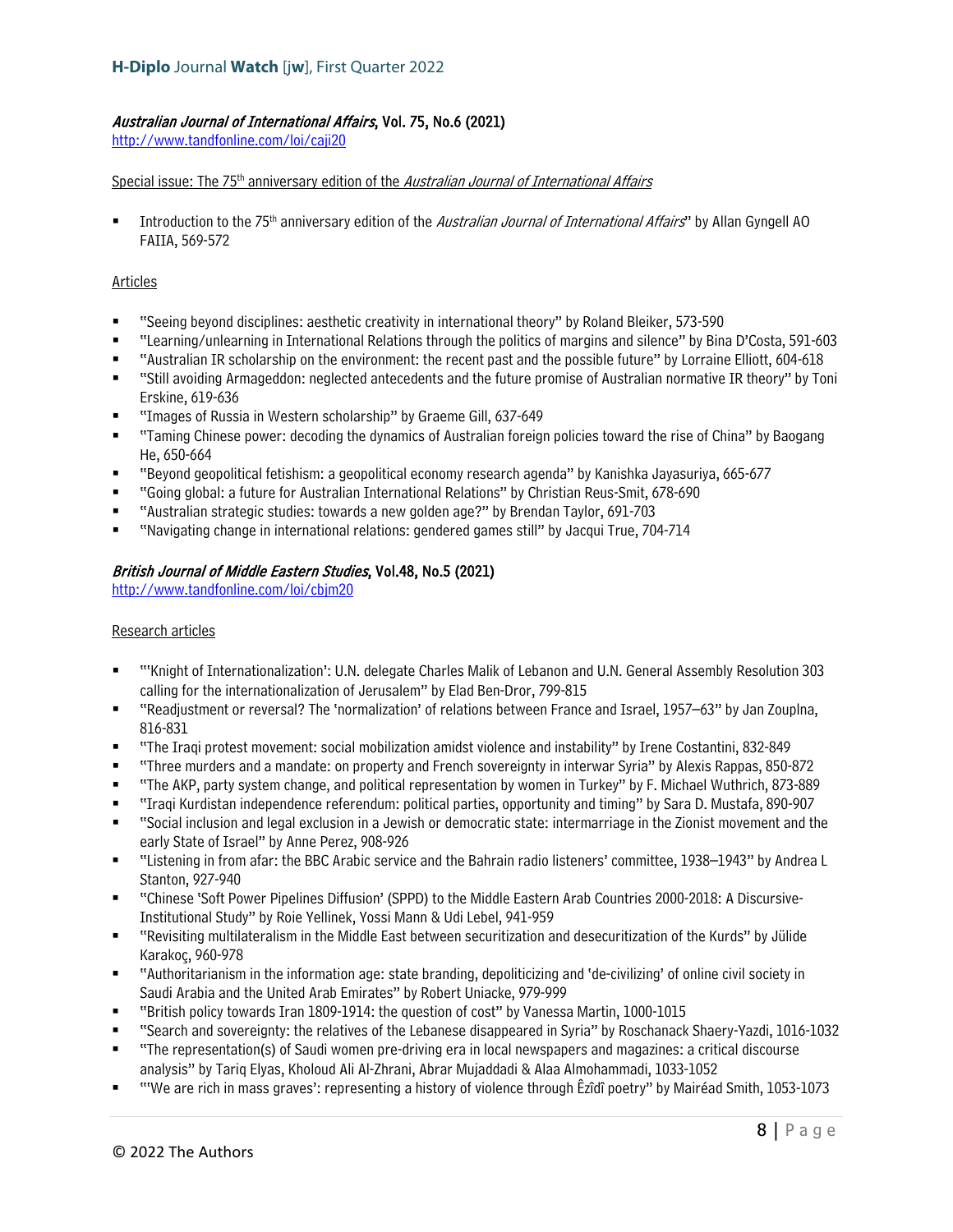#### Book reviews

- Dara Conduit: The Muslim brotherhood in Syria; reviewed by Nawar Kassomeh, 1074-1075
- Andrew Mumford: The west's war against Islamic state: operation inherent resolve in Syria and Iraq; reviewed by Musa Akgul, 1075-1077
- Nazanin Shahrokni: Women in place: the politics of gender segregation in Iran, Ph.D., leads the reader through the past forty years of Iran's policies regulating gender boundaries; reviewed by Elhum Haghighat, 1077-1079
- Pejman Abdolmohammadi, Giampiero Cama: Contemporary Domestic and Foreign Policies of Iran; reviewed by Carlotta Stegagno, 1079-1081
- Hewa Haji Khedir: Social capital, civic engagement and democratization in Kurdistan; reviewed by Bahar Baser, 1081- 1083

#### British Journal of Middle Eastern Studies, Vol.48, No.4 (2021)

<http://www.tandfonline.com/loi/cbjm20>

#### Research articles

- "The Lebanese Civil War and post-conflict power sharing: continuation of conflict dynamics in post-conflict environments" by Andrew Delatolla, 545-562
- "Mollā Nasreddin and the creative Cauldron of Transcaucasia" by Janet Afary & Kamran Afary, 563-595
- "A Palestinian window of opportunity? The PLO, the US and the Iranian hostage crisis" by Jørgen Jensehaugen, 596- 610
- "Treacherous friends or disenchanted masters? Russian diplomacy and Muhammad 'Ali (Shah) Qajar, 1911-1912" by Alisa Shablovskaia, 611-628
- "ISIS genocide against the Yazidis and mass violence in the Middle East" by Vicken Cheterian, 629-641
- "Friday sermons and the complexities of standardization in the late Ottoman Empire" by Omer Faruk Topal, 642-665
- "Hannah Arendt, the human condition and the embrace of human diversity in the discourses of two contemporary Islamists: Sheikh Muhammad Abu Zahra (1898–1974) and Sheikh Wahbah al-Zuhaili (1932–2015)" by Sami E. Baroudi, 666-686
- "Changing texture of childhood: Palestinian children as new leisure consumers in mandatory Haifa" by Maayan Hilel, 687-705
- "From critical to comprehensive dialogue: the effectiveness of the EU's policy towards Iran (1992-1998)" by Omran Omer Ali, 706-721
- Temporary and permanent body modifications in medieval Islam: the legal discussion" by Hadas Hirsch, 722-732
- "Blackface in Egypt: the theatre and film of Ali al-Kassar" by Alon Tam, 733-752
- "A past to be forgotten? Writing Ottoman history in early republican Turkey" by Erdem Sönmez, 753-769
- "De facto states engagement with parent states: Kurdistan's engagement with the Iraqi Government" by Kamaran Palani, Jaafar Khidir, Mark Dechesne & Edwin Bakker, 770-788

#### Book reviews

- Farzaneh Mateo Mohammad: Iranian women & gender in the Iran-Iraq war; reviewed by Zahra Tizro, 789-790
- Ali Luman: British diplomacy and the Iranian revolution, 1978-1981 (security, conflict and cooperation in the contemporary world); reviewed by Sepehr Soleymanfallah, 791-793
- Aziza Ouguir: Moroccan female religious agents: old practices and new perspectives; reviewed by Marta Domínguez Díaz, 793-794
- Ondřej Beránek and Pavel Ťupek: The temptation of graves in Salafi Islam: iconoclasm, destruction and idolatry; reviewed by Itzchak Weismann, 794-796
- Seyedeh Behnaz Hosseini: Trauma and the rehabilitation of trafficked women: the experiences of Yazidi survivors; reviewed by Artur Rodziewicz, 797-798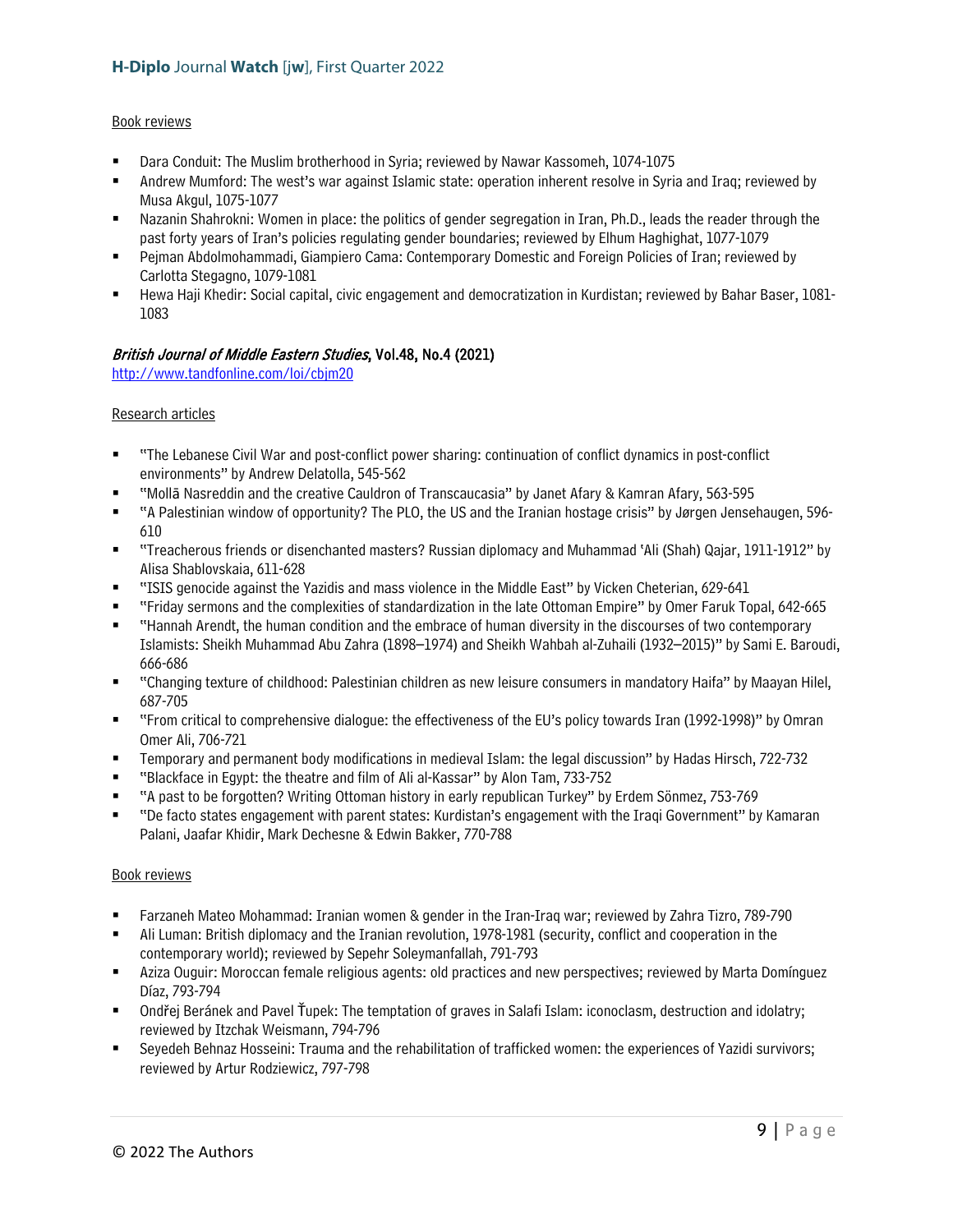## The British Journal of Politics and International Relations, Vol.24, No.1 (February 2022)

<http://journals.sagepub.com/loi/bpia>

## **Editorial**

"Editorial: British political studies and the politics of global challenges, 3–10

#### Original articles

- "'Guided by the science': (De)politicising the UK government's response to the coronavirus crisis" by Steven Kettell, Peter Kerr, 11–30
- "Multifaceted effects of globalisation on welfare attitudes: When winners and losers join forces" by Sijeong Lim, Seiki Tanaka, 31–51
- "Social globalisation and quality of democracy: An analysis for old and young democracies" by Marketa Jerabek, 52– 73
- "'You are not my type': The role of identity in evaluating democracy & human rights promotion" by Efe Tokdemir, 74– 94
- "Who wants technocrats? A comparative study of citizen attitudes in nine young and consolidated democracies" by Mihail Chiru, Zsolt Enyedi, 95–112
- "Building an authoritarian regime: Strategies for autocratisation and resistance in Belarus and Slovakia" by Aris Trantidis, 113–135
- "'Russia isn't a country of Putins!': How RT bridged the credibility gap in Russian public diplomacy during the 2018 FIFA World Cup" by Rhys Crilley, Marie Gillespie, Vitaly Kazakov, Alistair Willis, 136–152
- " "Mediating power? Delegation, pooling and leadership selection at international organisations" by Mirko Heinzel, 153–170
- "Not 'my economy': A political ethnographic study of interest in the economy" by Anna Killick, 171–186
- "The EU's truth by omission: Learning and accountability after the Eurozone crisis" by Iosif Kovras, Mustafa Kutlay, 187–204

## Bulletin of Latin American Research, Vol. 40, No.5 (November 2021)

<https://onlinelibrary.wiley.com/loi/14709856>

Special section: LGBTQIA + Rights Claiming in Latin America: Some Lessons from the Global South

- "Introduction to: LGBTQIA+ Rights Claiming in Latin America: Some Lessons from the Global South" by Penny Miles, Carlos J. Zelada, 631-633
- "From the State to the Streets: The Debate over the Civil Union Bill and Conservative Strategic Change in Peru" by Paolo Sosa-Villagarcia, Lucila Rozas Urrunaga, 634-649
- "The Right to Gender Recognition before the Colombian Constitutional Court: A Queer and Travesti Theory Analysis" by Stefano Osella, Ruth Rubio-Marin, 650-664
- "Travar el saber: Travesti-Centred Knowledge-Making and Education" by Juliana Martínez, Salvador Vidal-Ortiz, 665- 678
- "LGBTQ+ Tensions in the 2018 Chilean Feminist Tsunami" by Hillary Hiner, Lelya Troncoso, 679-695

#### Routine articles

- "Urban Reforms, Cultural Goods and the Valongo Wharf Circle: Understanding Intervention in Rio de Janeiro's Port Area" by Victoria Adams, 696-711
- "Chilean and Transnational Performances of Disobedience: LasTesis and the Phenomenon of Un violador en tu camino" by Deborah Martin, Deborah Shaw, 712-729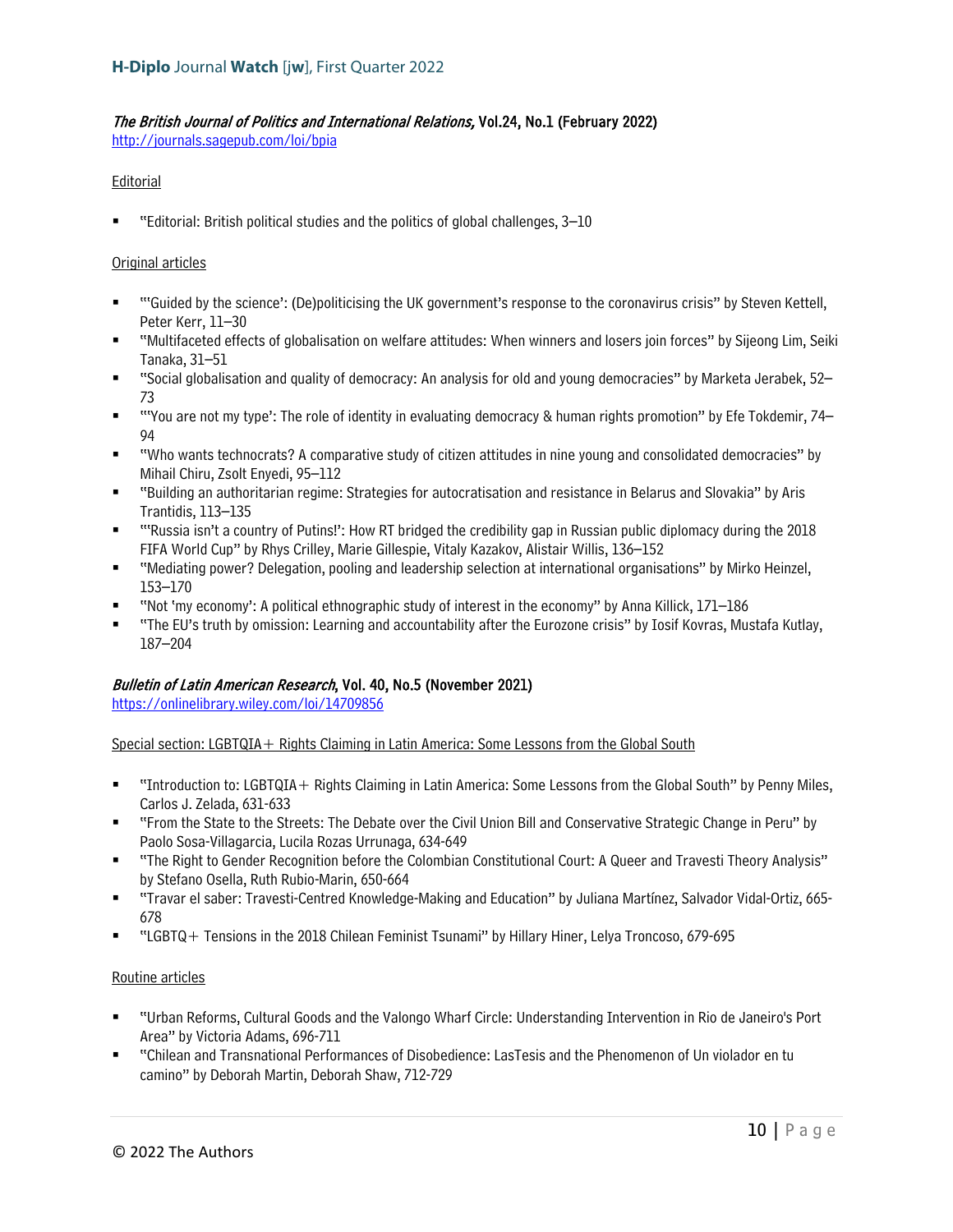- "Unconditional Transfers Are Not Oil: The Economic Foundations of Subnational Undemocratic Regime Reproduction" by Diego Diaz-Rioseco, Agustina Giraudy, 730-749
- "'Gender, Neoliberalism, and the Venezuelan Migrant Crisis': Female Migrants' Informal Labour and Access to Services in Urban Colombia" by Daliany Jeronimo Kersh, 750-766

## Bulletin of Latin American Research, Vol. 40, No.4 (September 2021)

<https://onlinelibrary.wiley.com/loi/14709856>

#### Special section articles: Regulatory Governance of Higher Education in Latin America

- "Introduction to: Regulatory Governance of Higher Education in Latin America: by Jacint Jordana, 483-486
- "The 'Regulatory State' in Higher Education: Assuring Quality through New Modalities of Control in Brazil" by Flavia Maria de Mattos Donadelli, 487-500
- "Governance and Regulation of the Peruvian University System: Overcoming Reform Resistance through Quality Assurance Policies" by Jose I. Tavara, 501-517
- "Regulation and Quality Assurance Agencies of Higher Education in Mexico" by Jimena Hernández-Fernández, Ixchel Pérez-Durán, Bolivar Portugal-Celaya, 518-533
- "More Money, More Problems: Quality Assurance in Higher Education in Chile (2006–2018)" by Mireya Davila, Antoine Maillet, 534-548
- "First Generation in Chilean Higher Education: Tension between Access and Inclusion in a Segmented University System" by Carmen G. Jarpa-Arriagada, Carlos Rodríguez-Garcós, 549-564

#### Routine articles

- "Unworthy of Grief: Enduring Urban Violence in Northeast Brazil" by Marie Kolling, 565-580
- "'Fighting for the Right': A Functionalist Oral-History Analysis of Conservative Brazilian Women from the Military Dictatorship (1964–1985) to Jair Bolsonaro's Presidency (2018–)" by Daliany Jerónimo Kersh, 581-597
- "The Evolution of Authoritarianism and Restrictionism in Brazilian Immigration Policy: Jair Bolsonaro in Historical Perspective" by Felipe A. Filomeno, Thomas J. Vicino, 598-612

#### Cambridge Review of International Affairs, Vol. 34, No.5 (2021)

<http://www.tandfonline.com/loi/ccam20>

#### Introduction

■ "Letter from the Editors" by Tatiana Pignon & Niyousha Bastani, 615

#### Articles

- "Bringing the 'social' in from the cold: towards a social history of American intelligence" by Christopher Richard Moran & Andrew Hammond, 616-636
- "Political and social histories: a case study of power in the FBI" by Melissa Graves, 637-652
- "Secrets, spies and editors in Cold War America: Ben Bradlee and the Washington Post" by Richard J. Aldrich, 653- 672
- "Women and black employees at the Central Intelligence Agency: from fair employment to diversity management" by Damien Van Puyvelde, 673-703
- "A damage assessment framework for insider threats to national security information: Edward Snowden and the Cambridge Five in comparative historical perspective" by David V. Gioe & Joseph M. Hatfield, 704-738
- "Ordinary lives behind extraordinary occupations: on the uses of Rubicon for a social history of American intelligence" by Pauline Blistène, 739-760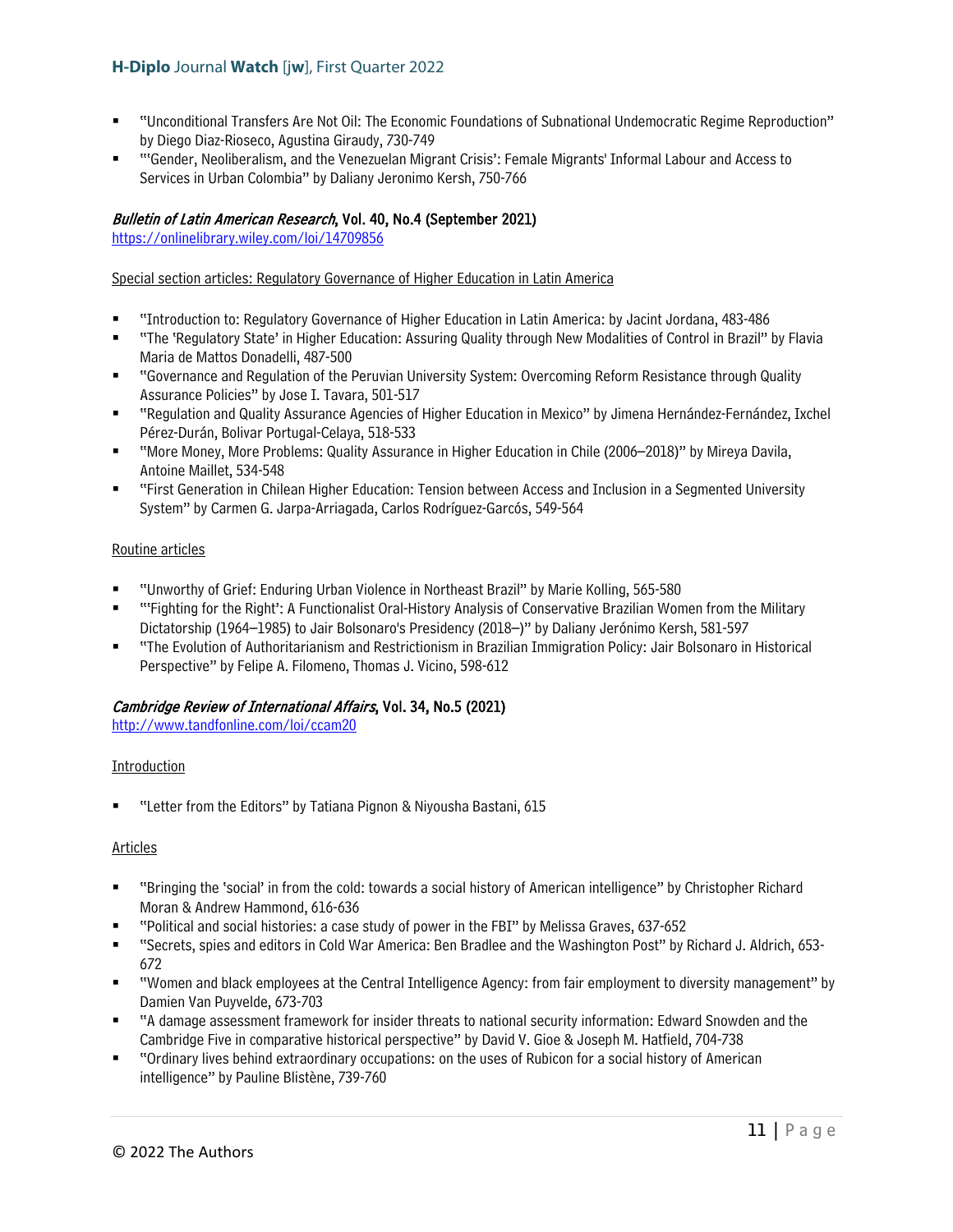#### Book reviews

- Andrew Phillips and Christian Reus-Smit, eds.: Culture and Order in World Politics; reviewed by Raymond Duvall, 761- 765
- "Sinews of War and Trade: Shipping and Capitalism in the Arabian Peninsula" by Jessica Breakey, 765-767

## Canadian Journal of History / Annales Canadiennes d'Histoire, Vol.56, No. 3 (Winter / hiver 2021)

http://www.utpjournals.press/loi/cih

Special Issue on Black Canadian Creativity, Expressive Cultures, and Narratives of Space and Place; Guest Editor: Cheryl Thompson

- Guest Editor's note / Note de Rédacteur Invité: "Black Creativity, Expressive Cultures, and Narratives of Space and Place" by Cheryl Thompson, 213–215
- Tribute / Hommage: "Ola Skanks: Delayed Recognition of a Dance Artist Ahead of Her Time" by Seika Boye, 216–228

#### Articles

- "Black Women Dancers, Jazz Culture, and 'Show Biz': Recentering Afro-Culture and Reclaiming Dancing Black Bodies in Montréal, 1920s–1950s" by Emilie Jabouin, 229–265
- "Black Gold: A Black Feminist Art History of 1920s Montréal" by Joana Joachim, 266–291
- "Makers and Keepers: Two Lives, through Photographs" by Kelann Currie-Williams, 292–319
- "'We Don't Have Those American Problems': Anti-Black Practices in Canada's Rap Music Marketplace, 1985–2020" by Francesca D'Amico-Cuthbert, 320–352
- "Educating from Difference: Perspectives on Black Cultural Art Educators' Experiences with Culturally Responsive Teaching" by Collette Murray, 353–380

Linda F. Dietz Graduate Essay Prize Winner | Gagnant-E du prix Linda F. Dietz pour Étudiant-E-S des Cycles Supérieurs

"Witchcraft Pamphlets at the Dawn of the Scottish Enlightenment" by Nico Mara-McKay, 381–401

## Canadian Journal of Political Science / Revue canadienne de science politique, Vol. 54, No.3 (September 2021)

https://www.cambridge.org/core/journals/canadian-journal-of-political-science-revue-canadienne-de-sciencepolitique/all-issues

#### Research articles / Études originales

- "Between Populism and Juristocracy: The Republicanism of Rainer Knopff" by Geoffrey Sigalet, 513-533
- "A New Conceptualization of the Political Left and Right: One Dimension, Multiple Domains" by Devin K. Joshi, 534- 554
- "'Reculer pour mieux sauter'? Délégation et monopolisation de la violence en Afghanistan" by Romain Malejacq, Christian Olsson, 555-570
- "Eurosphere or Anglosphere? Canadian Public Opinion on Brexit and the Future of Transatlantic Relations" by Achim Hurrelmann, Frédéric Mérand, Stephen E. White, 571-592
- "Plebiscitarianism Revisited: A Typology of Independence Referendums" by Marc Sanjaume-Calvet, 593-614
- "Representation and Ministerial Influence on Cabinet Committees in Canada" by Kenny William Ie, 615-636
- "Gender, the Media and Parity: The Case of the 2018 Québec Election" by Dominic Duval, Joanie Bouchard, 637-654
- "Est-ce que l'on est sorti du bois ? L'État québécois face au staple forestier" by Hanneke Beaulieu, Guy Chiasson, Edith Leclerc, 655-673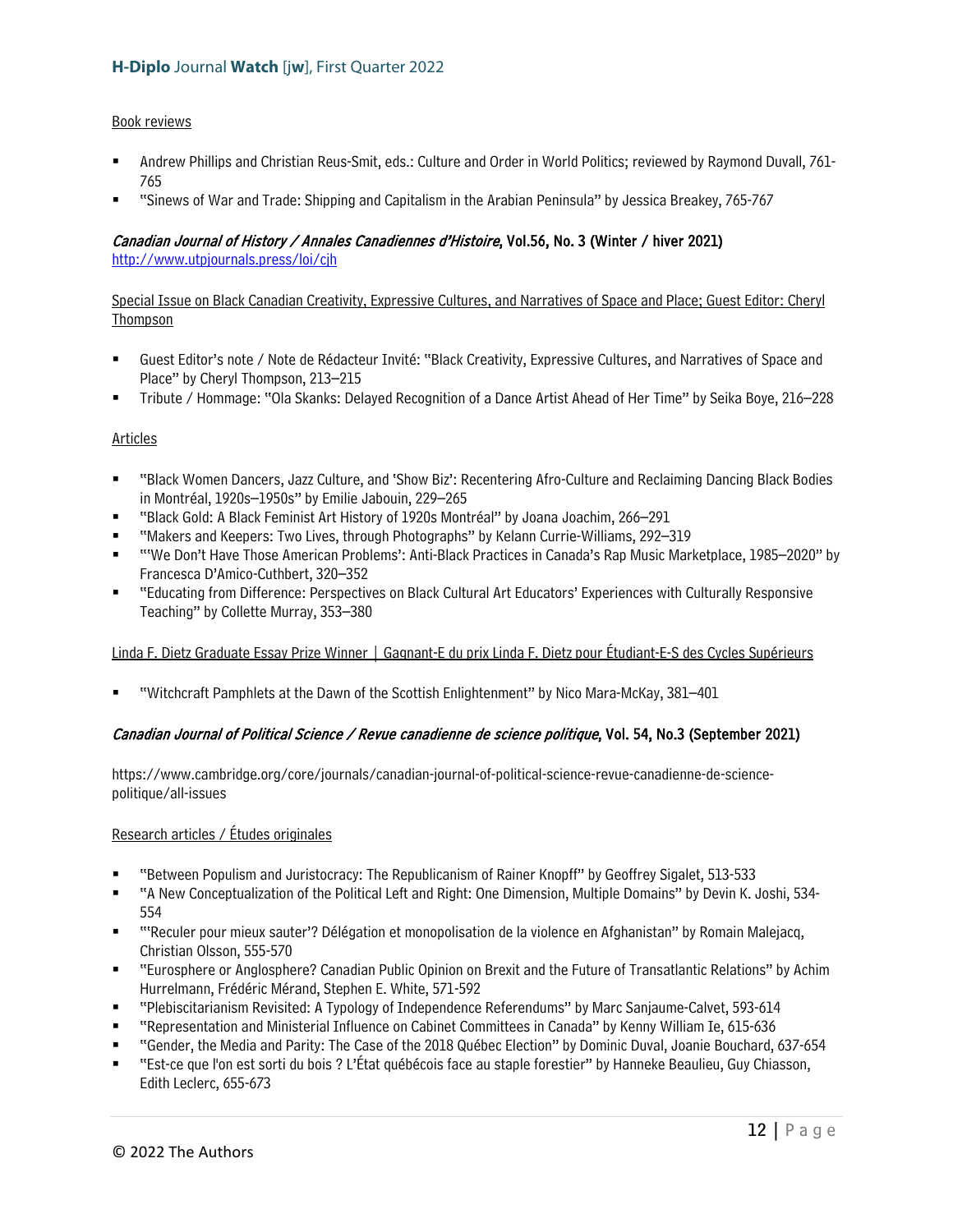- "What Moooves Opinion? Examining the Correlates and Dynamics of Mass Support for Supply Management in the Agriculture Sector" by Alex B. Rivard, Eric Merkley, 674-695
- "The Politicization of Immigration and Integration at the Subnational Level: Electoral Campaigns in Ontario and Quebec" by Audrey Gagnon, Lindsay Larios, 696-716

#### Note de recherche / Research note

 "A New Dataset on the Demographics of Canadian Federal Election Candidates" by Anna Johnson, Erin Tolley, Melanee Thomas, Marc André Bodet, 717-725

## Central European History, Vol.54, No.4 (December 2021)

<https://www.cambridge.org/core/journals/central-european-history/all-issues>

#### Articles

- "Listening in on the Neighbors: The Reception of German and Austrian Radio in Cold War Czechoslovakia" by Rosamund Johnston, 603-620
- "'Incurable Megalomania' and 'Fantasies of Expansion': The German Army Reimagines Empire in Occupied Poland, 1915–1918" by Mark T. Kettler, 621-645
- "Defending the "Peace of Sunday": The Debate over Sunday Labor in the West German Steel Industry after the Second World War" by William L. Patch, 646-669

#### Essay forum

"Central European History in the Age of COVID-19" by Christian Goeschel, Dominique Reill, Lucy Riall, 670-695

## The China Quarterly, Vol.248 supplement S1 (November 2021)

<https://www.cambridge.org/core/journals/china-quarterly/all-issues>

#### Special issue: "The CCP at 100: The Party's New Long March"

- "Introduction: Party All the Time: The CCP in Comparative and Historical Perspective" by Patricia M. Thornton, 1-15
- "In the Realm of Comrades? Scattered Thoughts Occasioned by the Centenary of the Founding of the Chinese Communist Party, 1921–2021" by Rebecca E. Karl, 16-28
- "The Chinese Communist Party's Nervous System: Affective Governance from Mao to Xi" by Christian Sorace, 29-51
- "Of Constitutions, Campaigns and Commissions: A Century of Democratic Centralism under the CCP" by Patricia M. Thornton, 52-72
- "Missionaries of the Party: Work-team Participation and Intellectual Incorporation" by Elizabeth J. Perry, 73-94
- ""Patchy Patriarchy' and the Shifting Fortunes of the CCP's Promise of Gender Equality since 1921" by Harriet Evans, 95-115
- "The Anti-Bureaucratic Ghost in China's Bureaucratic Machine" by Iza Ding, Michael Thompson-Brusstar, 116-140
- "On the Informal Rules of the Chinese Communist Party" by Ewan Smith, 141-160
- "Institutional Changes, Influences and Historical Junctures in the Communist Youth League of China" by Wen-Hsuan Tsai, Xingmiu Liao, 161-180
- "The Paradigm Shift in the Disciplining of Village Cadres in China: From Mao to Xi" by Juan Wang, Yu Mou, 181-199
- "Deepening Not Departure: Xi Jinping's Governance of China's State-owned Economy" by Wendy Leutert, Sarah Eaton, 200-221
- "Party Building as Institutional Bricolage: Asserting Authority at the Business Frontier" by Daniel Koss, 222-243
- "Rebuilding Authority: The Party's Relationship with Its Grassroots Organizations" by Jean Christopher Mittelstaedt, 244-264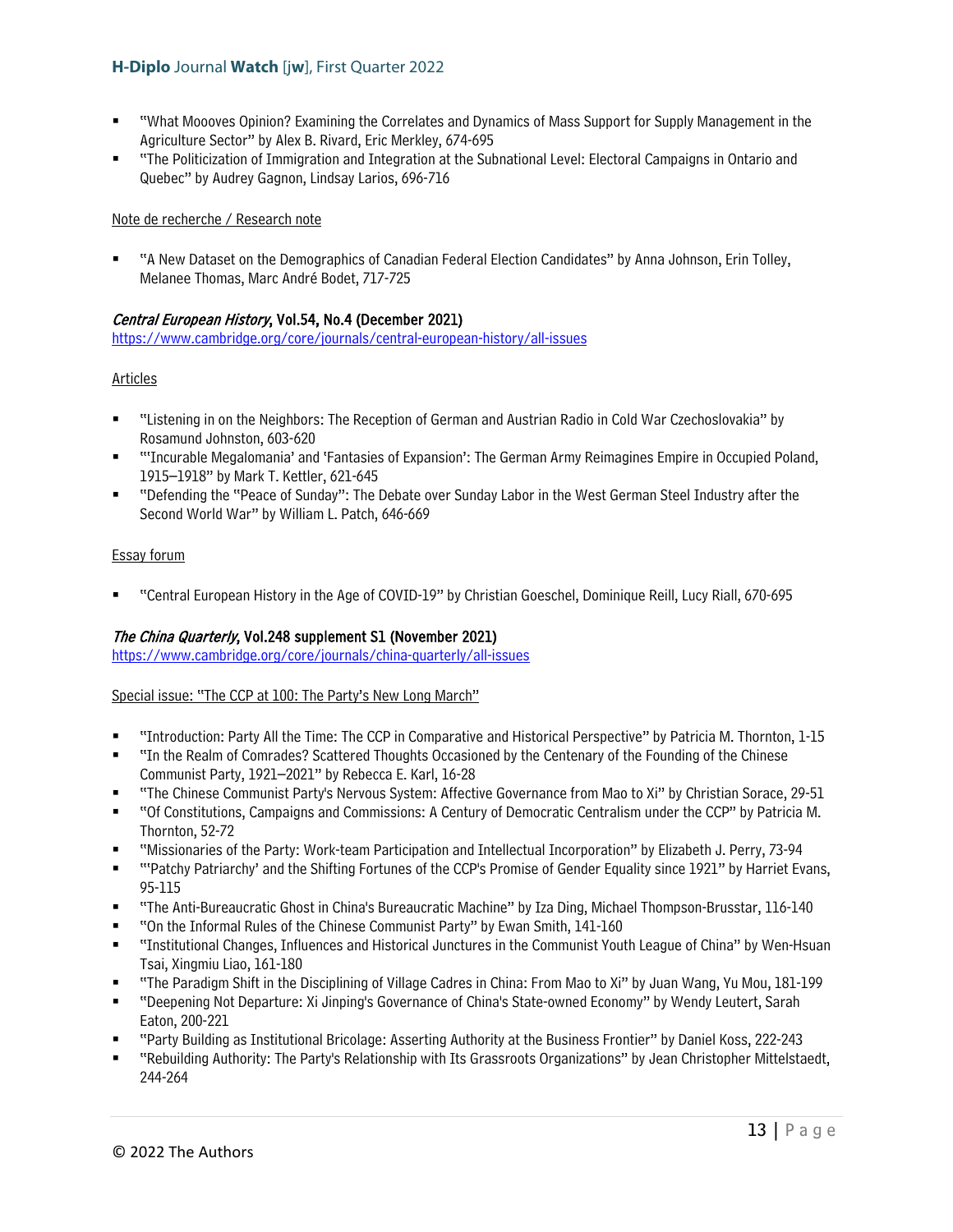"Balances, Norms and Institutions: Why Elite Politics in the CCP Have Not Institutionalized" by Joseph Fewsmith, 265-282

#### Review Essay

"Through the Mirror of CCP History: Four Perspectives" by Patricia M. Thornton, 283-291

#### The China Quarterly, Vol.247 (September 2021)

<https://www.cambridge.org/core/journals/china-quarterly/all-issues>

#### **Articles**

- "A Turbulent Silk Road: China's Vulnerable Foreign Policy in the Middle East and North Africa" by Andrea Ghiselli, Pippa Morgan, 641-661
- "Village Leaders, Dual Brokerage and Political Order in Rural China" by Xi Chen, Jingping Liu, 662-680
- "Blame Avoidance in China's Cadre Responsibility System" by Jiayuan Li, Xing Ni, Rui Wang, 681-702
- "Governmentality and Translation: Re-thinking the Cultural Politics of Lineage Landscapes in Contemporary Rural China" by Ningning Chen, 703-723
- "Peace in the Shadow of Unrest: yinao and the State Response in China" by Xian Huang, 724-748
- "State-led Financialization in China: The Case of the Government-guided Investment Fund" by Fenghua Pan, Fangzhu Zhang, Fulong Wu, 749-772
- "'The Party Must Strengthen Its Leadership in Finance!': Digital Technologies and Financial Governance in China's Fintech Development" by Jing Wang, 773-792
- "State-adjacent Professionals: How Chinese Lawyers Participate in Political Life" by Lawrence J. Liu, Rachel E. Stern, 793-813
- "Class Consciousness of Rural Migrant Children in China" by Jiaxin Chen, Dan Wang, 814-834
- "How Chinese Newlyweds' Experiences as Singletons or Siblings Affect Their Fertility Desires" by Cong Zhang, Aaron Z. Yang, Sung won Kim, Vanessa L. Fong, 835-854
- "Sex Work and Stigma Management in China and Hong Kong: The Role of State Policy and NGO Advocacy" by Susanne Y.P. Choi, Ruby Y.S. Lai, 855-874
- "Do Overseas Returnees Excel in the Chinese Labour Market?" by Zaichao Du, Yuting Sun, Guochang Zhao, David Zweig, 875-897

## Chinese Historical Review, Vol.28, No.2 (2021)

<http://www.tandfonline.com/loi/ytcr20>

#### Articles

- "China's Early Industrialization in the Age of the European Colonial Powers: A Controversial Beginning" by Orazio Coco, 113-137
- "Japan's Colonialism and Wang Jingwei's Neo-Nationalism, 1938–1945" by Travis Chambers, 138-165

#### Forum

"An Intrepid Pioneer: Sherman Cochran and Chinese Business History" by Hanchao Lu, 166-190

#### Book Review

- Patricia Buckley Ebrey and Paul Jakov Smith, eds.: State Power in China, 900–1325; reviewed by Ronald A. Edwards, 191-193
- Xiaoqiao Ling: Feeling the Past in Seventeenth-Century China; reviewed by Q. Edward Wang, 194-195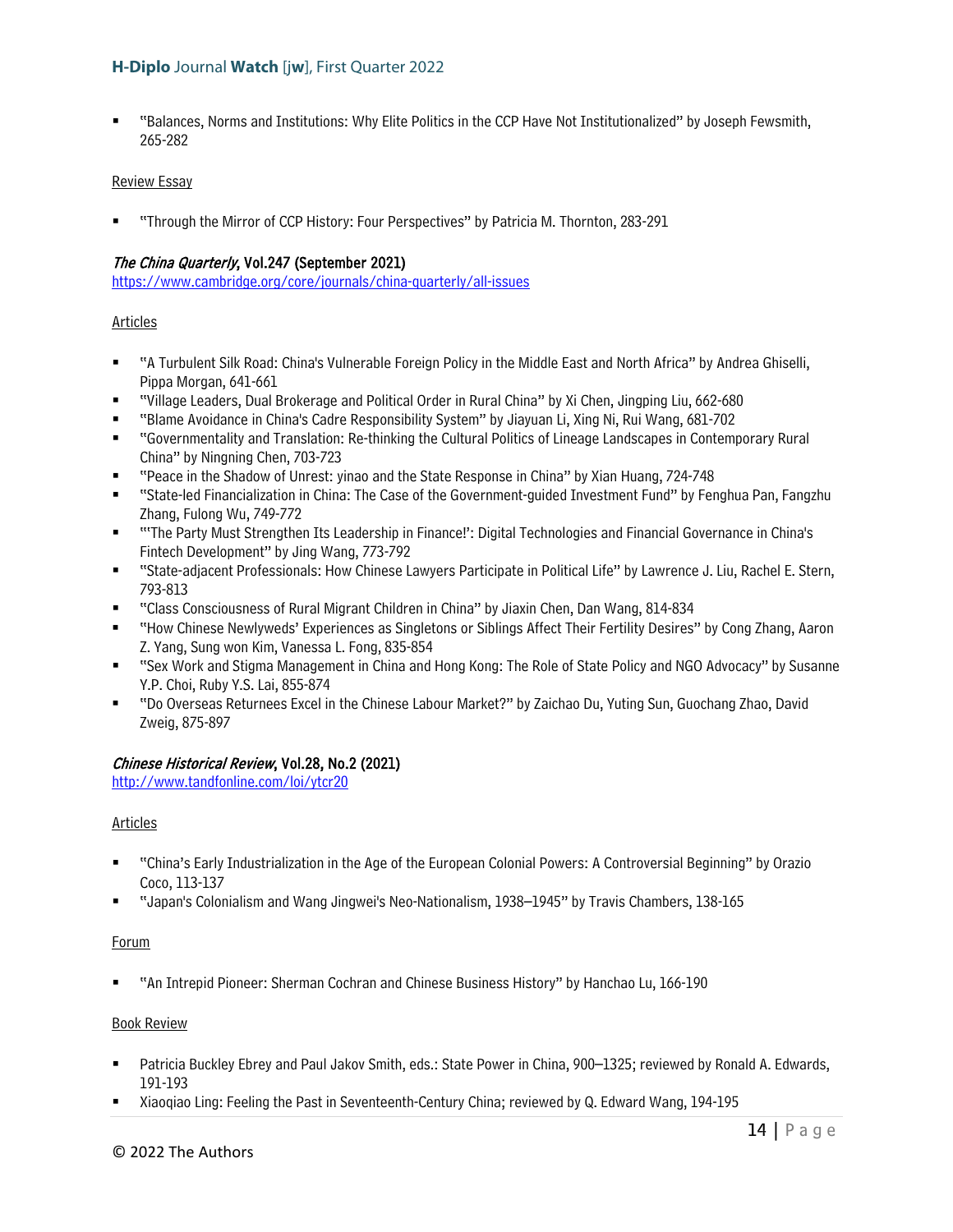- Ting Zhang: Circulating the Code: Print Media and Legal Knowledge in Qing China; reviewed by Guolin Yi, 195-198
- Anthony E. Clark: China Gothic: The Bishop of Beijing and His Cathedral; reviewed by Zhiguo Yang, 198-200
- Qiang Fang: The Communist Judicial System in China, 1927–1976: Building on Fear; reviewed by Patrick Fuilang Shan, 200-202
- Rana Mitter: China's Good War: How World War II Is Shaping a New Nationalism; reviewed by Catherine Chang, 202- 204
- Jianglin Li: Tibet in Agony: Lhasa 1959; translated by Susan Wilf; reviewed by Adam Cathcart, 204-206
- Jarmila Ptáčková: Exile from the Grasslands: Tibetan Herders and Chinese Development Projects; reviewed by Mao Lin, 206-208
- Mobo C.F. Gao: Gao Village Revisited: The Life of Rural People in Contemporary China; reviewed by Guo Wu, 209-210

#### Chinese Journal of International Politics, Vol. 14, No. 4 (Winter 2021) – in progress

<https://academic.oup.com/cjip/issue>

- "Cognitive Evolution and China's International Development Cooperation" by Bowen Yu, 481–505
- "Southern States in International Development Cooperation: From Contestation to Norm Conception" by Rubens de S Duarte, Carlos R S Milani, 506–529
- "Balancing Is in the Eye of the Beholder: Explaining the Critical Case of Late Imperial China" by Anna Wojciuk, 530– 553
- "The Political Logic of Status Competition: Leaders, Status Tradeoffs, and Beijing's Vietnam Policy, 1949–1965" by Ziyuan Wang, 554–586
- "Wars of Choice: Leaders, Rebellion Legacy, and Domestic Unrest" by Ruolin Su, 587–611

#### Class, Race and Cooperate Power, Vol. 9 No. 2 (2021)

[http://digitalcommons.fiu.edu/classracecorporatepower/all\\_issues.html](http://digitalcommons.fiu.edu/classracecorporatepower/all_issues.html) 

#### Articles

- "Canadian Financial Imperialism and Structural Adjustment in the Caribbean" by Tamanisha J. John
- "Poverty in the High-Income Countries: a Marxist Alternative to Mainstream Ideologies" by Jamie A. Gough and Aram Eisenschitz
- "Realizing A Green New Deal: Lessons From World War II" by Martin Hart-Landsberg
- "Understanding the Paris Commune On its 150th Anniversary" by Dan La Botz

#### Politics of Culture

- "Louis Proyect: a Fierce and Uncompromising Spirit" by Jeffrey St. Clair
- "Absolute Impunity: On the Legacies of 9/11 & the Policies of the War on/of Terror" by Bryant William Sculos

#### Perspectives

- "Eleven Theses on Socialist Revolution" by Chris Wright
- "The Owners Phony Proposal Will Not Address Competitive Balance" by Ronald W. Cox

#### Cold War History, Vol.21, No.4 (2021)

<https://www.tandfonline.com/loi/fcwh20>

#### Research articles

 "Projecting Poseidon's Trident: America's East Asia and the shifting contours of 1950s post-war naval policy" by Kuan-Jen Chen, 391-410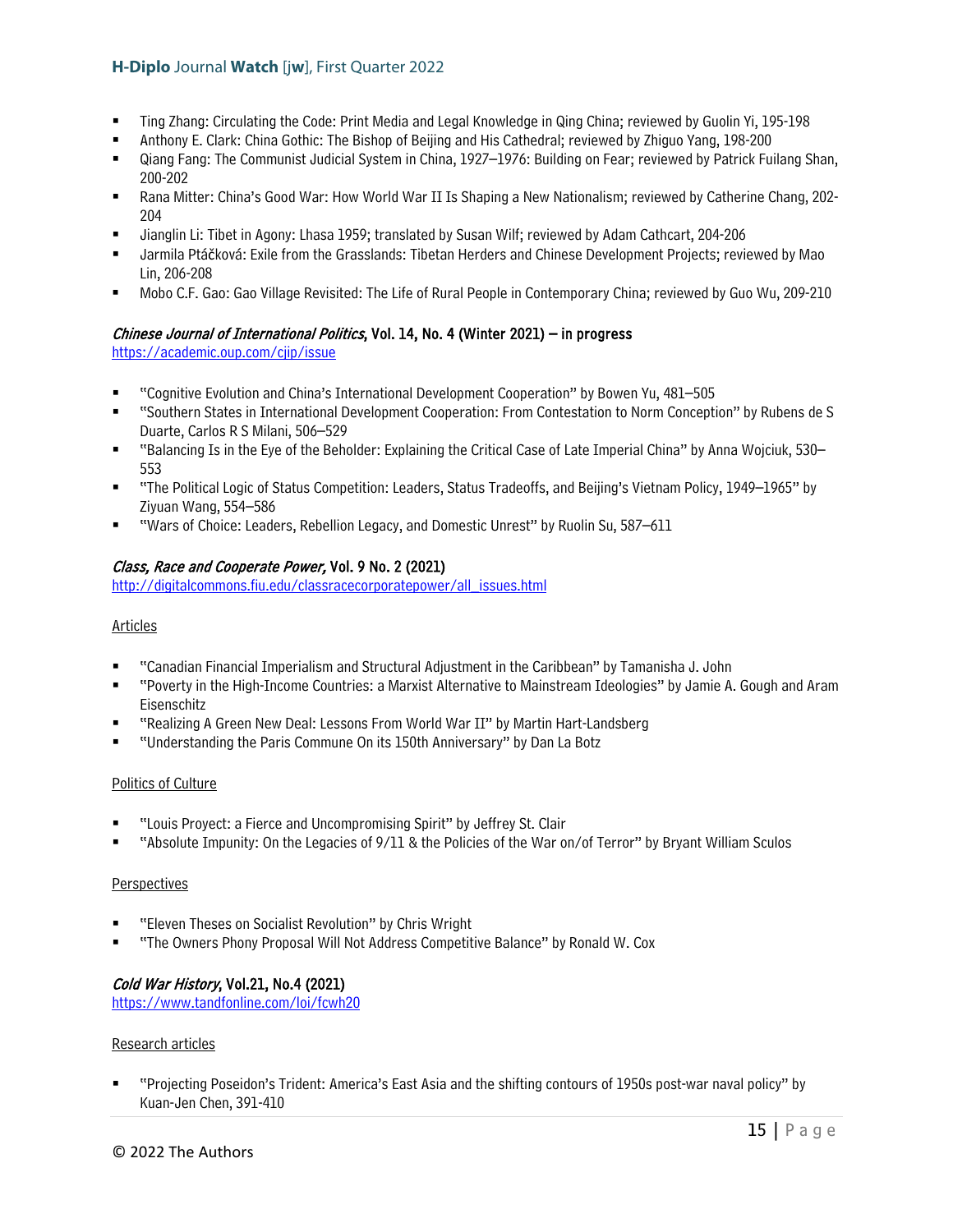- "Threatened by peace: the PRC's peacefulness rhetoric and the 'China' representation question in the United Nations (1949–71)" by Elisabeth Forster, 411-427
- "Experiencing the Cold War at Shanghai's secret military industrial complex" by Covell Meyskens, 429-447
- "'The country is full of wishful thinkers': Britain's Information Research Department and its post-war propaganda operations in Japan, 1948–70" by Yoshiomi Saito, 449-468
- "A global problem in a divided world: climate change research during the late Cold War, 1972–1991" by Katja Doose, 469-489
- "From close call to close contacts: transsystemic techno-diplomacy and cooperation in the civilian uses of nuclear power, 1963–79" by Stefan Guth, 491-508
- "'A question of survival': Canada and the Rapacki Plan for the denuclearisation of Central Europe, 1957–59" by Ryan A. Musto, 509-531

#### Book reviews

- Piotr Kosicki: Catholics on the barricades: Poland, France and the 'Revolution', 1891–1956; reviewed by Jim Bjork, 533-535
- Christian Ostermann: Between containment and rollback: the United States and the Cold War in Germany; reviewed by Benjamin B. Fischer, 535-538
- Ronald Grigor Suny: Stalin: passage to revolution; reviewed by Fabian Thunemann, 538-540

## Roundtable

 "A Cold War endgame or an opportunity missed? Analysing the Soviet collapse Thirty years later" by Vladislav Zubok, Michael Cox, Vladimir O. Pechatnov, Rodric Braithwaite, Kristina Spohr, Sergey Radchenko, Sergey Zhuravlev, Isaac Scarborough, Svetlana Savranskaya & M. E. Sarotte, 541-599

#### Cold War International History Project Working Paper Series, No. 95 (February 2021)

<https://www.wilsoncenter.org/publication-series/cwihp-working-paper-series>

[https://www.wilsoncenter.org/publication/negotiating-return-civilians-chinese-perception-tactics-and-objectives-first](https://www.wilsoncenter.org/publication/negotiating-return-civilians-chinese-perception-tactics-and-objectives-first-fourteen)[fourteen](https://www.wilsoncenter.org/publication/negotiating-return-civilians-chinese-perception-tactics-and-objectives-first-fourteen)

 "Negotiating the Return of Civilians: Chinese Perception, Tactics and Objectives at the First Fourteen Meetings of the Sino-American Ambassadorial Talks" by Yafeng Xia (Article and Translations)

## Colonial Latin American Review, Vol.30, No.3 (2021)

<https://www.tandfonline.com/loi/ccla20>

- **"** "Introduction: Foreword" by Kris Lane, 341
- "Buffoons and sorcerers: witchcraft, entertainment, and evil professions in colonial sources on pre-Hispanic Nahuas" by Agnieszka Brylak, 342-360
- "Anatomy of a sixteenth-century Florida expedition: history, prosopography, and the 1566 Sancho de Archiniega armada" by J. Michael Francis & Hannah Tweet, 361-388
- "Translating the divine: culture contact and language planning from within in a sixteenth-century Nahuatl dictionary" by Szymon Gruda, 389-406
- "Reformas borbónicas, patronato real y la Inquisición en el Perú: la Relación del auto de fe de Pedro de Peralta Barnuevo (1733) » by Stephanie Rohner, 407-422
- "Capturing the quotidian: casta paintings and demographic trends in late colonial Mexico" by Robert C. Schwaller & Matthew P. Bowman, 423-444
- "The public sphere of the Haitian (post-)revolution: conditioned communication in Louis Dubroca and Baron de Vastey" by Jonas Ross Kjærgård, 445-464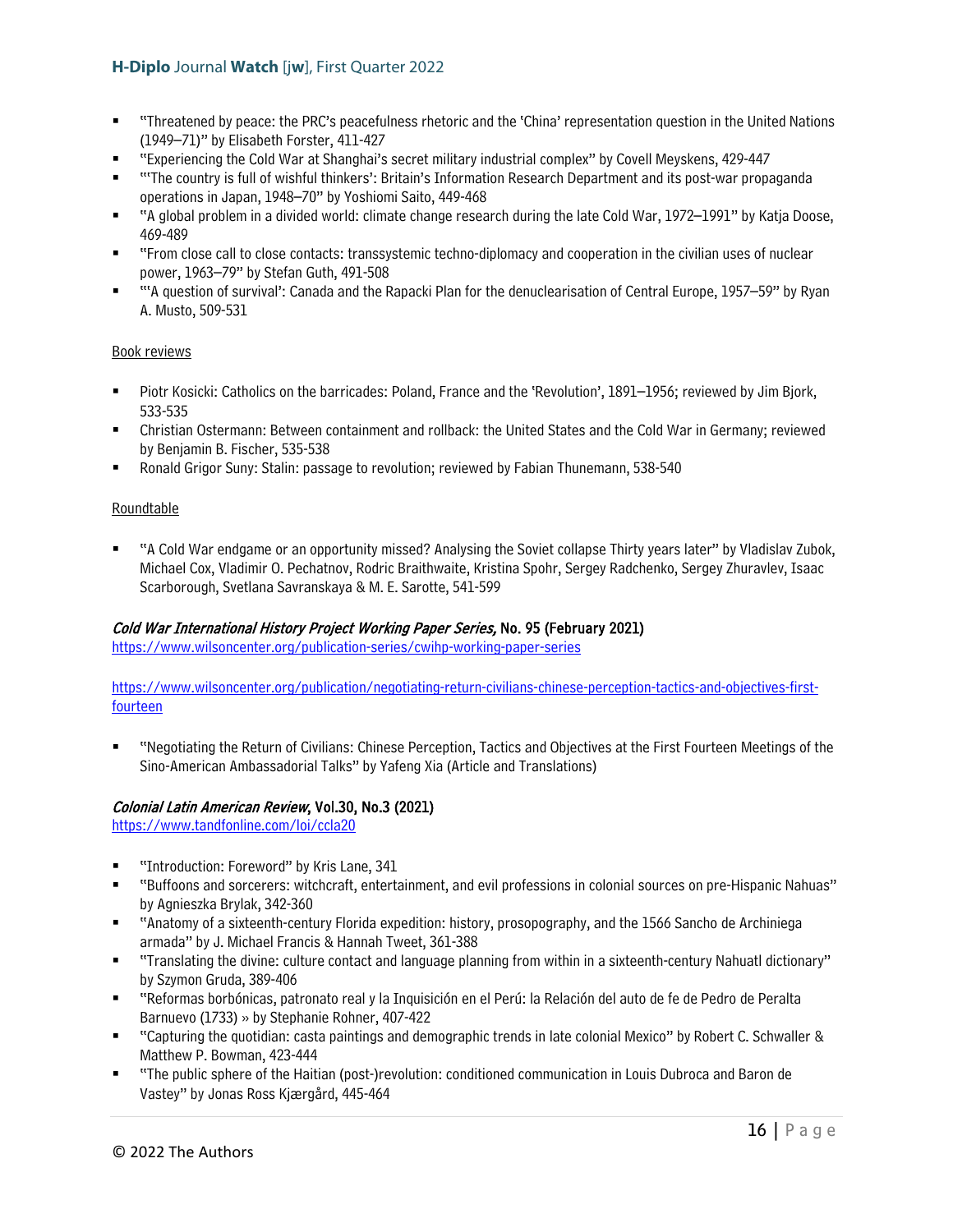#### (The Round Table) The Commonwealth Journal of International Affairs, Vol.110, No.6 (2021) <https://www.tandfonline.com/loi/ctrt20>

Articles

- "Commonwealth Update" by Oren Gruenbaum, 635-644
- "Fiji: troubled journey of a beleaguered nation" by Brij V. Lal, 645-662
- "The Commonwealth and Rhodesia, 1965-1980" by Carl P. Watts, 663-680
- "The Commonwealth Magistrates' and Judges' Association (CMJA) Brisbane Declaration: a brief assessment of magisterial independence in Malaysia" by Nurulhuda Zakariya, 681-693
- "Adjudicating electoral disputes or judicialising politics? The Supreme Court of Ghana and the disputed 2012 presidential election in perspective" by Christopher Appiah-Thompson & Jim Jose, 694-708
- "The middle power dilemma: India's hegemony over global cricket" by Amit Gupta, 709-719
- "Human trafficking and modern slavery: need for action" by Julie Bishop, 720-727

#### Opinions

- "AUKUS: implications for Australia and other Commonwealth countries in the Indo-Pacific" by Derek McDougall, 728- 729
- "Submarines and the Commonwealth" by Richard Bourne, 730-731
- "How Pakistan's calculation to employ the Taliban in an anti-Indian campaign is wrong" by Nabi Sahak, 732-733
- "Afghanistan: is the role of Pakistan's intelligence apparatus overstated?" by Adrian Levy & Cathy Scott-Clark, 734- 735
- "Construction as pseudo-development in Malta" by Godfrey Baldacchino, 736-737
- "What's in a name: everything!" by Nanditha Krishna, 738-739

#### Book reviews

- Home in the world: a memoir, Policymaker's journal, An Economist at home and abroad; reviewed by Venkat Iyer, 740-745
- Javed Jabbar: But Prime Minister …: a political memoir; reviewed by Nadya Chishty-Mujahid, 745-746
- Christopher Hope: Developmentalism, dependency and the state: industrial development and economic change in Namibia since 1900; reviewed by Marion Wallace, 747-748
- Richard Marles: Tides that bind: Australia in the Pacific; reviewed by Derek McDougall, 749-750
- Sarah G. Phillips: When there was no aid: war and peace in Somaliland; reviewed by Derek McDougall, 751-753
- Mothers of the Revolution, Mugabeism after Mugabe?; reviewed by Richard Bourne, 753-755

## (The Round Table) The Commonwealth Journal of International Affairs, Vol.110, No.5 (2021)

<https://www.tandfonline.com/loi/ctrt20>

#### Special issue: Climate Change – Challenges, Issues and Commonwealth Responses

- "Commonwealth Update" by Oren Gruenbaum, 531-538
- "Introduction: Climate change challenges, issues and Commonwealth responses" by David Gomez, 539-545

#### Research articles

- "Building more common wealth in a climate changed world" by Jane Wilkinson, 546-563
- "Climate change and the increasing vulnerability of the poor in the Commonwealth" by Ian Douglas, 564-574
- "Building climate resilient cities in the global South: assessing city adaptation plans in India" by Hita Unnikrishnan & Harini Nagendra, 575-586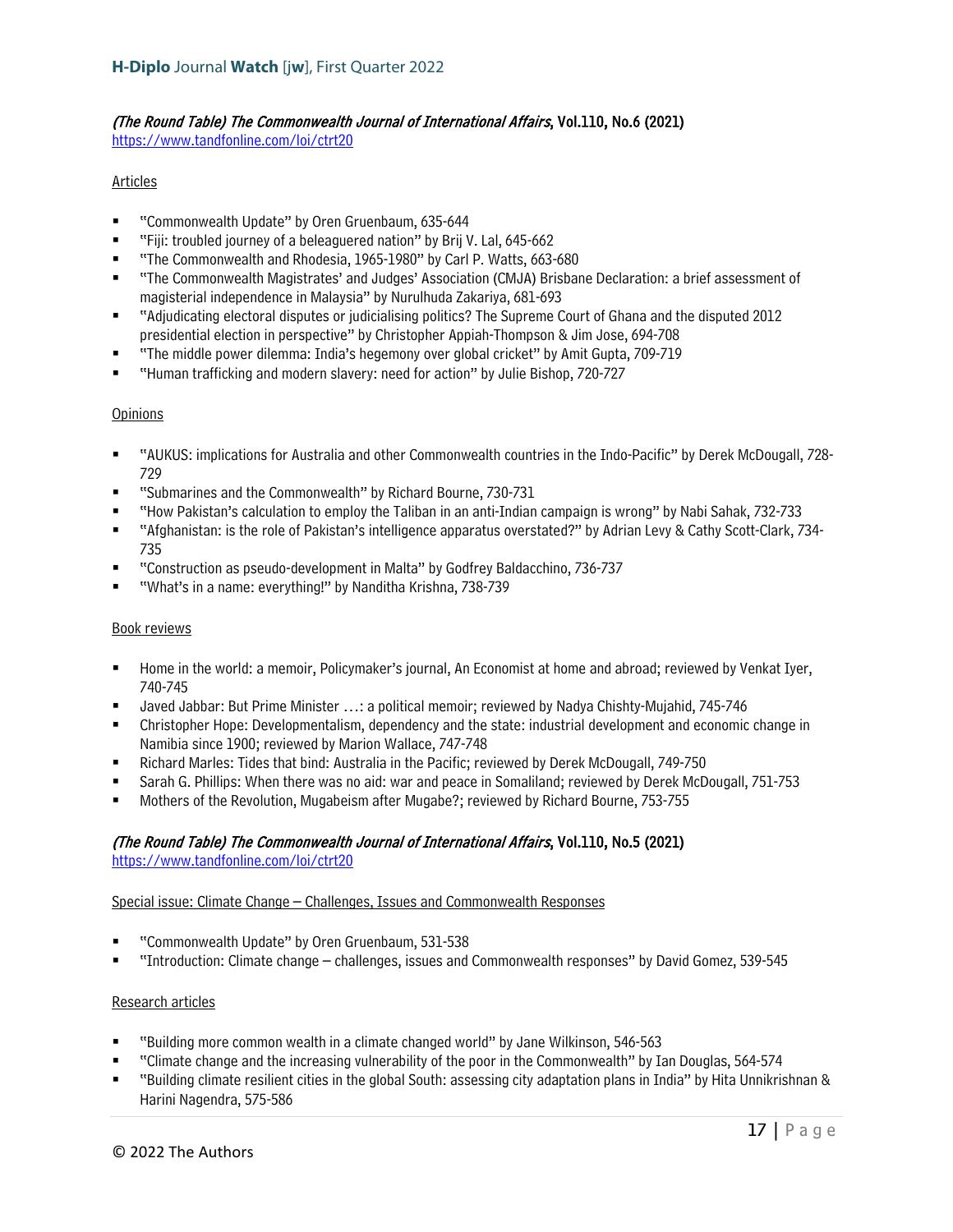- "Local government leading climate action" by Carl Wright, 587-596
- "Consequences of climate change in aquaculture and mitigation measures lessons from Kerala, India" by Geeji M. Tharanath, Jithin Kothalil, Dinesh Kaippilly & Vincenzo Zonno, 597-605

#### **Opinions**

- "COP-26: the political conundrum" by Mark Robinson, 606-607
- "Reflections on the 2021 general elections in St. Lucia" by Cynthia Barrow-Giles & Tennyson S. D. Joseph, 608-609
- "Malaysia in crisis: political instability and feelings of hopelessness" by Murray Hunter, 610-611
- "Crises & the challenges facing the UK's non-sovereign territories" by Harvey W. Armstrong & Robert Read, 612-613
- **EXECT:** "Eswatini is burning; Britain lit the fuse" by Joel Cabrita, 614-615
- "Lilliputians of South Asia" by N. Manoharan, 616-617
- "The extraordinary burdens of Indian MPs" by Shashi Tharoor, 618-619
- "Elephants as recipients of unusual attention from lawmakers and judges in South Asia" by Dayanath Jayasuriya, 620-621
- **The wider implications of events in Afghanistan**" by Gaurie Dwivedi, 622-623

#### Book reviews

- Fola Fagbule and Feyi Fawehinmi: Formation: the making of Nigeria from Jihad to Amalgamation; reviewed by Richard Bourne, 624-625
- Sanjaya Baru: India's power elite: class, caste and a cultural revolution; reviewed by Venkat Iyer, 626-628
- Tomohito Baji: The international thought of Alfred Zimmern: classicism, Zionism and the shadow of Commonwealth; reviewed by Benjamin Whitlock, 628-629
- Khairudin Aljunied: Islam in Malaysia: an entwined history; reviewed by Dina Surani Zaman, 629-631

#### Communist and Post-Communist Studies, Vol.52, No.4 (December 2019)

<http://www.sciencedirect.com/science/journal/0967067X>

- "Russian stereotypes and myths of Ukraine and Ukrainians and why Novorossiya failed" by Taras Kuzio, 297-309
- "'Mimicking' the West? Russia's legitimization discourse from Georgia war to the annexation of Crimea" by Vasile Rotaru, 311-321
- "The dual logic of Russia's party system nationalization" by Yuriy Gaivoronsky, 323-330
- "Determinants of voting results in Poland in the 2015 parliamentary elections. Analysis of spatial differences" by Wojciech Grabowski, 331-342
- "Globalized fears, localized securities: 'Terrorism' in political polarization in a one-party state" by Tianyang Liu and Tianru Guan, 343-353
- "From Marxism to nationalism: The Chinese Communist Party's discursive shift in the post-Mao era" by Yingjie Guo, 355-365
- "Politics, sport mega events and grassroots mobilization. Anticipated triumph and unexpected failure of political elite in Poland" by Wojciech Woźniak, 367-378
- "The emerging labour market and transformation from state amateurs to professional athletes" by Yiyong Liang, 379- 390

#### Comparative Strategy, Vol. 40, No. 6 (2021)

<https://www.tandfonline.com/loi/ucst20>

#### Research articles

 "The 'Action-Reaction' Arms Race Narrative vs. Historical Realities" by David J. Trachtenberg, Michaela Dodge & Keith B. Payne, 521-562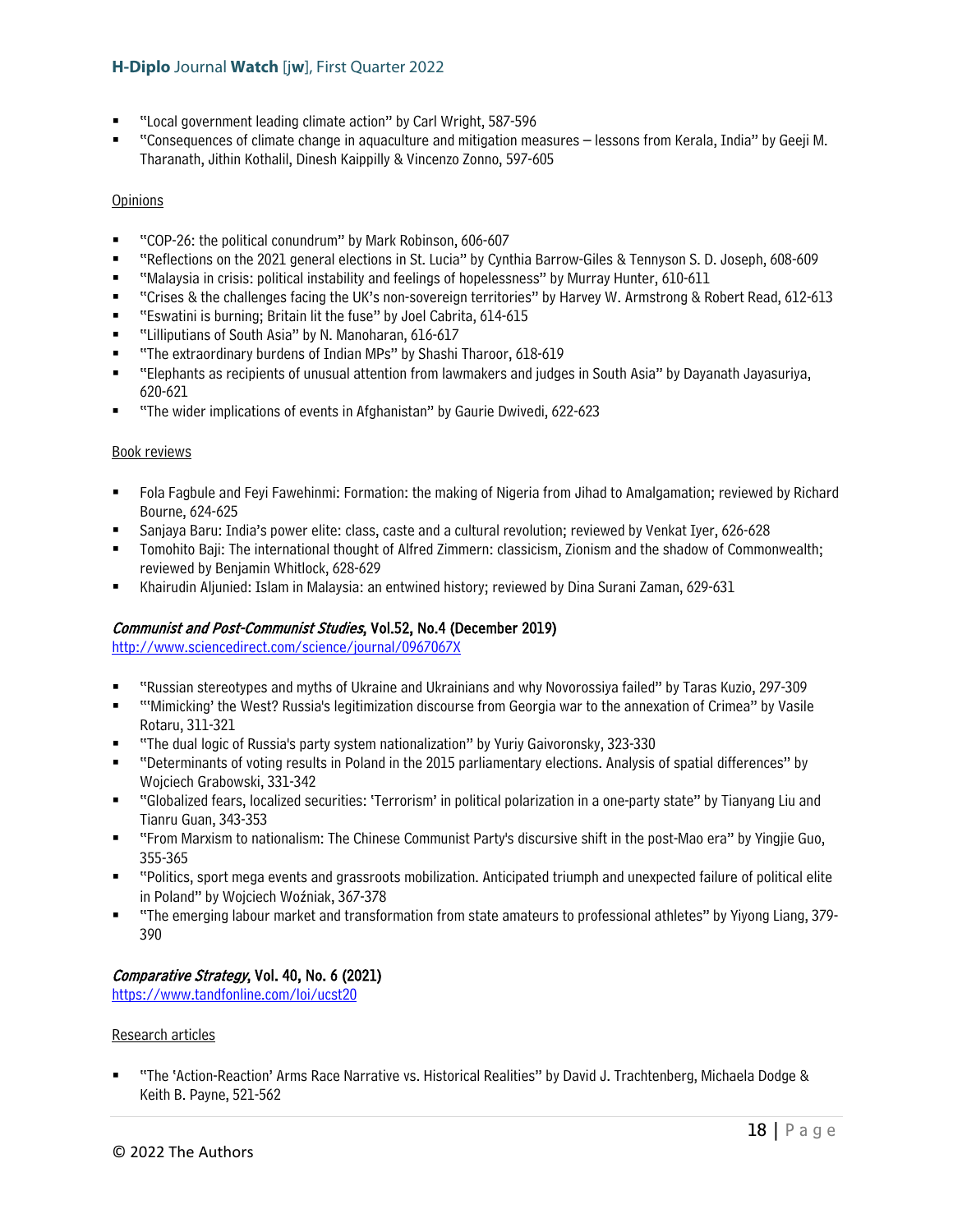- "From supporting actor to 'whipping the  $P5 + 1$ ": Assessing material and ideational influences on Israeli Policy toward the Iranian nuclear program (1996–2015)" by Raphael BenLevi, 563-584
- "Balkanization of Baluchistan: Road to rivalry between China and the U.S. in the neo-realist perspective" by Muhammad Ali Baig & Syed Sabir Muhammad; 585-602

#### Book reviews

 Norman M. Naimark: Stalin and the Fate of Europe: The Postwar Struggle for Sovereignty; reviewed by C. Dale Walton, 603-604

## Conflict and Society, Vol. 7 (June 2021)

<https://www.berghahnjournals.com/view/journals/conflict-and-society/conflict-and-society-overview.xml>

#### Special section 1: Experiential Landscapes of Terror

- "Introduction: Experiential Landscapes of Terror" by Sunčana Laketa, Sara Fregonese, and Damien Masson, 1–8
- "(Counter)Terrorism and the Intimate: Bodies, Affect, Power" by Sunčana Laketa, 9–25
- "Shockwaves: Atmospheres beyond the Conflict City/Ordinary City Divide" by Sara Fregonese, 26–41
- "The State of Emergency at Home: House Arrests, House Searches, and Intimacies in France" by Flora Hergon, 42– 59
- "Listening to Terror Soundscapes: Sounds, Echoes, and Silences in Listening Experiences of Survivors of the Bataclan Terrorist Attack in Paris" by Luis Velasco-Pufleau, 60–77
- "'Counterterrorism Citizens' and the Neurotic City" by Amy Batley, 78–95

#### Special Section 2: The Longitudinal Ethnography of Violence

- "Introduction: The Longitudinal Ethnography of Violence" by Lidewyde H. Berckmoes, Marie Rosenkrantz Lindegaard, and Dennis Rodgers, 96–106
- "Telling Tales? Subjective Ethnography and Situated Narratives in Longitudinal Research on Violence in Nicaragua" by Dennis Rodgers, 107–122
- "Changing Narratives of Intimate Partner Violence: A Longitudinal Photo-Ethnography" by Heith Copes, Lindsay Leban, and Jared Ragland, 123–142
- "Times of Violence:The Shifting Temporalities of Long-Term Ethnographic Engagement with Burundi" by Simon Turner, 143–159
- "'What about Last Time?': Exploring Potentiality in Danish Young Women's Violent Conflicts" by Ann-Karina Henriksen, 160–174
- ""I Showed You What I Thought Was Appropriate': Reflections on Longitudinal Ethnographic Research and the Performativity of Dutch Gang Life" by Robert A. Roks, 175–191

#### Book reviews

By Bernard B. Fyanka and Julaina A. Obika, 192–197

#### Book Forum

By Lotte Buch Segal, Emilija Zabiliūtė, Marco Motta, Resto Cruz, Andrew M. Jefferson, and Veena Das, 198-213

#### Contemporary British History, Vol.35, No.4 (2021)

<https://www.tandfonline.com/loi/fcbh20>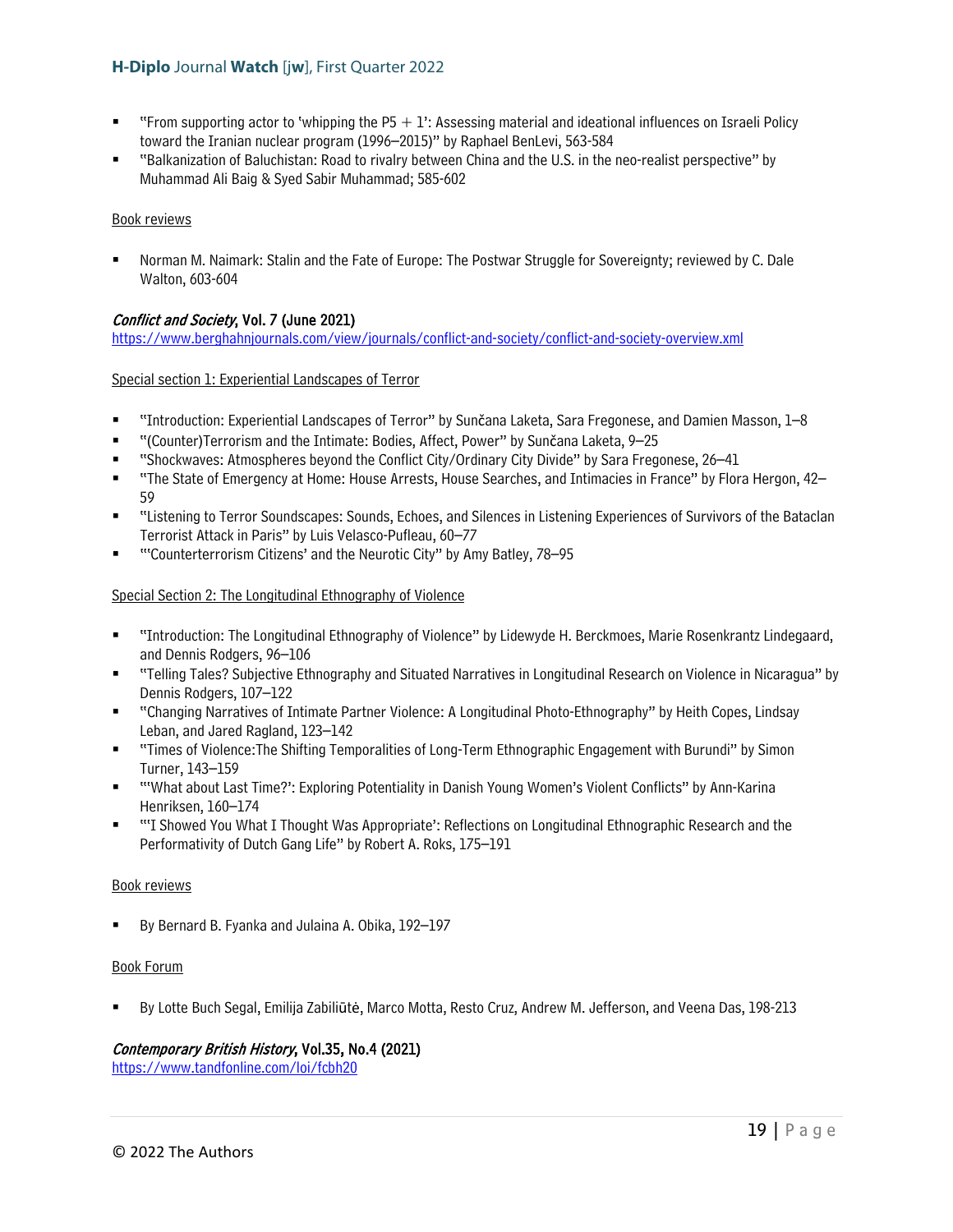#### Articles

- "The long shadow of the air war: composure, memory and the renegotiation of self in the oral testimonies of Bomber Command veterans since 2015" by James Greenhalgh, 477-514
- "From Beveridge Britain to Birds Eye Britain: shaping knowledge about 'healthy eating' in the mid-to-late twentiethcentury" by Katrina-Louise Moseley, 515-544
- "A folk theory of the EEC: popular euroscepticism in the early 1980s" by Jonathan Moss & Nick Clarke, 545-568
- "Mountbatten and India, 1964-79: after Nehru" by Rakesh Ankit, 569-596
- "Before the rubble: Britain's secret propaganda offensive in Chile (1960-1973)" by Kevin John McEvoy, 597-619
- "Deindustrialisation and 'Thatcherism': moral economy and unintended consequences" by Jim Tomlinson, 620-642

#### Book reviews

- Brett Christophers: The new enclosure: the appropriation of public land in neoliberal Britain; reviewed by Michael Tichelar, 643-644
- Catherine Flinn: Rebuilding Britain's blitzed cities: hopeful dreams, stark realities; reviewed by Sam Wetherell, 645- 646
- Ettore Costa: The Labour Party, Denis Healey and the International Socialist Movement: Rebuilding the Socialist International during the Cold War, 1945-1951; reviewed by Jan de Graaf, 647-648
- Christopher R. Hill: Peace and power in Cold War Britain: media, movements and democracy, c.1945-68; reviewed by Emily Gibbs, 649-650

## Contemporary British History, Vol.35, No.2 (2021)

<https://www.tandfonline.com/loi/fcbh20>

Special issue: Writing Europe into British Cultural History

- "Writing Europe into British cultural history: an introduction" by Tobias Becker & Felix Fuhg, 325-339
- "International Sexpionage! European Popular Film on Sixties British Cinema Screens" by Adrian Smith, 340-364
- "Did Britain rule the world again? The international fashion market and the continental look in 1960s London" by Felix Fuhg, 365-391
- "Enthusing about green peppers: the Europeanisation of British food culture in post-war Britain, 1960-1975" by Joanne Hollows, 392-416
- "Flight to the Sun: Package tours and the Europeanisation of British holiday culture in the 1970s and 1980s" by Sina Fabian, 417-438
- "NEU! Europe: Krautrock and British representations of West German countercultures during the 1970s" by Patrick Glen, 439-465

#### Book reviews

- Hilary Hinds: A cultural history of twin beds; reviewed by Claire Langhamer, 466-467
- Stuart Ward, Astrid Rasch, eds.: Embers of Empire in Brexit Britain; reviewed by Emily Robinson, 468-469
- Edward Owens: The Family Firm: Monarchy, Mass Media and the British Public, 1932-53; reviewed by Philip Murphy, 470-472
- Kevin Hickson: Britain's conservative right since 1945; reviewed by Daniel Pitt, 473-475

#### Contemporary European History, Vol.30, No.4 (November 2021)

<https://www.cambridge.org/core/journals/contemporary-european-history/all-issues>

Special issue: Eastern European-Middle Eastern Relations: Continuities and Changes from the Time of Empires to the Cold War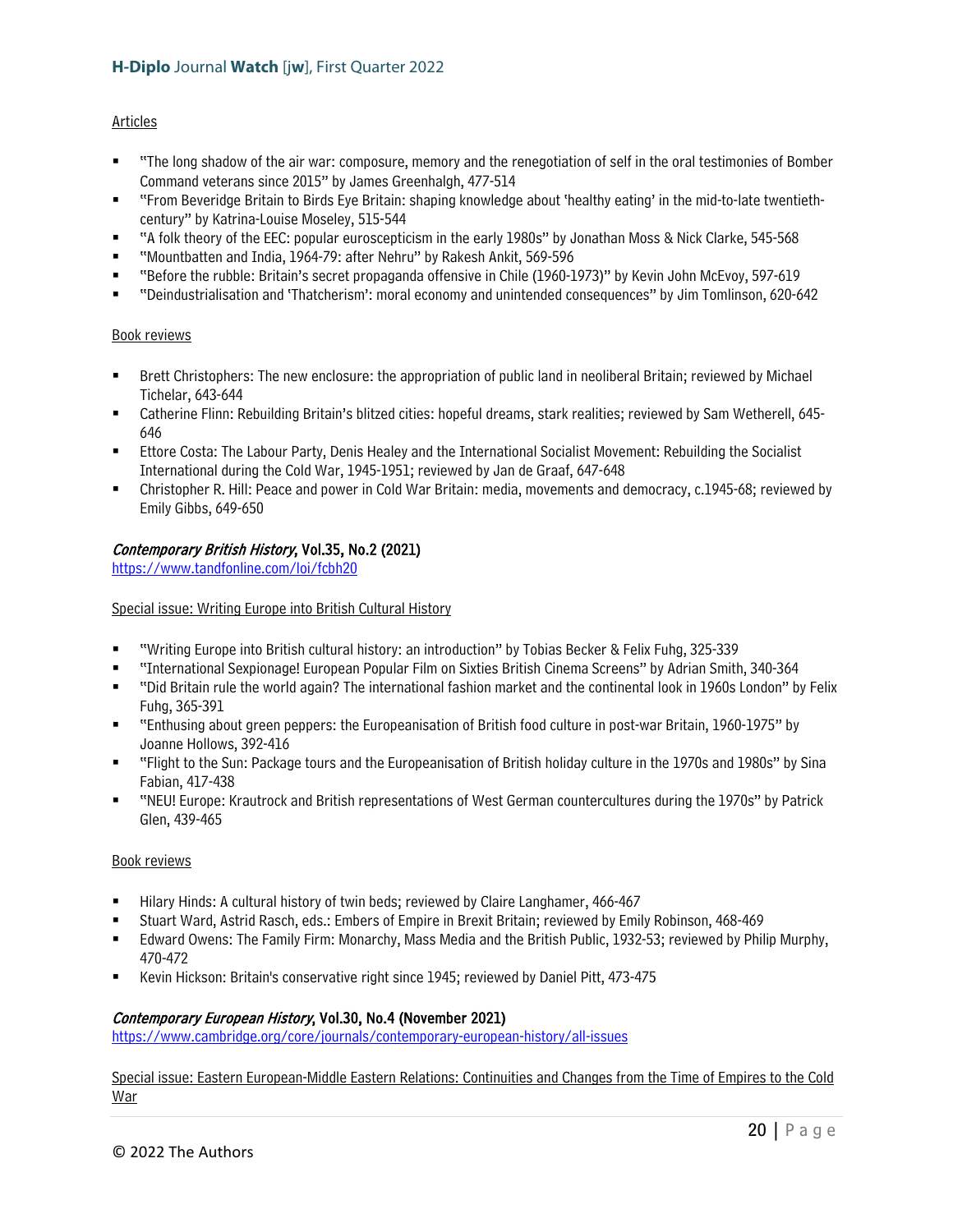- "Introduction: Eastern European-Middle Eastern Relations: Continuities and Changes from the Time of Empires to the Cold War" by Sandrine Kott, Cyrus Schayegh, 463-477
- "A Muslim Dualism? Inter-Imperial History and Austria-Hungary in Ottoman Thought, 1867–1921" by Adam Mestyan, 478-496
- "Internationalism, Diplomacy and the Revolutionary Origins of the Middle East's 'Northern Tier'" by Alp Yenen, 497- 512
- "From Russia to Palestine via Poland: The Shifting Centre of Interwar Labour Zionism" by Rona Yona, 513-527
- "'Crude' Alliance Economic Decolonisation and Oil Power in the Non-Aligned World" by Ljubica Spaskovska, 528-543
- "Buildings for Dollars and Oil: East German and Romanian Construction Companies in Cold War Iraq" by Łukasz Stanek, 544-561
- "Symbiosis and Revolution: The Soviet Encounter with the War in Dhofar" by Philipp Casula, 562-580
- "State-led Development: The Privileged Linkage between East Germany and Ba'athist Syria, 1965–1972" by Massimiliano Trentin, 581-596
- "The Socialist Countries, North Africa and the Middle East in the Cold War: The Educational Connection" by Constantin Katsakioris, 597-612

## Review articles

- "Reimagining the World: Decolonisation and the Promise of Development" by Anna Calori, Ljubica Spaskovska, 613- 620
- "Factors of Production and the State: Capital, Labour, Energy" by Marta Musso, 621-627

## Cooperation and Conflict, Vol. 56, No.4 (December 2021)

<https://journals.sagepub.com/loi/cac>

## Articles

- "The visual international politics of the European refugee crisis: Tragedy, humanitarianism, borders" by Lene Hansen, Rebecca Adler-Nissen, Katrine Emilie Andersen, 367–393
- "When is a justice campaign over? Transitional justice, 'overing' and Bloody Sunday" by Tom Bentley, 394–413
- "Delivering output and struggling for change: Tacit activism among professional transitional justice work in Sierra Leone and Kenya" by Anne Menzel, 414–431
- Corrigendum: "Delivering output and struggling for change: Tacit activism among professional transitional justice work in Sierra Leone and Kenya", 491
- "Speaking of hybrid warfare: Multiple narratives and differing expertise in the 'hybrid warfare' debate in Czechia" by Jan Daniel, Jakub Eberle, 432–453
- "(En)gendering post-conflict agency: Women's experiences of the 'local' in Sierra Leone" by Laura S Martin, 454–471
- "Audience, agenda setting, and issue salience in international negotiations" by Holger Janusch, 472–490

## Cooperation and Conflict, Vol. 56, No.3 (September 2021)

<https://journals.sagepub.com/loi/cac>

#### Articles

- "Cultural heritage as status seeking: The international politics of Turkey's restoration wave" by Lerna K Yanık, Jelena Subotić, 245–263
- "Abjection, materiality and ontological security: A study of the unfinished Church of Christ the Saviour in Pristina" by Filip Ejdus, 264–285
- "Gendering the military past: Understanding heritage and security from a feminist perspective" by Cecilia Åse, Maria Wendt, 286–308
- "The use of humour in diplomatic tweets: The affiliative potential of ridicule" by Akos Kopper, 309–327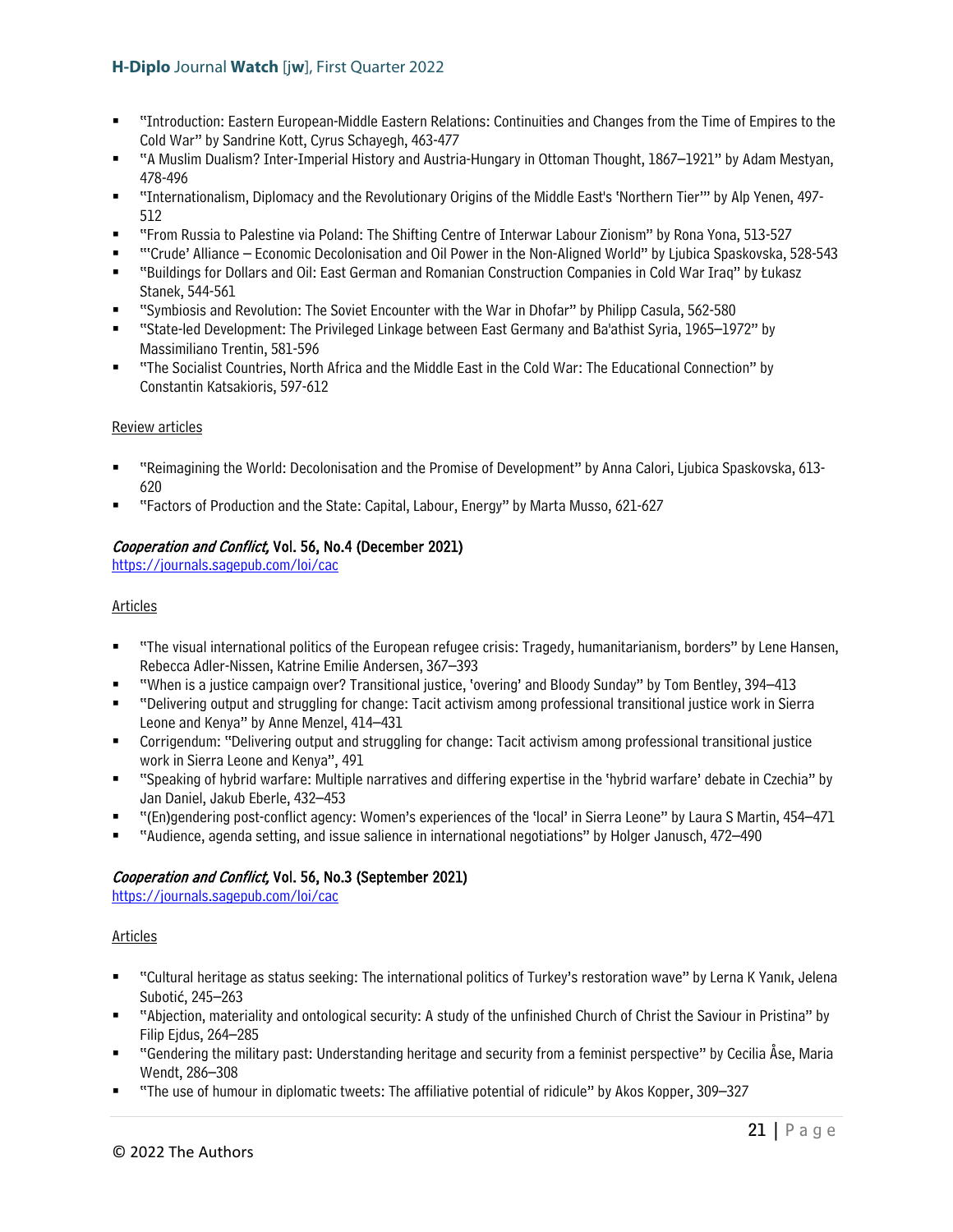- "How can documents speak about practices? Practice tracing, the Wikileaks cables, and diplomatic culture" by Jérémie Cornut, Nicolas de Zamaróczy, 328–345
- "What makes them tick: Challenging the impersonal ethos in International Relations" by Gadi Heimann, Zohar Kampf, 346–363

## Diplomacy & Statecraft, Vol.32, No.3 (2021)

<https://www.tandfonline.com/loi/fdps20>

#### Research articles

- "The Guns of April: Status Anxiety as Motivation for Italian Possibly Even American Intervention in the First World War" by Marco Clementi, David G. Haglund, Andrea Locatelli & Valentina Villa, 417-439
- "Dissenting Voices: The Secretariat of the League of Nations and the Drafting of Mandates, 1919–1923" by Pablo La Porte, 440-463
- "'Here Comes the Period of Hard and Long-lasting Diplomatic Struggles': Polish Diplomacy and the Concept of the Western Pact, 1936-1937" by Dariusz Jeziorny, 464-486
- "Of Stalin's Proposal to Deploy British Divisions to the Ukrainian or Leningrad Front in 1941" by Erjo Selliov, 487-508
- "'A Dear and Hoped-For Guest': Eisenhower's Cancelled Trip to the Soviet Union and the Final Year of His Presidency" by Adam Boon, 509-530
- "Getting the Better of the Bargain: Technical Intelligence, Arms Sales, and Anglo-Israeli Relations 1967–1974" by Clive Jones, 531-553
- "A Self-Inflicted Wound? Henry Kissinger and the Ending of the October 1973 Arab-Israeli War" by Galen Jackson & Marc Trachtenberg, 554-578
- "Britain and African Nationalist Leaders: The Response to Arms Deals with South Africa, 1968-1972" by Bruno Pierri, 579-604
- "When There Is a State? The Politics of Recognition and Kosovo" by Sevanna Poghosyan & Eiki Berg, 605-626

#### Diplomatica, Vol.3, Issue 2 (Dec 2021)

<https://brill.com/view/journals/dipl/dipl-overview.xml>

#### Articles

- "Introduction: Diplomacy, Audible and Resonant" by Damien Mahiet, Rebekah Ahrendt, and Frédéric Ramel, 235–243
- "The Musical Diplomacy of Metternich" by Damien Mahiet, 244–277
- "Music, Theatre, and Diplomacy: The Paris Opéra during the Second Empire" by Mark Everist, 278–301
- "Music and African Diplomacy at the Festival Mondial des Arts Nègres, Dakar, 1966, Jann Pasler, 302–334
- "Indian Ocean Listening Stations: Governmental Ears, Surveillance Acoustemologies, and the Maritime Silk Road" by Jim Sykes, 335–361
- "Scholarship and Sports Diplomacy: the Cases of Japan and the United Kingdom" by J. Simon Rofe and Verity Postlethwaite, 363–385

#### Book reviews

- Christopher A. Casey: Nationals Abroad: Globalization, Individual Rights, and the Making of Modern International Law; reviewed by Filip Batselé, 387–389
- Maartje Abbenhuis: The Hague Conferences and International Politics, 1898–1915; reviewed by Benjamin A. Coates, 390–393
- David Todd: A Velvet Empire: French Informal Imperialism in the Nineteenth Century; reviewed by Gert Huskens, 394–396
- Guillaume Alonge: Ambasciatori. Diplomazia e politica nella Venezia del Rinascimento; reviewed by Isabella Lazzarini, 397–400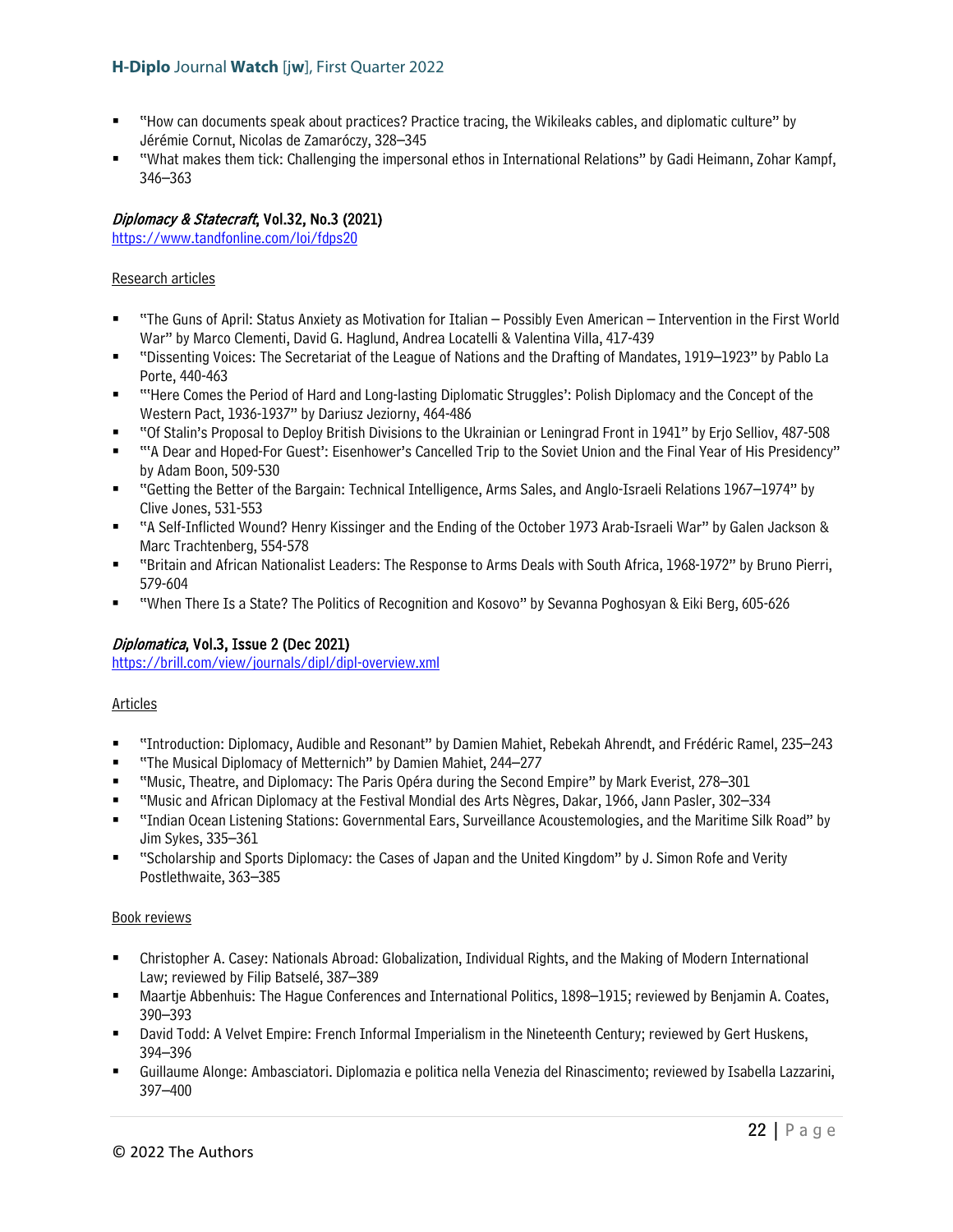Umberto Tulli: A Precarious Equilibrium: Human Rights and Détente in Jimmy Carter's Soviet Policy; reviewed by Paschalis Pechlivanis, 401–403

## Diplomatic History, Vol.45, No.5 (November 2021)

<https://academic.oup.com/dh/issue/45/5>

#### Research articles

"U.S. Empire and Racial Capitalist Modernity" by Naoko Shibusawa, 855–884

#### Forum: U.S. Foreign Relations and the New Drug History

- "Introduction: U.S. Foreign Relations and the New Drug History" by Daniel Weimer, Matthew R Pembleton, 885–889
- "Revising the Drug War: A Genealogical and Historiographical Sketch" by Matthew R Pembleton, 890–902
- "The Failure of the U.S. High-Tech War on Drugs" by Jeremy Kuzmarov, 903–914
- "Global Drug Prohibition in Local Context: Heroin, Malaria, and Harm" by Joseph F Spillane, 915–926
- "Drug Control in the Age of Neoliberalism" by Brittany Edmoundson, 927–939
- "Stuck in Traffic: Conflicting Regimes of Global Drug Regulation" by David Herzberg, Jeremy A Greene, 940–953

#### Research articles

- "The Nixon Doctrine and the Making of Authoritarianism in Island Southeast Asia" by Mattias Fibiger, 954–982
- "Teacher-Technicians: Progressive Education, Point Four, and Development" by Francis Bonenfant-Juwong, 983–1009

#### Book reviews

- "How the Vatican Became a World Player" by Mary Heimann, 1010–1012
- "African-Americans and Haiti: The 'Forgotten Period'" by Douglas R Egerton, 1012–1015
- "Evangelical Internationalists and Human Rights" by Gale L Kenny, 1015–1018
- "The Anglo-American Armenian Question" by Marc-William Palen, 1018–1020
- "Human Rights Ambivalence" by Rasmus S Søndergaard, 1021–1023
- "Mexico's Global Turn" by Renata Keller, 1024–1026
- "India and the United States from Lord Cornwallis to Tupac Shakur" by Michele Louro, 1026–1029
- "Empire and Gender in Asian American History" by Madeline Y Hsu, 1029–1031
- "Saigon in the Sixties" by Andrew J Gawthorpe, 1031-1034
- "Laying Down the Law... And Picking it Back Up" by Benjamin A Coates, 1034–1037
- "International Drug Control and State Formation in Afghanistan" by Timothy Nunan, 1037–1039
- "Building a Border History" by Andrew Offenburger, 1040–1042

#### East European Politics (Formally Journal of Communist Studies and Transition Politics), Vol. 37, No. 4 (2021) <http://www.tandfonline.com/toc/fjcs21/current?nav=tocList>

#### Symposium: Women's Political Representation in Central and Eastern Europe (guest editor: Anna Gwiazda)

- "Introduction to the symposium on women's political representation in Central and Eastern Europe" by Anna Gwiazda, 593-597
- "Increasing women's political representation in post-communism: party nudges and financial corrections in Romania" by Alexandra Iancu, 598-616
- "Gendered parties and gendered voters in Hungary? 'Plus ça change, plus c'est pareil'" by Adrienn Vajda & Gabriella Ilonszki, 617-634
- "Striking out women: preferential voting and gender bias in Latvian Saeima elections" by Laura A. Dean, 635-658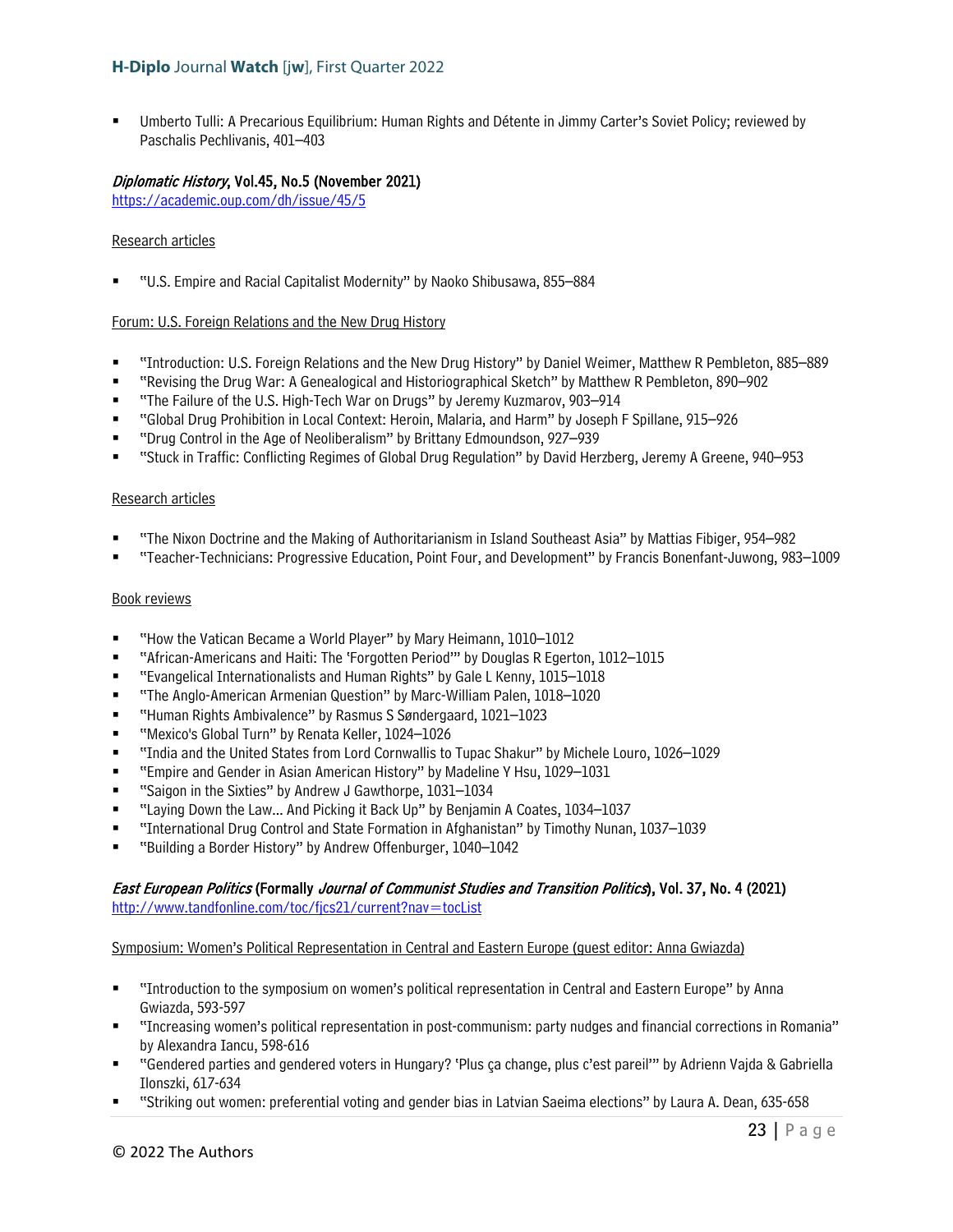- "Persistent efforts and opportune moments: women's groups and gender quota adoption in Central and Eastern Europe" by Anja Vojvodić, 659-680
- "Analysing the 'what' and 'when' of women's substantive representation: the role of right-wing populist party ideology" by Anna Gwiazda, 681-701

#### Standalone articles

- "Europe forever? Czech political parties on the orientation of Czech foreign policy" by Vít Hloušek & Petr Kaniok, 702- 721
- "The 'refugee crisis' and the transformation of the far right and the political mainstream: the extreme case of the Czech Republic" by Jakub Wondreys, 722-746

## English Historical Review, Vol. 136, No. 581 (August 2021)

<https://academic.oup.com/ehr/issue/136/581>

#### **Articles**

- "Asser and the Writing of West Saxon Charters" by Robert Gallagher, 773–808
- "Commemorating the Crusading Past in Late Medieval England: The Worksop Priory Tabula" by James Doherty, 809– 835
- "Encountering the Word of God in Early Tudor England" by Lucy Wooding, 836–866
- "Testimony, Tyranny and Treason: The Witnesses at Charles I's Trial" by Edward Vallance, 867–893
- "A Bookshop of Their Own: Reading and Print in Chartism, 1838–1850" by Robert G Hall, 894–917
- "Women and Late Chartism: Women's Rights in Mid-Victorian England" by Matthew Roberts, 918–949
- "The Nationalisation of British History: Historians, Nationalism and the Myths of 1940" by David Edgerton, 950–985

#### Review articles

"Women in the Social, Political and Economic History of the Mongol Empire" by Michael Hope, 986–1002

## European History Quarterly, Vol.51, No.4 (October 2021)

<https://journals.sagepub.com/toc/ehqb/51/4>

#### Special Issue: Open Houses in Early-Modern Europe: Contexts and Approaches; Guest Editors: Raffaella Sarti, Margareth Lanzinger and Joachim Eibach

- "Introduction" by Raffaella Sarti, Margareth Lanzinger, Joachim Eibach, 431–439
- "Open Houses from Etic to Emic Perspectives: Casa Aperta in Early-Modern and Nineteenth-Century Italy" by Raffaella Sarti, 440–463
- "Common Places: Sharing Spaces in Early Modern 'Ordinary' Houses" by Eleonora Canepari, 464–479
- "The Organization and Use of Household Space for Work in Early Modern England: 1550–1750" by Amanda Flather, 480–503
- "Intimacy, Community and Doing House in Old Regime France" by Julie Hardwick, 504–522

#### Standalone articles

- "Profaning the Sacred: The Unorthodox Financial Activities of Catholic Clerics During the Napoleonic Period, 1796– 1814" by Christopher Korten, 523–542
- "Triangulating Labor, Capital, and Land: Italian Emigrant Colonization in Latin America and the Contradictions of US Hegemony, 1947–1953" by Dario Gaggio, 543–566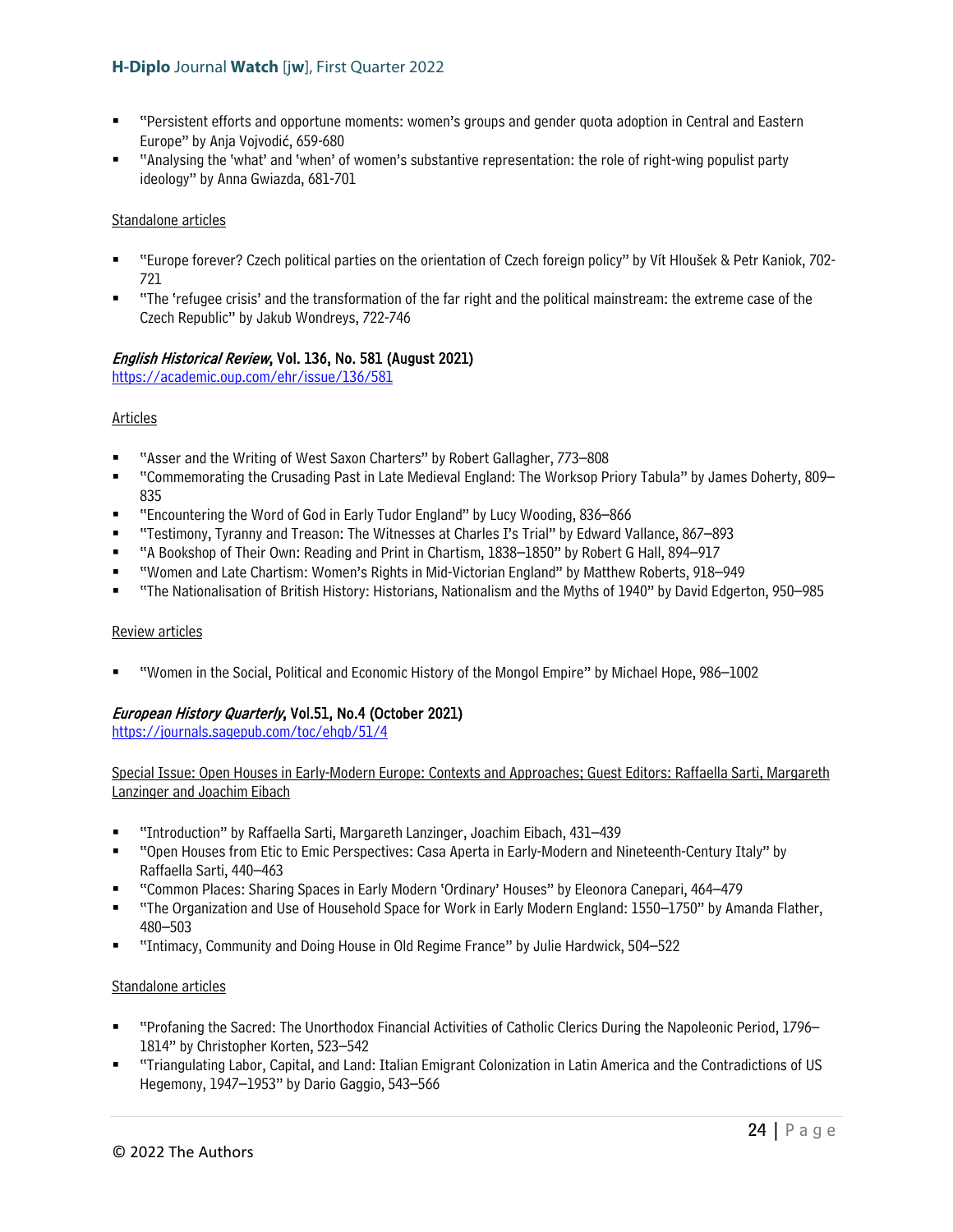#### Book reviews

- Yiğit Akın: When the War Came Home: The Ottomans' Great War and the Devastation of an Empire; reviewed by Erdem Sönmez, 567–568
- Micah Alpaugh: The French Revolution: A History in Documents; reviewed by P. M. Jones, 568–569
- Charmian Brinson and Richard Dove: Working for the War Effort: German-Speaking Refugees in British Propaganda during the Second World War; reviewed by Merilyn Moos, 570–571
- Thomas Brodie: German Catholicism at War, 1939–1945; reviewed by Jacob Saliba, 571–573
- Michael Broers and Ambrogio A. Caiani: A History of the European Restorations, Vol. I: Governments, States and Monarchy; reviewed by Bodie A. Ashton, 573–576
- **Paul Bushkovitch: Succession to the Throne in Early Modern Russia: The Transfer of Power 1450–1725; reviewed by** Anastasiia S. Lystsova, 576–578
- A. A. Caiani: To Kidnap a Pope: Napoleon and Pius VII; reviewed by Charles J. Esdaile, 579–580
- Mark Cornwall: Sarajevo 1914: Sparking the First World War; reviewed by Samuel Foster, 580–583
- Otfried Czaika and Wolfgang Undorf: Schwedische Buchgeschichte. Zeitalter der Reformation und Konfessionalisierung; reviewed by Peter Sjökvist, 583–584
- Federico Finchelstein: A Brief History of Fascist Lies; reviewed by R. J. B. Bosworth, 584–587
- Stella Ghervas: Conquering Peace: From the Enlightenment to the European Union; reviewed by Gearóid Barry, 587– 588
- Janet M. Hartley: The Volga: A History of Russia's Greatest River; reviewed by Maureen Perrie, 589–590
- Adalyat Issiyeva: Representing Russia's Orient: From Ethnography to Art Song; reviewed by Jonas Löffler, 590–592
- A. V. Ivanov: A Spiritual Revolution: The Impact of Reformation and Enlightenment in Orthodox Russia, 1700–1825; reviewed by James M. White, 592–595
- A. Yu. Morozova: 'Neleninskii bol'shevizm' A.A. Bogdanova i 'Vperedovtsev': idei, al'ternativy, praktika [The Non-Leninist Bolshevism of A.A. Bogdanov and the Vpered group: Ideas, Alternatives, Practice]; reviewed by John Biggart, 595–596
- Stanislau Paulau: Das andere Christentum: Zur transkonfessionellen Verflechtungsgeschichte von äthiopischer Orthodoxie und europäischem Protestantismus; reviewed by Graeme Murdock, 597–598
- Elisabeth Piller: Selling Weimar: German Public Diplomacy and the United States, 1918–1933; reviewed by Charlotte Faucher, 598–600
- Raffael Scheck: Love between Enemies: Western Prisoners of War and German Women in World War II; reviewed by Matthew Stibbe, 600–602
- Sarah J. Young: Writing Resistance: Revolutionary Memoirs of Shlissel'burg Prison, 1884–1906; reviewed by John Gonzalez, 602–604

## European Journal of International Relations, Vol.27, No.4 (December 2021)

<https://journals.sagepub.com/loi/ejta>

#### Editorial

 "December 2021 issue: 'Congratulations, farewell, and welcome: From the editors'" by Geoffrey Underhill, Luc Fransen, Annette Freyberg-Inan, Darshan Vigneswaran, Lee Seymour, 969–970

#### Research Articles

- "Decolonizing Self-Determination: Haudenosaunee Passports and Negotiated Sovereignty" by Sheryl R. Lightfoot, 971–994
- "An international hierarchy of science: conquest, cooperation, and the 1959 Antarctic Treaty System" by Joanne Yao, 995–1019
- "War as disease: biomedical metaphors in prevention discourse" by Johanna Rodehau-Noack, 1020–1041
- "Populism and foreign aid" by Tobias Heinrich, Yoshiharu Kobayashi, Edward Lawson, Jr., 1042–1066
- "Alliances, signals of support, and military effort" by Matthew DiGiuseppe, Patrick E. Shea, 1067–1089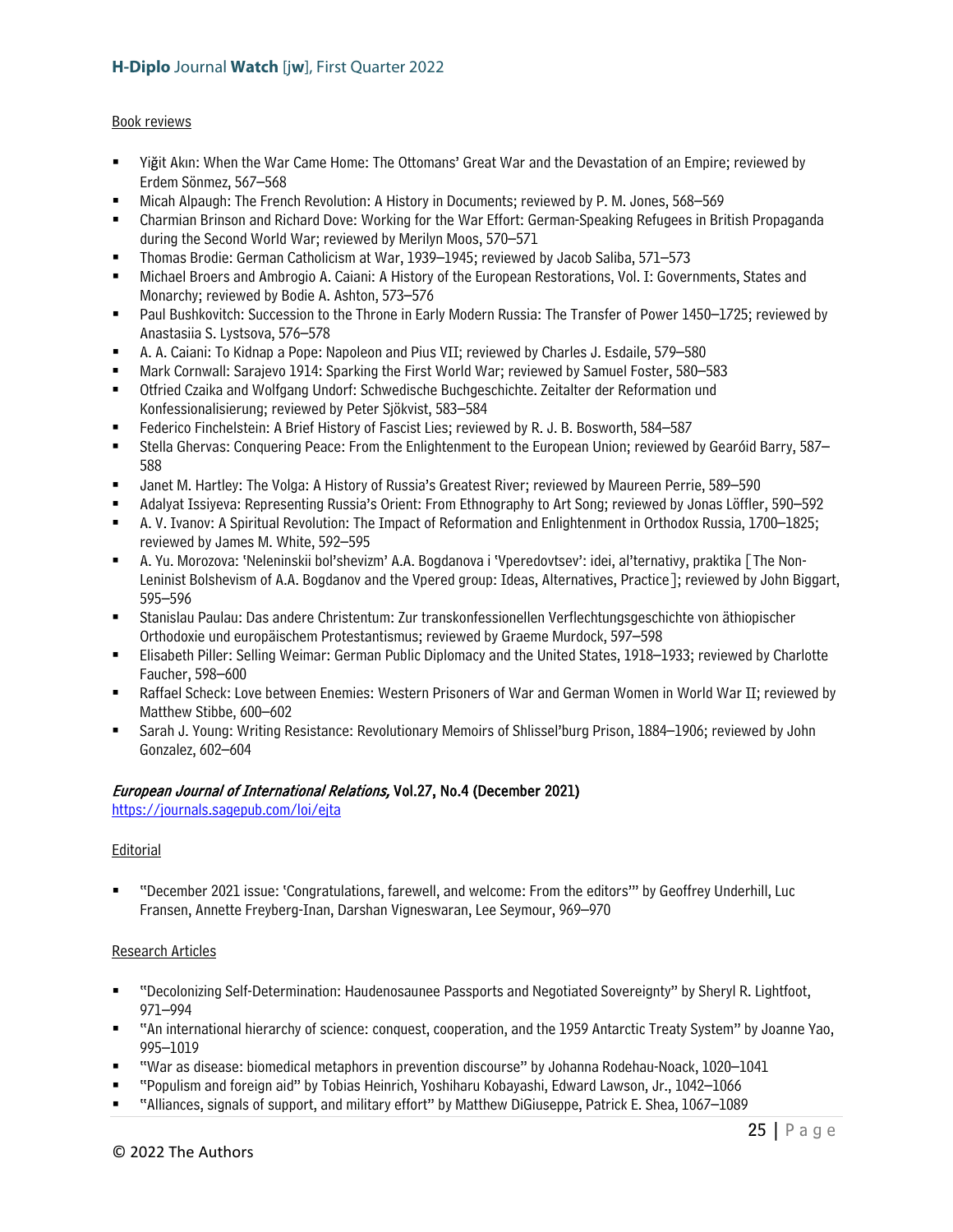- "Entrusted norms: security, trust, and betrayal in the Gulf Cooperation Council crisis" by Vincent Charles Keating Lucy M Abbott, 1090–1113
- "Arms imports in the wake of embargoes" by Vincenzo Bove, Tobias Böhmelt, 1114–1135
- "Dispute inflation" by Todd H Hall, 1136–1161
- "Roleplay, realpolitik and 'great powerness': the logical distinction between survival and social performance in grand strategy" by David Blagden, 1162–1192
- "The realist science of politics: the art of understanding political practice" by Jodok Troy, 1193–1217
- "Does grand theory shape officials' speech?" by Heather-Leigh Kathryn Ba, Timothy McKeown, 1218–1248
- "The end of global pluralism?" by Christian Reus-Smit, 1249–1273
- "Critical theory in crisis? a reconsideration" by Beate Jahn, 1274–1299

#### **Correction**

Corrigendum, 1300–1300

## The European Legacy: Toward New Paradigms, Vol.27, No.1 (2021)

<https://www.tandfonline.com/loi/cele20>

#### Research articles

- "Social Darwinism, the British Labour Party, and the First World War" by David Redvaldsen, 1-19
- "Tragic Glory? Human Excellence in Pierre Manent and St Augustine" by Ashleen Menchaca-Bagnulo, 20-38
- "God and Boscovich's Demon" by Boris Kožnjak, 39-56
- "How 'Utopian' is the Foreign Policy in Thomas More's Utopia?" by Michael Jackson, 57-67

#### Review Essays

- "Unravelling America" by Wayne Cristaudo, 68-73
- "Scientific Misconduct and Fraud" by Marcel Herbst, 74-79
- "Theories of Diplomatic Closure: Neoliberal vs Constructivist" by William M. Hawley, 80-87

#### Book reviews

- Wayne Cristaudo: Idolizing the Idea: A Critical History of Modern Philosophy; reviewed by Jeremiah Alberg, 88-90
- Francisco Bethencourt, ed.: Cosmopolitanism in the Portuguese-Speaking World; reviewed by Stefan Halikowski Smith, 90-93
- Ato Sekyi-Out: Left Universalism, Africacentric Essays; reviewed by Grant N. Havers, 93-95
- Gregory Claeys, ed.: The Cambridge Companion to Nineteenth-Century Thought; reviewed by Geoffrey Hinchliffe, 96- 98
- Federico Finchelstein: A Brief History of Fascist Lies; reviewed by Karl Schweizer, 98-101
- E. Randol Schoenberg, ed.: The Doctor Faustus Dossier: Arnold Schoenberg, Thomas Mann, and Their Contemporaries, 1930–1951; introduction by Adrian Daub, translated by Adrian Feuchtwanger and Barbara Zeisl Schoenberg; reviewed by Friederike von Schwerin-High, 101-104
- Johann Chapoutot: The Law of Blood: Thinking and Acting as a Nazi; translated by Miranda Richmond Mouillot; reviewed by Casper Tybjerg, 104-106

#### The European Legacy: Toward New Paradigms, Vol.26, No.7-8 (2021)

<https://www.tandfonline.com/loi/cele20>

#### Special issue: Globalised Capitalism and Its Destitute Masses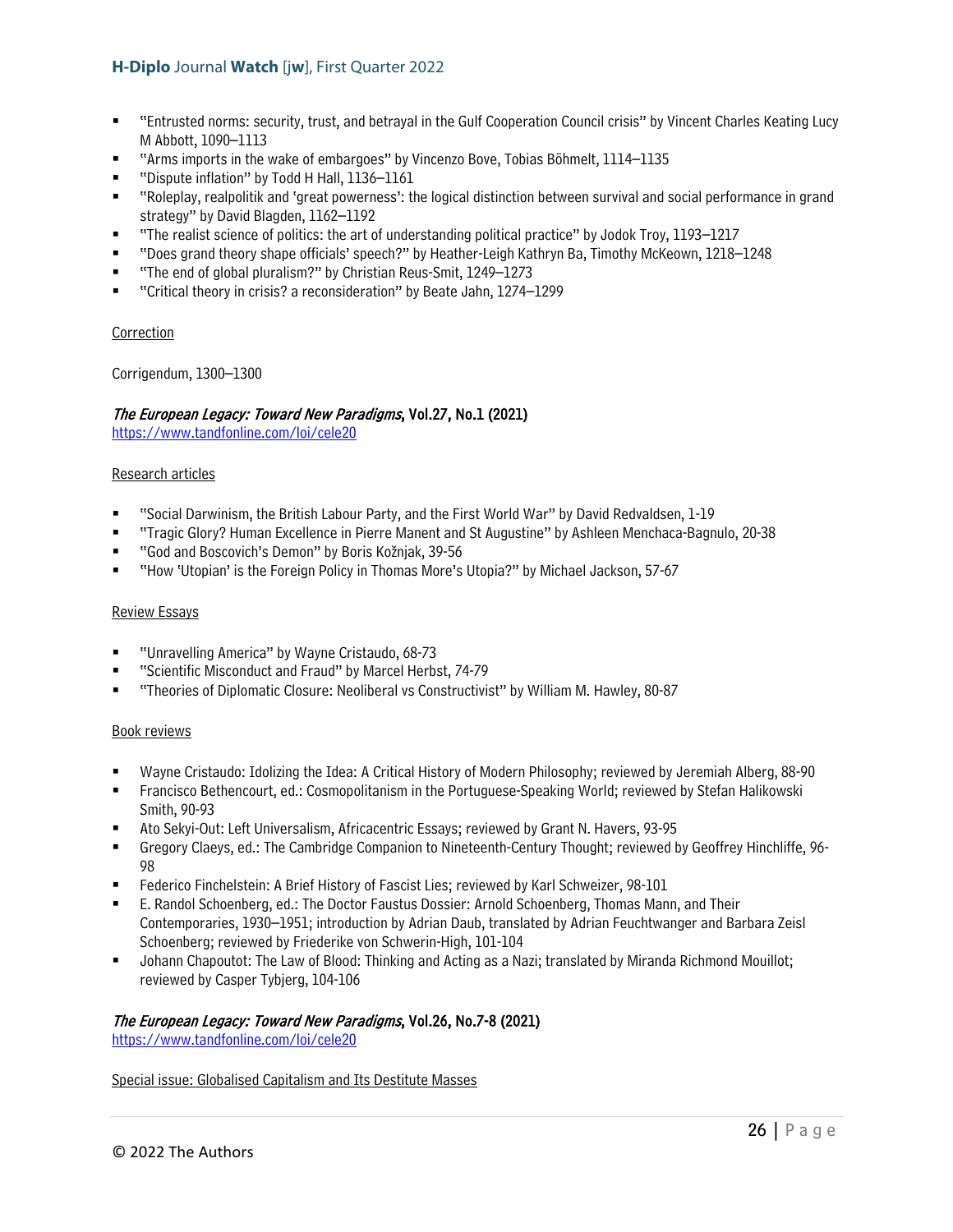- "Globalised Capitalism and Its Destitute Masses: Introduction" by Pilar Royo-Grasa, 669-674
- "Precarious Privilege: Globalism, Digital Biopolitics, and Tech-Workers' Movements in India" by Rianka Roy, 675-691
- "Casteism and India's Failing Democracy in Bama's Karukku, Baby Kamble's The Prisons We Broke, and Baburao Bagul's When I Hid My Caste" by Bianca Cherechés, 692-705
- "Alexis Wright's The Swan Book: Swansong or Songline?" by Cornelis Martin Renes, 706-719
- "Confronting the Joint Legacies of the Holocaust and Colonialism in Alex Miller's Landscape of Farewell" by María Jesús Martínez-Alfaro, 720-734
- "State Crime and Immigration Control in Australia: Jock Serong's On the Java Ridge" by Dolores Herrero, 735-749
- "Behrouz Boochani's No Friend but the Mountains: A Call for Dignity and Justice" by Pilar Royo-Grasa, 750-763
- "Transience and Waiting in Mohsin Hamid's Exit West" by Beatriz Pérez Zapata, 764-774
- Destituteness Revised: Sinan Antoon's The Corpse Washer" by José M. Yebra, 775-787

#### Review essays

- "Cicero Unbound" by T. Brian Mooney, 788-792
- "Idealizing Revolution" by Wayne Cristaudo, 793-799
- "The Curious Case of the 'French Marx'" by K. Steven Vincent, 800-805
- "The Lives and Time of Karl Marx" by Charles Barbour, 806-812
- "On the Creative Will of Covenantal Grace" by Brayton Polka, 813-818

#### Book reviews

- Blossom Stefaniw: Christian Reading: Language, Ethics, and the Order of Things; reviewed by Jeremiah Alberg, 819- 820
- Walter Scheidel: The Great Leveler: Violence and the History of Inequality from the Stone Age to the Twenty-First Century; reviewed by Jeremiah Alberg, 821-822
- Joan Wallach Scott: Knowledge, Power, and Academic Freedom: Reflections on the Challenges of Academic Freedom; reviewed by James Alexander, 822-825
- Eric Nelson: The Theology of Liberalism: Political Philosophy and the Justice of God; reviewed by Edward Andrew, 825-827
- Gaetano Roberto Buccola: L'azione malata. Male universale e Bene individuale. Psicoanalisi del terrorismo; reviewed by Giorgio Baruchello, 827-829
- Concha Roldán, Daniel Brauerb, and Johannes Rohbeck, eds.: Philosophy of Globalization; reviewed by Giorgio Baruchello, 829-830
- Simone Raudino and Arlo Poletti, eds.: Global Economic Governance and Human Development; reviewed by Christopher Bliss, 831-833
- David Greenberg, Moshik Temkin, and Mason B. Williams, eds.: Alan Brinkley: A Life in History; reviewed by John M. Bublic, 833-834
- Mark Sinclair: Bergson; reviewed by Wayne Cristaudo, 834-836
- Harry Redner: The Triumph and Tragedy of the Intellectuals: Evil, Enlightenment, and Death; reviewed by Wayne Cristaudo, 836-839
- Julia Kristeva: Passions of Our Time; edited with a foreword by Lawrence D. Kritzman, translated by Constance Borde and Sheila Malovany-Chevallier; reviewed by Matthew Del Nevo, 839-841
- Gary Browning: Why Iris Murdoch Matters; reviewed by Maria Dimova-Cookson, 841-844
- Jonathan Bate: How the Classics Made Shakespeare; reviewed by Andre Furlani, 844-846
- Erica Kohl-Arenas: The Self-Help Myth: How Philanthropy Fails to Alleviate Poverty; reviewed by Aidan Gnoth, 846-848
- Robert J. Shiller: Narrative Economics: How Stories Go Viral and Drive Major Economic Events; reviewed by Bent Greve, 848-850
- Brook M. Blair: The Nietzschean Subject: Toward a Praxis of Becoming; reviewed by Boris Gubman, 850-852
- Niels Jorgen Cappelørn, Alastair Hannay, Bruce H. Kirmmse, David D. Possen, Joel D. Rasmussen, and Vanessa Rumble, eds.: Kierkegaard's Journals and Notebooks, Volume 11: Part 1, Loose Papers, 1830–1843; reviewed by Tom Grimwood, 853-854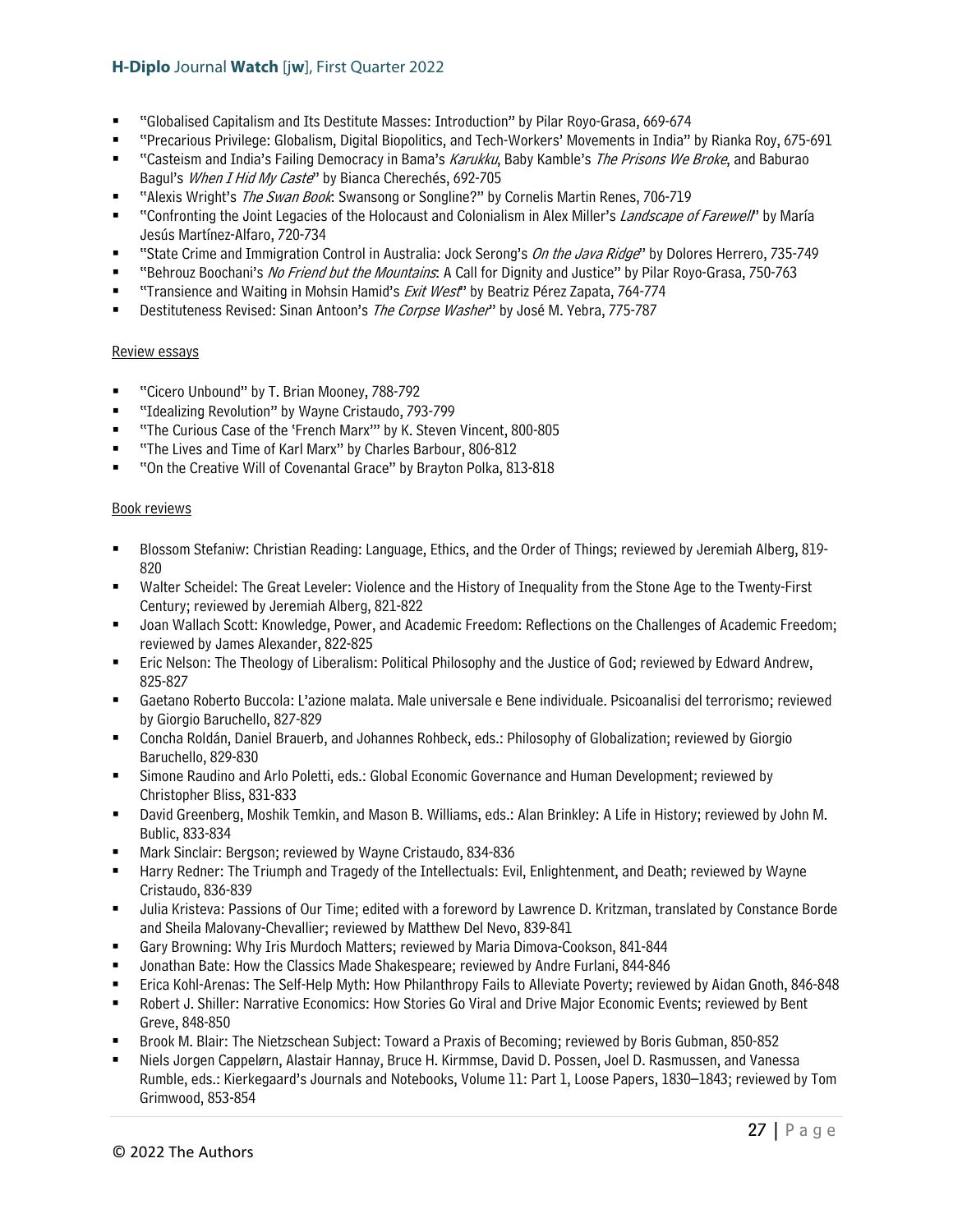- Yoram Hazony: The Virtue of Nationalism; reviewed by Grant N. Havers, 854-857
- Alain Badiou: Lacan: Anti-philosophy 3; translated by Kenneth Reinhard and Susan Spitzer; reviewed by Laurie M. Johnson, 857-859
- Ian Forrest: Trustworthy Men: How Inequality and Faith Made the Medieval Church; reviewed by Justin Kirkland, 859- 862
- Boris Groys, ed.: Russian Cosmism; foreword by Anton Vidokle and Brian Kuan Wood; reviewed by Birgit Menzel, 862- 864
- Todd Dufresne: The Democracy of Suffering: Life on the Edge of Catastrophe, Philosophy in the Anthropocene; reviewed by Barnaby Ralph, 865-866
- Martin Rees: On the Future: Prospects for Humanity; reviewed by Francis D. Raška, 867-868
- Roderick A. Ferguson: We Demand: The University and Student Protests; reviewed by Francis D. Raška, 868-871
- Christian Smith: Religion: What It Is, How It Works, and Why It Matters; reviewed by Roy R. Robson, 871-872
- Françoise Baylis: Altered Inheritance: CRISPR and the Ehics of Human Genome Editing; reviewed by Stanley Shostak, 873-874
- Josh Berson: The Meat Question: Animals, Humans, and the Deep History of Food; reviewed by Stanley Shostak, 874- 876
- David Wootton: Power, Pleasure, and Profit: Insatiable Appetites from Machiavelli to Madison; reviewed by K. Steven Vincent, 876-878
- Iain Stewart: Raymond Aron and Liberal Thought in the Twentieth Century; reviewed by K. Steven Vincent, 878-881
- Samuel A. Greene and Graeme B. Robertson: Putin v. the People: The Perilous Politics of a Divided Russia; reviewed by Kenneth Wilson, 881-883

## European Review of History: Revue Européenne d'Histoire, Vol.28, No.4 (2021)

<https://www.tandfonline.com/loi/cerh20>

Dossier: Activist Times: Temporality and Political Action in Twentieth-Century Europe / Les temps des activistes: temporalité et action politique en Europe pendant le vingtième siècle

- "Introduction Activist times: temporality and political action in twentieth-century Europe" by Alexandra Paulin-Booth & Matthew Kerry, 475-483
- "Rebuilding the past: East German preservationists as 'time activists'" by Marcus Colla, 484-506
- "Generating post-modernity: nuclear energy opponents and the future in the 1970s" by Andrew S. Tompkins, 507-530
- "Heterochronias: reflections on the temporal exceptionality of revolts" by Joachim C. Häberlen, 531-548
- "'History takes its time…': anti-racist temporalities and historical memory cultures in France, c. 1980–1998" by Patrick James Soulsby, 549-569
- "Thick times transformation, activism and HIV in Poland" by Justyna Struzik, 570-587

#### Translation prize article

- Announcement: ERH/ REH editorial board: The European Review of History / Revue européenne d'histoire 2019 Translation Prize Announcement, 588
- Translation prize article: "The making of a socialist underworld: people on the margins in post-war Czechoslovakia (1945–60)" by Lucie Dušková, 589-606

#### Book reviews

- Dan Edelstein: On the spirit of rights, reviewed by Manuel Llano, 607-608
- Julie Peakman: Licentious worlds: sex and exploitation in global empires, reviewed by Michelle Louise Toxværd Graabek, 608-609
- Jelena Subotić: Yellow star, red star: Holocaust remembrance after Communism, reviewed by Ewa Stańczyk, 610-611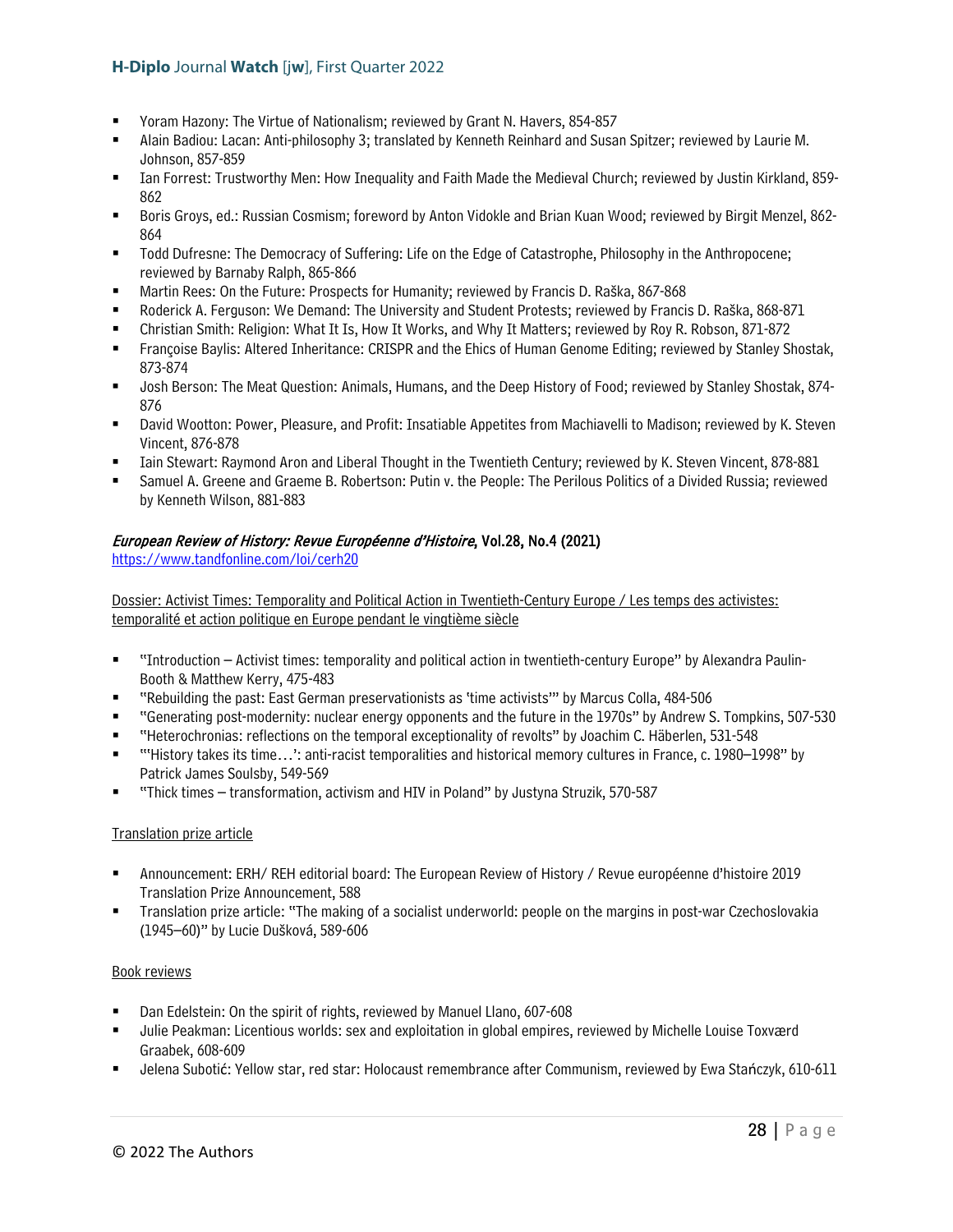- Felix Thürlemann: More than one picture: an art history of the hyperimage, reviewed by Thor-Oona Pignarre-Altermatt, 612-613
- Erin Y. Huang: Urban horror: neoliberal post-socialism and the limits of visibility, reviewed by Dennis Koelling, 613- 615

## Europe-Asia Studies, Vol.73, No.10 (2021)

<https://www.tandfonline.com/loi/ceas20>

## Articles

- "The Limits of Tolerance for Intolerance. Young Democracy and Skinhead Violence in Czechia in the 1990s" by Vendula Prokůpková, 1771-1796
- "Electoral Turnout in Central and Eastern Europe: The Legacies of Communist Socialisation" by Piotr Zagórski, 1797- 1831
- "Why the Difference? Donbas, Kharkiv and Dnipropetrovsk After Ukraine's Euromaidan Revolution" by Silviya Nitsova, 1832-1856
- "Russia's Law on Refugees: Particularities, Historical Changes, and Limitations" by Lee Moonyoung, 1857-1875
- "Building the Nation Through Celebrating the Nation: A Comparison of Holidays in Russia's Regions" by Katie L. Stewart, 1876-1907
- "Playing Russia Wisely? The Institutional Leverage of Smaller States in the EAEU" by Irina V. Bolgova & Igor A. Istomin, 1908-1936
- "Nomadic Hearths of Soviet Culture: 'Women's Red Yurt' Campaigns in Kazakhstan, 1925–1935" by Rebekah Ramsay, 1937-1961

## Book review

- Brendan McGeever: Antisemitism and the Russian Revolution; reviewed by James Dunne, 1962-1963
- **Barbara Martin: Dissident Histories in the Soviet Union. From De-Stalinization to Perestroika; reviewed by Vicken** Cheterian, 1963-1965
- John Etty: Graphic Satire in the Soviet Union. Krokodil's Political Cartoons; reviewed by Samantha Lomb, 1965-1966
- Sofiya An, Tatiana Chubarova, Bob Deacon & Paul Stubbs, eds.: Social Policy, Poverty, and Inequality in Central and Eastern Europe and the Former Soviet Union. Agency and Institutions in Flux; reviewed by Terry Cox, 1967-1969
- Róisín Healy, ed.: Mobility in the Russian, Central and East European Past; reviewed by Anna Isaieva, 1969-1970
- Margit Feischmidt & Balázs Majtényi, eds.: The Rise of Populist Nationalism. Social Resentments and the Anti-Constitutionalist Turn in Hungary; reviewed by George Kordas, 1971-1973
- Michael Carnegie LaBelle: Energy Cultures. Technology, Justice, and Geopolitics in Eastern Europe; reviewed by Margarita M. Balmaceda, 1973-1974
- Ulrich Schmid & Oksana Myshlovska, eds.: Regions without Regionalism. Reconceptualizing Ukraine's Heterogeneity; reviewed by Roman Solchanyk, 1974-1976
- Richard Sakwa, Henry E. Hale & Stephen White, eds.: Developments in Russian Politics 9; Julian G. Waller, 1976-1977
- Veli-Pekka Tynkkynen: The Energy of Russia. Hydrocarbon Culture and Climate Change; reviewed by Diana Bozhilova, 1978-1979
- Stefano Bianchini & Antonio Fiori, eds.: Rekindling the Strong State in Russia and China. Domestic Dynamics and Foreign Policy Projections; reviewed by R. Craig Nation
- Maya K. Peterson: Pipe Dreams. Water and Empire in Central Asia's Aral Sea Basin; reviewed by Niccolò Pianciola, 1981-1982
- Ulrike Ziemer, ed.: Women's Everyday Lives in War and Peace in the South Caucasus; reviewed by Nina Lutterjohann, 1982-1984
- Jean-Pierre Cabestan: China Tomorrow. Democracy or Dictatorship?; reviewed by Michael Rochlitz, 1984-1986

## Europe-Asia Studies, Vol.73, No.9 (2021)

<https://www.tandfonline.com/loi/ceas20>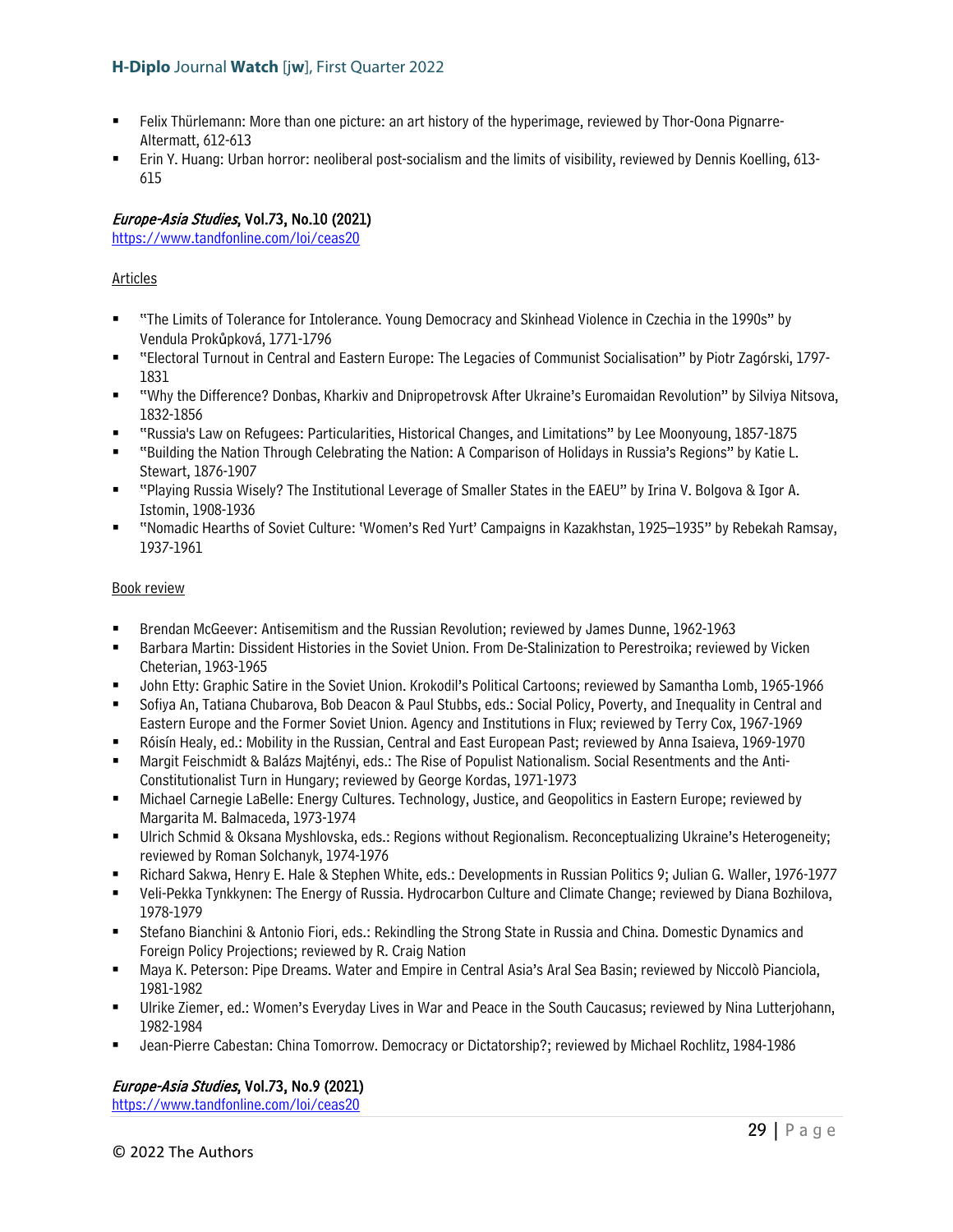#### Special issue: Neoliberal Capitalism and Visegrád Countermovements

- "Introduction: Neoliberal Capitalism and Visegrád Countermovements" by Chris Hann & Gábor Scheiring, 1555-1568
- "Varieties of Dependency, Varieties of Populism: Neoliberalism and the Populist Countermovements in the Visegrád Four" by Gábor Scheiring, 1569-1595
- "The Dialectics of Disembedding and Civil Society in Provincial Hungary" by Chris Hann, 1596-1621
- "Domesticating Neoliberalism: 'Domification' and the Contradictions of the Populist Countermovement in Poland" by Stuart Shields, 1622-1640
- "Countermovements: Rural Social Imaginaries Confronting Neoliberal Economics and Politics in Southern Poland" by Anna Malewska-Szałygin, 1641-1657
- "Village Fascists and Progressive Populists: Two Faces of the Countermovement in Slovakia" by Juraj Buzalka, 1658- 1682
- "Exploring Populism Through the Politics of Commemoration" by Johana Wyss, 1683-1702
- "The Consolidation of Authoritarian Rule in Rural Hungary: Workfare and the Shift from Punitive Populist to Illiberal Paternalist Poverty Governance" by Kristóf Szombati, 1703-1725
- "The Emasculation of Trade Unions and Workers' Drift to Neonationalism in Hungary" by Eszter Bartha & András Tóth, 1726-1747
- "Postsocialist Dialectics or Postindustrial Critique? On Discomfort in a Former Socialist Model City in East Germany" by Felix Ringel, 1748-1767

## Federal History, No. 13, 2021

<http://shfg.wildapricot.org/page-18363>

"Roger R. Trask Lecture: Federal History and Me: A Story" by Bill Williams, 1–14

- "The Case for John Jay's Nomination as First Chief Justice" by Benjamin Lyons, 15–36
- "'This Disease… Knows No State Boundaries': The 1918 Spanish Influenza Epidemic and Federal Public Health" by Jonathan Chilcote, 37–57
- "'America Must Remain American': The Liberal Contribution to Race Restrictions in the 1924 Immigration Act" by Kevin Yuill, 58–84
- "The Combined Chiefs of Staff and the Public Health Building, 1942–1946" by Christopher Holmes, 85–103
- "Federalism and the Limits on Regulating Products Liability Law, 1977–1981" by Ian J. Drake, 104–126
- "Gerald Ford's Clemency Board Reconsidered" by Alan Jaroslovsky, 127–150
- "An Interview with Chandra Manning" by Benjamin Guterman, 151–164

#### Foreign Affairs, Vol. 101, No. 1 (January/February 2022)

<https://www.foreignaffairs.com/issues/2019/98/5>

#### Digital disorder

- "War and Peace in the Cyber Age" by Daniel Kurtz-Phelan
- "America's Cyber-Reckoning: How to Fix a Failing Strategy" by Sue Gordon and Eric Rosenbach
- "A World Without Trust: The Insidious Cyberthreat" by Jacquelyn Schneider
- "The End of Cyber Anarchy? How to build a New Digital Order" by Joseph S. Nye, Jr.
- "The Case of Cyber-Realism: Geopolitical Problems Don't Have Technical Solutions" by Dmitri Alperovitch

#### **Essays**

- "Xi Jinping's New World Order: Can China Remake the International System?" by Elizabeth Economy
- "Green Upheaval: The New Geopolitics of Energy" by Jason Bordoff and Meghan L. O'Sullivan
- "Keeping the Wrong Secrets: How Washington Misses the Real Security Threat" by Oona A. Hathaway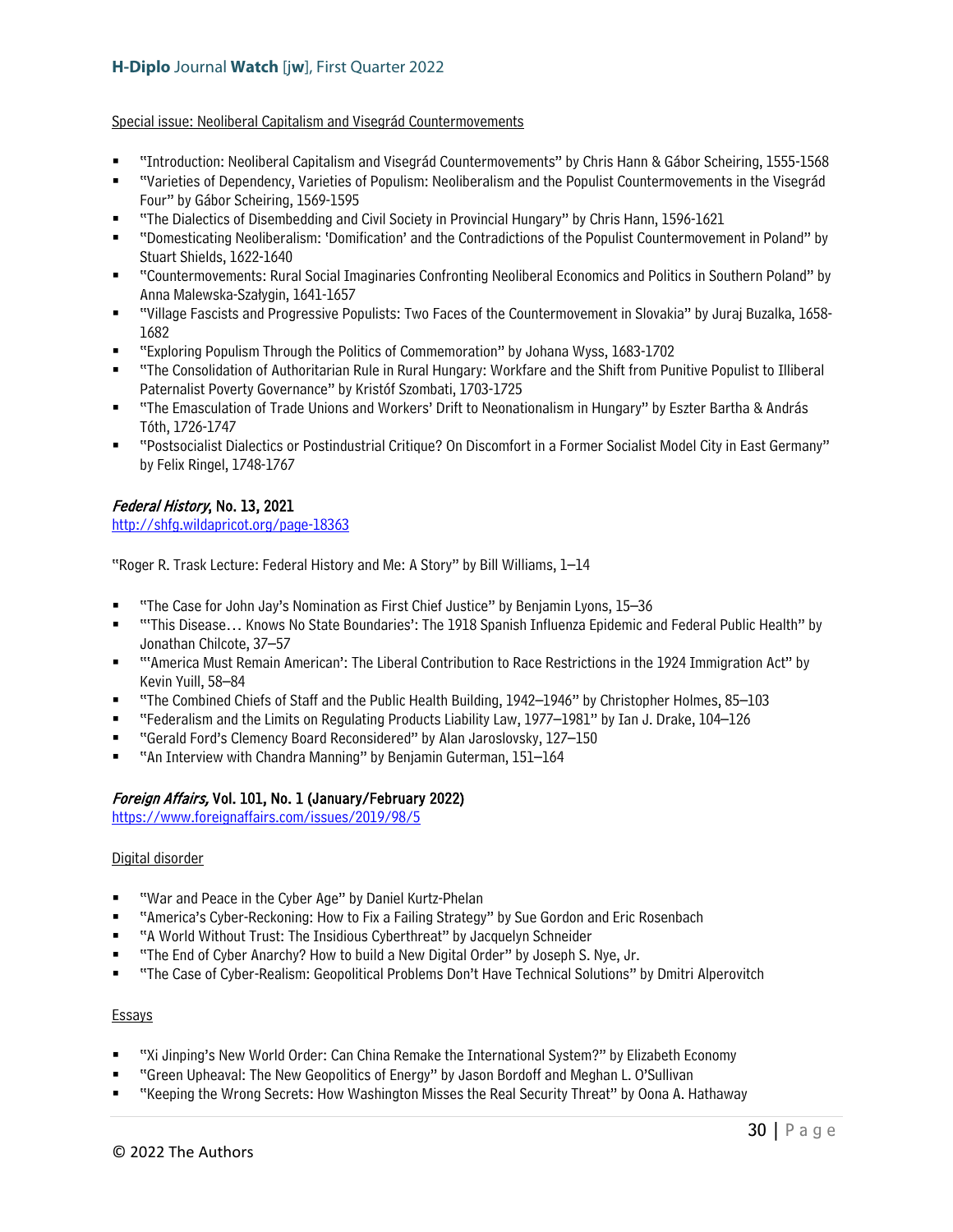- "The Real Crisis of Global Order: Illiberalism on the Rise" by Alexander Cooley and Daniel H. Nexon
- The Revolution Will Not Be Privatized: Corporate Responsibility and Its Limits" by Diane Coyle
- "All Against All: The Sectarian Resurgence in the post-American Middle East" by Vali Nasr
- "India's Stalled Rise: How the State Has Stifled Growth" by Arvind Subramanian and Josh Felman
- "The Coming Carbon Tsunami: Developing Countries Need a New Growth Model––Before It's Too Late" by Kelly Sims **Gallagher**

#### Review essays

- "The Art of War: Can Culture Drive Geopolitics?"by Beverly Gage
- "A New Cuba? The Fight to Define the Post-Castro Era" by Jon Lee Anderson
- "From the Jaws of Retreat: Vietnam, Afghanistan, and the Persistence of American Ambition" by Erez Manela

## Foreign Affairs, Vol. 100, No. 6 (November/December 2021)

<https://www.foreignaffairs.com/issues/2019/98/5>

#### The Divided World

- "The Divided World: America's Cold Wars" by Daniel Kurtz-Phelan
- "The New Cold War: America, China, and the Echoes of History" by Hal Brands and John Lewis Gaddis
- "Containment Beyond the Cold War: How Washington Lost the Post-Soviet Peace" by M. E. Sarotte
- "The Kremlin's Strange Victory: How Putin Exploits American Dysfunction and Fuels American Decline" by Fiona Hill
- "The Inevitable Rivalry: America, China, and the Tragedy of Great-Power Politics" by John J. Mearsheimer

#### **Essays**

- "The Last Days of Intervention: Afghanistan and the Delusions of Maximalism" by Rory Stewart
- "Taiwan and the Fight for Democracy: A Force for Good in the Changing International Order" by Tsai Ing-wen
- "The Age of America First: Washington's Flawed New Foreign Policy Consensus" by Richard Haass
- "The Coming Democratic Revival: America's Opportunity to Lead the Fight Against Authoritarianism" by Madeleine K. Albright
- "The Technopolar Moment: How Digital Powers Will Reshape the Global Order" by Ian Bremmer
- "America's Crypto Conundrum: Protecting Security Without Crushing Innovation" by Justin Muzinich
- "The Myth of Russian Decline: Why Moscow Will Be a Persistent Power" by Michael Kofman and Andrea Kendall-Taylor
- "Order Before Peace: Kissinger's Middle East Diplomacy and Its Lessons for Today" by Martin Indyk
- "The International Order Isn't Ready for the Climate Crisis: The Case for a New Planetary Politics" by Stewart M. Patrick

#### Review essays

- "Market Prophets: The Path to a New Economics" by Felicia Wong
- "How Apartheid Endures: The Betrayal of South Africa" by Sisonke Msimang
- "Liars in High Places: Who's to Blame for Misinformation?" by Jameel Jaffer
- "The Imperial Presidency's Enablers: Why Executive Power Grows Unchecked" by Stephen I. Vladeck

#### Responses and letters

"Power to the People?" by Stephan Haggard and Robert R. Kaufman; Pippa Norris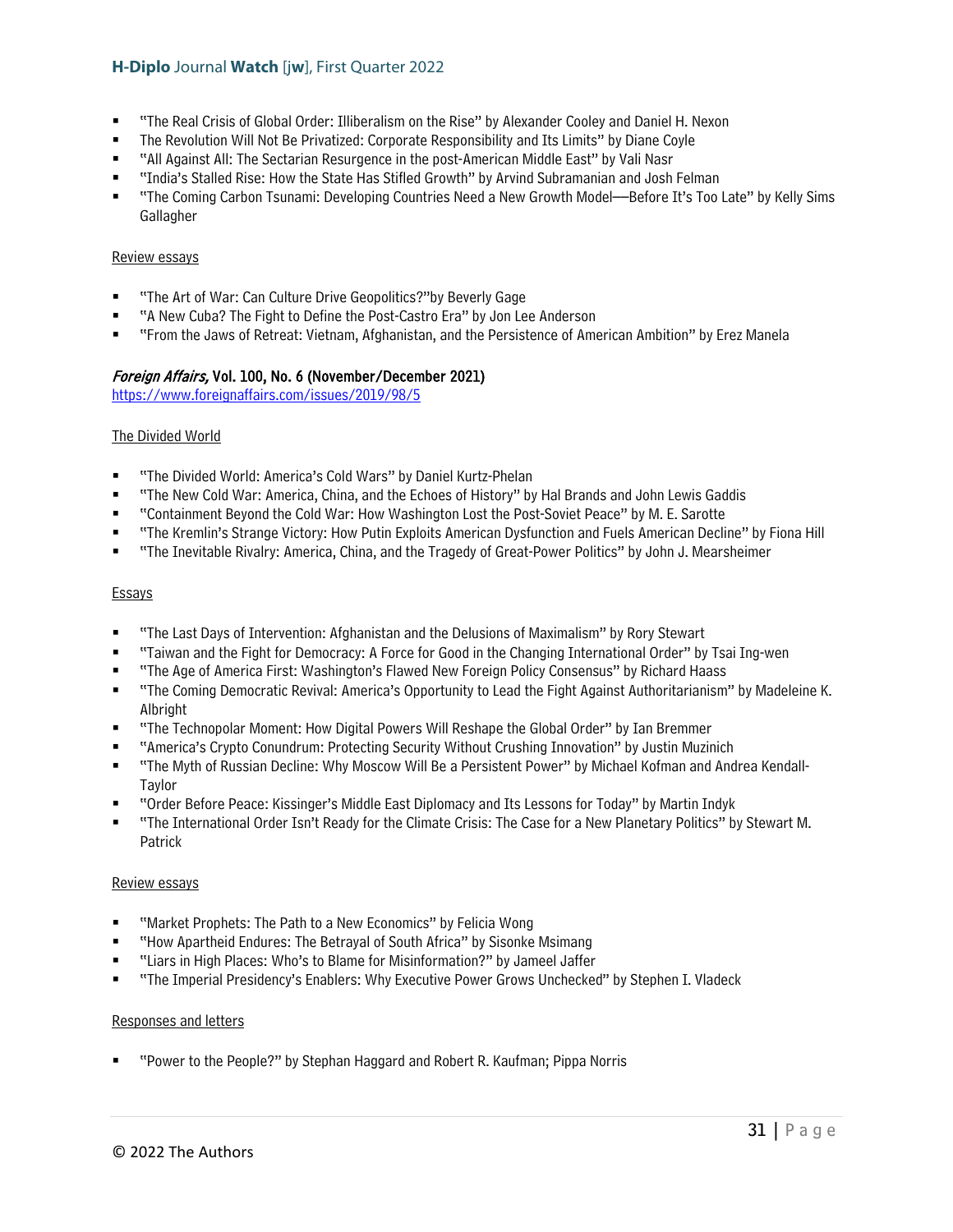## Foreign Policy, Fall 2021

<https://foreignpolicy.com/the-magazine/>

#### Who Controls the Seas?

- "Float, Move, and Fight: How the U.S. Navy lost the shipbuilding race" by Alexander Wooley
- "Sea Power Makes Great Powers: History reveals a country's rise and decline are directly related to the heft of its navy; So why is the United States intent on downsizing?" by Jerry Hendrix
- "The Ever Given Crew Are Still Stuck at Sea: Here's why and what their story means for other seafarers" by Elisabeth Braw

#### **Arguments**

- "America Isn't Exceptional Anymore: The United States can no longer claim to be the leader of the free world if it abandons strategic allies and vulnerable civilians" by Mina Al-Oraibi
- "Now America Must Help the Millions of Afghans It Left Behind: Engaging with a Taliban government will be painful. Washington will have to do it anyway" by Elise Labott
- "Anti-Interventionism Isn't Enough for Left Foreign Policy: Afghanistan shows that the American left is in danger of losing the moral plot" by Mel Pavlik
- "Don't Abandon Afghanistan's Economy Too: As the chances of evacuation dwindle, the West owes Afghans a chance at surviving in their own country" by Adam Tooze
- "Malaysia's Sexist Citizenship Law Is Keeping Families Apart: Malaysian mothers can't automatically pass on their nationality to foreign-born children; The pandemic has worsened the law's ill effects" by Emily Ding
- "The World Doesn't Want Beijing's Fighter Jets: Snazzy weapons mean a lot less if you don't have friends" by Richard Aboulafia
- "Ideological Competition With China Is Inevitable—Like It or Not: Beijing recognizes promoting human rights and democracy is an ideological challenge; So should Washington" by Nathan Levine
- "The New Anti-Gay Bill Proposed in Ghana Will Destroy Lives: It happened to us in Nigeria" by Chibuihe Obi Achimba
- "Zuma's Arrest Is a Victory for the Rule of Law in South Africa: By imprisoning a former president, the country has set an example for constitutional democracies across the world" by Eusebius McKaiser
- "Haiti's Foreign Language Stranglehold: Around 90 percent of Haitians speak only Haitian Creole; So why is school mostly conducted in French?" by Benjamin Hebblethwaite
- "The Slow but Steady Strengthening of Europe's Values: Democratic principles were largely irrelevant to the EU's founding—but are at the center of the project today" by Caroline de Gruyter
- "The Balkans Don't Believe the EU Anymore: The European Union's next candidates for accession have realized the process is leading nowhere—and are acting accordingly" by Benjamin Haddad, Damir Marusic

#### Reviews

- "Indira Gandhi's Lesson for Modi » A new account of India's state of emergency in the 1970s takes on fresh relevance amid its ongoing erosion of democracy" by Sumit Ganguly
- "America, Indicted: Yes, the United States is deeply divided and probably undeserving of global leadership, as two new books argue; But who else is there?" by Michael Hirsh
- "The Power—and Weakness—of Capitalist Ethics: A new book offers a storied U.S. bank as a model—but also serves as a cautionary tale" by Jonathan Levy

#### Foreign Policy Analysis, Vol. 18, January 2022 – in progress

<https://foreignpolicy.com/the-magazine/>

Articles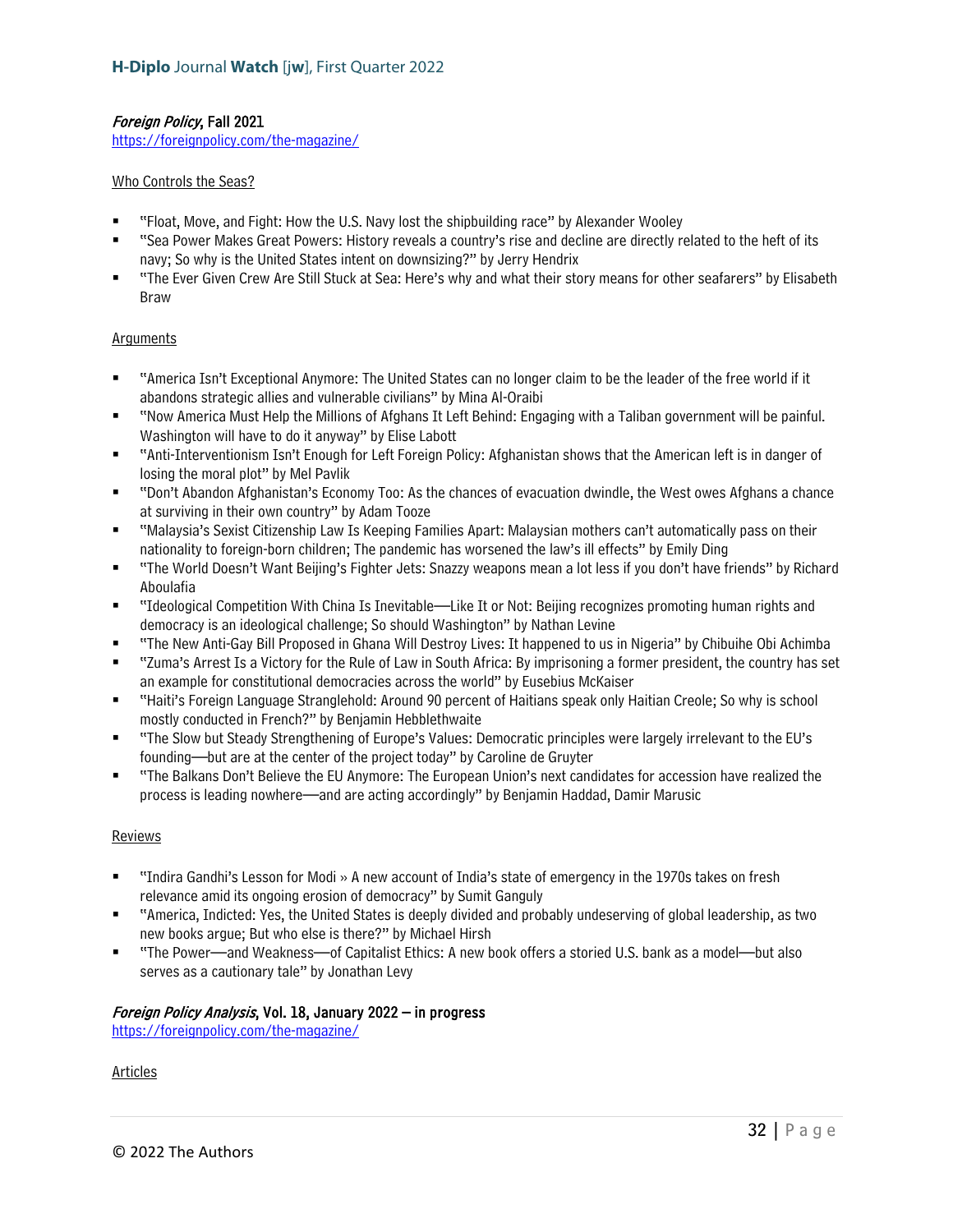- "Why Talk Tough? Explaining Japanese Prime Ministers' Proactiveness in National Defense Rhetoric" by Christine Liu
- "Engaging with Public Opinion at the Micro-Level: Citizen Dialogue and Participation in German Foreign Policy" by Christian Opitz, Hanna Pfeifer, Anna Geis
- "Disparity and Diversion: Domestic Economic Inequality and MID Initiation" by Stephen B Long, Jeffrey Pickering
- "The Power of Knowledge: How Think Tanks Impact US Foreign Policy" by Dmitry G Zaytsev, Valentina V Kuskova, Alexandra Kononova
- "Predilection or Prediction? Country Selection for the President's Daily Intelligence Brief, 1961–1977" by James H Lebovic

## Research note

"Toward a (More) Critical FPA" by Klaus Brummer

## Francia, Vol. 48, 2021

<https://journals.ub.uni-heidelberg.de/index.php/fr/issue/archive>

## Aufsätze (Essays)

- "Byzantine History and Stories in the Frankish 'Chronicle of Fredegar' (c. 613–662)" by Laury Sarti, 3-22
- "La difficile construction du champ diplomatique: La mission permanente de Gênes en France (1337–?) et la professionnalisation de la diplomatie médiévale" by Georg Jostkleigrewe, 23-42
- "Der stumme König: Die Eliten der Hauptstadt und das Scheitern der Kom-munikation beim Aufenthalt Heinrichs VI. in Paris (Dezember 1431)" by Jörg Oberste, 43-73
- "Charles de Bourgogne, Louis XI et les Suisses: Rhétorique de la déviance et violence politique dans l'Occident du XVe siècle » by Loïc Chollet, 75-98
- "Le 'fléau de Dieu': Une lecture théologique des relations franco-allemandes en Allemagne dans la seconde moitié du XVIIe siècle" by Jean Schillinger, 99-121
- "Les registres de prêt des bibliothèques: De l'histoire de la lecture à l'histoire des bibliothèques" by Emmanuelle Chapron, 123-144
- "Im Dienst der musikalischen Zukunft: Georges Kastners Instrumentenwissenund das Pariser Musikleben während der Julimonarchie" by Martin Rempe, 145-167
- "'Zurück zur Natur': Bürgerliche Reformbewegungen in Deutschland und Frankreich vor dem Ersten Weltkrieg am Beispiel des Vegetarismus" by Johannes Bosch, 169-191
- "Un universitaire alsacien devant l'Allemagne : Henry Laufenburger, des années 1920 aux années 1960" by Jean-François Eck, 193-216
- "Genre et fondamentalismes: L'actualité du débat en Afrique » by Fatou Sow, 217-236

#### **Miszellen**

- "Jacques Cujas et le 'codex Vesontinus': Réflexion et nouveaux éléments de recherche sur un code de droit romanobarbare disparu" by Laura Viaut, 237-258
- "Zur Reise Gelasius' II. nach Frankreich (mit Itineraranhang und Karte)" by Beate Schilling, 259-278
- "Überlegungen zu den Funeralien König Heinrichs V. von England († 1422)" by Monja K. Schünemann, 279-292
- "Versailles oder Marly? Zur Raumdimension der Eidleistung französischer Bischöfe unter Ludwig XIV" by Leander Beil, 293-310

#### **Ateliers**

Corps et politique dans les cours princières aux Temps modernes / The Politics of Bodies at the Early Modern Court; Journée d'étude organisée par l'Institut historique allemand les 29 et 30 mai 2017; Études réunies par Regine Maritz et Tom Tölle (avec la coopération de Eva Seemann)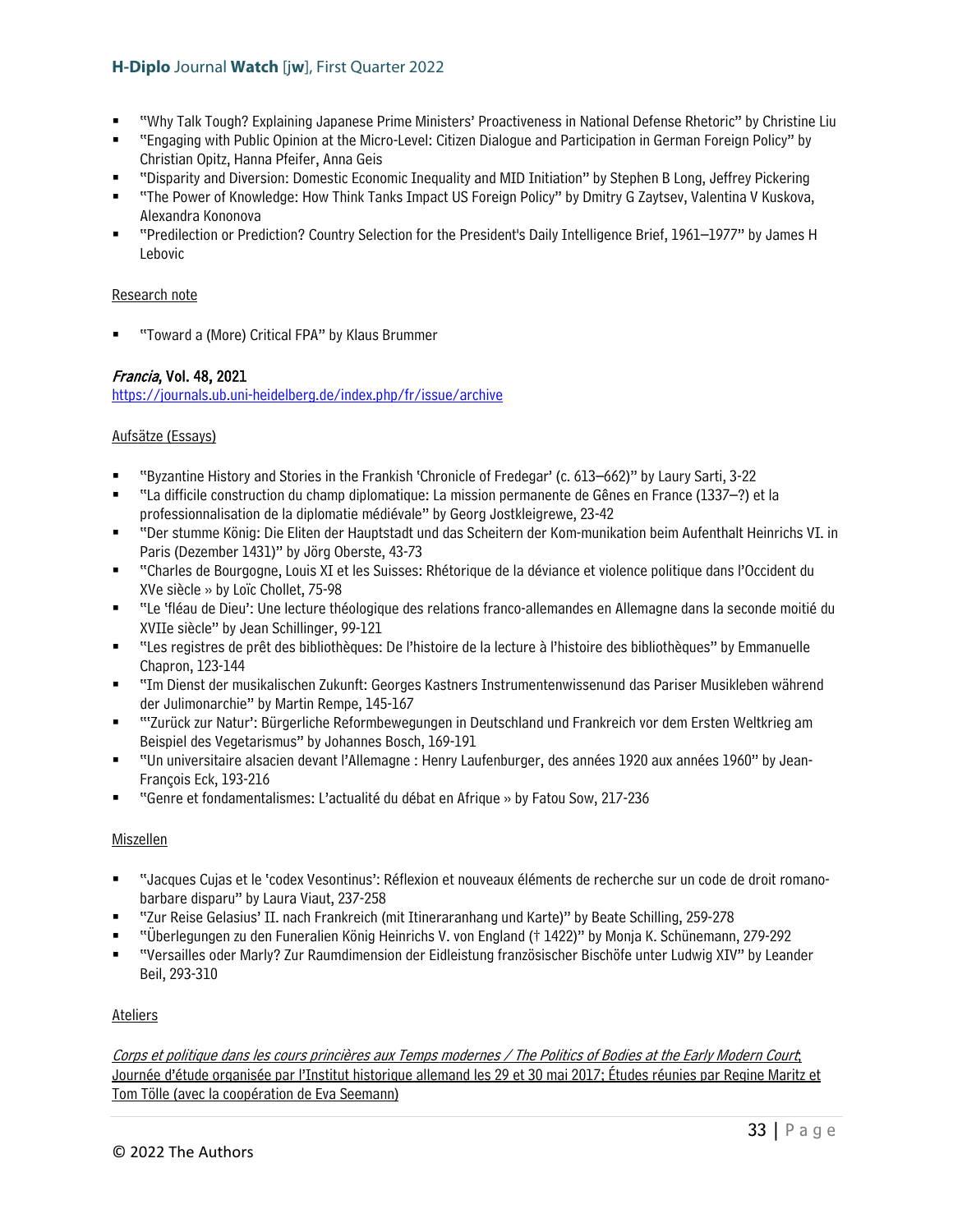- "Preface" by Regine Maritz Tom Tölle, with the collaboration of Eva Seemann, 311-314
- "The Politics of Bodies at the Early Modern Court" by Regine Maritz Tom Tölle, with the collaboration of Eva Seemann, 315-334
- "Le sein de la reine : Symbolique(s) et politique de la féminité dans la France moderne (XVIe–XVIIIe s.)" by Stanis Perez, 335-344
- "Amazons in the Flesh. Defining the Female Athletic Body in Seventeenth-Century France" by Valerio Zanetti, 345-366
- "'... to salvage his honour, which had been struck': Corporeality, Fighting, and the Practice of Power at the Early Modern Court of Württemberg" by Regine Maritz, 367-385
- "The Ailing Body of William, Duke of Gloucester between Medicine, News, and European Politics (1688 –1714)" by Tom Tölle, 385-405

## The Bureaucratization of African Societies: Everyday Practices and Processes of Negotiation; edited by Susann Baller

- "Preface to the Focus on 'The Bureaucratization of African Societies'" by Thomas Maissen, 407-410
- "The Bureaucratization of African Societies: Everyday Practices and Processes of Negotiation" by Susann Baller, 411-418
- "The Bureaucrat of the Bush: 'Commandants de cercle' and the Production of Knowledge on Marabouts in French West Africa, 1906–1946" by Amadou Dramé, 419-428
- "Screening, Treatment, Surveillance: Bureaucratic Practices in the Control of Sleeping Sickness in French West Africa, 1908–1945" by Aissatou Seck, 429
- "Combat Veterans in French West Africa in the 1940s: Bureaucracy, Colonial Control, and New Political Space" by Martin Mourre, 437-448
- "A 'Purely Administrative Struggle'? Bureaucratization as a Mode of Non-Violent Action among Ex-combatants in Côte d'Ivoire" by Kamina Diallo, 449-458
- "Organizing Community Solidarity in Rural Areas: Village Savings and Loan Associations (VSLAs) in Adéane, Senegal" by Koly Fall, 459-468
- "Eviction and Relocation in West Africa: A Socio-Anthropological Essay on Bureaucratized Processes" by Lamine Doumbia, 469-480
- "From Heroes to Places: Bureaucratization and the Role of Architecture in the Making of a Cultural Capital in Mali" by Laure Carbonnel, 481-492
- "'Ville de Yalotcha': Ship Names, Home Ports, and Bureaucratic Mimicry on Congo's Inland Waterways" by Peter Lambertz, 493-504
- "Identification and the Formation of the Chadian State: Historical Perspectives on Identity Papers" by Kelma Manatouma, 505-514
- "Contesting the Electoral Register during the 2019 Elections in Senegal: Why Allegations of Fraud Did not End with the Introduction of Biometrics" by Cecilia Passanti, 515-525

## French Historical Studies, Vol. 44, No. 4 (October 2021)

<https://read.dukeupress.edu/french-historical-studies/issue>

## Articles

- "The Chapuizet Affair: Race, Honor, and Politics in Prerevolutionary Saint-Domingue" by David Allen Harvey, 583-612
- "Disciplining the Bodies of Single Women: The Failure of Midwifery Education in the Gers, 1802–1839" by Morag Martin, 613-644
- "'A French Jew Emancipated the Blacks': Discursive Strategies of French Jews in the Age of Transnational Emancipations" by Noëmie Duhaut, 645-674
- "Freedom's Sex Problem: Classified Advertising, Law, and the Politics of Reading in Third Republic France" by Hannah Frydman, 675-710
- "'A Woman Dressed like a Man': Gender Trouble at the Sapphic Cabaret, Paris, 1930–1960" by Tamara Chaplin, 711- 748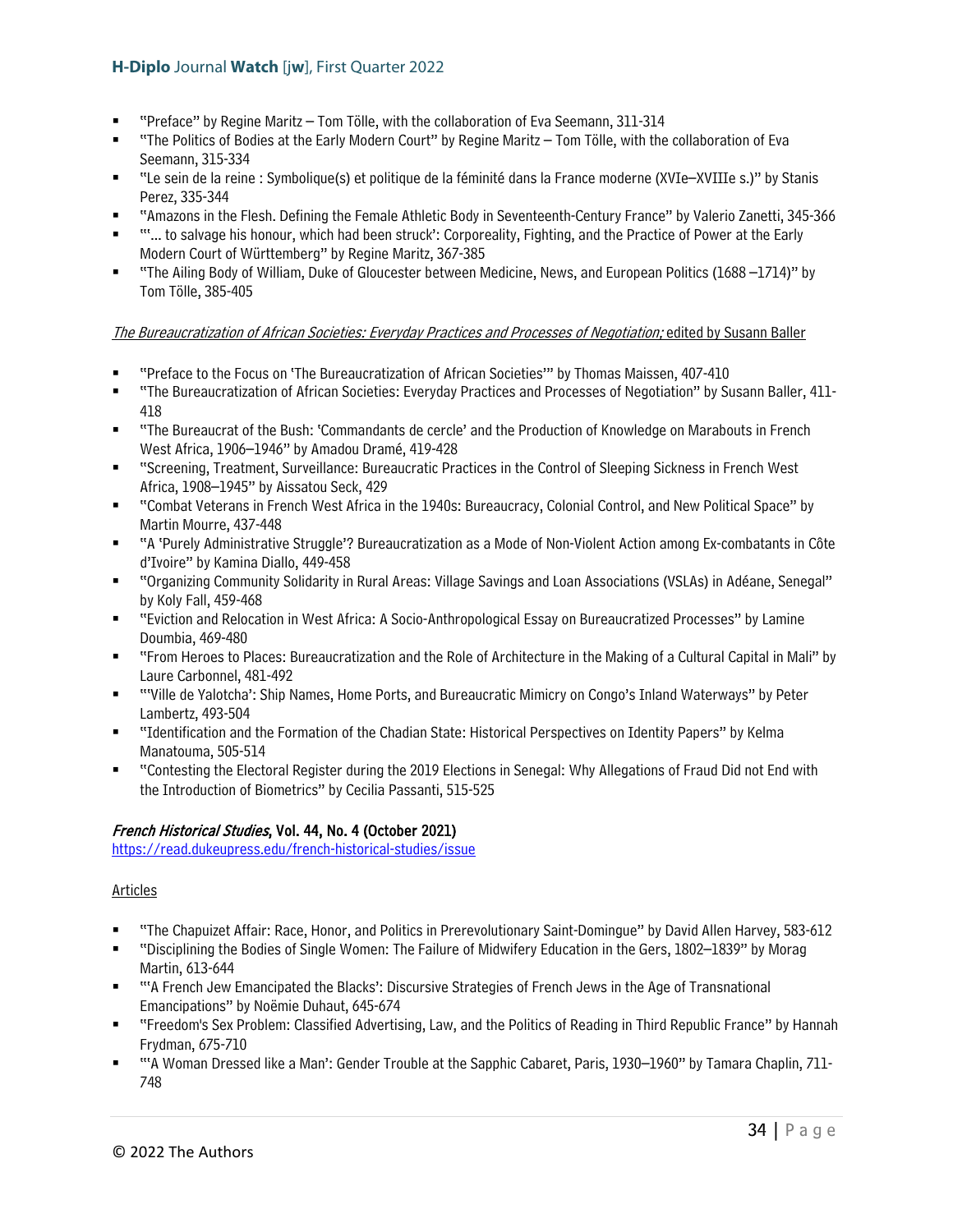## French History, Vol. 35, No. 3 (September 2021)

<https://read.dukeupress.edu/french-historical-studies/issue>

#### Articles

- "Using dedications to Charles VI to convey political messages: Honorat Bovet, Philippe de Mézières, Christine de Pizan and Pierre Salmon" by Kristin Bourassa, 291–308
- "Beyond diplomacy: making sense of foreign participation in the French wars of religion" by Jonas van Tol, 309–329
- "Empire and information: the French Ministry of the Navy and Madagascar (1767–1819)" by Damien Tricoire, 330– 353
- "The impact of the first overseas empire on the modern French colonial service at war: the cases of Hubert Deschamps and Robert Garry " by Eric T Jennings, 354–374
- "The Affair before the Affair: Zola, Dreyfus and the Lourdes scandal" by Claire White, 375–397

## French Politics, Culture and Society, Vol. 39, No. 2 (June 2021)

<https://www.berghahnjournals.com/view/journals/fpcs/fpcs-overview.xml>

#### Whiteness in France

- "Introduction: A White Republic? Whites and Whiteness in France" by Mathilde Cohen and Sarah Mazouz, 1–25
- "The Whiteness of French Food: Law, Race, and Eating Culture in France" by Mathilde Cohen, 26–52
- "Corps et blanchité au prisme de la Blackness: Body and Whiteness Through the Lens of Blackness" by Sarah FilaBakabadio, 53–68
- "Maneuvering Whiteness in France: Muslim Converts' Ambivalent Encounters with Race" by Juliette Galonnier, 69–94
- "White' Guadeloupeans of 'Mixed' Ancestry: Complicating Analyses of Whiteness and White Supremacy" by Ary Gordien, 95–115
- "A White Race Blindness? Abstract Universalism and the Unspeakable Making of Race" by Sarah Mazouz, 116–135
- "The Legal Construction of the Notion of Anti-White Racism in France" by Mathias Möschel, 136–15

## German History, Vol. 39, No. 3 (September 2021)

<https://academic.oup.com/gh/issue/39/3/>

- "Diligent Bureaucrats and the Expulsion of Jews from West Prussia, 1772–1786" by Thomas Dahms, 335–357
- "The Criminal Registry in the German Empire: The 'Cult of Previous Convictions' and the Offender's Right to be Forgotten" by Timon de Groot, 358–376
- "The Political Odyssey of Reinhold Schairer, 1933–1955" by Malcolm L. Richardson, 377–399
- "Global Moments and the Rise of Area Studies and Development Theory in Germany, 1914–1945" by Stephen G. Gross, 400–418
- "Gender, Recruitment and Medicine at Ravensbrück Concentration Camp, 1939–1942" by Kate Docking, 419–441
- "Political Taboos in the German Democratic Republic" by Udo Grashoff, 442–463

## German History, Vol. 39, No. 4 (December 2021)

<https://academic.oup.com/gh/issue/39/4/>

- "Masters in the Things of War: Rethinking Military Justice during the Thirty Years War" by Lucian Staiano-Daniels, 497–518
- "Staging a Monarchical-Federal Order: Wilhelm I as German Emperor" by Frederik Frank Sterkenburgh, 519–541
- "A Stress Test for German Nationalism: Protective Custody in Alsace-Lorraine during the First World War" by Volker Prott, 542–559
- "'Leaders, not Lords': Führertum, Democracy and Nazism in the Weimar Republic" by Simon Unger-Alvi, 560–584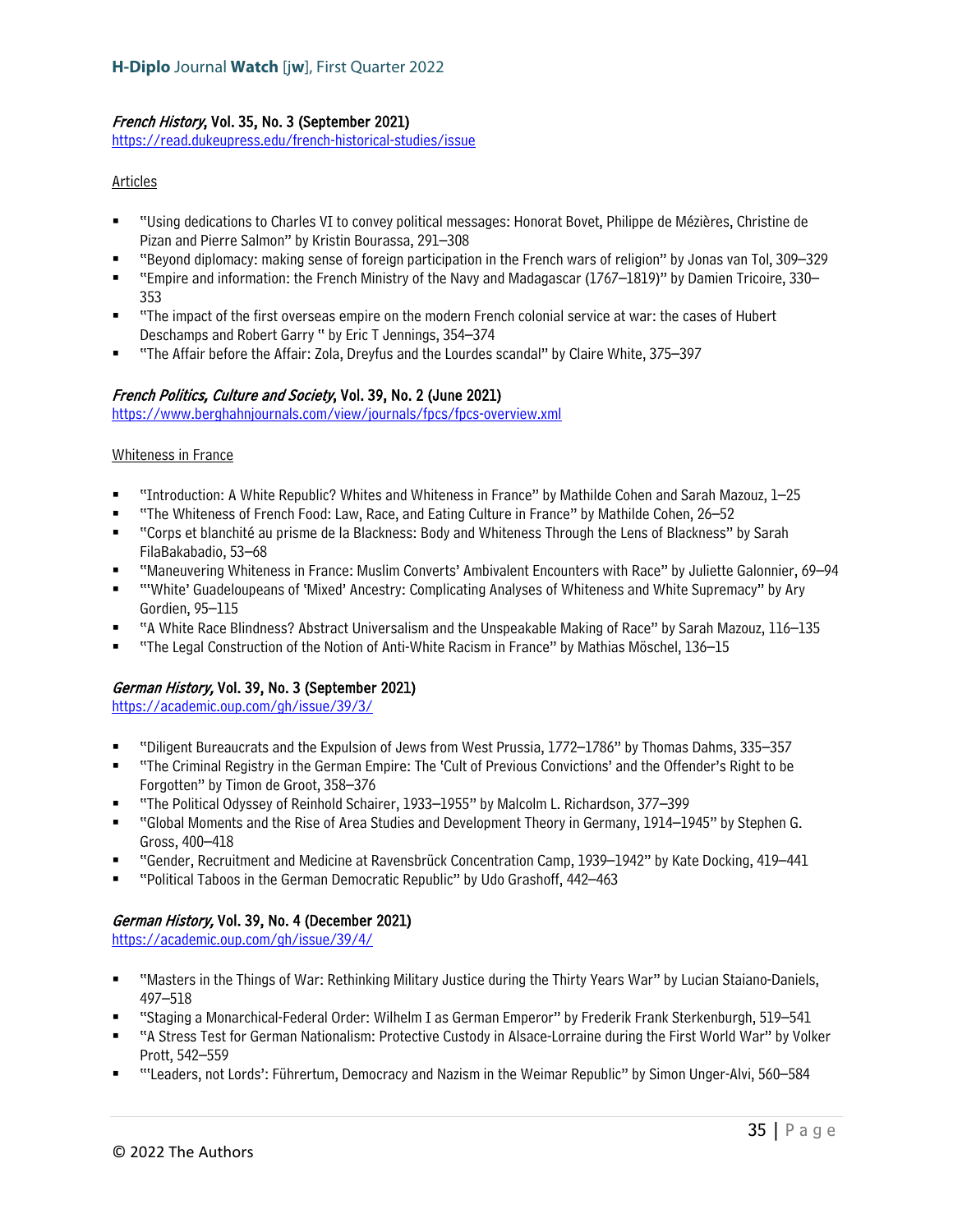- "Travelling Heroes—A Transcultural Re-evaluation of Kurt R. Grossmann's Unbesungene Helden (1957), an Early Compilation of Rescue Stories" by Manja Herrmann, 585–601
- "Building the Cathedral of Democracy: Frankfurt's Paulskirche in Hitler's Shadow" by Andrew Demshuk, 602–625

## German Politics, Vol. 30, No. 4 (2021)

<https://www.tandfonline.com/toc/fgrp20/30/4>

- ["How the 2017 Federal Election in Germany Affected Satisfaction with Democracy among AfD Voters"](https://www.tandfonline.com/doi/full/10.1080/09644008.2020.1741550) b[y Ann-Kathrin](https://www.tandfonline.com/author/Reinl%2C+Ann-Kathrin)  [Reinl](https://www.tandfonline.com/author/Reinl%2C+Ann-Kathrin) and [Constantin Schäfer,](https://www.tandfonline.com/author/Sch%C3%A4fer%2C+Constantin) 463–484
- ["Deliberating Foreign Policy: Perceptions and Effects of Citizen Participation in Germany"](https://www.tandfonline.com/doi/full/10.1080/09644008.2020.1786058) by [Hanna Pfeifer,](https://www.tandfonline.com/author/Pfeifer%2C+Hanna) Christian [Opitz,](https://www.tandfonline.com/author/Opitz%2C+Christian) and [Anna Geis,](https://www.tandfonline.com/author/Geis%2C+Anna) 485–502
- "The *Compleat* [German Economic Voter: New Pathways in Patrimonial and Positional Economic Voting"](https://www.tandfonline.com/doi/full/10.1080/09644008.2020.1750006) by Martin [Okolikj](https://www.tandfonline.com/author/Okolikj%2C+Martin) and [Stephen Quinlan,](https://www.tandfonline.com/author/Quinlan%2C+Stephen) 503–522
- ["How the SPD Lost the Future: The Party's Crisis as a Loss of Future-imagining"](https://www.tandfonline.com/doi/full/10.1080/09644008.2020.1770229) b[y Liam Byrne,](https://www.tandfonline.com/author/Byrne%2C+Liam) 523–540
- ["Evidence on Aggressive Tax Avoidance by German State-Owned Enterprises and its Driving Factors"](https://www.tandfonline.com/doi/full/10.1080/09644008.2020.1814258) b[y Leon](https://www.tandfonline.com/author/Ninow%2C+Leon)  [Ninow,](https://www.tandfonline.com/author/Ninow%2C+Leon) [Georg Thunecke,](https://www.tandfonline.com/author/Thunecke%2C+Georg) and [Manuel Wagner,](https://www.tandfonline.com/author/Wagner%2C+Manuel) 541–561
- ["Resisting the Pressures of Globalisation: The Repeated Failure of Elite Sport Reforms in Re-united Germany"](https://www.tandfonline.com/doi/full/10.1080/09644008.2020.1817899) by [Henk Erik Meier,](https://www.tandfonline.com/author/Meier%2C+Henk+Erik) [Borja García,](https://www.tandfonline.com/author/Garc%C3%ADa%2C+Borja) and [Mara Konjer,](https://www.tandfonline.com/author/Konjer%2C+Mara) 562–582
- ["Becoming Mainstream? The Emergence of Digital Policies in German Regional Party Politics"](https://www.tandfonline.com/doi/full/10.1080/09644008.2021.1890040) by [Markus B.](https://www.tandfonline.com/author/Siewert%2C+Markus+B)  [Siewert](https://www.tandfonline.com/author/Siewert%2C+Markus+B) and [Pascal D. König,](https://www.tandfonline.com/author/K%C3%B6nig%2C+Pascal+D) 583–60

## German Politics and Society, Vol. 39, No. 3 (September 2021)

<https://www.berghahnjournals.com/view/journals/gps/39/3/gps.39.issue-3.xml>

- ["Germany's Approach to Countering Antisemitism since Reunification"](https://www.berghahnjournals.com/view/journals/gps/39/3/gps390301.xml) b[y Thomas Just,](https://www.berghahnjournals.com/search?f_0=author&q_0=Thomas+Just) 1–22
- "Denkmalpflege[, Denazification, and the Bureaucratic Manufacture of Memory in Bavaria"](https://www.berghahnjournals.com/view/journals/gps/39/3/gps390302.xml) by [Lauren Schwartz,](https://www.berghahnjournals.com/search?f_0=author&q_0=Lauren+Schwartz) 23–45
- ["Inside Contested Cultural Memory:](https://www.berghahnjournals.com/view/journals/gps/39/3/gps390303.xml) The Alternative für Deutschland in Dresden" by [Bhakti Deodhar,](https://www.berghahnjournals.com/search?f_0=author&q_0=Bhakti+Deodhar) 46–69
- ["Explaining Change in Germany's Anti-corruption Policy in the Era of Chancellor Merkel"](https://www.berghahnjournals.com/view/journals/gps/39/3/gps390304.xml) b[y Sebastian Wolf,](https://www.berghahnjournals.com/search?f_0=author&q_0=Sebastian+Wolf) 70–85

#### Forum

 ["Freed from Sadness and Fear:](https://www.berghahnjournals.com/view/journals/gps/39/3/gps390305.xml) Politics, COVID-19, and the New Germany" by [Michael Meng](https://www.berghahnjournals.com/search?f_0=author&q_0=Michael+Meng) and [Adam R. Seipp,](https://www.berghahnjournals.com/search?f_0=author&q_0=Adam+R.+Seipp) 86– 110

#### German Politics and Society, Vol. 39, No. 4 (December 2021)

<https://www.berghahnjournals.com/view/journals/gps/39/4/gps.39.issue-4.xml>

German Politics and Popular Culture

- ["Introduction:](https://www.berghahnjournals.com/view/journals/gps/39/4/gps390401.xml) Using Popular Culture to Trace and Assess Political Change" b[y Niko Switek,](https://www.berghahnjournals.com/search?f_0=author&q_0=Niko+Switek) 1–7
- ["A Few Bad Apples or the Logic of Capitalism?](https://www.berghahnjournals.com/view/journals/gps/39/4/gps390402.xml) Neoliberal Globalization in the Economic Crime Drama Since the Millennial Turn" b[y Sabine von Dirke,](https://www.berghahnjournals.com/search?f_0=author&q_0=Sabine+von+Dirke) 8–24
- ["TV Journalism, Infotainment, and Reality TV:](https://www.berghahnjournals.com/view/journals/gps/39/4/gps390403.xml) 'Team Wallraff,' 'Undercover Boss,' and the 2014 Burger King Scandal in Germany (As Seen on TV!)" by [Jörg Neuheiser,](https://www.berghahnjournals.com/search?f_0=author&q_0=J%C3%B6rg+Neuheiser) 25–50
- ["Staying Local, Going Global:](https://www.berghahnjournals.com/view/journals/gps/39/4/gps390404.xml) Sustaining German Culture in 'Dark' Times" by [Annika Orich,](https://www.berghahnjournals.com/search?f_0=author&q_0=Annika+Orich) 51–73
- ["Political Comedy as Fuel for Populist Rhetoric?](https://www.berghahnjournals.com/view/journals/gps/39/4/gps390405.xml) Representations of Politicians and Institutions in the German TV Shows 'Eichwald MdB' and 'Ellerbeck'" by [Niko Switek,](https://www.berghahnjournals.com/search?f_0=author&q_0=Niko+Switek) 74–91
- ["Invoking the "Yolocaust"?](https://www.berghahnjournals.com/view/journals/gps/39/4/gps390406.xml) German Memory Politics, Cultural Criticism, and Contemporary Popular Arts" by Ralph [Buchenhorst,](https://www.berghahnjournals.com/search?f_0=author&q_0=Ralph+Buchenhorst) 92–111
- ["Transnational Politics in Video Games:](https://www.berghahnjournals.com/view/journals/gps/39/4/gps390407.xml) The Case of German Military Intervention in 'Spec Ops: The Line'" b[y Justin](https://www.berghahnjournals.com/search?f_0=author&q_0=Justin+Court)  [Court,](https://www.berghahnjournals.com/search?f_0=author&q_0=Justin+Court) 112–129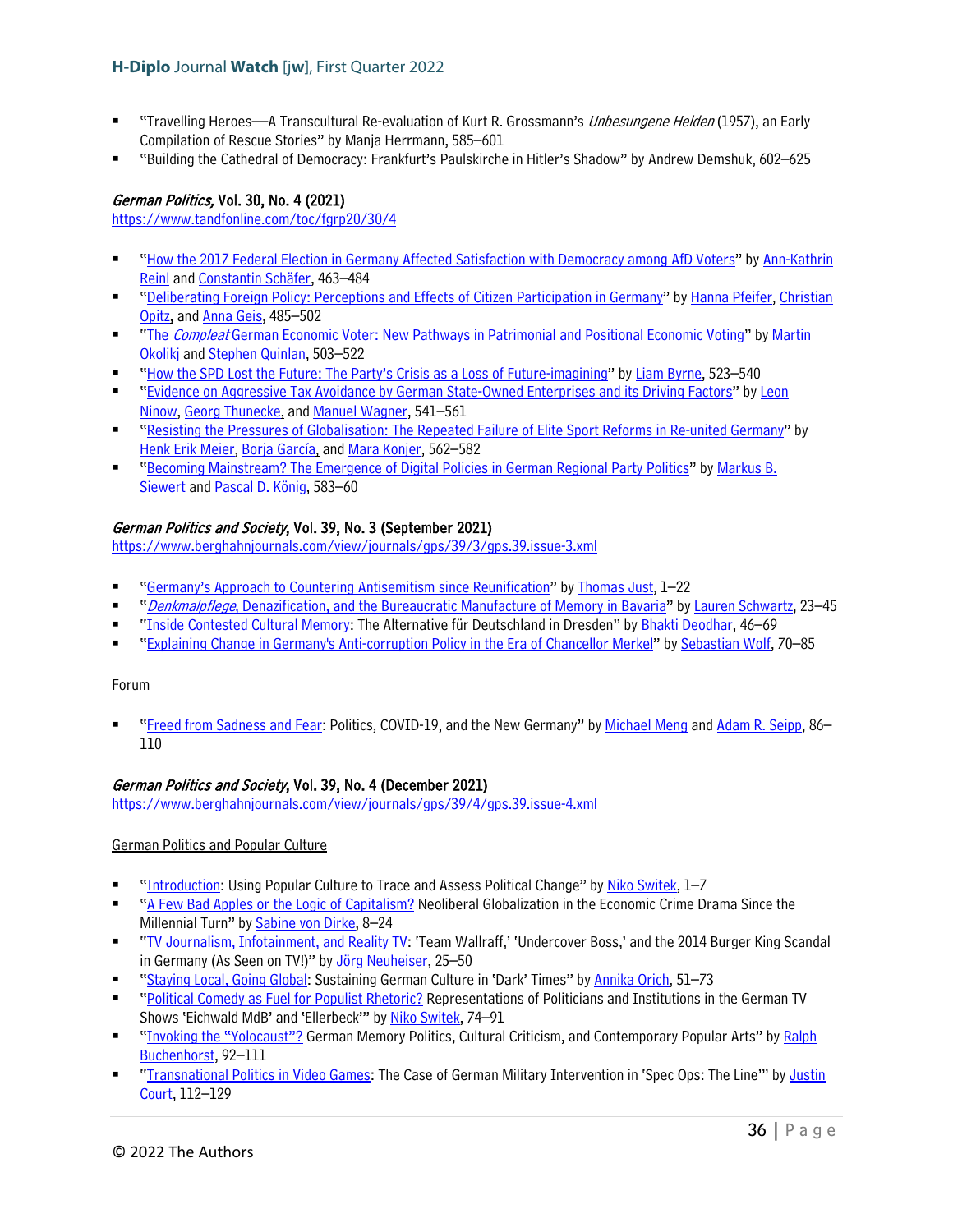## German Studies Review, Vol. 44, No. 3 (October 2021)

<https://muse.jhu.edu/issue/46732>

- "Flights of Fancy: The Kriegsspie/ [and the Cinema in Weimar Germany"](https://muse.jhu.edu/article/836274) b[y Patrick S. Brown,](https://muse.jhu.edu/search?action=search&&query=author:%22Patrick%20S.%20Brown%22) 449–468
- ["Zeitlupe: Cinematic Technique and Literary Form in the Weimar Republic"](https://muse.jhu.edu/article/836275) by [Erik Born,](https://muse.jhu.edu/search?action=search&&query=author:%22Erik%20Born%22) 469–488
- "Landscape as Lebensraum[: Construction of Space in Nazi German Animation"](https://muse.jhu.edu/article/836276) b[y Olga Blackledge,](https://muse.jhu.edu/search?action=search&&query=author:%22Olga%20Blackledge%22) 489–507
- ["Das Unterweltverhör. Metamediale Überlegungen in modernen Nekrodialogen von Bertolt Brecht und Walter Jens"](https://muse.jhu.edu/article/836277) by [Zoë Ghyselinck,](https://muse.jhu.edu/search?action=search&&query=author:%22Zo%C3%AB%20Ghyselinck%22) 509-526
- ["Writing upon History: West German Graffiti and 1968"](https://muse.jhu.edu/article/836278) b[y Peter Schweppe,](https://muse.jhu.edu/search?action=search&&query=author:%22Peter%20Schweppe%22) 527–544
- ["Obstinacy and Allegory in Eduard Claudius's East German Construction Novel](https://muse.jhu.edu/article/836279) Menschen an unsrer Seite" by [Hunter](https://muse.jhu.edu/search?action=search&&query=author:%22Hunter%20Bivens%22) [Bivens,](https://muse.jhu.edu/search?action=search&&query=author:%22Hunter%20Bivens%22) 545–564
- ["The AfD, Pegida, and Ethnopluralism in Eastern Germany"](https://muse.jhu.edu/article/836280) by [David N. Coury,](https://muse.jhu.edu/search?action=search&&query=author:%22David%20N.%20Coury%22) 565–580
- ["Hinüberdunkeln zu Lesern. Werke zu Celans Jubiläums-](https://muse.jhu.edu/article/836281) und Gedenkjahr" b[y Peter Beicken,](https://muse.jhu.edu/search?action=search&&query=author:%22Peter%20Beicken%22) 581–601

# Histoire Politique, Vol. 44 (2021)

<https://journals.openedition.org/histoirepolitique/970>

- "Marcel Barbu, l'archétype du «petit candidat»? [Marcel Barbu: The archetypal 'minor' candidate?]" by Louis Bachaud
- "La candidature de Dominique Voynet à l'élection présidentielle de 1995: professionnalisation politique et culture militante chez Les Verts [Dominique Voynet's candidacy in the 1995 presidential election: political professionalization and activist culture in the Green Party]" by Alexis Vrignon
- "Pierre Marcilhacy, «le candidat qui dit oui aux chrysanthèmes» [Pierre Marcilhacy, 'the candidate who said yes to chrysanthemums']" by François Dubasque
- "Jean Royer, «petit candidat»? La campagne présidentielle du maire de Tours (avril-mai 1974) [Jean Royer, a 'minor candidate'? The presidential campaign of the mayor of Tours (April–May 1974)]" by Matthieu Trouvé
- "Michel Debré «petit candidat» en 1981? [Michel Debré, a 'minor candidate' in 1981?]" by Bernard Lachaise
- "Marie-France Garaud: «une volonté pour la France» [Marie-France Garaud, 'a will for France']" by Sabrina Tricaud
- "La force électorale? Les campagnes d'Alain Krivine et Arlette Laguiller (1969-1974) [Electoral strength? The presidential campaigns of Alain Krivine and Arlette Laguiller (1969–1974)]" by Gilles Vergnon
- "Deux «grands» devenus «petits»: Robert Hue et Marie-George Buffet candidats communistes aux élections présidentielles de 2002 et 2007 [From major to minor: Robert Hue and Marie-George Buffet as Communist candidates in the 2002 and 2007 presidential elections]" by Jean Vigreux
- "Jean-Marie Le Pen en 1974 ou les déboires électoraux du Front national à ses débuts [Jean-Marie Le Pen in 1974: The electoral weakness of the Front National at the outset]" by Jean-Étienne Dubois

# Histoire Politique, Vol. 45 (2021)

<https://journals.openedition.org/histoirepolitique/>

- "Pour une histoire du terrorisme en procès [Terrorism on trial: A history]" by Antoine Mégie et Virginie Sansico
- "En quête de rupture: de Ravachol à Émile Henry [Looking for the 'defense en rupture': From Ravachol to Émile Henry]" by Gilles Ferragu
- "«Je ne pouvais pas vivre sans cette vengeance»: le procès du «terroriste» Samuel Schwartzbard devant la cour d'assises de la Seine (1927) ['I couldn't live without taking revenge': The trial of the "terrorist" Samuel Schwartzbard at the Seine Assize Court (1927)]" by Virginie Sansico
- "La norme à l'épreuve de l'idéologie : le franc-tireur en droit allemand et la figure du terroriste judéo-bolchevique dans les prétoires militaires allemands en France pendant la Seconde Guerre mondiale [When ideology challenges norms: Franc-tireurs in German law and the figure of the Judeo-Bolshevik terrorist in German military tribunals in France during the Second World War]" by Gaël Eismann
- "Négation de la guerre, terrorisme et exception: Abderrahmane Taleb et la Guerre d'indépendance algérienne (1954- 1962) [Negation of war, terrorism, and exception: Abderrahmane Taleb and the Algerian War of Independence (1954–1962)]" by Sylvie Thénault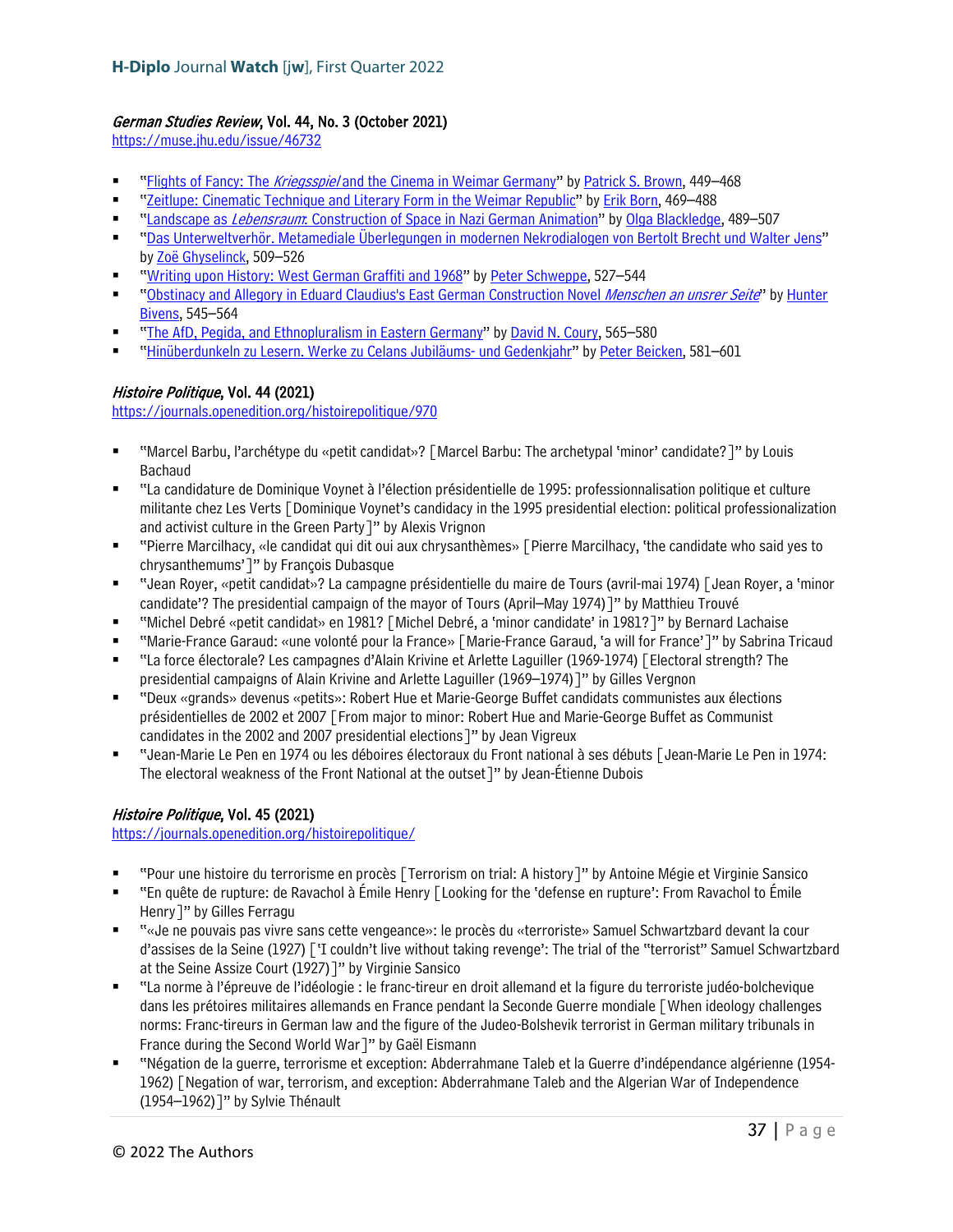- "Détournement de procès? L'affaire des «Quatre de Fleury-Merogis» [Hijacking a trial? The case of the Fleury-Merogis Four]" by Liora Israël
- "L'invention d'une justice «ordinaire spécialisée»: les procès terroristes des années 1980, d'Action directe à Georges Ibrahim Abdallah [The invention of 'ordinary specialized' counterterrorism law in France: Terrorist trials in the 1980s, from Action directe to Georges Ibrahim Abdallah]" by Antoine Mégie
- "«Le tournant vers l'industrie » de la LCR dans les années 1980: une page méconnue de l'histoire de «l'établissement» en France [The LCR's "Industrial Turn" in the 1980s: A Neglected Chapter in the History of 'the Establishment' in France]" by Hugo Melchior
- "Une pause réflexive pour l'histoire globale [A reflexive moment in global history]" by Stefanie Gänger et Jürgen Osterhammel

# The Historian, Vol. 83, No. 2 (2021)

<https://www.tandfonline.com/toc/rhis20/83/2>

- ["Alexander Hamilton and Slavery: A Closer Look at the Founder"](https://www.tandfonline.com/doi/full/10.1080/00182370.2021.1933693) by [Arthur Scherr,](https://www.tandfonline.com/author/Scherr%2C+Arthur) 130-170
- ["Madison, Hamilton, and the Neutrality Proclamation of 1793: Debating Presidential Power and Foreign Affairs"](https://www.tandfonline.com/doi/full/10.1080/00182370.2021.1933703) by [Jeff Broadwater,](https://www.tandfonline.com/author/Broadwater%2C+Jeff) 171–192

### Reflections from the Classroom

"Teaching Hamilton[: From Broadway to the Classroom"](https://www.tandfonline.com/doi/full/10.1080/00182370.2021.1970460) b[y Jennifer K. Snyder,](https://www.tandfonline.com/author/Snyder%2C+Jennifer+K) 193-205

## The Historical Journal, Vol. 64, No. 5 (December 2021)

<https://www.cambridge.org/core/journals/historical-journal/latest-issue>

- ["Erasmus and Juan Luis Vives on Rhetorical](https://www.cambridge.org/core/journals/historical-journal/article/erasmus-and-juan-luis-vives-on-rhetorical-decorum-and-politics/A051537503C7AE97273E676ADA1FADC4) *Decorum* and Politics" by [Kaarlo Havu,](https://www.cambridge.org/core/search?filters%5BauthorTerms%5D=KAARLO%20HAVU&eventCode=SE-AU) 1151–1172
- "Malintzin as a *Conquistadora* and [Warrior Woman in the](https://www.cambridge.org/core/journals/historical-journal/article/malintzin-as-a-conquistadora-and-warrior-woman-in-the-lienzo-de-tlaxcala-c-1552/D6CC2F3CABAE5F97CB1B620D6D9630AA) Lienzo De Tlaxcala (c. 1552)" b[y Claudia J. Rogers,](https://www.cambridge.org/core/search?filters%5BauthorTerms%5D=CLAUDIA%20J.%20ROGERS&eventCode=SE-AU) 1173– 1197
- ["Visualizing Germanness through Costumes in the Sixteenth Century"](https://www.cambridge.org/core/journals/historical-journal/article/visualizing-germanness-through-costumes-in-the-sixteenth-century/37389F9110A8B13180F1E04C3EB4BA02) b[y Frederick G. Crofts,](https://www.cambridge.org/core/search?filters%5BauthorTerms%5D=FREDERICK%20G.%20CROFTS&eventCode=SE-AU) 1198–1229
- ["Rural Workers and the Role of the Rural in Eighteenth-century English Food Rioting"](https://www.cambridge.org/core/journals/historical-journal/article/rural-workers-and-the-role-of-the-rural-in-eighteenthcentury-english-food-rioting/59BAAD776E6130924B6D37D87E81ADFA) by [Carl J. Griffin,](https://www.cambridge.org/core/search?filters%5BauthorTerms%5D=CARL%20J.%20GRIFFIN&eventCode=SE-AU) 1230–1256
- ["John Darby and the Whig Canon"](https://www.cambridge.org/core/journals/historical-journal/article/john-darby-and-the-whig-canon/2F23B9FE73EDE3BE3DA2596B4F82AE58) by [Joseph Hone,](https://www.cambridge.org/core/search?filters%5BauthorTerms%5D=JOSEPH%20HONE&eventCode=SE-AU) 1257-1280
- ["State-building, Conquest, and Royal Sovereignty in Prussia, 1815–1871"](https://www.cambridge.org/core/journals/historical-journal/article/statebuilding-conquest-and-royal-sovereignty-in-prussia-18151871/10AA89DA2C1081384B0418BDB93CF607) b[y Jasper Heinzen,](https://www.cambridge.org/core/search?filters%5BauthorTerms%5D=JASPER%20HEINZEN&eventCode=SE-AU) 1281–1310
- ["Trust, Friends, and Investment in Late Victorian England"](https://www.cambridge.org/core/journals/historical-journal/article/trust-friends-and-investment-in-late-victorian-england/8D60BC9A76FBE6B15562146E5B0B8E30) b[y James Taylor,](https://www.cambridge.org/core/search?filters%5BauthorTerms%5D=JAMES%20TAYLOR&eventCode=SE-AU) 1311–1331
- ["The Revolutionary Aims of Ireland's Forgotten Diplomats, 1919–1922"](https://www.cambridge.org/core/journals/historical-journal/article/revolutionary-aims-of-irelands-forgotten-diplomats-19191922/DC92FBCB69EB2CF98D86DF3F9AE594B2) b[y Ann Marie O'Brien,](https://www.cambridge.org/core/search?filters%5BauthorTerms%5D=ANN%20MARIE%20O%27BRIEN&eventCode=SE-AU) 1332–1354
- ["British Expeditionary Force Vegetable Shows, Allotment Culture, and Life Behind the Lines during the Great War"](https://www.cambridge.org/core/journals/historical-journal/article/british-expeditionary-force-vegetable-shows-allotment-culture-and-life-behind-the-lines-during-the-great-war/58DDBD92C7A2823838A04754A214ADB4) by [Alex Mayhew,](https://www.cambridge.org/core/search?filters%5BauthorTerms%5D=ALEX%20MAYHEW&eventCode=SE-AU) 1355–1378
- " ["Automobiles and Tourism as Indicators of Development in Spain, 1918–1939"](https://www.cambridge.org/core/journals/historical-journal/article/automobiles-and-tourism-as-indicators-of-development-in-spain-19181939/8FF7CF89E0612B152A201D2A70096897) by [Margarita Vilar-Rodríguez](https://www.cambridge.org/core/search?filters%5BauthorTerms%5D=MARGARITA%20VILAR-RODR%C3%8DGUEZ&eventCode=SE-AU) and [Rafael Vallejo-Pousada,](https://www.cambridge.org/core/search?filters%5BauthorTerms%5D=RAFAEL%20VALLEJO-POUSADA&eventCode=SE-AU) 1379–1402
- ["The Emancipation of Masturbation in Twentieth-Century Hungary"](https://www.cambridge.org/core/journals/historical-journal/article/emancipation-of-masturbation-in-twentiethcentury-hungary/11DFF436B988D6AACCE5B09BC7E54C52) by [Gábor Szegedi,](https://www.cambridge.org/core/search?filters%5BauthorTerms%5D=G%C3%81BOR%20SZEGEDI&eventCode=SE-AU) 1403–1427
- ["Restoring the Image of France in Britain, 1944–1947"](https://www.cambridge.org/core/journals/historical-journal/article/restoring-the-image-of-france-in-britain-19441947/6A874437412E05BCF2BE0135E02F60D6) by [Charlotte Faucher,](https://www.cambridge.org/core/search?filters%5BauthorTerms%5D=CHARLOTTE%20FAUCHER&eventCode=SE-AU) 1428–1448

### Historiographical Review

- ["Victorian Politics and Politics Overseas"](https://www.cambridge.org/core/journals/historical-journal/article/victorian-politics-and-politics-overseas/4413E9CC627E3C1AC7DCF541ABA89F5F) b[y Alex Middleton,](https://www.cambridge.org/core/search?filters%5BauthorTerms%5D=ALEX%20MIDDLETON&eventCode=SE-AU) 1449–1476
- ["The Deep Past of Pre-colonial Australia"](https://www.cambridge.org/core/journals/historical-journal/article/deep-past-of-precolonial-australia/F128C60AE14F4F07045FA65AEC152CB2) by [Stephanie Mawson,](https://www.cambridge.org/core/search?filters%5BauthorTerms%5D=STEPHANIE%20MAWSON&eventCode=SE-AU) 1477–1499

## Historical Reflections, Vol. 47, No. 3 (December 2021)

<https://www.berghahnjournals.com/view/journals/historical-reflections/47/3/historical-reflections.47.issue-3.xml>

- ["Bad Custom:](https://www.berghahnjournals.com/view/journals/historical-reflections/47/3/hrrh470301.xml) The Meanings and Uses of a Legal Concept in Premodern Europe" by [Anthony Perron,](https://www.berghahnjournals.com/search?f_0=author&q_0=Anthony+Perron) 1–5
- ["Mala consuetudo:](https://www.berghahnjournals.com/view/journals/historical-reflections/47/3/hrrh470302.xml) Un excursus romain autour d'une expression médiévale" by [Soazick Kerneis,](https://www.berghahnjournals.com/search?f_0=author&q_0=Soazick+Kerneis) 6–19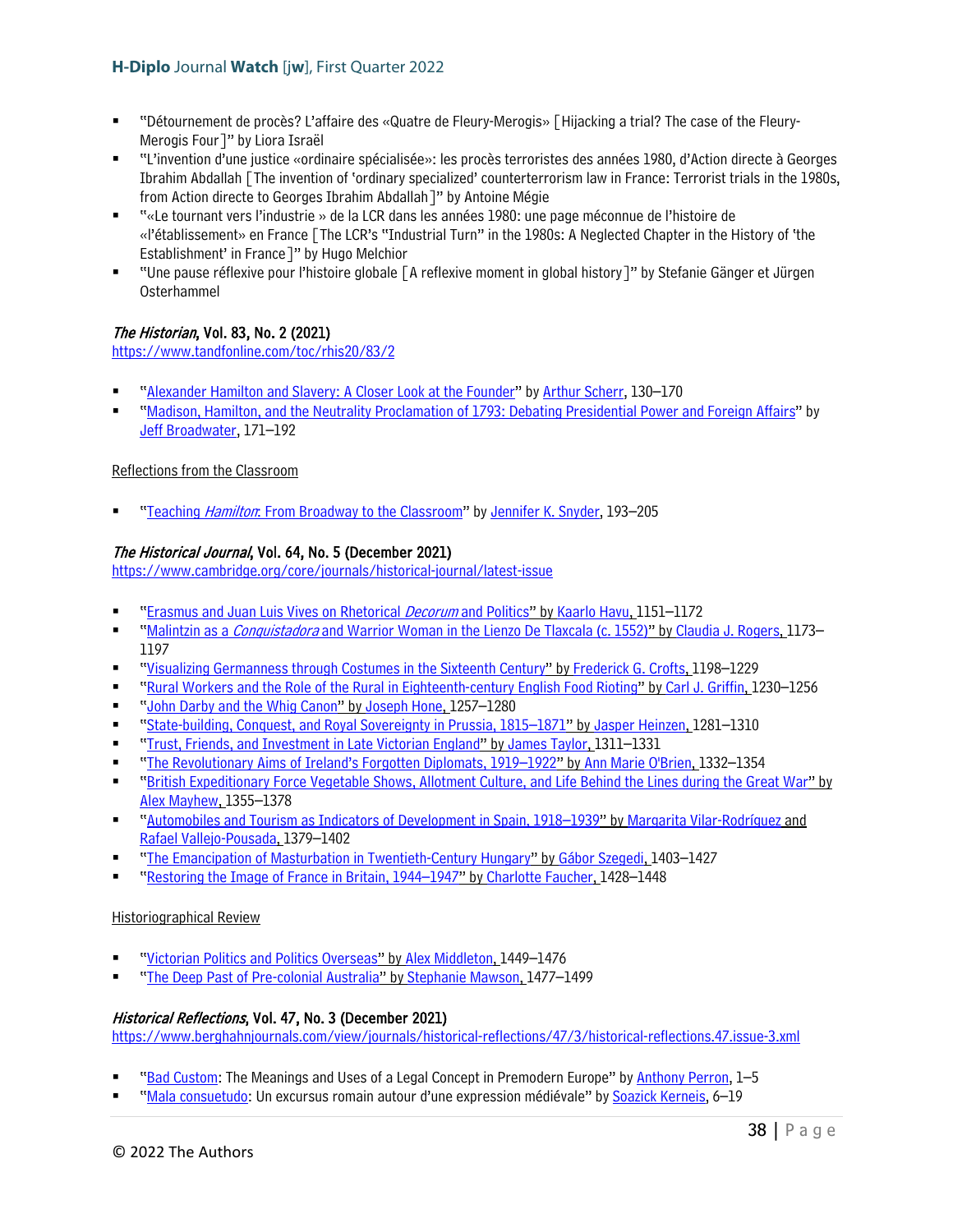- ["Scandal of the Church, Prison of the Soul:](https://www.berghahnjournals.com/view/journals/historical-reflections/47/3/hrrh470303.xml) The Problem of Bad Custom in Twelfth- and Thirteenth-century Canon Law and Practice" b[y Anthony Perron,](https://www.berghahnjournals.com/search?f_0=author&q_0=Anthony+Perron) 20–38
- ["Bad Customs, Civic Ordinances, and 'Customary Time' in Medieval and Early Modern English Urban Law"](https://www.berghahnjournals.com/view/journals/historical-reflections/47/3/hrrh470304.xml) by [Esther](https://www.berghahnjournals.com/search?f_0=author&q_0=Esther+Liberman+Cuenca)  [Liberman Cuenca,](https://www.berghahnjournals.com/search?f_0=author&q_0=Esther+Liberman+Cuenca) 39–58
- ["The Opposite of Custom:](https://www.berghahnjournals.com/view/journals/historical-reflections/47/3/hrrh470305.xml) Fashion, Sumptuary Law, and Consuetudo in Fifteenth-Century Northern Italy" by M. [Christina Bruno,](https://www.berghahnjournals.com/search?f_0=author&q_0=M.+Christina+Bruno) 59–78
- ["Competing Selves in Madame de Lafayette's](https://www.berghahnjournals.com/view/journals/historical-reflections/47/3/hrrh470306.xml) La Princesse de Montpensier and the Nouvelle Historique" by Nupur [Patel,](https://www.berghahnjournals.com/search?f_0=author&q_0=Nupur+Patel) 79–96
- ["Apprenticeship and Learning by Doing:](https://www.berghahnjournals.com/view/journals/historical-reflections/47/3/hrrh470307.xml) The Role of Privileged Enclaves in Early Modern French Cities" b[y Jeff Horn,](https://www.berghahnjournals.com/search?f_0=author&q_0=Jeff+Horn) 97–113

## Historical Research, Vol. 94, No. 266 (November 2021)

<https://academic.oup.com/histres/issue/94/266>

- ["Lord Bergavenny's Illegal Retaining Revisited, 1501–22"](https://academic.oup.com/histres/article/94/266/675/6377832) b[y James Ross,](https://academic.oup.com/histres/search-results?f_Authors=James+Ross) 675–694
- "Resituating Henrician Ireland: Imperium[, Prophecy and Reformation between the Atlantic and Eurasian Worlds,](https://academic.oup.com/histres/article/94/266/695/6347500)  [1514–47"](https://academic.oup.com/histres/article/94/266/695/6347500) by [James Leduc,](https://academic.oup.com/histres/search-results?f_Authors=James+Leduc) 695–715
- "The Evil May Day Riot of 1517 and the Popular [Politics of Anti-Immigrant Hostility in Early Modern London"](https://academic.oup.com/histres/article/94/266/716/6348882) by [Brodie](https://academic.oup.com/histres/search-results?f_Authors=Brodie+Waddell)  [Waddell,](https://academic.oup.com/histres/search-results?f_Authors=Brodie+Waddell) 716–735
- " Jan Huygen van Linschoten and the Reys-gheschrift[: Updating Iberian Science for the Dutch Expansion"](https://academic.oup.com/histres/article/94/266/736/6381993) by Nuno [Vila-Santa,](https://academic.oup.com/histres/search-results?f_Authors=Nuno+Vila-Santa) 736–757
- ["A Pause in Time: History Writers and the Regicide of Charles I"](https://academic.oup.com/histres/article/94/266/758/6368094) by [Matthias Meng Yan Wong,](https://academic.oup.com/histres/search-results?f_Authors=Matthias+Meng+Yan+Wong) 758–781
- ["The Emotional Evidence of Early Modern English Plague Wills"](https://academic.oup.com/histres/article/94/266/782/6369784) by [Olivia Formby,](https://academic.oup.com/histres/search-results?f_Authors=Olivia+Formby) 782–805
- ["Mercenary Gentlemen? The Transnational Service of Foreign Quarterdeck Officers in the Royal Navy of the American](https://academic.oup.com/histres/article/94/266/806/6375003)  [and French Wars, 1775–1815"](https://academic.oup.com/histres/article/94/266/806/6375003) b[y Sara Caputo,](https://academic.oup.com/histres/search-results?f_Authors=Sara+Caputo) 806–826
- ["Forging Liberal States: Palmerston's Foreign Policy and the Rise of a Constitutional Monarchy in Spain, 1833–7"](https://academic.oup.com/histres/article/94/266/827/6348881) by [Alfonso Goizueta Alfaro,](https://academic.oup.com/histres/search-results?f_Authors=Alfonso+Goizueta+Alfaro) 827–848

### [Editor's Choice](https://academic.oup.com/histres/search-results?f_OUPSeries=Editor%27s+Choice)

"The 2021 Historical Research [Lecture: Historians, Accountabilities and Judgement"](https://academic.oup.com/histres/article/94/266/849/6398946) b[y Ludmilla Jordanova,](https://academic.oup.com/histres/search-results?f_Authors=Ludmilla+Jordanova) 849–868

### Notes and Documents

["The Zaran Company in the Holy Land: An Unknown Fourth Crusade Charter from Acre"](https://academic.oup.com/histres/article/94/266/869/6386429) by [G. E. M. Lippiatt,](https://academic.oup.com/histres/search-results?f_Authors=G+E+M+Lippiatt) 869–885

## History Vol. 106, No. 372 (September 2021)

<https://onlinelibrary.wiley.com/toc/1468229x/2021/106/372>

[Special Issue: Women and the Making of History](https://onlinelibrary.wiley.com/toc/1468229x/2021/106/372)

- ["Women and the Making of History: Introduction" by](https://onlinelibrary.wiley.com/doi/10.1111/1468-229X.13198) [Madeleine Pelling](https://onlinelibrary.wiley.com/action/doSearch?ContribAuthorRaw=PELLING%2C+MADELEINE) and [Lilian Tabois,](https://onlinelibrary.wiley.com/action/doSearch?ContribAuthorRaw=TABOIS%2C+LILIAN) 518–533
- ["Women and History Now: A Conversation" by](https://onlinelibrary.wiley.com/doi/10.1111/1468-229X.13205) [Alana Harris,](https://onlinelibrary.wiley.com/action/doSearch?ContribAuthorRaw=HARRIS%2C+ALANA) [Amara Thornton,](https://onlinelibrary.wiley.com/action/doSearch?ContribAuthorRaw=THORNTON%2C+AMARA) [Helen Carr,](https://onlinelibrary.wiley.com/action/doSearch?ContribAuthorRaw=CARR%2C+HELEN) and [Takkara Brunson,](https://onlinelibrary.wiley.com/action/doSearch?ContribAuthorRaw=BRUNSON%2C+TAKKARA) 534– 560
- ["Reimagining This Creature: Hospitality and Autohagiography in the Visions of Margery Kempe" by](https://onlinelibrary.wiley.com/doi/10.1111/1468-229X.13204) [Joan Fitzpatrick,](https://onlinelibrary.wiley.com/action/doSearch?ContribAuthorRaw=Fitzpatrick%2C+Joan)  561–577
- ["'I Have Been a Collector of Costumes': Women, Dress Histories and the Temporalities of Eighteenth-Century](https://onlinelibrary.wiley.com/doi/10.1111/1468-229X.13201)  [Fashion" by](https://onlinelibrary.wiley.com/doi/10.1111/1468-229X.13201) [Serena Dyer,](https://onlinelibrary.wiley.com/action/doSearch?ContribAuthorRaw=DYER%2C+SERENA) 578–596
- ["Margaret McNair Stokes \(1832–1900\): Negotiating Cultural Values within Nineteenth-century Irish Antiquarian](https://onlinelibrary.wiley.com/doi/10.1111/1468-229X.13200)  [Discourse" by](https://onlinelibrary.wiley.com/doi/10.1111/1468-229X.13200) [Niamh Nicghabhann](https://onlinelibrary.wiley.com/action/doSearch?ContribAuthorRaw=NICGHABHANN%2C+NIAMH) and [Colleen M. Thomas,](https://onlinelibrary.wiley.com/action/doSearch?ContribAuthorRaw=THOMAS%2C+COLLEEN+M) 597–618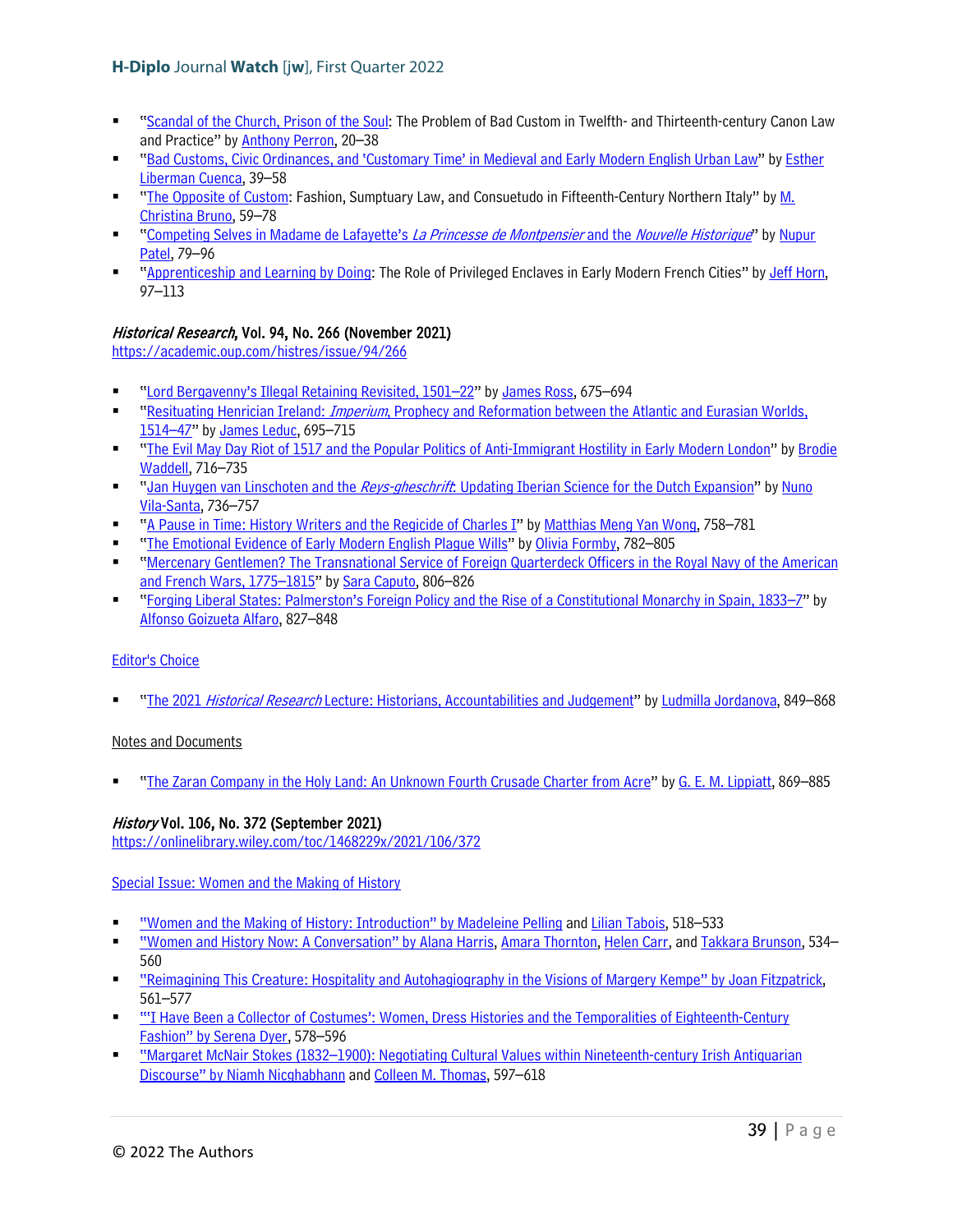- ["Materialising the 'Gospel of Americanism': The Exclusionary Interpretation of Twentieth-century Early American](https://onlinelibrary.wiley.com/doi/10.1111/1468-229X.13199)  [Period Rooms in the Daughters of the American Revolution Museum" by](https://onlinelibrary.wiley.com/doi/10.1111/1468-229X.13199) [Cynthia E. Chin,](https://onlinelibrary.wiley.com/action/doSearch?ContribAuthorRaw=CHIN%2C+CYNTHIA+E) 619–644
- ["Jacqueline Dawson Chittenden: A Forgotten Classical Scholar" by](https://onlinelibrary.wiley.com/doi/10.1111/1468-229X.13202) [Lenia Kouneni,](https://onlinelibrary.wiley.com/action/doSearch?ContribAuthorRaw=KOUNENI%2C+LENIA) 645–667
- ["Medicine and the Body in Second-wave Feminist Histories of the Nineteenth Century" by](https://onlinelibrary.wiley.com/doi/10.1111/1468-229X.13203) [Agnes Arnold-Forster,](https://onlinelibrary.wiley.com/action/doSearch?ContribAuthorRaw=ARNOLD-FORSTER%2C+AGNES) 668– 686

### History Compass, Vol. 19, No. 10 (October 2021)

<https://onlinelibrary.wiley.com/toc/14780542/2021/19/10>

### Asia

- ["Towards a Contingent High Muslim Political History of Bengal, 1937–1947" by](https://onlinelibrary.wiley.com/doi/10.1111/hic3.12658) [Dharitri Bhattacharjee](https://onlinelibrary.wiley.com/action/doSearch?ContribAuthorRaw=Bhattacharjee%2C+Dharitri)
- ["Developing Histories of Indian Development" by](https://onlinelibrary.wiley.com/doi/10.1111/hic3.12689) [Nikhil Menon](https://onlinelibrary.wiley.com/action/doSearch?ContribAuthorRaw=Menon%2C+Nikhil)

### Australasia and Pacific

 ["Teaching Entangled Australian Sexual Histories: Pedagogy and Approaches" by](https://onlinelibrary.wiley.com/doi/10.1111/hic3.12690) [James Bennett](https://onlinelibrary.wiley.com/action/doSearch?ContribAuthorRaw=Bennett%2C+James) and [Marguerite](https://onlinelibrary.wiley.com/action/doSearch?ContribAuthorRaw=Johnson%2C+Marguerite)  **[Johnson](https://onlinelibrary.wiley.com/action/doSearch?ContribAuthorRaw=Johnson%2C+Marguerite)** 

### History Compass, Vol. 19, No. 11 (November 2021)

<https://onlinelibrary.wiley.com/toc/14780542/2021/19/11>

#### Asia

- ["Framing Gender in Mughal South Asia" by](https://onlinelibrary.wiley.com/doi/10.1111/hic3.12691) [Emma Kalb](https://onlinelibrary.wiley.com/action/doSearch?ContribAuthorRaw=Kalb%2C+Emma)
- ["Forensics, Body and State Power in South Asia: Recent Interventions and their Importance" by](https://onlinelibrary.wiley.com/doi/10.1111/hic3.12693) [Gagan Preet Singh](https://onlinelibrary.wiley.com/action/doSearch?ContribAuthorRaw=Singh%2C+Gagan+Preet)

### Caribbean and Latin America

["Turning Big Brother Upside Down: Revisiting Surveillance from Latin America" by](https://onlinelibrary.wiley.com/doi/10.1111/hic3.12695) [José Ragas](https://onlinelibrary.wiley.com/action/doSearch?ContribAuthorRaw=Ragas%2C+Jos%C3%A9)

### History Of Medicine

- ["Re-writing Race in Early Modern European Medicine" by](https://onlinelibrary.wiley.com/doi/10.1111/hic3.12692) [Hannah Murphy](https://onlinelibrary.wiley.com/action/doSearch?ContribAuthorRaw=Murphy%2C+Hannah)
- ["Race, Place, and Power in the Production of Medical Knowledge: Perspectives from the Greater Caribbean" by](https://onlinelibrary.wiley.com/doi/10.1111/hic3.12694) [Rana](https://onlinelibrary.wiley.com/action/doSearch?ContribAuthorRaw=Hogarth%2C+Rana+A)  [A. Hogarth](https://onlinelibrary.wiley.com/action/doSearch?ContribAuthorRaw=Hogarth%2C+Rana+A)

### History Compass, Vol. 19, No. 12 (December 2021)

<https://onlinelibrary.wiley.com/toc/14780542/2021/19/12>

### Africa

["The Representation of the Algerian War in French High School History Textbooks" by](https://onlinelibrary.wiley.com/doi/10.1111/hic3.12696) [Sara Mechkarini](https://onlinelibrary.wiley.com/action/doSearch?ContribAuthorRaw=Mechkarini%2C+Sara)

### Britain and Ireland

- ["A Social History of the Avars: Historical and Archaeological Perspectives" by](https://onlinelibrary.wiley.com/doi/10.1111/hic3.12697) [Florin Curta](https://onlinelibrary.wiley.com/action/doSearch?ContribAuthorRaw=Curta%2C+Florin)
- ["Contextualising Colonial Violence: Causality, Continuity and the Holocaust" by](https://onlinelibrary.wiley.com/doi/10.1111/hic3.12701) [Mads Bomholt Nielsen](https://onlinelibrary.wiley.com/action/doSearch?ContribAuthorRaw=Bomholt+Nielsen%2C+Mads)

### History of Technology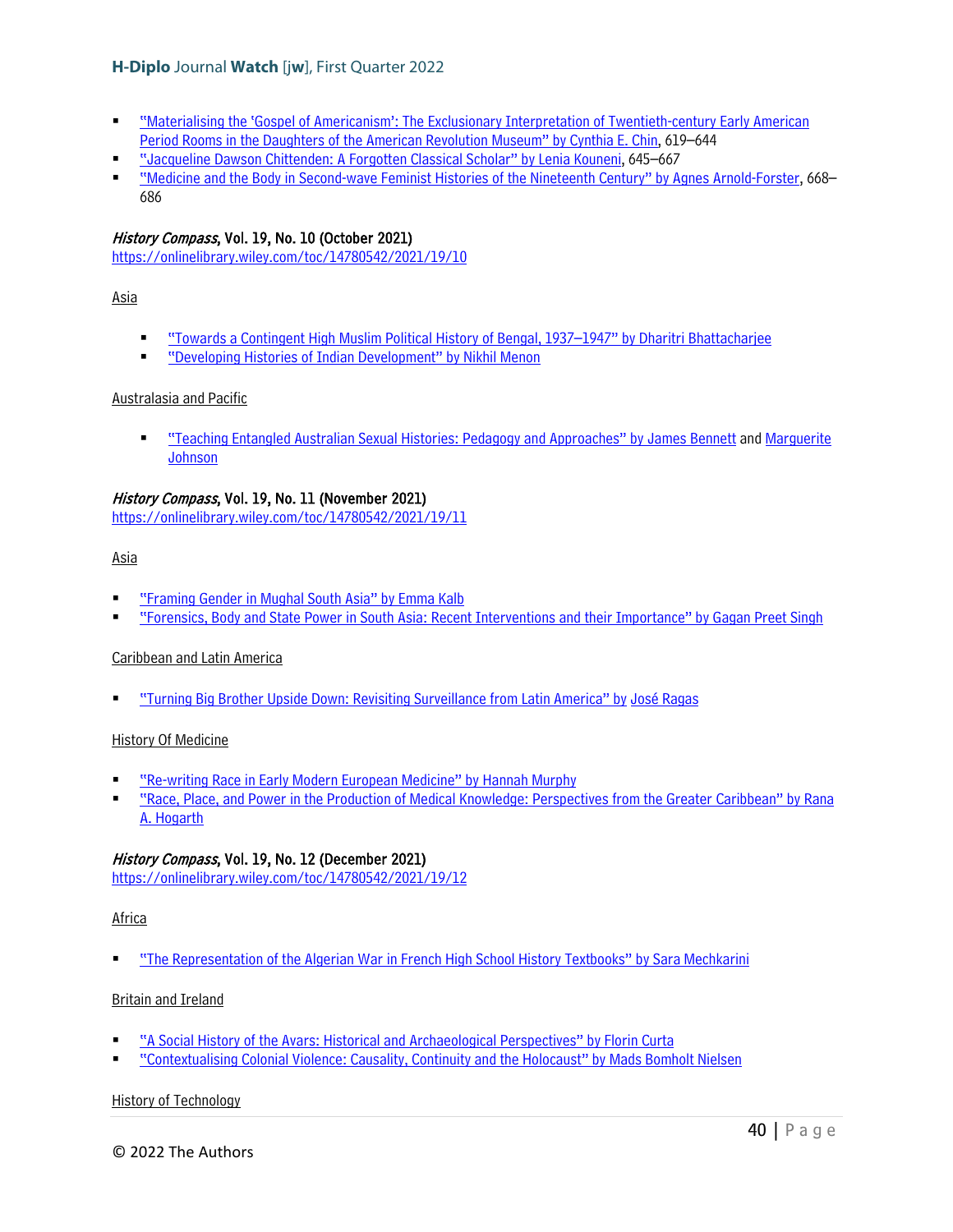["Digital Sovereignty: European Union's Action Plan Needs a Common Understanding to Succeed" by](https://onlinelibrary.wiley.com/doi/10.1111/hic3.12698) [Martin Kaloudis](https://onlinelibrary.wiley.com/action/doSearch?ContribAuthorRaw=Kaloudis%2C+Martin)

### Teaching and Learning Guide

 ["Teaching and Learning Guide for: A Social History of the Avars: Historical and Archaeological Perspectives" by](https://onlinelibrary.wiley.com/doi/10.1111/hic3.12699) [Florin](https://onlinelibrary.wiley.com/action/doSearch?ContribAuthorRaw=Curta%2C+Florin)  **[Curta](https://onlinelibrary.wiley.com/action/doSearch?ContribAuthorRaw=Curta%2C+Florin)** 

### History of European Ideas, Vol. 47, No. 6 (2021)

<https://www.tandfonline.com/toc/rhei20/47/6>

Legacies of Melancholy in the History of Ideas and Art History

- "Melancholy and its Sisters: Transformations of a Concept from Homer to Lars von Trier" by Dominic E. Delarue and John Raimo, 817–838
- "When the Bile Turns Black: On the Origins of Melancholy" by Jonas Holst, 839–849
- "A Solar History of Acedia in the Latin Middle Ages and its Intersection with Melancholy in Henry Suso" by Jeremy C. Thompson, 850–870
- "The Self-Assured Silence: A Subtle Distance Between Acedia and Melancholy in Pieter de Codde's Portrait of a Young Man" by Pablo Schneider, 871–886
- "Cartesian Masks: Sadness, Doubt, and the Initiation to Philosophy" by Adi Efal-Lautenschläger, 887–900
- "The Devil Behind the Eyes: Melancholy, Imagination, and Ghosts in Post-Reformation Switzerland" by Eveline Szarka, 901–917
- "On the Musically Melancholic: Temporality and Affects in Western Music History" by Yonatan Bar-Yoshafat, 918–938
- "Thick Blood, Satan's Burning Arrows and the Dungeon of Self-will: Melancholia in the *Observationes* of the Radical Pietist Physician Johann Christian Senckenberg" by Vera Fasshauer, 939–957
- "The Supportive Voice in the Midst of Solitude and Melancholy: Volney's génie des tombeaux et des ruines" by Gerhard Katschnig, 958–973
- "Melancholy, Gender, and Genius in the Art of Thomas Eakins" by Debra W. Hanson, 974–986
- "Le spleen de Paris: Facets of Melancholy in the Lyrics of Baudelaire" by Nastasja S. Dresler, 987–1007
- "The Wings of Melancholy, or: A Life on the Border: On the Relevance of Melancholy and Apocalypse in Art and Contemporary Society" by Sajda van der Leeuw, 1008–1021
- "Melancholy Cosmopolitanism: Reflections on a Genre of European Literary Fiction" by Ian Ellison, 1022–1037

# History of European Ideas, Vol. 47, No. 7 (2021)

<https://www.tandfonline.com/toc/rhei20/47/7>

- "Spinoza Against Political Tacitism: Reversing the Meaning of Tacitus' Quotes" by Marta Libertà De Bastiani, 1043– 1060
- "Adam Smith's Genealogy of Religion" by Paul Sagar, 1061–1078
- "Friedrich Von Hügel's philosophy" by Christopher Adair-Toteff, 1079–1093
- "The Mind's Magic Lantern: David Brewster and the Scientific Imagination" by Bill Jenkins, 1094–1108
- " "James Fitzjames Stephen's Other Enemies: Catholicism and Positivism in *Liberty, Equality, Fraternity* and Beyond" by Gregory Conti, 1109–1149
- "The Paradoxical Coexistence Between Free Trade Ideology and Economic Nationalism within Left Liberals in Britain. The International Economic Thought of J. A. Hobson and J. M. Keynes" by Tomoari Matsunaga, 1150–1168
- "Little Room for Exceptions: On Misunderstanding Carl Schmitt" by Mariano Croce and Andrea Salvatore, 1169–1183

## History of European Ideas, Vol. 47, No. 8 (2021)

<https://www.tandfonline.com/toc/rhei20/47/8>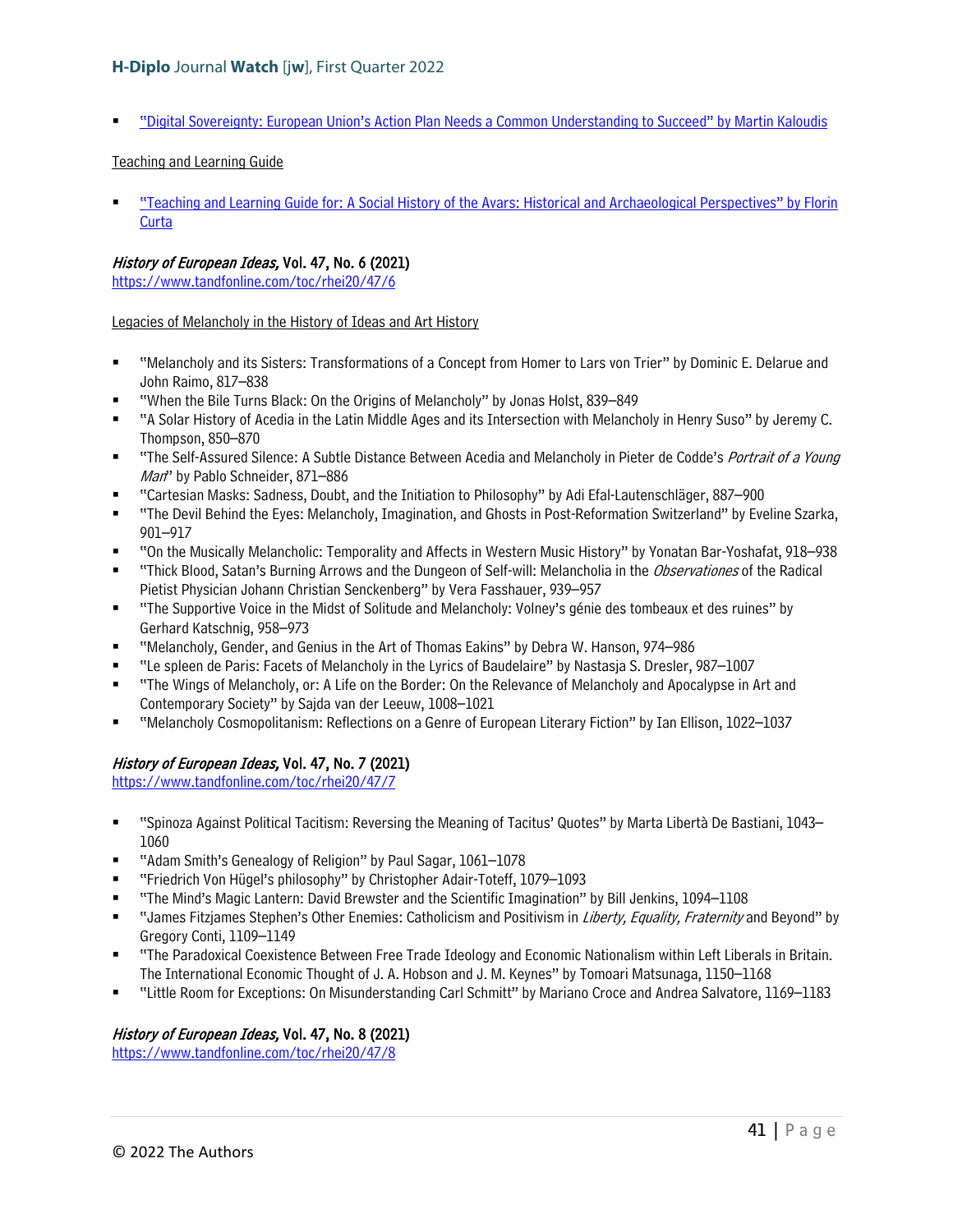- "Debating the Free Sea in London, Paris, The Hague and Venice: The Publication of John Selden's Mare Clausum (1635) and its Diplomatic Repercussions in Western Europe" by Martine Julia van Ittersum, 1193–1210
- "Thomas Hobbes and 'Gently Instilled' Conscience" by Amy Gais, 1211–1227
- The Morality of the Desire for Esteem: Gassendi and the Augustinian Challenge" by Andreas Blank, 1228–1242
- "The Tragedy of Honor in Early Modern Political Thought: Hobbes, Mandeville, Montesquieu, and Rousseau" by Antong Liu, 1243–1261
- "Articulating Women's Bodies: Montesquieu, Diderot, and the Imperial and Settler-Colonial Politics of Gender and Sexuality" by Janice Feng, 1262–1277
- "Alchemising Peoplehood: Rousseau's Lawgiver as a Model of Constituent Power" by Eoin Daly, 1278–1291" by
- "Rethinking Rousseau: Federal Government and Politics in Commercial Society" by Felix Petersen, 1292–1303
- "Wollstonecraft in Jamaica: The International Reception of A Vindication of the Rights of Men in the Kingston Daily Advertiser in 1791" by Eileen Hunt Botting, 1304–1314
- "Representative, Deputy, or Delegate? Jeremy Bentham's Theory of Representative Democracy" by James Vitali, 1315–1330
- "'Contesting Teutomania': Robert Gordon Latham, 'Race', Ethnology and Historical Migrations" by Oded Y. Steinberg, 1331–1347
- "Georges Sorel's Political Energy" by Luke Collison, 1348–1361

### History and Theory, Vol. 60, Issue 4 (December 2021)

<https://onlinelibrary.wiley.com/toc/14682303/2021/60/4>

- "The Possibility of an Outside: Theoretical Preamble" by Ulrich Timme Kragh, 3–19
- "Deleuze's Foucault: On the Possibility of an Outside of Knowledge/Power" by Elías J. Palti, 20–35
- "Koselleck On 'Histories' Versus 'History'; Or, Historical Ontology Versus Historical Epistemology" by Frank R. Ankersmit, 36–58
- "Thriving on the Margins of History: Engaging with the Past in the Vernacular" by Meera Ashar, 59–73
- "The Horizon of History Moved by Modernity: After and Beyond Koselleck" by Jörn Rüsen, 74–81
- "The Refraction of White: The Primary Colors of Hayden White's Tropological Theory of Discourse" by Ulrich Timme Kragh, 82–99
- "Whoever are Histories For? Pluralization, Border Thinking, and Potential Histories" by Fiona Jenkins, 100–117
- "Thinking On Location: An Essay in the Vulnerability of the Subject" by Charles Lock, 118–140
- "Prefigurative Humanities" by Ewa Domańska, 141–158

## Holocaust and Genocide Studies, Vol. 35, No. 3 (Winter 2021)

[https://academic.oup.com/hgs/issue/](https://academic.oup.com/hgs/issue)35/3

- "Holocaust Survivors and the Restitution of Jewish Private Property in Two Polish Cities, 1945–1948" by Lukasz Krzyzanowski, 359–375
- "Visual Clues to the Holocaust: The Case of the Deportation of Jews from Northern Greece" by Nadège Ragaru and Maël Le Noc, 376–403
- "Trade, Jews, and the Soviet Economy in Western Belorussia, 1939–1941" by Yanina Karpenkina, 404–423
- "'This rug, handmade by a resident of the old age home, should serve as evidence of the willingness and ability of elderly people to work': Elderly Survival Strategies in the Łódź Ghetto" by Elizabeth C. Strauss, 424–444
- "In the Shadow of the Gas Chambers: Social Dynamics and Everyday Life around the Killing Center at Bełżec (1941– 1944)" by Jan Burzlaff, 445–463

### **Obituaries**

- "Yitzhak Arad (1926–2021)" by Robert Rozett, 545–546
- "Richard S. Levy (1940–2021)" by Peter Hayes and Alan Steinweis, 547–548
- "Rachel Feldhay Brenner (1946–2021)" by Gwen Walker, 549–551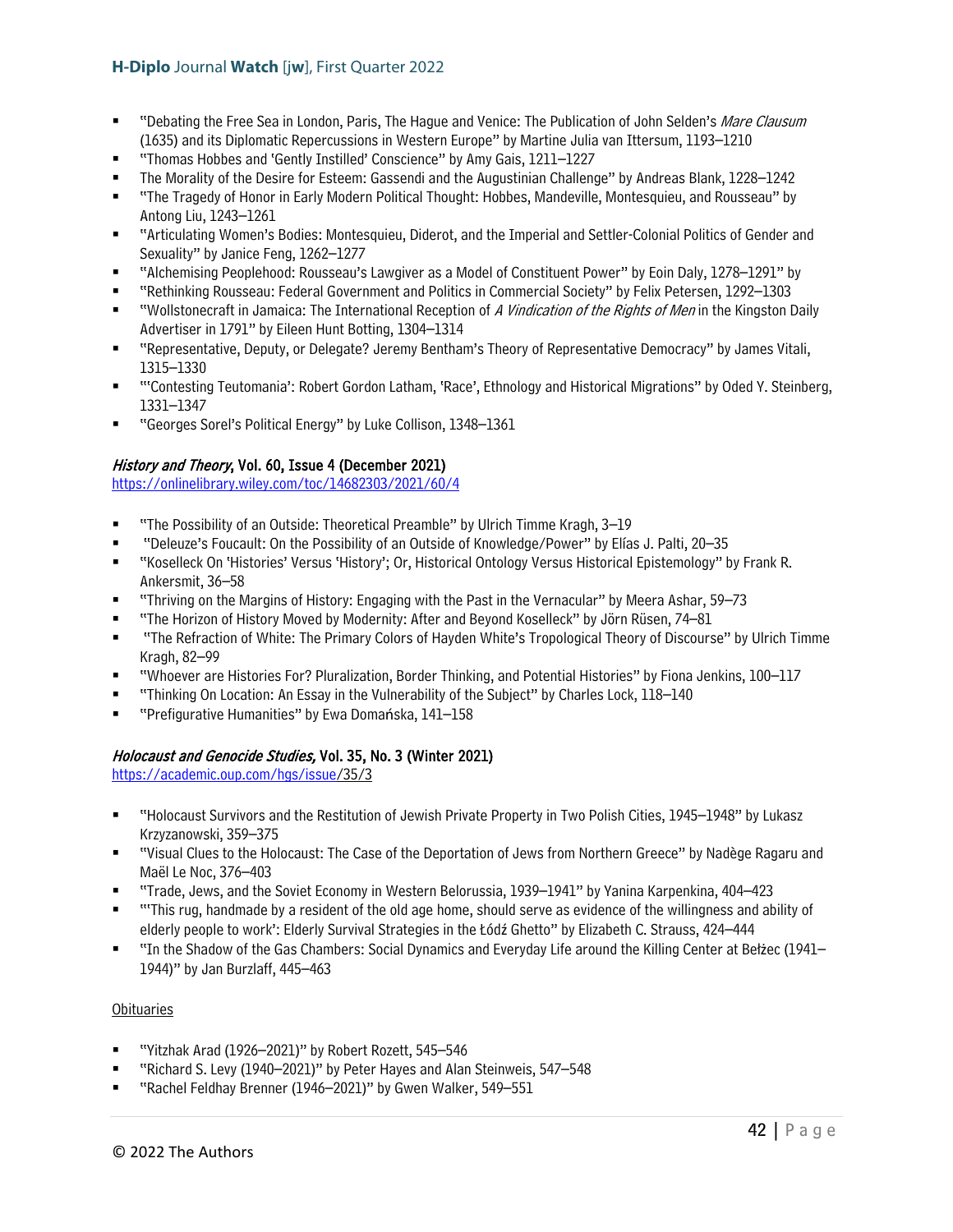# Humanity: An International Journal of Human Rights, Humanitarianism, and Development, Vol. 12, No. 2 (Summer 2021)

<https://muse.jhu.edu/issue/45802>

- "Refugees and the Rise of the Novel: Trespass, Necessity, and Humanitarian Casuistry in the Long Refugee Crisis" by Sharif Youssef, 119–137
- "The Balfour Declaration's Territorial Landscape: Between Protection and Self-Determination" by Karin Loevy, 138– 158
- "Dreaming of a 'New Planning': Development and the Internationalization of Economic Thought in Late Soviet Reformist Politics" by Yakov Feygin, 159–183
- "European Media Coverage of Brazil's New Human Rights: 1964–1985" by Anna Grimaldi, 184–204
- "The Promises of Standing Rock: Three Approaches to Human Rights" by Benjamin P. Davis, 205–225
- "Critiquing Human Rights" by Ben Golder, 226–238

## India Quarterly, Vol. 77, No. 4 (December 2021)

<https://journals.sagepub.com/toc/iqqa/77/4>

- "India as a Global Power: The Strategic Culture Problems" by Sergey I. Lunev and Ellina P. Shavlay, 525–541
- "Was India Right in Not Joining RCEP? A Cost-Benefit Analysis" by Monika Jain, 542–559
- "Riding the Indo-Pacific Wave: India-ASEAN Partnership Sans RCEP" by Angelina Gurunathan and Ravichandran Moorthy, 560–578
- "The Future Potential and Prospects of SAARC Regional Grouping: A Study" by Radha Raghurampatruni, M. Senthil, and N. Gayathri, 579–604
- "The New 'Other': Islamic Radicalisation and De-radicalisation in Sri Lanka" by N. Manoharan, Drorima Chatterjee, and Dhruv Ashok, 605–621
- "'De-Securitising the Arctic' in Climate Change: An Indian Perspective" by Bipandeep Sharma, 622–641
- "India's Quest for a National Space Law and the Missing Piece of Possessory Rights" by Athar ud din, 642–660
	- "The Indian Council of World Affairs: Revisiting Formative Points of Institutional History" by Vivek Mishra, 661–669

### Intelligence and National Security, Vol. 36, No. 7 (2021)

<https://www.tandfonline.com/toc/fint20/36/7>

- "Intelligence and Alliance Politics: America, Britain, and the Strategic Defense Initiative" by Aaron Bateman, 941–960
- "Adopting and Improving a New Forecasting Paradigm" by Ian Speigel, 961–977
- "Overcoming the Inertia of 'Old Ways of Producing Intelligence': The IC's Development and Use of New Analytic Methods in the 1970s" by James Marchio, 978–994
- "#ForgetJamesBond: Diversity, Inclusion and the UK's Intelligence Agencies" by Daniel W. B. Lomas, 995–1017
- "Hard Target Espionage in the Information Era: New Challenges for the Second Oldest Profession" by Kyle S. Cunliffe, 1018–1034
- "Moshe Dayan in the Yom Kippur War: A Reassessment" by Eitan Shamir, 1035–1052
- "Making Intelligence Telework Work: Mitigating Distraction, Maintaining Focus" by Michael Landon-Murray and Ian Anderson, 1053–1056

#### Review articles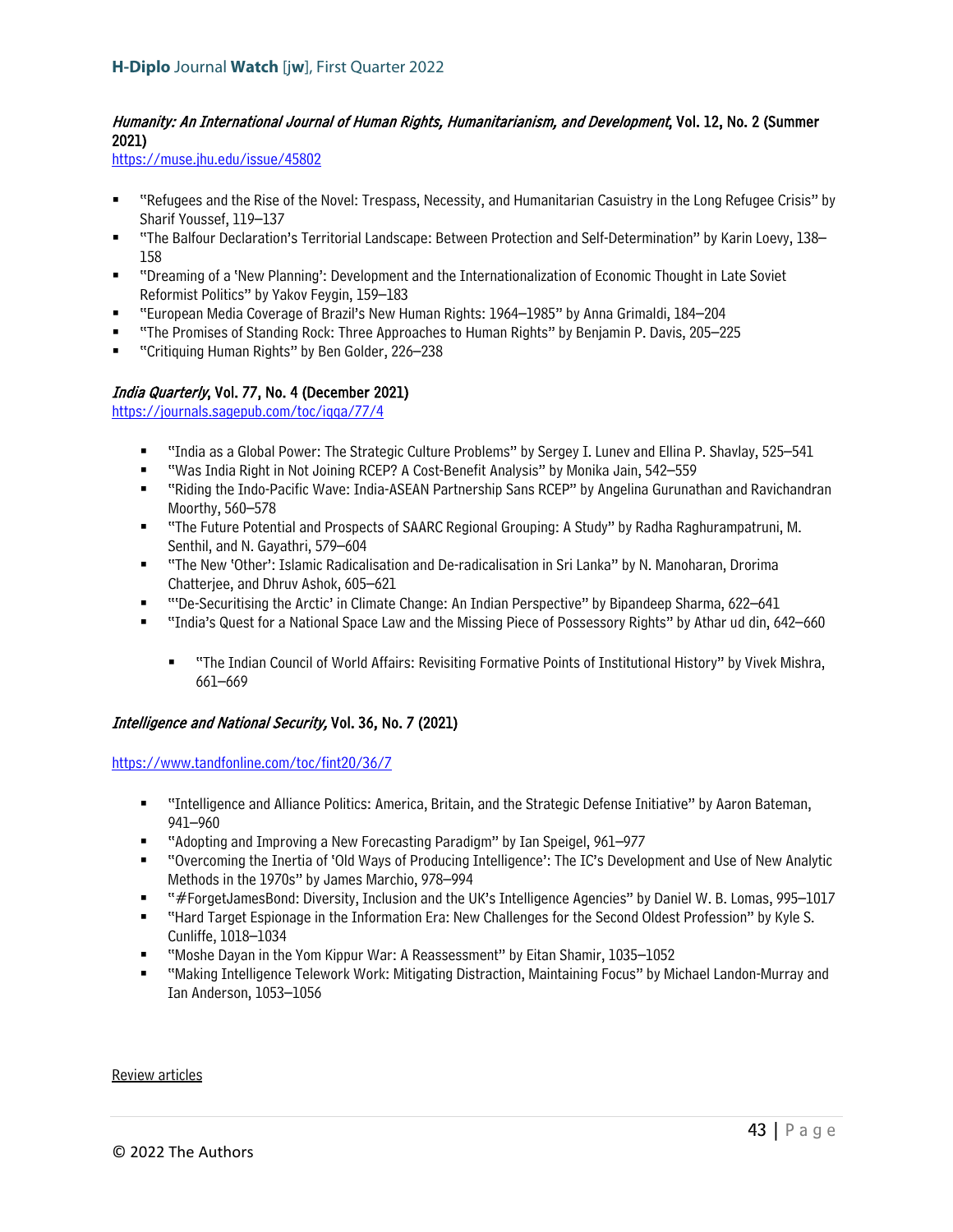- "Winners and Losers in Russia's Information War" by Kevin P. Riehle, 1057–1064
- "Courier, Traitor, Bigamist, Fabulist: Behind the Mythology of a Superspy" by Antony Percy, 1065–1075
- "A Chinese Spy Manual (from the Qing Dynasty)" by Michael Schoenhals, 1076–1080

### International History Review, Vol. 43, No. 5 (2021)

<https://www.tandfonline.com/toc/rinh20/43/5>

- "Neither Vertical nor Horizontal: Kissinger and Israeli-Jordanian Disengagement Mediation" by Shaiel Ben-Ephraim, 931–950
- "Italian Advisors in Nationalist China: The Mission and Work of Alberto de' Stefani, High Commissioner of Chiang Kai-Shek" by Orazio Coco, 951–965
- ""Can You Imagine Such a Marshal?': Hollywood Westerns and John F. Kennedy's Cold War" by Sam Collings-Wells, 966–980
- "Seward's Corollary to the Monroe Doctrine, 1863–1866" by Steven McGregor, 981–1000
- "Victims or Burdens? Angolan Refugees and Humanitarian Aid Organizations in the Democratic Republic of Congo, 1961-1963" by Jeremy Rich, 1001–1017

#### Special Issue: Charting New Ground in the Study of Ottoman Foreign Relations

- "Introduction" by Houssine Alloul and Darina Martykánová, 1018–1040
- "Meddling with Medals, Defending the Dead: Late Ottoman Soft Power from South Asia to North America" by Faiz Ahmed, 1041–1059
- "Imperial Creditors, 'Doubtful' Nationalities and Financial Obligations in Late Ottoman Syria: Rethinking Ottoman Subjecthood and Consular Protection" by Aviv Derri, 1060–1079
- "An Old Ally Revisited: Diplomatic Interactions Between the Ottoman Empire and the Sultanate of Aceh in the Face of Dutch Colonial Expansion" by İsmail Hakkı Kadı, 1080–1097
- "International Law and the Precarity of Ottoman Sovereignty in Africa at the End of the Nineteenth Century" by Mostafa Minawi, 1098–1121
- "Holding High the Hanseatic Cross in the Levant: Andreas David Mordtmann and the Diplomatic Milieu of Istanbul" by Tobias Völker, 1122–1141
	- "Unholy Alliances: Disentangling the Economic Relations between Italy, the Holy See and the Ottoman Empire" by Giampaolo Conte, 1142–1159

### International History Review, Vol. 43, No. 6 (2021)

### <https://www.tandfonline.com/toc/rinh20/43/6>

- "The Evolution of US-Biafra/Nigeria Policy during the Nigerian Civil War, 1967–1970" by Taiwo Bello, 1163–1180
- "Letters and Ping Pong: North Korean Diplomatic Offensive towards the United States in the Late 1970s" by Khue Dieu Do, 1181–1197
- "The Official Mind of British Post-Imperialism: Influencing Parliamentary Opinions during the Anglo-Chinese Negotiations on the Future of Hong Kong, 1982–84" by Milia Hau, 1198–1216
- "'The Peking Formula': International Law, the United Nations, and Chinese Sovereignty during the Korean War" by Anatol E. Klass, 1217–1237
- "The Policy of Industrialization, Collectivization and Atheization on the Example of Polish Diaspora of 1930–1940 in Siberia" by Sergiusz Leonczyk, 1238–1249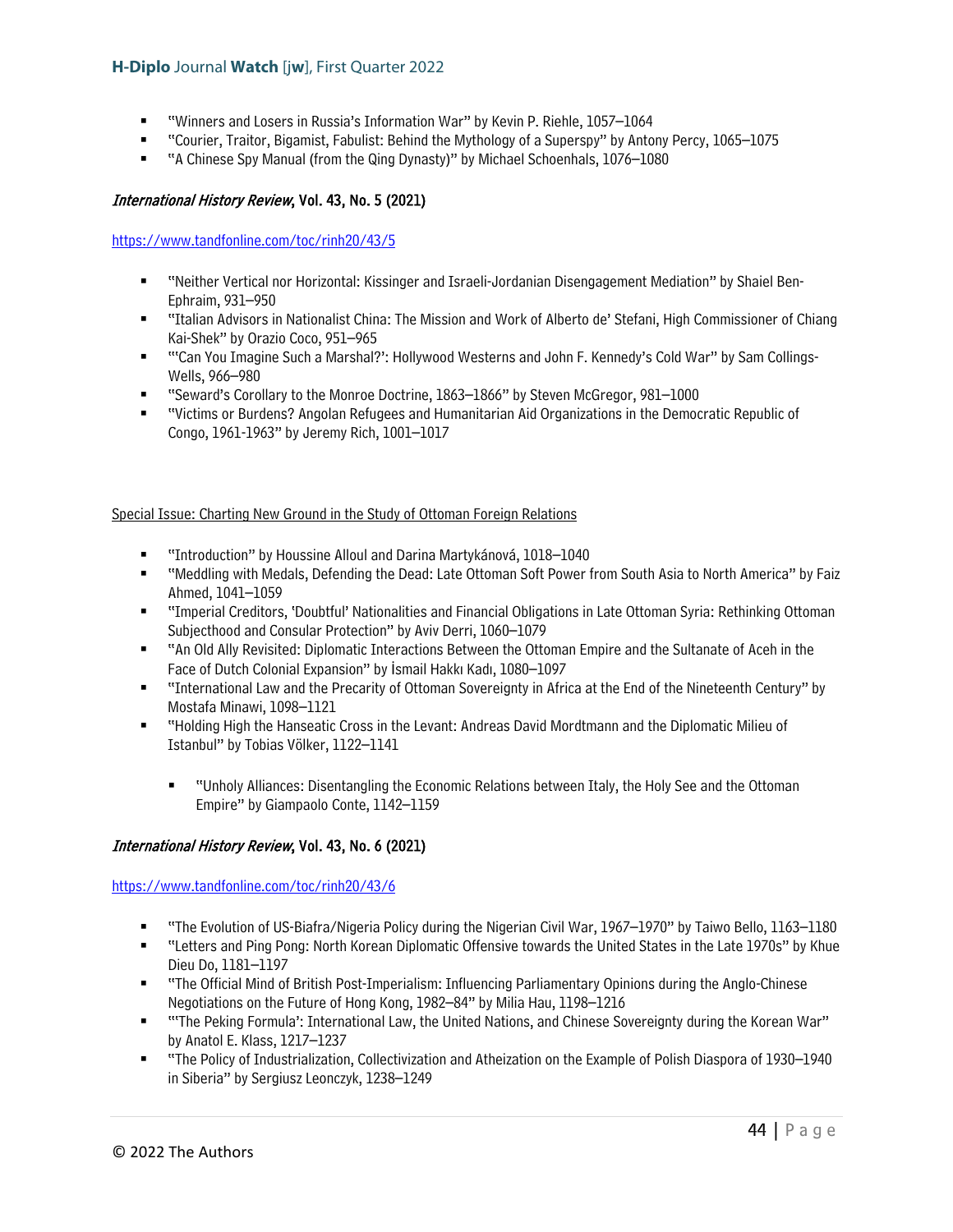- "Evolution of the Perception of the Eastern Question by Russian Liberals in the Second Half of the 19th Century" by Rafael A. Arslanov and Elena V. Linkova, 1250–1272
- "The Global Crisis of Commodity Glut during the Second World War" by Jamie Martin, 1273–1290
- "Interdependency and Economic (Ir)rationality: West German-Libyan Petro-relations in 'Crisis'" by Nicholas Ostrum, 1291–1311
- "'Arrow' Mythology Revisited: The Curious Case of the Reagan Administration, Israel and SDI Cooperation" by Or Rabinowitz, 1312–1329
- "How Does Israel's Nuclear Posture Work? The Case of Saddam Hussein, 1978–1991" by Dan Sagir, 1330–1353
- "The Interconnectedness of British and Australian Immigration Controls in the 20th Century: Between Convergence and Divergence" by Evan Smith, Andrekos Varnava, and Marinella Marmo, 1354–1374
- "Two Kings of Kings: Iran-Ethiopia Relations Under Mohammad Reza Pahlavi and Haile Selassie" by Robert Steele, 1375–1392

### International Interactions, Vol. 47, No. 5 (2021)

### <https://www.tandfonline.com/toc/gini20/47/5>

Symposium: Promoting Restraint in War

- "Introduction" by Brian McQuinn, Fiona Terry, Oliver Kaplan, and Francisco Gutiérrez-Sanin, 795–824
- "Combatant Rank and Socialization to Norms of Restraint: Examining the Australian and Philippine Armies" by Andrew M. Bell and Fiona Terry, 825–854
- "Norms, Non-combatants' Agency and Restraint in Jihadi Violence in Northern Mali" by Ferdaous Bouhlel and Yvan Guichaoua, 855–872
- "Competing Authorities and Norms of Restraint: Governing Community-embedded Armed Groups in South Sudan" by Naomi Pendle, 873–897
- "The International Committee of the Red Cross and Support for Civilian Self-Protection in Colombia" by Oliver Kaplan, 898–927
- "Signaling Restraint: International Engagement and Rebel Groups' Commitment to International Law" by Hyeran Jo, Joshua K. Alley, Yohan Park, and Soren Jordan, 928–954

## International Interactions, Vol. 47, No. 6 (2021)

<https://www.tandfonline.com/toc/gini20/47/6>

- "Hard Choices, Soft Targets: Terror Proscription and Strategic Targeting Decisions of FTO" by Rebecca H. Best and Simanti Lahiri, 955–985
- "A Price for Peace: Troop Contributing Countries' Responses to Peacekeeper Fatalities" by Jared Oestman, 986–1015
- "The Issues are the Issue: Intangible Salience and War Duration" by Douglas B. Atkinson, 1016–1039
- "Peaceful Dyads: A Territorial Perspective" by Andrew P. Owsiak and John A. Vasquez, 1040–1068
- "Qui Bono? Foreign Military, Economic, Diplomatic Interventions, and the Termination of Civil Wars: An Integrative Approach" by Huseyin Ilgaz, 1069–1099
- "Deprivation, Instability, and Propensity to Attack: How Urbanization Influences Terrorism" by Maxim Slav, Elena Smyslovskikh, Vladimir Novikov, Igor Kolesnikov, and Andrey Korotayev, 1100–1130
- "Mutual Gain or Resource Drain? Attitudes Toward International Financial Assistance during the Early COVID-19 Pandemic" by Lindsay R. Dolan and Quynh Nguyen, 1131–1150

### International Journal, Vol. 76, No. 3 (September 2021)

[https://journals.sagepub.com/toc/ijx/](https://journals.sagepub.com/toc/ijx)76/3

"The Middle East in Canadian Foreign Policy and National Identity Formation" by Jeremy Wildeman, 359–383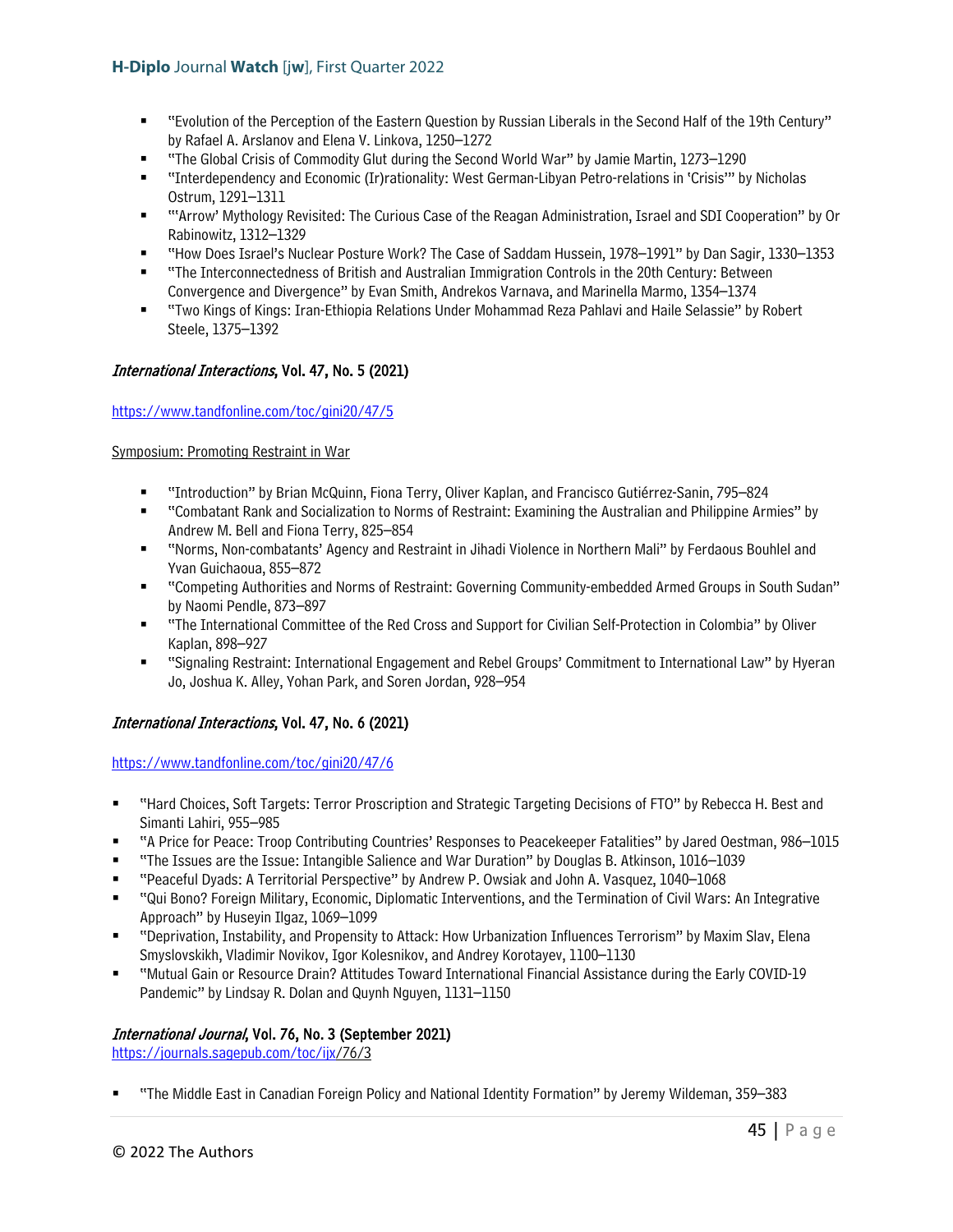- "Southern Middle Powers and the Liberal International Order: The Options for Brazil and South Africa" by Charalampos Efstathopoulos, 384–403
- "Sensing the Arctic: Situational Awareness and the Future of Northern Security" by Benjamin T. Johnson, 404–426
- "The Canadian National Intelligence Culture: A Minimalist and Defensive National Intelligence Apparatus" by Marco Munier, 427–445
- "Opportunities to Promote Human Rights and Democratic Values Abroad: The Case of Canadian Foreign Policy toward Venezuela" by Yvon Grenier, 446–464

### Lessons of History

 "How Emerging Trends in Historiography Expose the Canadian Army's Past Discriminatory Practices and Provide Hope for Future Change" by Isabel Campbell, 465–476

## The International Journal of Human Rights, Vol. 25, No. 9 (2021)

<http://www.tandfonline.com/toc/fjhr20/25/9>

- "Indonesian Constitutional Rights: Expressing and Purposing Opinions on the Internet" by Zaka Firma Aditya and Sholahuddin Al-Fatih, 1395–1419
- "Hijab, Niqab, and the Religious Symbol Debates: Consequences for Health and Human Rights" by Iffath Unissa Syed, 1420–1435
- "Social Accountability Approaches Employed by Civil Society Organisations to Address Maternal Mortality and Morbidity in Uganda" by Daphine Kabagambe Agaba, 1436–1456
- "Human Rights Localisation in Liberal States: The UK's Responsibility to Protect as Regime Change and Political Transition in Syria" by Chloë M. Gilgan, 1457–1488
- "Covid-19 Implications on Right to Healthcare in Nigeria and China" by Gloria C. Nwafor and Anthony O. Nwafor, 1489–1502
- "'Moral and Material Resources' and the Social Construction of India's Right to Food Act" by Sara Bailey, 1503–1524
- "The Right to Development, Integral Human Development, and Integral Ecology in the Amazon" by Diane A. Desierto and Ilaria Schnyder von Wartensee, 1525–1542
- "Entitlement, Domination and Violence: A Philosophical Model of a Deviant Sense of Justification, and its Implications for Understanding Human Rights Abuses" by Seiriol Morgan, 1543–1573
- "'Rights Investing' in Korea: Focusing on the Overturned Decisions of the Constitutional Court" by Haeri Joo, 1574– 1597
- "Victims and Appeals at the International Criminal Court (ICC): Evaluation under International Human Rights Standards" by Juan-Pablo Perez-Leon-Acevedo, 1598–1624
- "Rights in Records: A Charter of Lifelong Rights in Childhood Recordkeeping in Out-of-Home Care for Australian and Indigenous Australian Children and Care Leavers" by Frank Golding, Antonina Lewis, Sue McKemmish, Gregory Rolan, and Kirsten Thorpe, 1625–1657

# The International Journal of Human Rights, Vol. 25, No. 10 (2021)

<http://www.tandfonline.com/toc/fjhr20/25/8>

- "In the Shadow of Canadian Imperialism? Strategic Human Rights Litigation in Guatemala (2009–2019)" by Marc-André Anzueto, 1659–1681
- "Reversing the Burden of Proof before Human Rights Bodies" by Christopher Roberts, 1682–1703
- "The Relationship between Human Rights and Refugee Protection: An Empirical Analysis" by Lamis Abdelaaty, 1704– 1723
- "Forced Marriages as a Tool of Genocide: The Armenian Case" by Edita Gzoyan and Regina Galustyan, 1724–1743
- "Unaccompanied Asylum-seeking Youth in Greece: Protection, Liberation and Criminalisation" by Bella Kovner, Adar Zehavi, and Daphna Golan, 1744–1767
- "The Polish Model of Civil Post-Conviction Preventive Detention in the Light of the European Convention on Human Rights" by Marcin Szwed, 1768–1792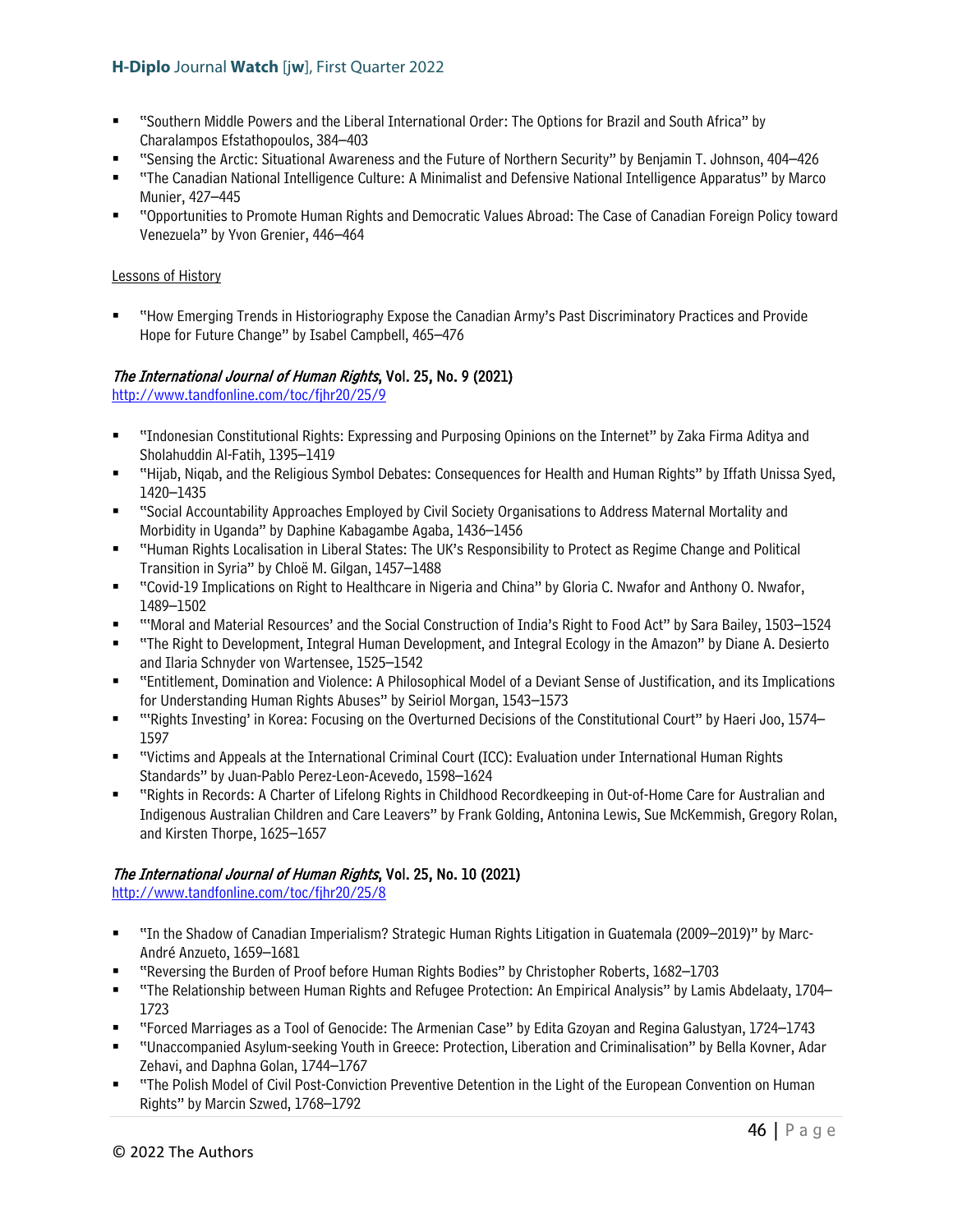- "Migration and Dignity—Relocation and Adaptation in the Face of Climate Change Displacement in the Pacific"—A Human Rights Perspective" by Jakob Schou Kupferberg, 1793–1818
- "From Paris to Venice: The International Standard of the Ombudsman's Independence Revisited" by Dawid Sześciło and Stanisław Zakroczymski, 1819–1834
- "Open Grazing Legislations and the Protection of Ethnic Minority Rights in Nigeria" by Kasim Balarabe, 1835–1856
- "Breach of Afghanistan's International Obligations using the Due Diligence Standard to Combat Violence against Women" by Sebghatullah Qazi Zada, 1857–1886

### International Journal of Intelligence and CounterIntelligence, Vol. 34, No. 4 (2021)

<https://www.tandfonline.com/toc/ujic20/34/4>

- "Lubyanka's Nightingale and the Novel that Exposed CIA Operation TRIGON" by Benjamin B. Fischer, 643–662
- "Counterintelligence Vetting Techniques Compared across Multiple Domains" by Blake W. Mobley and Carl Anthony Wege, 663–693
- "The (Missed) Israeli Snowden Moment?" by Amir Cahane, 694–717
- "Learning the Language: Evolution of the FBI's Linguist Program and Lessons Learned" by Darren E. Tromblay, 718- 738
- "Prevention and Management of Hostages: Psych Evolving Negotiation Strategy (PENS)" by Sabrina Magris, 739–756
- "Trump-Era Politicization: A Code of Civil-Intelligence Behavior is Needed" by John A. Gentry, 757–786

### Perspective

- "Four Phases of Former President Trump's Relations with the Intelligence Community" by John E. McLaughlin, 787– 794
- "Intelligence is NOT About 'Telling Truth to Power'" by Mark M. Lowenthal, 795–798
- "Odysseus, the Archetypal Spy" by Ursula M. Wilder, 799–815

## International Journal of Middle East Studies, Vol. 53, No. 4 (November 2021)

[https://www.cambridge.org/core/journals/international-journal-of-middle-east](https://www.cambridge.org/core/journals/international-journal-of-middle-east-studies/issue/3165761022877F9A060F732670702C4B)[studies/issue/3165761022877F9A060F732670702C4B](https://www.cambridge.org/core/journals/international-journal-of-middle-east-studies/issue/3165761022877F9A060F732670702C4B) 

- "The Mechanical Atatürk: Cybernetics and State Violence in the Second Turkish Republic" by Joakim Parslow, 569– 588
- "Select a Jar of Shaykhs' Teeth: Medicine, Politics, and the Fragments of History in Kuwait" by Laura Frances Goffman, 589–603
- "Of Nuclear Rials and Golden Shoes: Scaling Commodities and Currencies across Sanctions on Iran" by Emrah Yildiz, 604–619
- "'The Boy Who Wasn't Really Killed'": Israeli State Violence in the Age of the Smartphone Witness" by Rebecca L. Stein, 620–638
- "More than Beast: Muhammad's She-mule Duldul and Her Role in Early Islamic History" by Taryn Marashi, 639–654
- "Local Legitimacy and Tax Policy: Qaids as Part of a Composite State in Colonial Tunisia" by Antoine Perrier, 655–671
- "Exporting the Iranian Revolution: Ecumenical Clerics in Lebanon" by Mohammad Ataie, 672–690

### Review Essay

 "The Anti-Aryan Moment: Decolonization, Diplomacy, and Race in Late Pahlavi Iran" by Firoozeh Kashani-Sabet, 691– 702

International Journal of Military History and Historiography, Vol. 41, No. 2 (October 2021) <https://brill.com/view/journals/ijmh/41/2/ijmh.41.issue-2.xml>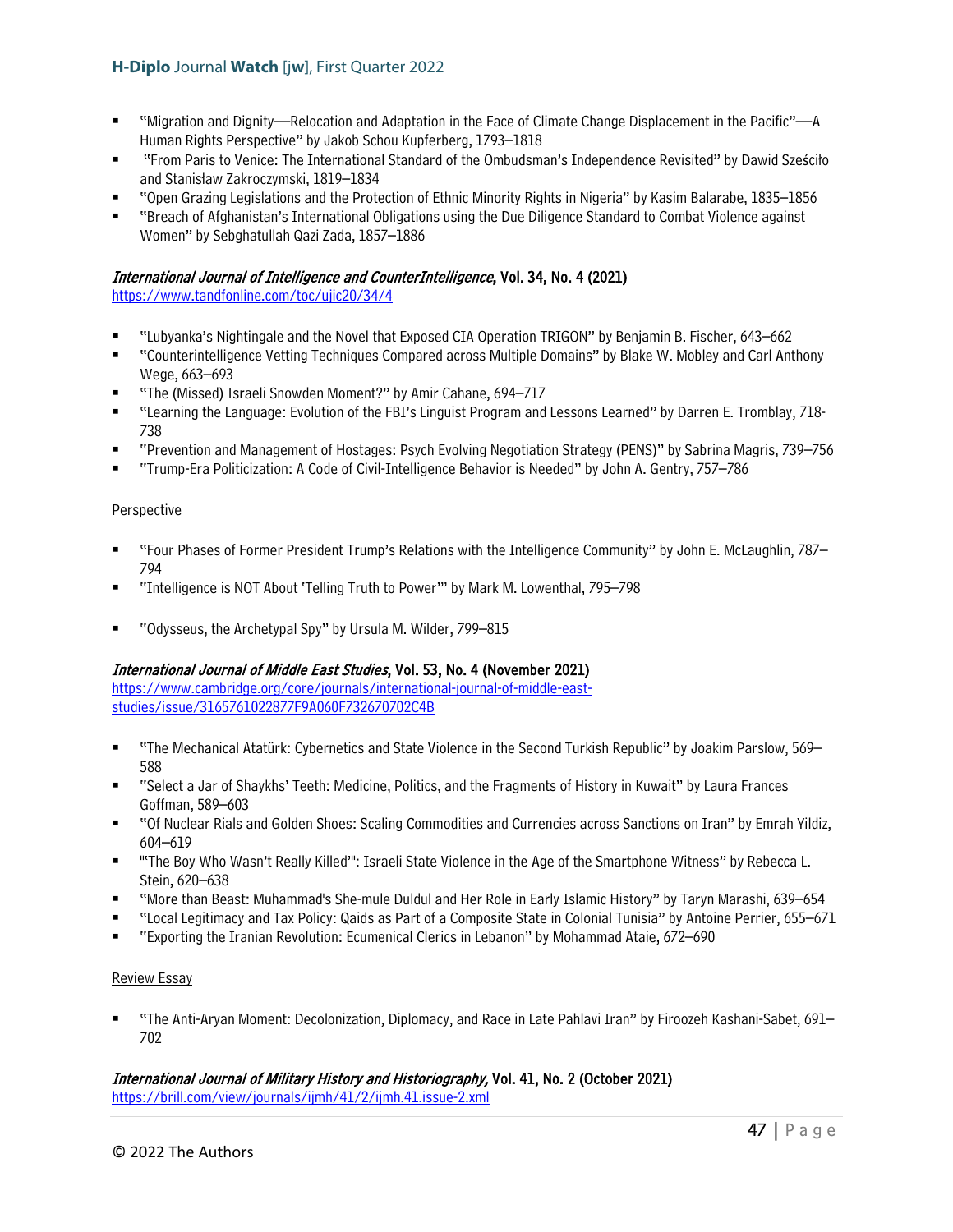Special Issue: The Appropriation and Weaponisation of the Crusades in the Modern Era

- "The Appropriation and Weaponisation of the Crusades in the Modern Era" by Jason T. Roche, 187–207
- "From Reform to Rights: The American Culture of the Citizen Soldier and the Transformation of the Crusading Metaphor, 1917–1945" by Graham Cross, 208–246
- "'The Great Crusade': D-Day in American Culture c.1944–2001" by Sam Edwards, 247–276
- "From Civil Conflict to Crusade: Mobilisation and National Identity in the Spanish Civil War" by Mercedes Peñalba-Sotorrío, 277–307
- "'Crusaders' and the Islamic State Apocalypse" by Jason T. Roche, 308–342
- "The Academic Historiography of the Crusades and the Twenty-First Century Debate on Religious Violence" by John D. Cotts, 343–376

### International Organization, Vol. 75, No. 4 (Fall 2021)

<https://www.cambridge.org/core/journals/international-organization/latest-issue>

- "Do External Threats Unite or Divide? Security Crises, Rivalries, and Polarization in American Foreign Policy" by Rachel Myrick, 921–958
- "Trading Places, Trading Platforms: The Geography of Trade Policy Realignment" by Bryan Schonfeld, 959–990
- "Digital Authoritarianism and the Future of Human Rights" by Tiberiu Dragu and Yonatan Lupu, 991–1017
- "Conflict, Cooperation, and Delegated Diplomacy" by Matt Malis, 1018–1057
- "Crude Calculations: Productivity and the Profitability of Conquest" by Andrew J. Coe and Jonathan N. Markowitz, 1058–1086
- "Legibility and External Investment: An Institutional Natural Experiment in Liberia" by Darin Christensen, Alexandra C. Hartman, and Cyrus Samii, 1087–1108
- "Concealing Conflict Markets: How Rebels and Firms Use State Institutions to Launder Wartime Trade" by Rachel Sweet, 1109–1132
- "Pool or Duel? Cooperation and Competition Among International Organizations" by Richard Clark, 1133–1153

## International Peacekeeping, Vol. 28, No. 5 (2021)

<https://www.tandfonline.com/toc/finp20/28/5>

- "Reflection on Labour Hierarchies in Peacekeeping: A Study on the Operational Experiences of Military Peacekeepers" by Sukanya Podder and Giuseppe Manzillo, 701–731
- "Sensemaking Processes in Complex Peace Operations: A Means of Adapting to the Dynamism of 'the Local'" by Soili Paananen, 732–756
- "The Peacekeeping Deployment that Never Was: Domestic Considerations behind Brazil's Decision not to Send Troops to MINUSCA" by Eduardo Uziel and Danilo Marcondes, 757–782
- "The Dance of Peace and Justice: Local Perceptions of International Peacebuilding in West Africa" by Julia Leib and Samantha Ruppel, 783–812
- "Non-Linearity and Transitions in Sierra Leone's Security and Justice Programming" by Peter Albrecht and Paul Jackson, 813–837
- "MINUSMA and the Militarization of UN Peacekeeping" by Vanessa Gauthier Vela, 838–863

## International Politics, Vol. 58, No. 5 (October 2021)

<https://link.springer.com/journal/41311/volumes-and-issues/58-5>

- "Engendering International Relations of Shanghai: The Metaphor of Cheongsam and the Construction of Post-Western identities" by Chih-yu Shih, 661–678
- "Unmasking Resilience as Governmentality: Towards an Afrocentric Epistemology" by Charles Amo-Agyemang, 679– 703
- "Input Legitimation Dynamics in Regional Organizations: Mercosur and Civil Society" by Gordon Mace, 704–722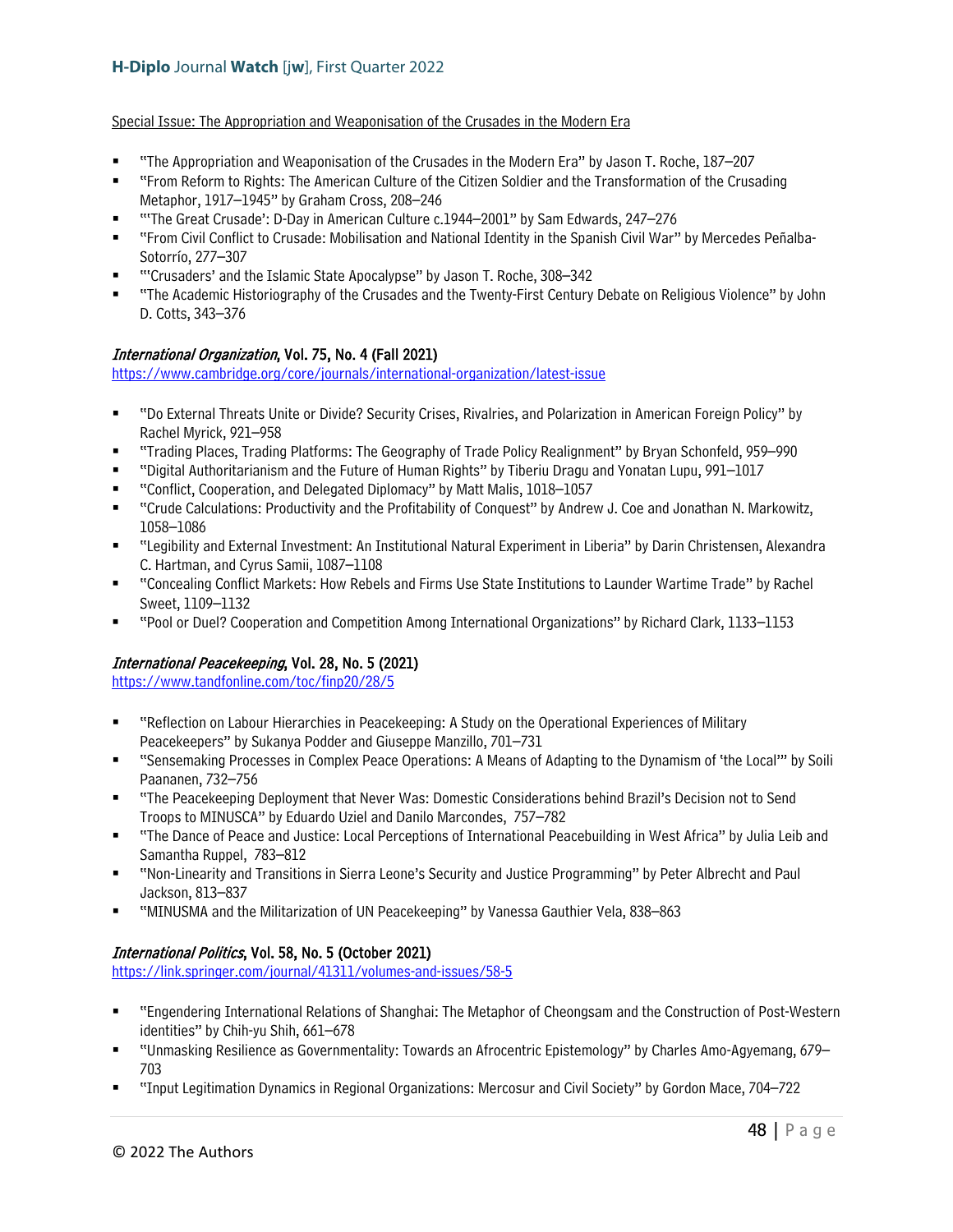- "Reading Technocratic Exceptionalism through Economic Theology: Giorgio Agamben, Jacqueline Best, and the Completion of the 'Double Paradigm' of Sovereignty" by Michael P. A. Murphy, 723–737
- "Why States Do Not Impose Sanctions: Regional Norms and Indonesia's Diplomatic Approach towards Myanmar on the Rohingya Issue" by Mohamad Rosyidin and Andi Akhmad Basith Dir, 738–756
- "Ideology and Influence in the Debate over Russian Election Interference" by Vincent Charles Keating and Olivier Schmitt, 757–771
- "Normalization of Mercenary-like Private Military and Security Companies: The Need for Re-securitization of Regulation" by Jovana Jezdimirovic Ranito and Christopher T. Mayer, 772–791
- "Opening the Black Box of International Aid: Understanding Delivery Actors and Democratization" by Caroline Dunton and Jack Hasler, 792–815

## International Politics, Vol. 58, No. 6 (December 2021)

<https://link.springer.com/journal/41311/volumes-and-issues/58-6>

- "Testing the World Order: Strategic Realism in Russian Foreign Affairs" by Scott G. Feinstein and Ellen B. Pirro, 817– 834
- "Designing International Organizations for Debate? A Factor Analysis" by Diana Panke, Franziska Hohlstein, and Gurur Polat, 835–863
- "A Colossus with Feet of Clay? Assessing Germany's Prevalence in European Union Lawmaking" by Adam Kirpsza, 864–883
- "Diversifying Relationships: Russian Policy toward GCC" by Leonid Issaev and Nikolay Kozhanov, 884–902
- "Your Word and Your Bond: Central Banks and Sovereign Lending in Civil Wars, 1815–1914" by Adam Knight, 903– 918
- "Doing More for Less? Status Insecurity and the UK's Contribution to European Security after Brexit" by Lorenzo Cladi, 919–936
- "Coronavirus Diplomacy: Chinese Medical Assistance and its Diplomatic Implications" by Anna Kobierecka and Michał Marcin Kobierecki, 937–954
- "Resilience Versus Vulnerability: Turkey's Small Power Diplomacy in the 1930s" by Gürol Baba and Murat Önsoy, 955–975

## International Relations, Vol. 35, No. 4 (December 2021)

<http://journals.sagepub.com/toc/ire/35/4>

- "Illiberal and Irrational? Trump and the Challenge of Liberal Modernity in US Foreign Policy" by Haro L. Karkour, 533– 550
- "Faith Abroad: How Religion Shapes Trump Administration's Foreign Policy" by Murat Ülgül, 551–573
- "The EU as a Global Negotiator? The Advancement of the EU's Role in Multilateral Negotiations at the UN General Assembly" by Anke Schwarzkopf, 574–592
- "The State of Concept: A New Analytical Tool for Political Research" by Roee Kibrik, 593–612
- "Multiplicity, Hybridity and Normativity: Disputes about the UN Convention against Corruption in Germany" by Max Lesch, 613–633
- "Status, Imitation, and Affective Dissonance in International Relations" by Steve Wood and Lloyd Cox, 634–656

# International Relations of the Asia-Pacific, Vol. 21, No. 3 (September 2021)

<https://academic.oup.com/irap/issue/21/3>

- "Beyond the Hinterland: Exploring the International Actorness of China's Yunnan Province" by Tianyang Liu and Yao Song, 335–370
- "North Korean Nuclear Strategy: Envisioning Assured Retaliation" by Dong Sun Lee and Iordanka Alexandrova, 371– 400
- "Domestic Arbitral Institutions and Foreign Direct Investment" by Weiwen Yin, 401–429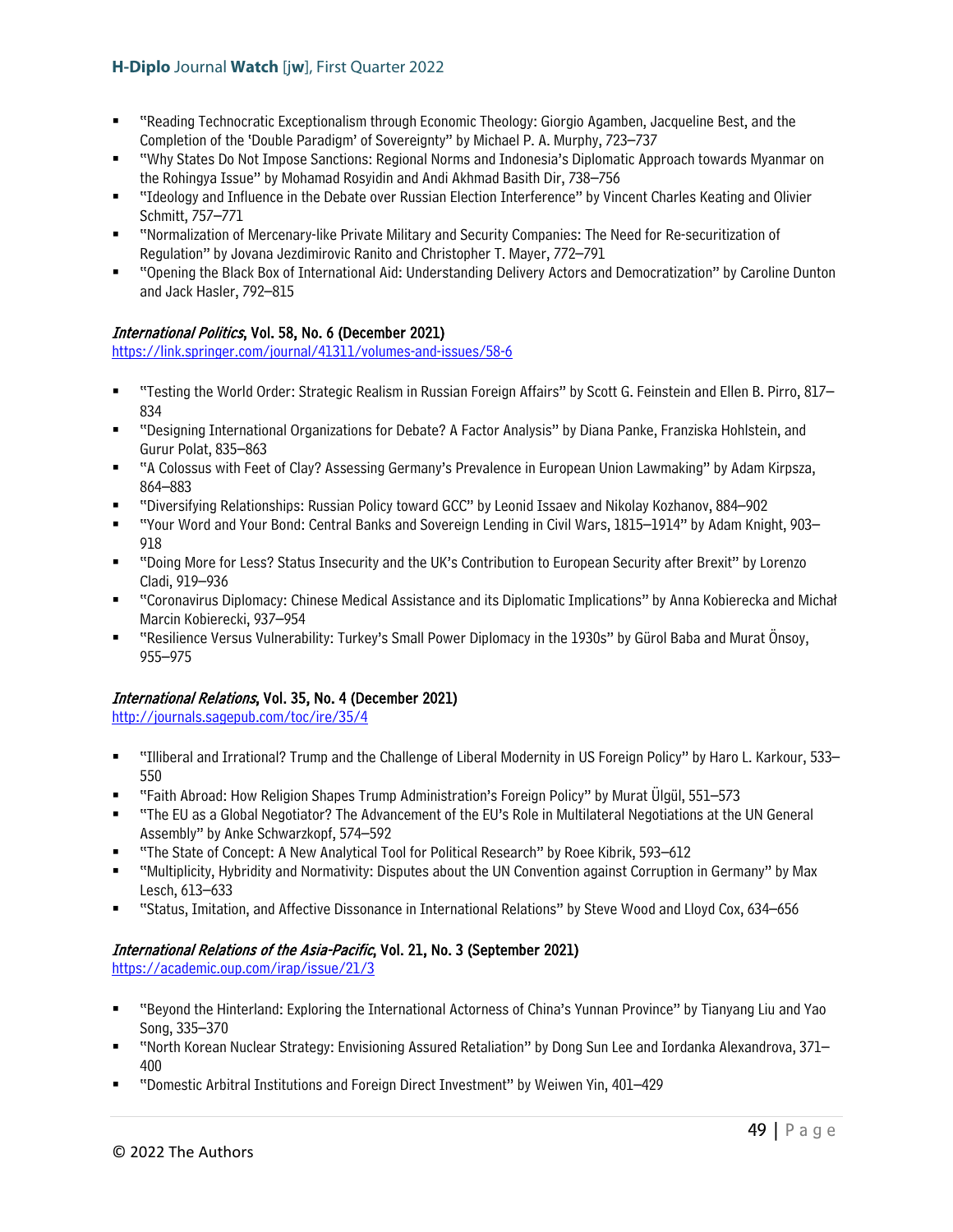- "Seeking Support Beyond Alliance? Rethinking Great Power Partner Politics after the Cold War" by Lu Ding and Xuefeng Sun, 431–464
- "Between 'Coercive League' and 'Consultative League': A Reappraisal of Debates Surrounding the 'Reform' of the League of Nations" by Shunsuke Obiya, 465–492

# International Security, Vol. 46, No. 2 (Fall 2021)

<https://direct.mit.edu/isec/issue/46/2>

- "Caught Red-Handed: How States Wield Proof to Coerce Wrongdoers" by Cullen G. Nutt and Reid B. C. Pauly, 7–50
- "The Subversive Trilemma: Why Cyber Operations Fall Short of Expectations" by Lennart Maschmeyer, 51–90
- "Arms Control as Wedge Strategy: How Arms Limitation Deals Divide Alliances" by Timothy W. Crawford and Khang X. Vu, 91–129
- "Opportunistic Repression: Civilian Targeting by the State in Response to COVID-19" by Donald Grasse, Melissa Pavlik, Hilary Matfess, and Travis B. Curtice, 130–165

### International Spectator, Vol. 56, No. 4 (2021)

<https://www.tandfonline.com/toc/rspe20/56/4>

Special Issue: Between the Domestic and the International: Ideational Factors, Peacebuilding and Foreign Policy in the Middle East and the Persian Gulf

- "Between the Domestic and the International: Ideational Factors, Peacebuilding and Foreign Policy in the Middle East and the Persian Gulf" by Olivia Glombitza and Kristian Coates Ulrichsen, 1–14
- "The Islamic Republic's Foreign Policy through the Iranian Lens: Initiatives of Engagement with the GCC" by Olivia Glombitza and Luciano Zaccara, 15–32
- "Dignity, Wisdom and Expediency: How Ideational Factors Shape Iran's Foreign Policy" by Hassan Ahmadian, 33–48
- "The New Saudi Leadership and Its Impact on Regional Policy" by Fatiha Dazi-Héni, 49–65
- "De-securitisation and Pragmatism in the Persian Gulf: The Future of Saudi-Iranian Relations" by Simon Mabon, Samira Nasirzadeh, and Eyad Alrefai, 66–83
- "Between Human and State Security: Turkey's Syria Policy under the Justice and Development Party (AKP)" by Pinar Tank, 84–100
- "Ideational Factors in Turkey's Alignment with Qatar and their Impact on Regional Security" by Nesibe Hicret Battaloglu, 101–118
- "Kuwait as a Mediator in Regional Affairs: The Gulf Crises of 2014 and 2017" by Kristian Coates Ulrichsen, 119–133
- "'Switzerland of Arabia': Omani Foreign Policy and Mediation Efforts in the Middle East" by James Worrall, 134–150
- "The Gulf Cooperation Council and the Failure of Peacebuilding in Yemen" by Gertjan Hoetjes, 151–166

## International Studies Perspectives, Vol. 22, No. 4 (November 2021)

<https://academic.oup.com/isp/issue/22/4>

### Pedagogy

- "Digital Storytelling Project as a Way to Engage Students in Twenty-first Century Skills Learning" by Aleksandra Lazareva and Gibran Cruz-Martinez, 383–406
- "The Politics of Teaching International Relations in the Arab World: Reading Walt in Beirut, Wendt in Doha, and Abul-Fadl in Cairo" by May Darwich, Morten Valbjørn, Bassel F. Salloukh, Waleed Hazbun, Amira Abu Samra, Said Saddiki, Adham Saouli, Hamad H Albloshi, and Karim Makdisi, 407–438

**Policy**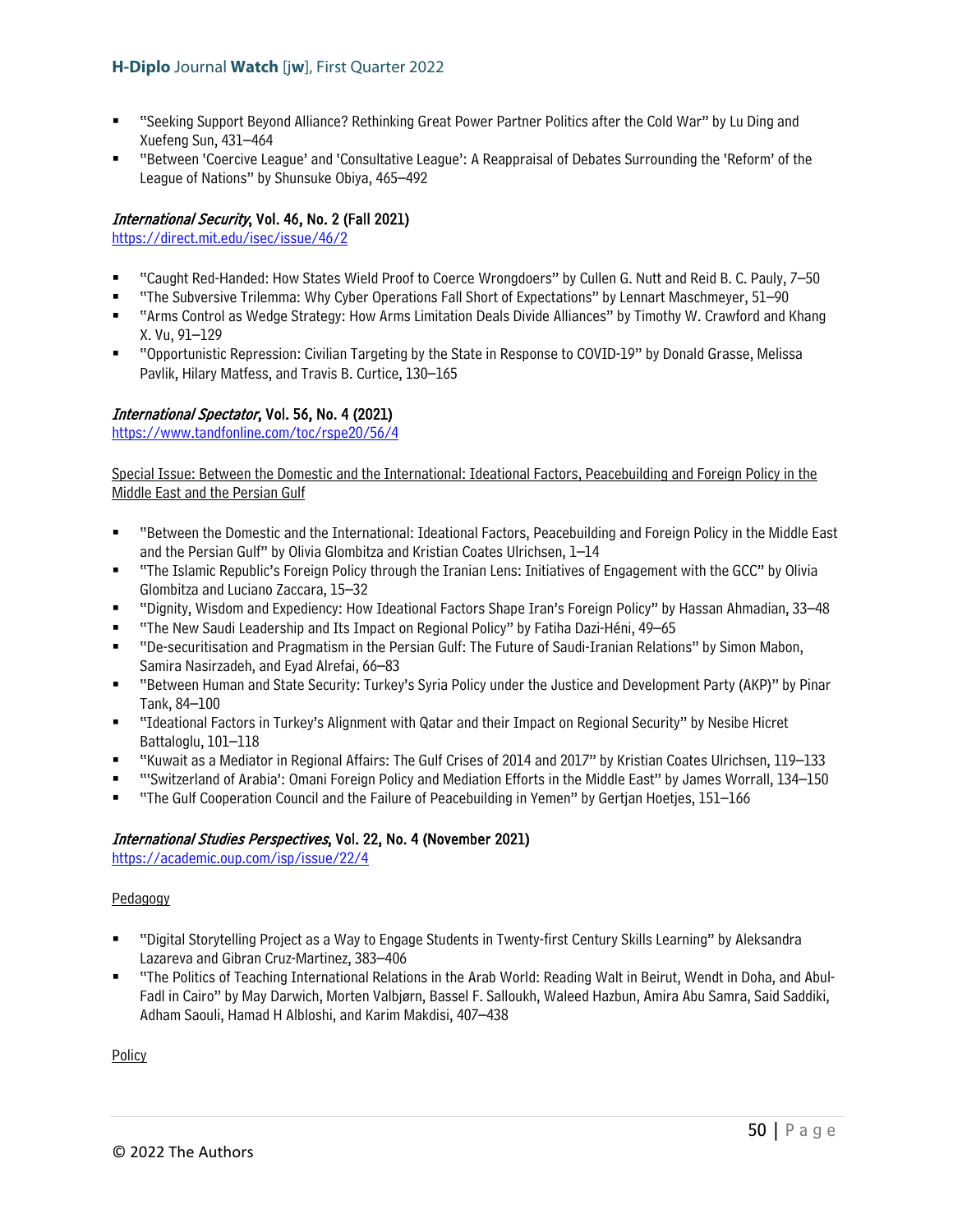- "What Are the Challenges to Peace? A Workshop on Conflict Analysis to Understand Middle East Politics" by Ángela Suárez-Collado and Javier Sierra, 440–457
- "Forum: Did 'America First' Construct America Irrelevant?" by Mark A. Boyer, Cameron G. Thies, Louis W. Pauly, Chih-yu Shih, Jessica De Alba-Ulloa, Shweta Singh, Didier Bigo, Nizar Messari, Jeremy Youde, Kelebogile Zvobgo, Michael J. Tierney, Emily B. Jackson, and Eric Parajon, 458–494.

### Practice

- "From Thucydides to 1648: The 'Missing' Years in IR and the Missing Voices in World History" by Kevin Blachford, 495–508
- "L'International: The World's First International Journal and the Possibilities and Limits of International Studies" by Thomas Davies, 509–527

### International Studies Quarterly, Vol. 65, No. 4 (December 2021)

[https://academic.oup.com/isq/issue/](https://academic.oup.com/isq/issue)65/4

### Peacekeeping

- "Transforming Zones of Exclusion to Zones of Inclusion? Local-Level UN Peacekeeping Deployments and Educational Attainment" by Bryce W. Reeder and Marc S. Polizzi, 867–880
- "Can UN Peacekeeping Promote Environmental Quality?" by Zorzeta Bakaki and Tobias Böhmelt, 881–890
- "The International Responsibility to Protect in a Post-Liberal Order" by James Pattison, 891–904

### **Alliances**

- "Alliance Dynamics in the Shadow of Shifting Power" by Colin Krainin and Robert Schub, 905–918
- "Validating Threat: IO Approval and Public Support for Joining Military Counterterrorism Coalitions" by Stefano Recchia and Jonathan Chu, 919–928
- "Alliance Participation, Treaty Depth, and Military Spending" by Joshua Alley, 929–943

### Indo-Pacific Security Politics

- "Norm Contestation and Normative Transformation in Global Peacebuilding Order(s): The Cases of China, Japan, and Russia" by Oliver Jütersonke, Kazushige Kobayashi, Keith Krause, and Xinyu Yuan, 944–959
- "Liberal Ideology and Foreign Opinion on China" by Jonathan A. Chu, 960–972
- "The Politics of Emotions in International Relations: Who Gets to Feel What, Whose Emotions Matter, and the 'History Problem' in Sino-Japanese Relations" by Karl Gustafsson and Todd H. Hall, 973–984
- "Money Talks: Cross-ethnic Patronage and Ethnic Conflict in China" by Chuyu Liu, 985–998
- "International Attention and the Treatment of Political Prisoners" by Jamie J. Gruffydd-Jones, 999–1011

### Conflict Processes

- "Why They Fight: How Perceived Motivations for Military Service Shape Support for the Use of Force" by Ronald R. Krebs, Robert Ralston, and Aaron Rapport, 1012–1026
- "Executive Power Sharing in the Face of Civil War" by Julian Wucherpfennig, 1027–1039
- "The Varieties of Coups d'état: Introducing the Colpus Dataset" by John J. Chin, David B. Carter, and Joseph G. Wright, 1040–1051
- "Coup Agency and Prospects for Democracy" by Holger Albrecht, Kevin Koehler, and Austin Schutz, 1052–1063
- "Public Opinion and Crisis Behavior in a Nuclearized South Asia" Christopher Clary, Sameer Lalwani, and Niloufer Siddiqui, 1064–1076
- "Mutual Interventions in Africa" by Allard Duursma and Henning Tamm, 1077–1086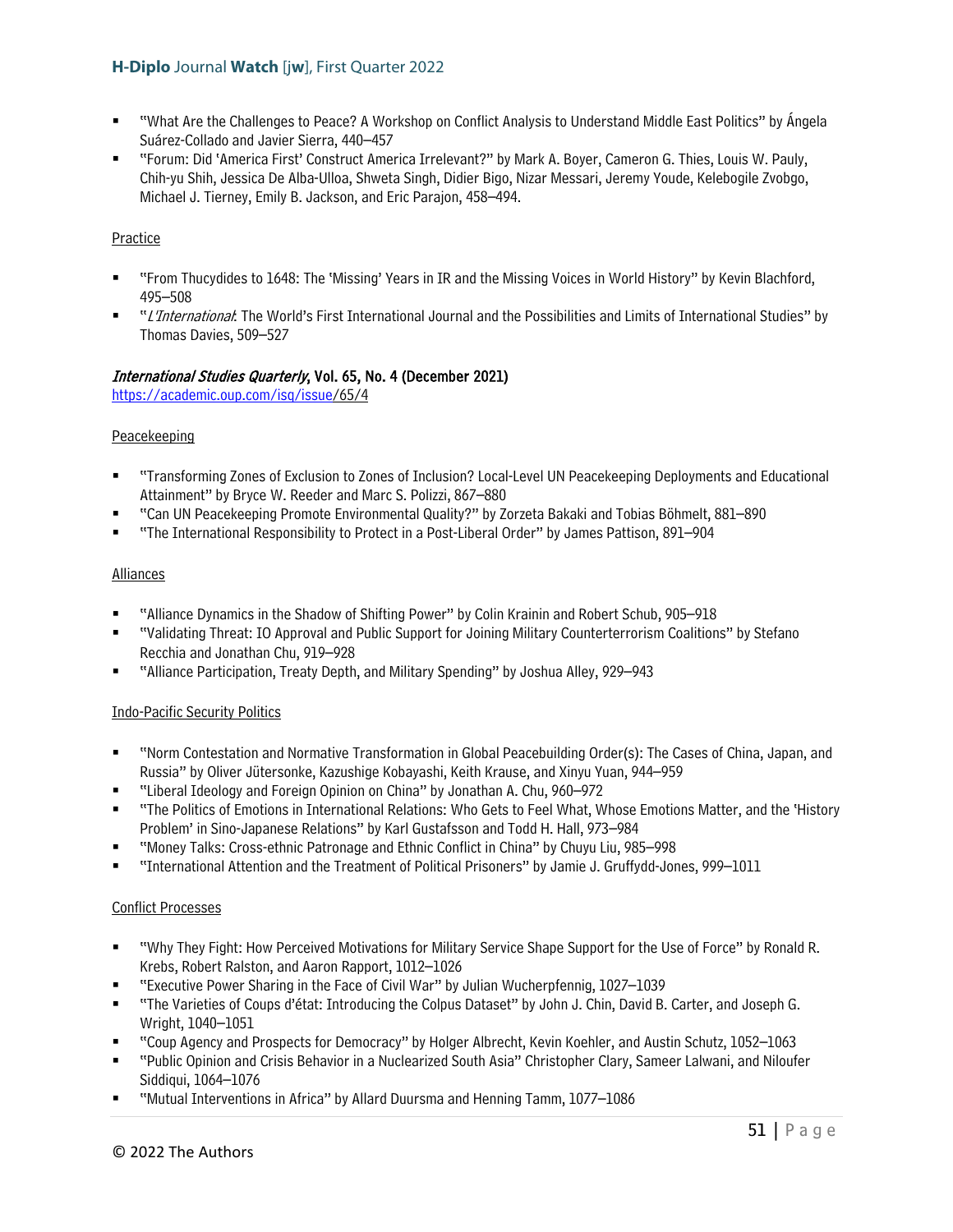"Technology and Territorial Change in Conflict Settings: Migration Control in the Aegean Sea" by Beste İşleyen, 1087– 1096

### International Political Economy

- "Is Global Capitalism Compatible with Democracy? Inequality, Insecurity, and Interdependence" by Helen V. Milner, 1097–1110
- "Rebel Primary Commodity Markets, Price Shocks, and Supplier Victimization" by Chelsea L. Estancona, 1111–1123
- "Policy Signaling and Foreign Electoral Uncertainty: Implications for Currency Markets" by Alexander Slaski, 1124– 1136

### International Communication

- "Breaking the Myth of Cyber Doom: Securitization and Normalization of Novel Threats" by Miguel Alberto Gomez and Christopher Whyte, 1137–1150
- "Deterrence in the Cyber Realm: Public versus Private Cyber Capacity" by Nadiya Kostyuk, 1151–1162
- "Differential Effects of Information and Communication Technology on (De-) Democratization of Authoritarian Regimes" by Changyong Choi and Sang Hoon Jee, 1163–1175
- "The Enemy of My Enemy Is Not My Friend: Arabic Twitter Sentiment toward ISIS and the United States" by David Romney, Amaney A. Jamal, Robert O. Keohane, and Dustin Tingley, 1176–1184

## International Studies Review, Vol. 23, No. 4 (December 2021)

<https://academic.oup.com/isr/issue/23/4>

- "Theory of Irrational Politics: Classical Realist Lessons on Foreign Policy Analysis" by Harald Edinger, 1181–1207
- "The United States, China, and the Politics of Hegemonic Ordering in East Asia" by Beverley Loke, 1208–1229
- "Connecting International Relations and Public Administration: Toward a Joint Research Agenda for the Study of International Bureaucracy" by Julia Fleischer and Nina Reiners, 1230–1247
- "Habits and Policy: The Social Construction of Foreign Policymaking Processes" by Mariano E. Bertucci, 1248–1272
- "Keeping Your Enemies Close? The Variety of Social Movements' Reactions to International Organizations' Opening Up" by Felix Anderl, Priska Daphi, and Nicole Deitelhoff, 1273–1299
- "'Hanging Out' while Studying 'Up': Doing Ethnographic Fieldwork in International Relations" by Deepak Nair, 1300– 1327
- "False Readiness: Expanding the Concept of Readiness in Conflict Resolution Theory" by Adi Schwartz and Eytan Gilboa, 1328–1348
- "Regulatory Contestation: Steering toward Consistency in International Norm Implementation" by Cecilia Jacob, 1349–1369
- "Fifty Shades of Terrorist Credit-taking: A Review of the Existing Scholarship on Terrorist Credit-taking" by Tanja Marie Hansen, 1370–1398
- "Saving National IR from Exceptionalism: The Dialogic Spirit and Self-Reflection in Chinese IR Theory" by Xiaoting Li, 1399–1423
- "Leader Influence in Role Selection Choices: Fulfilling Role Theory's Potential for Foreign Policy Analysis" by Leslie E. Wehner and Cameron G. Thies, 1424–1441
- "Insulating Peace: Managerial Coordination in Durable Security Complexes" by Konstantinos Travlos, 1442–1466
- "The Rankings Game: A Relational Approach to Country Performance Indicators" by Paul Beaumont and Ann E. Towns, 1467–1494
- "Field Research: A Graduate Student's Guide" by Ezgi Irgil, Anne-Kathrin Kreft, Myunghee Lee, Charmaine N. Willis, and Kelebogile Zvobgo, 1495–1517
- "Patchwork of Counterterrorism: Analyzing European Types of Cooperation in Sahel" by Silvia D'Amato, 1518–1540
- "Rethinking Intersections of Crime and Terrorism: Insights from Political Economies of Violence" by Mariya Y. Omelicheva and Lawrence P. Markowitz, 1541–1565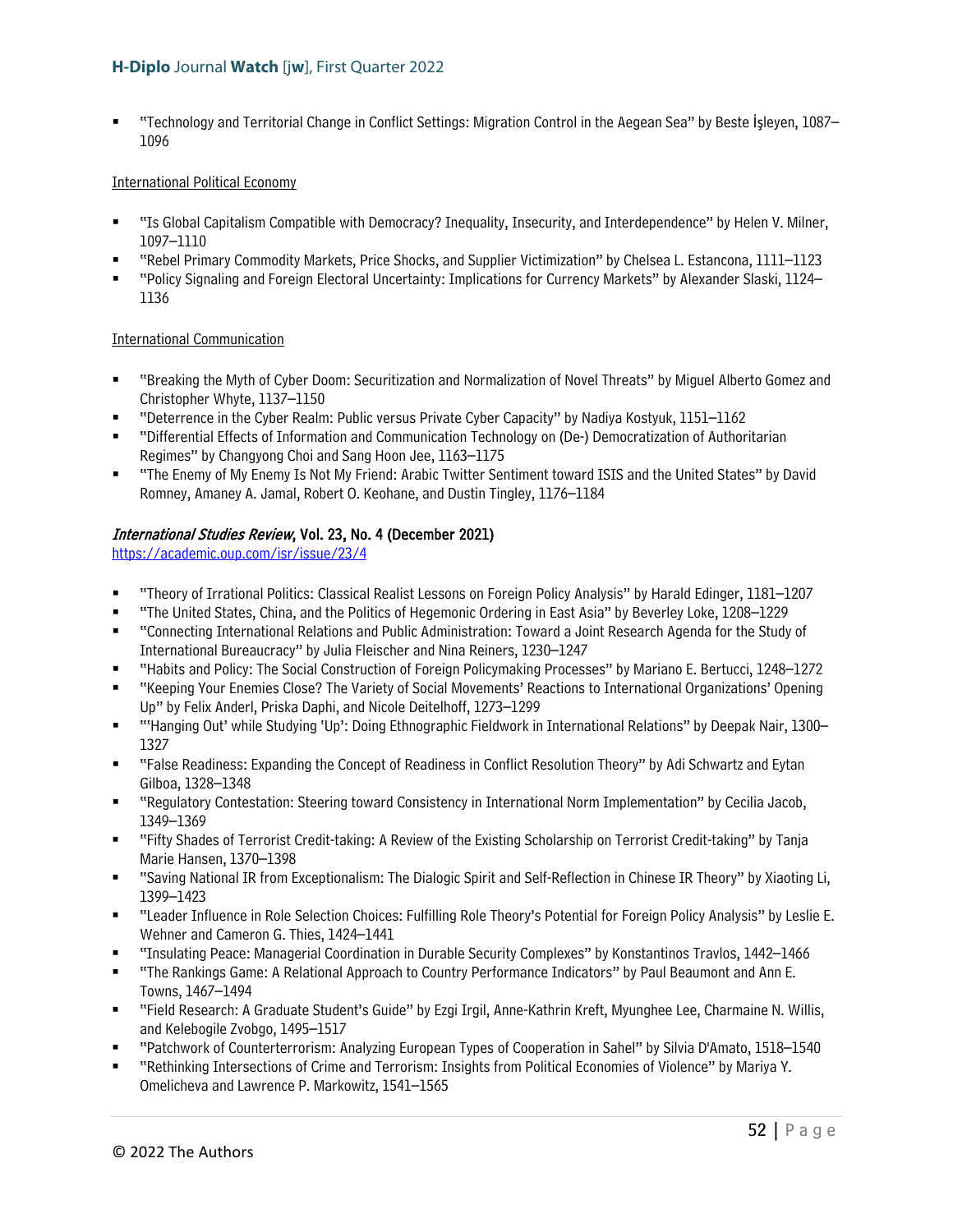- "Pathways to Violence in Civil Wars: Combatant Socialization and the Drivers of Participation in Civilian Targeting" by Marc-Olivier Cantin, 1566–1594
- "Practice Approaches to the Digital Transformations of Diplomacy: Toward a New Research Agenda" by Elsa Hedling and Niklas Bremberg, 1595–1618
- "The Misogyny of Authoritarians in Contemporary Democracies" by Nitasha Kaul, 1619–1645
- "Consequences of Economic Sanctions: The State of the Art and Paths Forward" by Özgür Özdamar and Evgeniia Shahin, 1646–1671
- "The Dog That Did Not Bark, the Dog That Did Bark, and the Dog That Should Have Barked: A Methodology for Cyber Deterrence Research" by Amir Lupovici, 1672–1698
- "Peacebuilding with 'Chinese Characteristics'? Insights from China's Engagement in Myanmar's Peace Process" by Monalisa Adhikari, 1699–1726
- "Failing Is Not an Option, It Is the Only Option: Critical Politics as a Time of Contradiction and Failure" by Kathryn M. Fisher and Christopher McIntosh, 1727–1750
- "Toward a Radical IR: Transformation, Praxis, and Critique in a (Neo)Liberal World Order" by Dillon Stone Tatum, 1751–1770
- "Foreign Policy Change from an Advocacy Coalition Framework Perspective" by Roberta N. Haar and Jonathan J. Pierce, 1771–1791"
- How Did Environmental Governance Become Complex? Understanding Mutualism Between Environmental NGOs and International Organizations" by Jessica F. Green and Jennifer Hadden, 1792–1812
- "Contesting Legitimacy of Global Governance Institutions: The Case of the World Health Organization during the Coronavirus Pandemic" by Hai Yang, 1813–1834
- "Rethinking Proxy War Theory in IR: A Critical Analysis of Principal-Agent Theory" by Abbas Farasoo, 1835–1858
- "Diffusion and Decentralized Bargaining in International Organizations: Evidence from Mercosur's Dispute Settlement Mechanism" by Tobias Lenz, 1859–1883
- "Positive Peace Pillars and Sustainability Dimensions: An Analytical Framework" by Dahlia Simangan, Ayyoob Sharifi, and Shinji Kaneko, 1884–1905

## Interventions: International Journal of Postcolonial Studies, Vol. 23, No. 8 (2021)

<https://www.tandfonline.com/toc/riij20/23/8>

- "Natural Violence, Unnatural Bodies: Negotiating the Boundaries of the Human in MMIWG Narratives" by Rebecca Macklin, 1089–1105
- "Fanon's Frame of Violence: Undoing the Instrumental/Non-instrumental Binary" by Imge Oranlı, 1106–1123
- "Palestinian Non-violent Resistance and the Apartheid Analogy: Framing Israeli Policy in the 1960s and 1970s" by Nina Fischer, 1124–1139
- "Secularism, Security and the Weak State: De-democratizing the 2011 Yemeni Uprising" by Kamilia Al-Eriani, 1140– 1165
- "Reclaiming Pashtun Identity: The Role of Informal Spaces in Developing an Alternative Narrative" by Usman Khan, Yu Cheng, Zahid Ali Shah, Shakir Ullah, and Ma Jianfu, 1166–1186
- "Novelizing Non-Fiction: Arundhati Roy's *Walking with the Comrades* and the Critical Realism of Global Anglophone Literature" by Felix Fuchs, 1187–1203

## Israel Studies, Vol. 26, No. 3 (Fall 2021)

<https://www.jstor.org/stable/10.2979/israelstudies.26.issue-3>

- "Introduction: The British Mandate a Century Later" by Arieh Saposnik, Ilan Troen, and Natan Aridan, 1–4
- "Before the Mandate: British Rule in Palestine, 1920–1922" by Jeffrey Auerbach, 5–23
- "The Partition Plans for Palestine—1930–1947" by Gideon Bigger, 24–45
- "Demography and the Struggle for Palestine, 1917–1947" by Aviva Halamish, 46–65
- "Freedom of Expression, Honor, and Judicial Independence in Mandate Palestine" by Boaz Shnoor and Eyal Katvan, 66–83
- "The Anglo-Jewish Economic Board for Palestine—The First Decade" by Lilach Barak, 84–102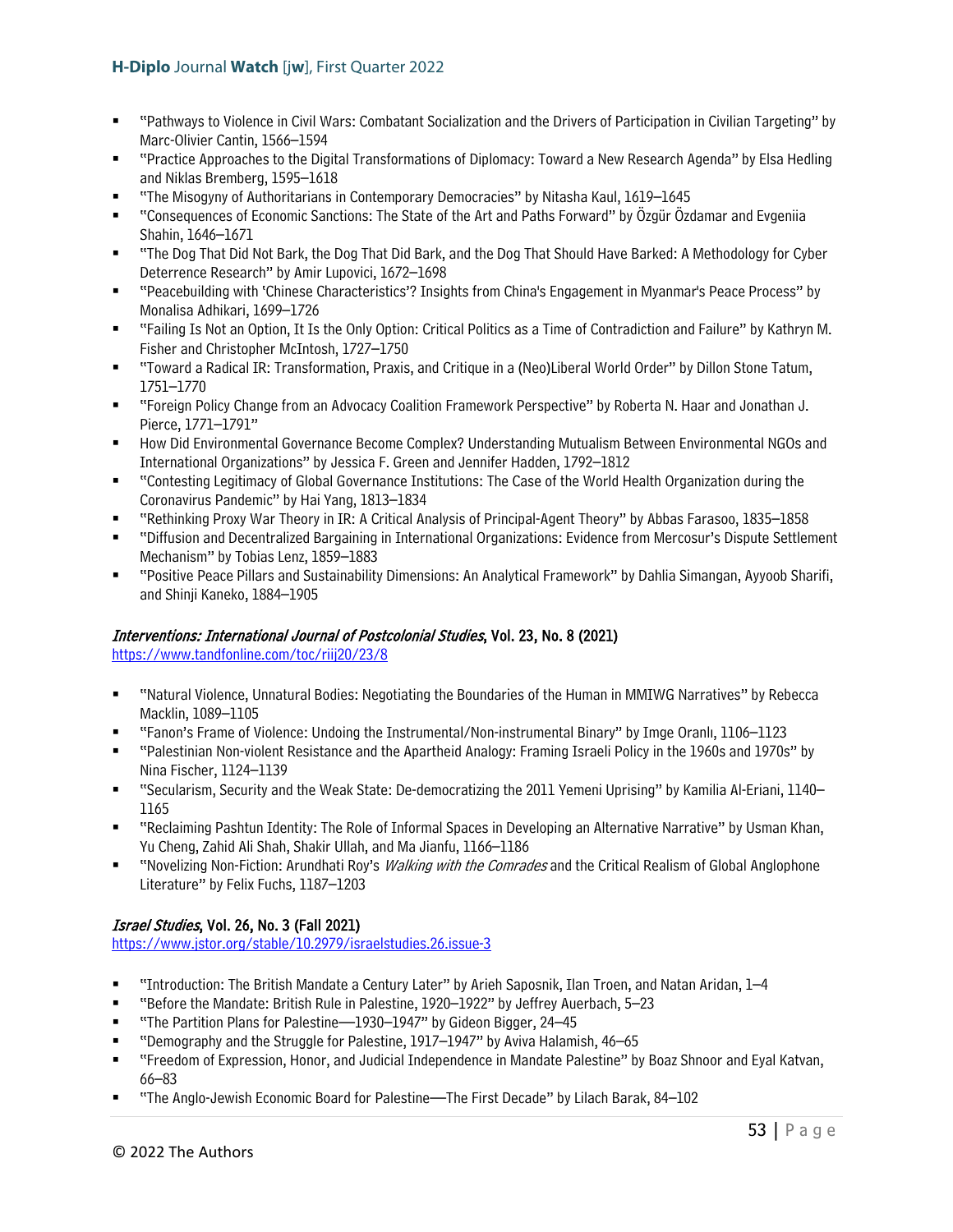- "The Anglophile Nation? The British Legacy in Israel" by Or Honig and Joshua T. Arsenault, 103–121
- "Kindred Spirits in the Levant? German Jews in British Palestine" by Viola Alianov-Rautenberg, 122–137
- "Creating Museum Culture in Mandate Palestine" by Inbal Ben-Asher Gitler and Bar Leshem, 138–157
- "The 'Colonial' Vantage Point: Imperial Photography in Mandatory Palestine" by Rebekka Grossmann, 58–178
- "The Revisionist Movement and the British Mandate for Palestine" by Ofira Gruweis-Kovalsky, 179–195
- "Politics, Nationalism and Economics: The Postage Stamps of the British Mandate in Palestine, 1920–1945" by Yehiel Limor and Ido Zelkovitz, 196–216

### Journal of African History, Vol. 62, No. 2 (July 2021)

<https://www.cambridge.org/core/journals/journal-of-african-history/issue/6C0A8C4AB3B93EF5CC0075F46E322EC2>

#### JAH Forum: Population Change and Demography in African History

- "African Population History: Contributions of Moral Demography" by Sarah Walters, 183–200
- "Revising the Population History of the Kingdom of Kongo" by John K. Thornton, 201–212
- "The Demography of Slavery in the Coffee Districts of Angola, c. 1800–70" by Jelmer Vos and Paulo Teodoro de Matos, 213–234
- "Contested Numbers: Census Controversies and the Press in 1960s Nigeria" by Gerardo Serra and Morten Jerven, 235–253
- "'The Days of their Heedless Power Were Over and Done': Dynamics of Power in the Military Structures of the Precolonial Asante State, 1874–1900" by Manuel J. Manu-Osafo, 254–270
- "A Death in the Family: Property, Inheritance, and Belonging in Late Colonial Asante" by Sara Berry, 271–283

### The Journal of American History, Vol. 108, No. 3 (December 2021)

<https://academic.oup.com/jah/issue/108/3>

- "'Nation of Carpetbaggers'": Mobility, Materiality, and the Emergence of a Counter-Reconstruction Epithet" by Nick Yablon, 457–491
- "Household Accounts: Black Domestic Workers in Southern White Spaces during the Great Depression" by Catherine A. Stewart, 492–520
- "'A Fight between Two Systems of Thought': Gerald B. Winrod and the Kansas Senate Race of 1938" by Kim Phillips-Fein, 521–544
- "African American History Index" 545–569

### Journal of American Studies, Vol. 55, No. 4 (October 2021)

<https://www.cambridge.org/core/journals/journal-of-american-studies/issue/3A311E2CD1C1D3BC256BAC95BA36FDE9>

- ""Between Ownership and the Highway': Property, Persons, and Freeways in Karen Tei Yamashita's Tropic of Orange" by Sharada Balachandran Orihuela, 755-779
- "Lessons in 'Bad Love': Film Noir and the Rise of the American Oil Regime in Edgar G. Ulmer's *Detour* (1945)" by Matthew Pangborn, 780–814
- ""A Friend, a Nimble Mind, and a Book': Girls' Literary Criticism in *Seventeen* Magazine, 1958–1969" by Jill Anderson, 815–840
- "Reading Resistances in Ralph Waldo Emerson and José Martí" by Andrew Taylor, 841–862
- "Hollywood Film behind the Iron Curtain: Cold War Nostalgias in *Chuck Norris vs Communism* (2015)" by Oana Godeanu-Kenworthy, 863–886
- "Mobility, Skepticism, and Counter-storytelling in African American Travel Writing: Carl Rowan's South of Freedom" by Gary Totten, 887–909
- "The Neo-frontier in Contemporary Preparedness Novels" by Johannes Kaminski, 910–938

#### Roundtable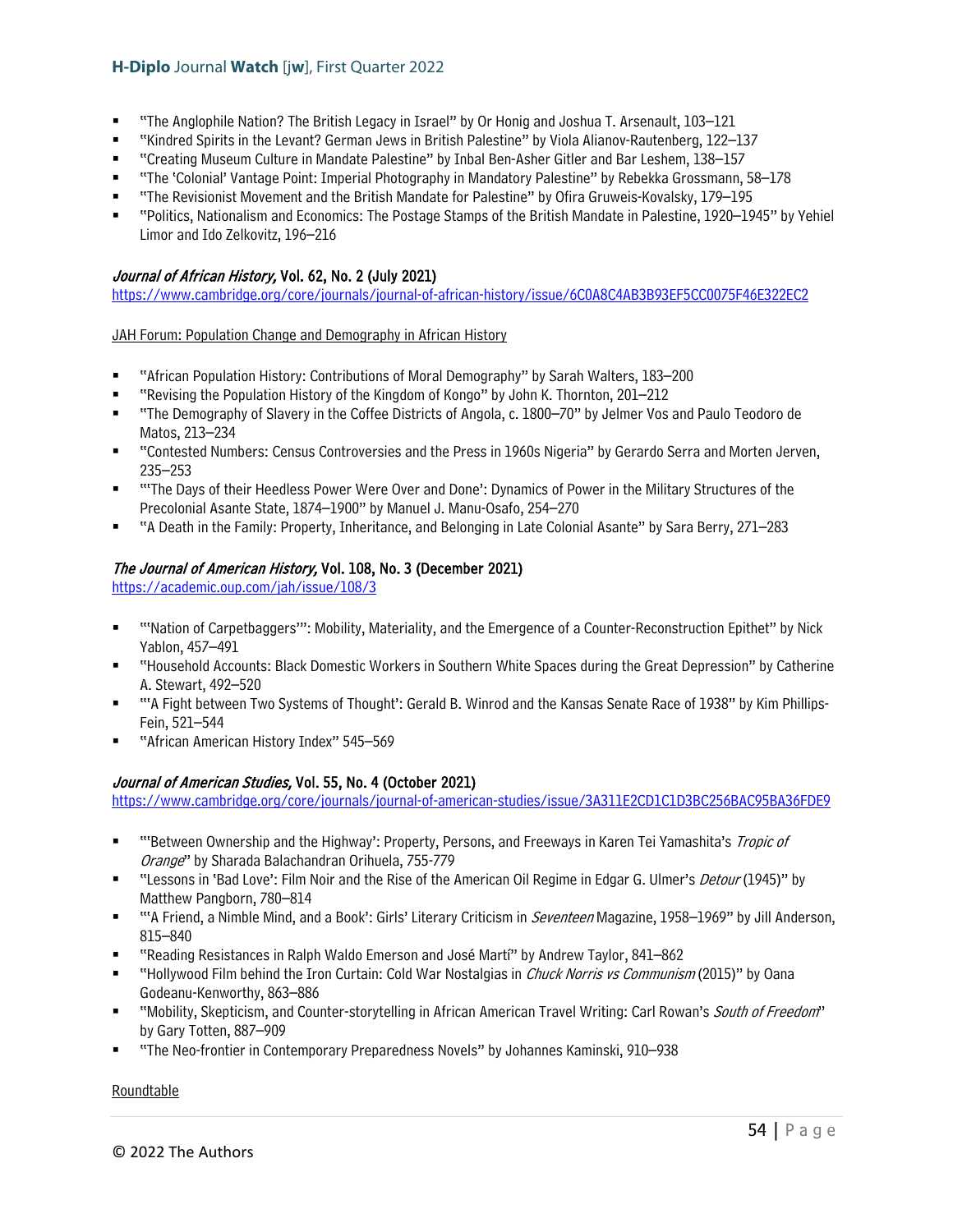"Navigating Intimate Geohistories in Keguro Macharia's Frottage" by Grace Musila, Khwezi Mkhize, Gibson Ncube, and Keguro Macharia, 939–955

### Journal of American Studies, Vol. 55, No. 5 (December 2021)

<https://www.cambridge.org/core/journals/journal-of-american-studies/issue/19202B77B2B84C546ACDAEF0F46ABC06>

- "We Chilluns, Long wid Her, Wuz Lak de Udder Slaves': Free Black Families and Quasi-slavery in the Late Antebellum Era" by Emily West, 991–1018
- "'The Epitome of Black Masculinity': Isaac Hayes, Black Moses, and the Long Freedom Struggle" by J. Michael Butler, 1019–1045
- "The Exonerative Deterministic: Uses of Neo-naturalism in Twenty-first Century American Culture" by Alan Gibbs, 1046–1070
- "Death or Liberty': Henry Box Brown 'Personificating' Himself in Edward Gascoigne Burton's The Fugitive Free and The Nubian Captive" by Hannah-Rose Murray, 1071–1097
- "Opioid Storytelling: Rehabilitating a White Disability Nationalism" by Stephen Knadler, 1098–1124
- "Race, Reconstruction, and the Invention of 'Negro Superstition,' 1862–1877" by David G. Cox, 1125–1152
- "'A Ringer Was Used to Make the Killing': Horse Painting and Racetrack Corruption in the Early Depression-Era War on Crime" by Vivien Miller, 1153–1177
- "'Jethro, Who Saved Taunton': An African Man's Captivity Narrative during King Philip's War" by Roberto Flores De Apodaca, 1178–1201
- Review Essay: "The Post-World War II World Order and the Unresolved Cultural Legacies of the Korean War" by Jeehyun Lim, 1204–1211

### The Journal of Asian Studies, Vol. 80, No. 3 (August 2021)

<https://www.cambridge.org/core/journals/journal-of-asian-studies/issue/6236DFEA9E8131D02779497D9DF3C88F>

- "The Question of Adoption: 'Divided' Korea, 'Neutral' Sweden, and Cold War Geopolitics, 1964–75" by Youngeun Koo, 563–585
- "Revisiting Korean Slums in Postwar Japan: Tongne and Hakkyo in the Zainichi Memoryscape" by Sayaka Chatani, 587–610
- "Standardization, Bureaucratization, and Convergence: The Transformation of Governance of Religion in Urbanizing China" by Xiaoxuan Wang, 611–629
- "Segregation as Efficiency? Group-Specific Institutions in North India" by Nirvikar Jassal, 631–661
- "The Erotic Family: Structures and Narratives of Milk Kinship in Premodern Japanese Tales" by Sachi Schmidt-Hori, 663–681
- "Releasing Masculinity for a More Just World: Lessons on How to 'Be Water' in Hong Kong" by Charlie Yi Zhang, 683–704

## Journal of Cold War Studies, Vol. 23, No. 4 (Fall 2021)

[https://direct.mit.edu/jcws/issue/23/4](https://direct.mit.edu/jcws/issue/23/)

Symposium: Communist States' Foreign Intelligence and Security Operations during the Cold War

- "Active and Sharp Measures: Cooperation between the Soviet KGB and Bulgarian State Security" by Christopher Nehring, 3–33
- "From Helsinki to 'Mars': Soviet-Bloc Active Measures and the Struggle over Détente in Europe, 1975–1983" by Douglas Selvage, 34–94
- "The Anatomy of Stalinist Police States: Blanket Surveillance Networks in Communist Czechoslovakia and Poland, 1949–1952" by Molly Pucci, 95–123
- "Imprisoning 'Enemies of the State' in a Communist Dictatorship: The Record of Tito's Yugoslavia, 1945–1953" by Christian Axboe Nielsen, 124–152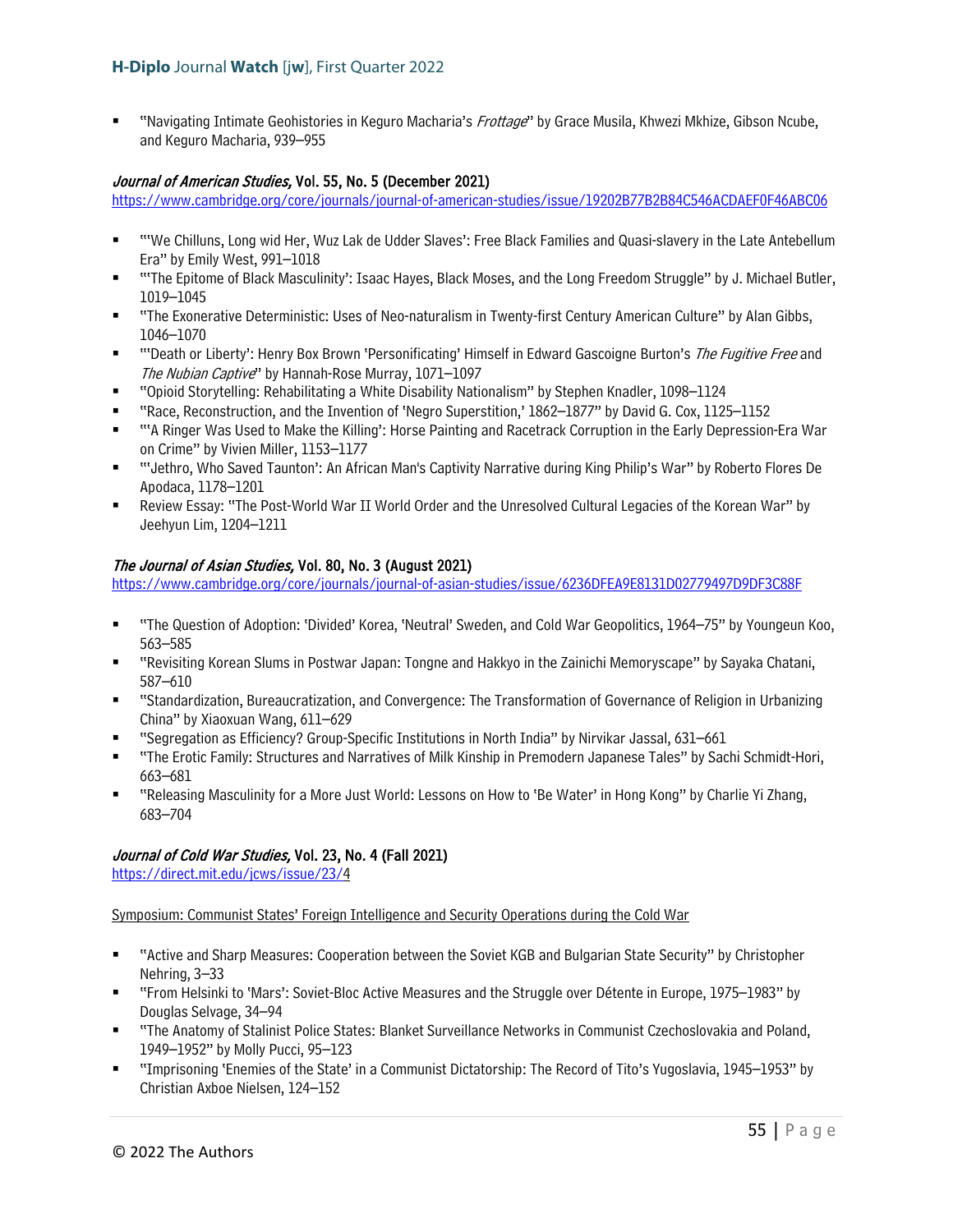- "The U.S. State Department's Opposition to Zionist Aspirations during the Early Cold War: George F. Kennan and George C. Marshall in 1947–1948" by Jeffrey Herf, 153–180
- "Ending the Cold War and Entering a New Era: Perspectives on To Build a Better World" by Philip Zelikow, Condoleezza Rice, Kristina Spohr, James Goldgeier, and Vojtech Mastny, 181–210
- "The Austrian State Treaty and the Cold War: Contending Perspectives" by Charles S. Maier, Günter Bischof, Peter Ruggenthaler, Gerald Stourzh, and Wolfgang Mueller, 211–245

## Journal of Conflict Resolution, Vol. 65, No. 9 (October 2021)

<https://journals.sagepub.com/toc/jcrb/65/9>

- "Security Consolidation in the Aftermath of Civil War: Explaining the Fates of Victorious Militias" by Brandon Bolte, Minnie M. Joo, and Bumba Mukherjee, 1459–1488
- "Concessions for Concession's Sake: Injustice, Indignation, and the Construction of Intractable Conflict in Israel-Palestine" by Philippe Assouline and Robert Trager, 1489–1520
- "Genocide, Politicide, and the Prospects of Democratization since 1900" by Gary Uzonyi, Nam Kyu Kim, Nakissa Jahanbani, and Victor Asal, 1521–1550
- "Spying from Space: Reconnaissance Satellites and Interstate Disputes" by Bryan R. Early and Erik Gartzke, 1551– 1575
- "Human Trafficking-Terrorism Nexus: When Violent Non-State Actors Engage in the Modern-Day Slavery" by Nazli Avdan and Mariya Omelicheva, 1576–1606

#### Data Set Feature

"Getting Religion Right in Civil Wars" by Monica Duffy Toft, 1607–1634

### Journal of Conflict Resolution, Vol. 65, No. 10 (November 2021)

<https://journals.sagepub.com/toc/jcrb/65/10>

### Special Feature: Policing and Political Violence

- "Policing and Political Violence" by Kristine Eck, Courtenay R. Conrad, and Charles Crabtree, 1641–1656
- "And the Heat Goes On: Police Repression and the Modalities of Power" by Howard Liu and Christopher M. Sullivan, 1657–1679
- "How Repression Affects Public Perceptions of Police: Evidence from a Natural Experiment in Uganda" by Travis Curtice, 1680–1708
- "Policing and the Legacies of Wartime State Predation: Evidence from a Survey and Field Experiment in Liberia" by Robert A. Blair and Benjamin S. Morse, 1709–1737
- "Policing Institutions and Post-Conflict Peace" by Leonardo R. Arriola, David A. Dow, Aila M. Matanock, and Michaela Mattes, 1738–1763
- "Anger, Anxiety, and Selective Exposure to Terrorist Violence" by Leonie Huddy, Oleg Smirnov, Keren L. G. Snider, and Arie Perliger, 1764–1790
- "Violence, Displacement, and Support for Internally Displaced Persons: Evidence from Syria" by Alexandra C. Hartman, Benjamin S. Morse, and Sigrid Weber, 1791–1819
- "Sanctions and Third-party Compliance with US Foreign Policy Preferences: An Analysis of Dual-use Trade" by Timothy M. Peterson, 1820–1846

### Journal of Conflict Resolution, Vol. 66, No. 1 (January 2022)

<https://journals.sagepub.com/toc/jcrb/66/1>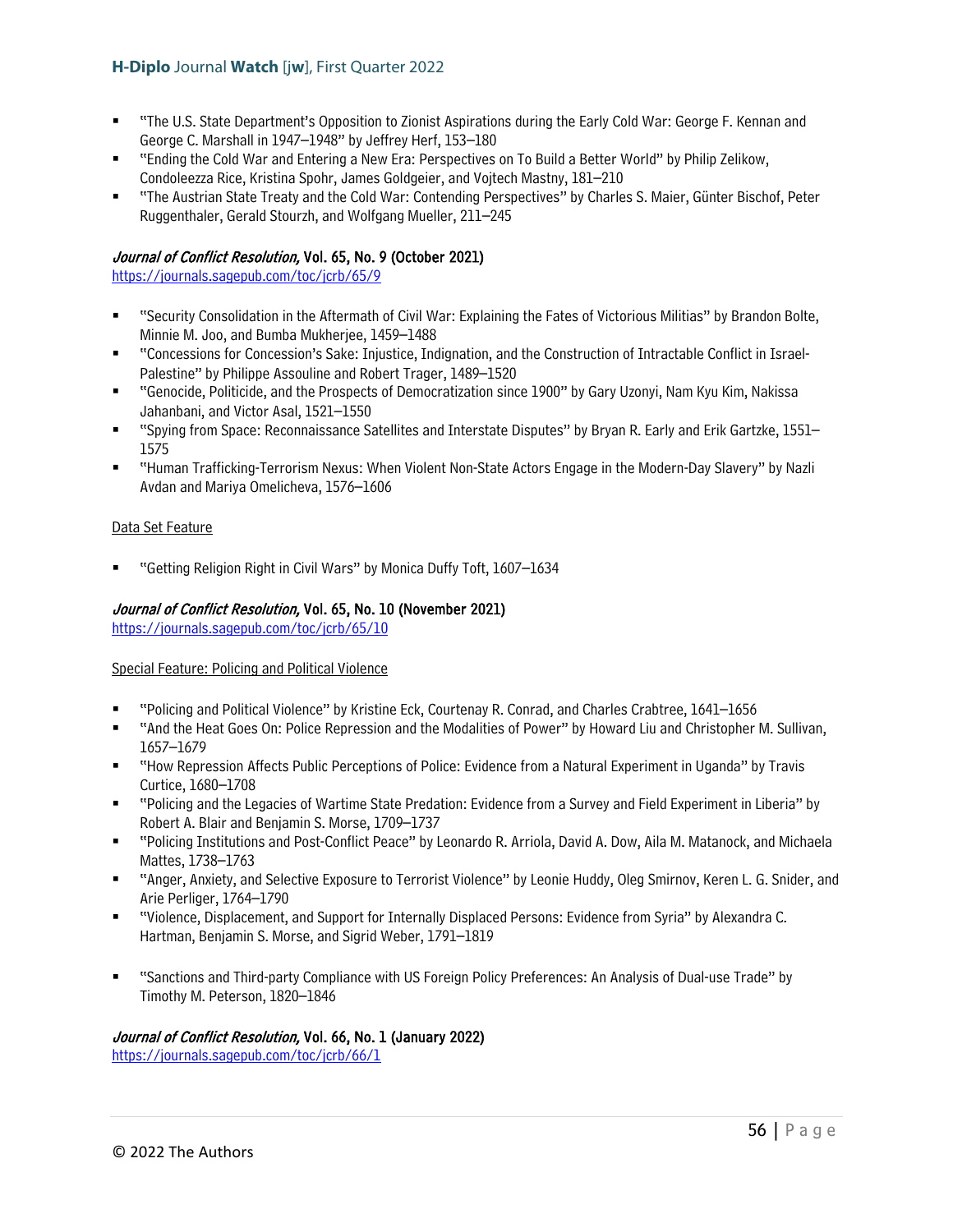- "Deterrence and Restraint: Do Joint Military Exercises Escalate Conflict?" by Raymond Kuo and Brian Dylan Blankenship, 3–31
- "Politics or Performance? Leadership Accountability in UN Peacekeeping" by Magnus Lundgren, Kseniya Oksamytna, and Vincenzo Bove, 32–60
- "Collective Risk and Distributional Equity in Climate Change Bargaining" by Aseem Mahajan, Reuben Kline, and Dustin Tingley, 61–90
- "Revisiting Opportunism in Civil Conflict: Natural Resource Extraction and Health Care Provision" by Justin Conrad, Liana Eustacia Reyes, and Megan A. Stewart, 91–114
- "Indirect Governance at War: Delegation and Orchestration in Rebel Support" by Tim Heinkelmann-Wild and Marius Mehrl, 115–143
- "Mapping the International System, 1886-2019: The CShapes 2.0 Dataset" by Guy Schvitz, Luc Girardin, Seraina Rüegger, Nils B. Weidmann, Lars-Erik Cederman, and Kristian Skrede Gleditsch, 144–161
- "Introducing the Deadly Electoral Conflict Dataset (DECO)" by Hanne Fjelde and Kristine Höglund, 162–185

# Journal of Contemporary African Studies, Vol. 39, No. 4 (2021)

<https://www.tandfonline.com/toc/cjca20/39/4>

Thirty Years of *Male Daughters, Female Husbands*: Revisiting Ifi Amadiume's Questions on Gender, Sex and Political **Economy** 

- "Introduction" by Siphokazi Magadla, Babalwa Magoqwana, and Nthabiseng Motsemme, 517–533
- "When Amalungelo Are Not Enough: An Auto-Ethnographic Search for African Feminist Idiom in the Postcolony" by Nomalanga Mkhize and Mathe Ntšekhe, 534–549
- "Land in Transition: From Social Reproduction of Labour Power to Social Reproduction of Power" by Lyn Ossome, 550–564
- "*Nongayindoda*: Moving Beyond Gender in a South African Context" by Zethu Matebeni, 565–575
- "Considering 'Gender Fluidity' in Zambia: Femininities, Marriage and Social Influence" by Yaliwe Clarke, 576–588
- 'There is Nothing Beautiful I See': Xhosa Masculinities under Structural Violence, Unemployment and Changing Political Economies of Sex" by Gcobani Qambela, 589–603
- " "Bomalome: Standing in the Gap—Social Fathers in an African Context" by Motlalepule Nathane and Grace Khunou, 604–617
- "Beyond the Rainbow: Creative Approaches as Dialogue for LGBTQIA+ Intimate Partner Violence" by Uvile Memory Samkelisiwe Ximba, 618–633
- "Sex, Gender and *Uvalo/Letswalo* Centred Spirituality: In Conversation with Gogo Mapitsi Mohoto" by Siphokazi Magadla, Babalwa Magoqwana, Nthabiseng Motsemme, and Lieketso Mohoto, 634–643

## Journal of Contemporary African Studies, Vol. 40, No. 1 (2022)

https://www.tandfonline.com/toc/cica20/40/1

- "The Curious Case of Domestic Capitalists in Africa: Towards a Political Economy of Diversified Business Groups" by Pritish Behuria, 1–17
- "Turkey's Involvement in Sub-Saharan Africa: An Empirical Analysis of Multitrack Approach" by Federico Donelli, 18– 33
- "Health Sector Corruption and COVID-19 Outbreak: Evidence from Anambra and Enugu States, Nigeria" by Obinna J. Eze, Benjamin Okorie Ajah, Oluchukwu S. Nwonovo, and Chiemezie S. Atama, 34–46
- "Grave Matters: Dispossession and the Desecration of Ancestral Graves by Mining Corporations in South Africa" by Dineo Skosana, 47–62
- "Reflections on a Quota System for Tribal Land Allocation in Peri-urban Areas in Botswana" by Boga Thura Manatsha and Wazha Gilbert Morapedi, 63–77
- "Agricultural Commercialisation and Changing Labour Regimes in Zimbabwe" by Toendepi Shonhe, Ian Scoones, and Felix Murimbarimba, 78–96
- "WhatsApp Coup Jokes and the Dialogue on Zimbabwean Politics" by Hugh Mangeya and Cuthbeth Tagwirei, 97–112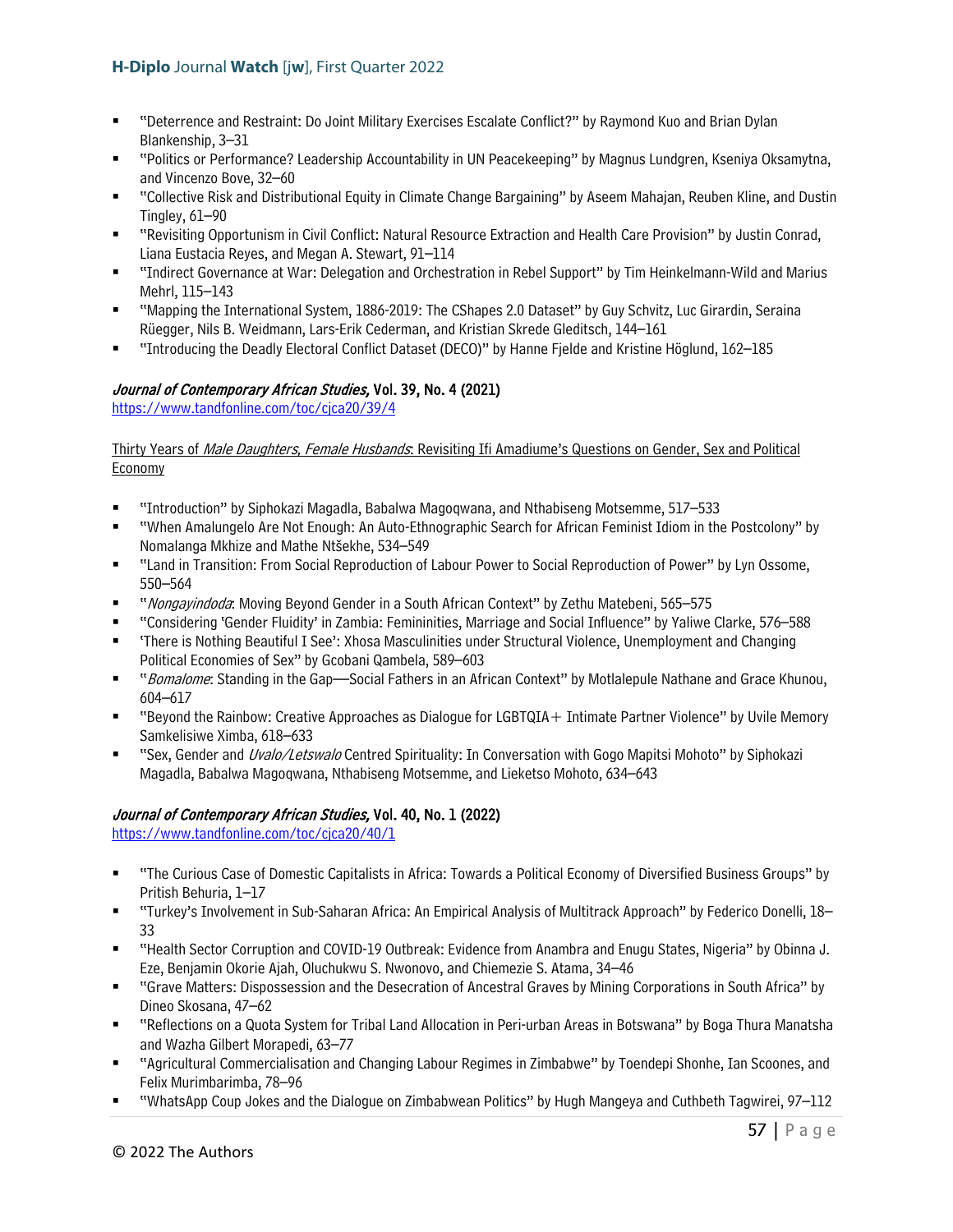- Changing Heritage, Changing the World? The Case of a South African University" by Rosabelle Boswell and Ryan Pillay, 113–131
- "#MbokodoLeadUs: The Gendered Politics of Black Womxn Leading Campus-based Activism in South Africa's Recent University Student Movements" by Alude Mahali and Noxolo Matete, 132–146

# Journal of Contemporary China, Vol. 30, No. 132 (2021)

<https://www.tandfonline.com/toc/cjcc20/30/132>

The Xi Jinping Effect in China and Beyond (II)

- "Xi Jinping's Counter-Reformation: The Reassertion of Ideological Governance in Historical Perspective" by Timothy Cheek, 875–887
- "Propaganda as a Lens for Assessing Xi Jinping's Leadership" by Ashley Esarey, 888–901
- "Adapting in Difficult Circumstances: Protestant Pastors and the Xi Jinping Effect" by Sarah Lee and Kevin J. O'Brien, 902–914

### The Performance of the Chinese Party-State amid COVID-19

- "Domestic Contestation, International Backlash, and Authoritarian Resilience: How Did the Chinese Party-state Weather the COVID-19 Crisis?" by Xiangfeng Yang, 915–929
- "Chinese Citizen Satisfaction with Government Performance during COVID-19" by Cary Wu, Zhilei Shi, Rima Wilkes, Jiaji Wu, Zhiwen Gong, Nengkun He, Zang Xiao, Xiaojun Zhang, Weijun Lai, Dongxia Zhou, Feng Zhao, Xiufang Yin, Ping Xiong, Hao Zhou, Qinghua Chu, Libin Cao, Ruijing Tian, Yu Tan, Liyong Yang, Zexuan He, Malcolm Fairbrother, Jan Mews, and Giuseppe Nicola Giordano, 930–944

### Ethnic Governance in Tibet and Beyond

- "The Cadre System in China's Ethnic Minority Regions: Particularities and Impact on Local Governance" by Taotao Zhao, 945–959
- "'Gratitude Education': Aid-as-Gift and the Agency of Recognition in Chinese Ethnic Governance" by Qiaoyun Zhang and Yang Zhan, 960–976
- "The Implementation of China's Rangeland Protection Program: The Case of Nagchu in the Tibet Autonomous Region" by Yonten Nyima, 977–992

### Research Articles

- "From Political Power to Personal Wealth: Privatization and Elite Opportunity in Post-Reform China" by Duoduo Xu and Xiaogang Wu, 993–1013
- "'China Dream' and 'Root-seeking': The Rhetoric of Nationalism in *The Voice of China*" by Xinxin Jiang and Alberto González, 1014–1026

## Journal of Contemporary European Studies, Vol. 29, No. 4 (2021)

<https://www.tandfonline.com/toc/cjea20/29/4>

- "A Disruptive Moment? Parliaments, Brexit, and the Future of European Integration" by Julien Navarro, 443–451
- "Brexit and Parliamentary Sovereignty: The Europeanisation of the House of Commons and MPs' Rising Role Conflicts" by Anja Thomas, 452–467
- "Who's the Boss? An Analysis of the Vote on the 'European Union (Notice of Withdrawal) Bill' in the House of Commons" by Katrin Auel and Resul Umit, 468–484
- "Good News After All? Reactions to Brexit in National Parliaments" by Francesco Marangoni and Julien Navarro, 485–501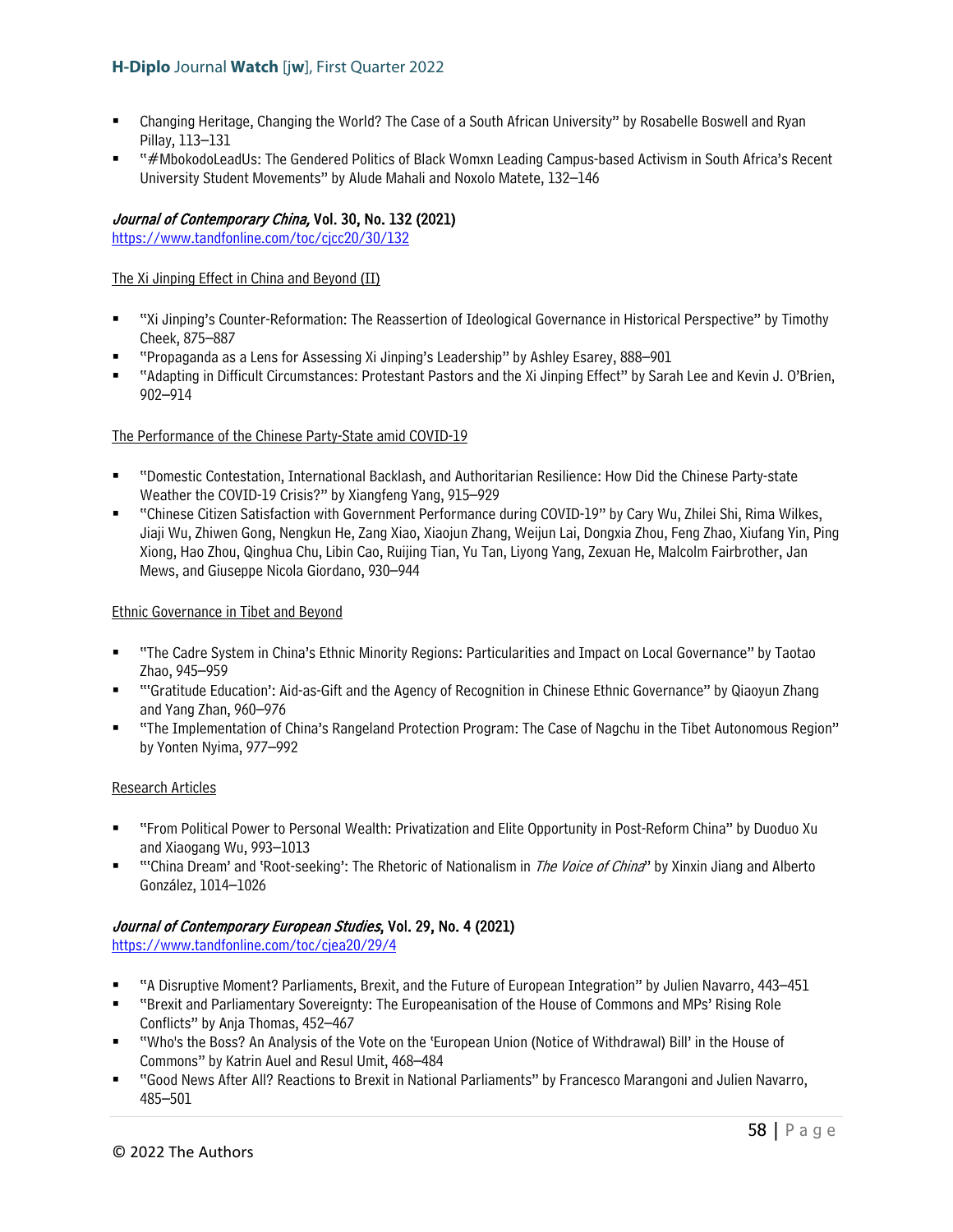- "Rally around the EU Flag: Irish Party Positions on the EU in the Wake of Brexit" by Rory Costello, 502–518
- "The Politics of the Brexit Debate Abroad: An Analysis of Parliamentary Questions on Brexit in Belgian Parliaments" by Vivien Sierens and Nathalie Brack, 519–534
- "Brexit as a (De)politicized Issue? Evidence from Czech and Slovak Parliaments" by Petr Kaniok and Monika Brusenbauch Meislova, 535–551
- "From Brexit to Dexit? Alternative für Deutschland's Euroscepticism on European Debates in the Bundestag" by Martin Baloge, 552–566
- "In the Spotlight, or Behind the Scenes? The European Parliament as an Actor in Article 50 Withdrawal Negotiations" by Monika Brusenbauch Meislova, 567–583
- "Neo-Weberian Historical Sociology, the English School and Differentiated Integration in the EU" by Ipek Z. Ruacan, 584–596

# Journal of the Early Republic, Vol. 41, No. 4 (Winter 2021)

<https://muse.jhu.edu/issue/46843>

- "Tools of Foreign Influence: Albert Gallatin, Geneva, and Federalist Nativism before the Alien and Sedition Acts" by Sean P. Harvey, 523–551
- "'Every Dollar Brought from the Earth': Money, Slavery, and Southern Gold Mining" by Ann Marsh Daly, 553–585
- "A 'True Commentary': The Gendered Imagery of Harper's Illuminated and New Pictorial Bible (1843–1846)" by Joseph P. Slaughter, 587–619
- "Many Removals: Re-evaluating the Arc of Indigenous Dispossession" by Christina Snyder, 623–650

## The Journal of Economic History, Vol. 81, No. 4 (December 2021)

<https://www.cambridge.org/core/journals/journal-of-economic-history/issue/BD6EF98950210F432C4B26DC9DDF7B74>

- "Private Benefits, Public Vices: Railways and Logrolling in the Nineteenth-Century British Parliament" by Rui Esteves and Gabriel Geisler Mesevage, 975–1014
- "Did the Colonial *mita* Cause a Population Collapse? What Current Surnames Reveal in Peru" by Miguel Angel Carpio and María Eugenia Guerrero, 1015–1051
- "Knowledge Diffusion and Intellectual Change: When Chinese Literati Met European Jesuits" by Chicheng Ma, 1052– 1097
- "The Failure of Cotton Imperialism in Africa: Seasonal Constraints and Contrasting Outcomes in French West Africa and British Uganda" by Michiel de Haas, 1098–1136
- "Malthus Goes to China: The Effect of 'Positive Checks' on Grain Market Development, 1736–1910" by Yanfeng Gu and James Kai-sing Kung, 1137–1172
- "Malaria, Race, and Inequality: Evidence from the Early 1900s U.S. South" by Emily Battaglia and Faizaan Kisat, 1173– 1222
- "G.I. Jane Goes to College? Female Educational Attainment, Earnings, and the Servicemen's Readjustment Act of 1944" by Conor Lennon, 1223–1253

# Journal of Genocide Research, Vol. 23, No. 4 (2021)

<https://www.tandfonline.com/toc/cjgr20/23/4>

## Special Issue on Eastern Europe and the Soviet Union

- ["A Demographic Framework for the 1932–1934 Famine in the Soviet Union"](https://www.tandfonline.com/doi/full/10.1080/14623528.2020.1834741) b[y Oleh Wolowyna,](https://www.tandfonline.com/author/Wolowyna%2C+Oleh) 501–526
- ["Women's Experience of the Holodomor: Challenges and Ambiguities of Motherhood"](https://www.tandfonline.com/doi/full/10.1080/14623528.2020.1834713) by [Oksana Kis,](https://www.tandfonline.com/author/Kis%2C+Oksana) 527–546
- ["The Many Lives and Afterlives of Khaim Sygal: Borderland Identities and Violence in Wartime Ukraine"](https://www.tandfonline.com/doi/full/10.1080/14623528.2021.1902653) b[y Jared](https://www.tandfonline.com/author/McBride%2C+Jared)  [McBride,](https://www.tandfonline.com/author/McBride%2C+Jared) 547–567
- ["Genocide by Plebiscite: The Bosnian Serb Assembly and Social Construction of "Turks" in Bosnia and Herzegovina"](https://www.tandfonline.com/doi/full/10.1080/14623528.2021.1885570) by [Emir Suljagi](https://www.tandfonline.com/author/Suljagi%C4%87%2C+Emir)[ć](https://www.tandfonline.com/author/Suljagi%C4%87%2C+Emir), 568–587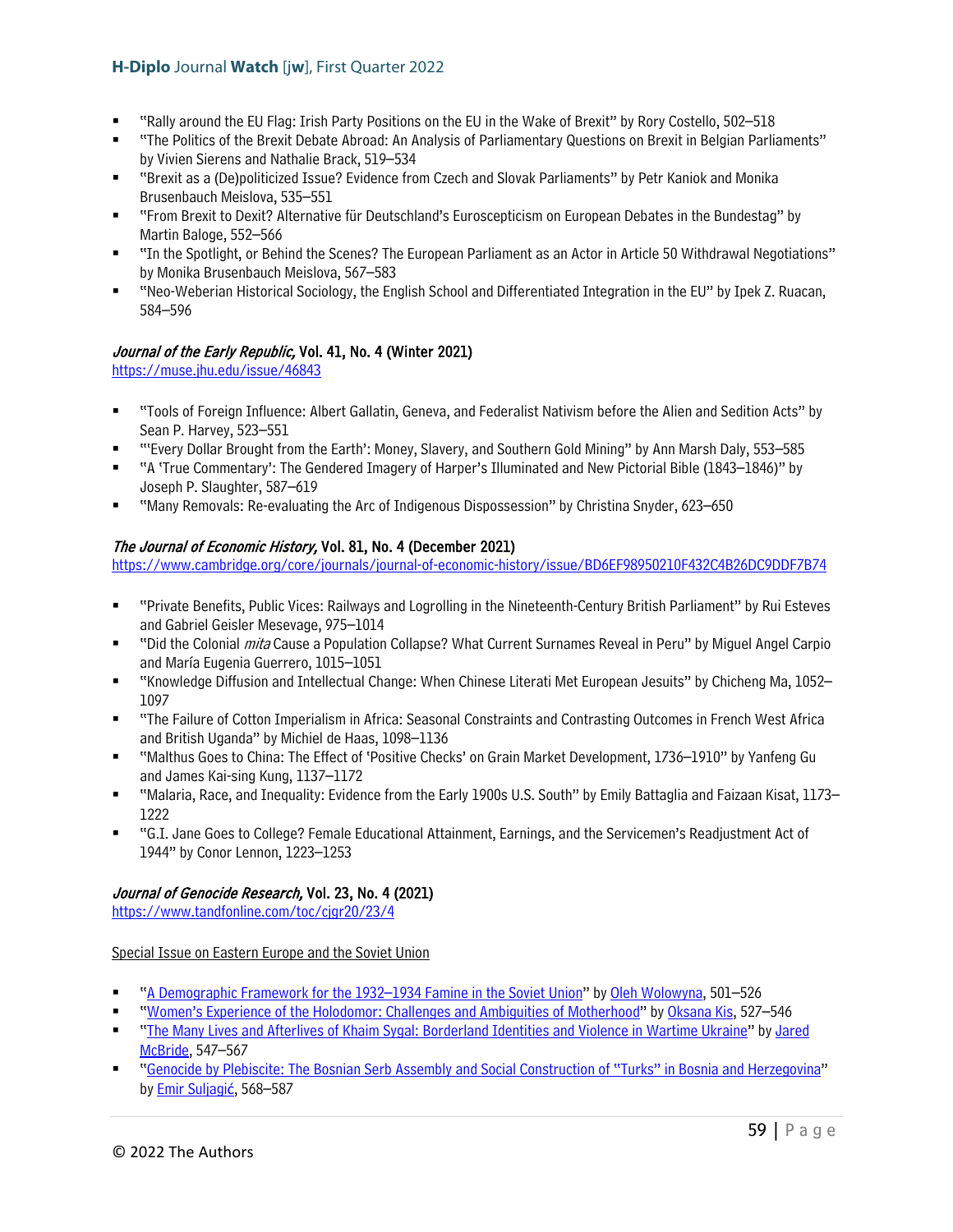## The Journal of the Gilded Age and Progressive Era, Vol. 20, No. 4 (October 2021)

[https://www.cambridge.org/core/journals/journal-of-the-gilded-age-and-progressive](https://www.cambridge.org/core/journals/journal-of-the-gilded-age-and-progressive-era/issue/D9AC36CC3E011DC6ED9A07FAD387DA1D)[era/issue/D9AC36CC3E011DC6ED9A07FAD387DA1D](https://www.cambridge.org/core/journals/journal-of-the-gilded-age-and-progressive-era/issue/D9AC36CC3E011DC6ED9A07FAD387DA1D)

- "'Vote for Your Bread and Butter': Economic Intimidation of Voters in the Gilded Age" by Gideon Cohn-Postar, 480– 502
- "'Drug-Mad Negroes': African Americans, Drug Use, and the Law in Progressive Era New York City" by Douglas Flowe, 503–522
- "The Election of 1916, 'Negrowumpism,' and the Black Defection from the Republican Party" by David Oks, 523–547

## Journal of Global Ethics, Vol. 17, No. 2 (2021)

<https://www.tandfonline.com/loi/rjge20/17/2?nav=tocList>

Lebret and the Projects of Économie Humaine, Integral Human Development, and Development Ethics

- "Introduction: Investigating L.-J. Lebret as a Pioneer of Human Development Thinking and Global Development Ethics" by Des Gasper and Lori Keleher, 115–126
- "Lebret and the Birth of Development Ethics within Catholic Social Teaching" by Vitalis Anaehobi, 127–145
- "L.-J. Lebret: A Human Development Ethics Grounded in Empirical Social Research and a Global Perspective" by Des Gasper, 146–166
- "Lebret's Christian-inspired Societal Project and Integral Human Development" by Nuno Martins and Vítor Teixeira, 167–184
- "The 'Common Good' Spirituality of Louis-Joseph Lebret and his Influence in the Constitution and Development Thinking in Brazil" by Alex Villas Boas and André Folloni, 185–203
- "Lebret's Method and Epistemological Perspective for 'Human Economy' and 'Harmonized Human Development'" by Jorge Arturo Chaves-Ortiz, Jonathan Cordero-Bonilla, María Leonela Artavia-Jiménez, and Marcelo Valverde-Morales, 204–221
- "The Abidjan School and Louis-Joseph Lebret: Marrying Empirical Research and Development Ethics" by Jérôme Ballet, Jean-Luc Dubois, and Alice Kouadio, 222–242
- "Treading Between Joy and Grief: Gaudium et Spes, Louis-Joseph Lebret, and the Challenge of Modernity" by Matthew R. G. Regan, 243–259
- "Comparing Two Pioneers of Development Ethics: Louis-Joseph Lebret and Denis Goulet" by Montserrat Culebro Juárez and Des Gasper, 260–278

## Journal of Global History, Vol. 16, No. 3 (November 2021)

<https://www.cambridge.org/core/journals/journal-of-global-history/issue/80C15886255815FEB4DA50FB202176D9>

- "The Value within Multiform Commodities: North African Phosphates and Global Markets in the Interwar Period" by Rebecca Gruskin, 315–335
- "Developing Communities: The Ford Foundation and the Global Urban Crisis, 1958–66" by Sam Collings-Wells, 336– 354
- "Bringing Fish to the Shore: Fishermen's Knowledge and the Anti-whaling Protests in Norway and Japan, 1900–12" by Fynn Holm, 355–374
- "Miranda in the Balkans: Decadent Despotism, Consulship, and the Making of a South-eastern Revolutionary in the Age of Revolution" by Simeon Simeonov, 375–394
- "Scaling Up and Zooming In: Global History and High-definition Archaeology Perspectives on the longue durée of Urban-environmental Relations in Gerasa (Jerash, Jordan)" by Achim Lichtenberger, Rubina Raja, Eivind Heldaas Seland, and Ian A. Simpson, 395–414
- "From Converts to Cooperation: Protestant Internationalism, US Missionaries and Indian Christians and 'Professional' Social Work between Boston and Bombay (c. 1920–1950)" by Michael Phillipp Brunner, 415–434

#### Arenas in Global History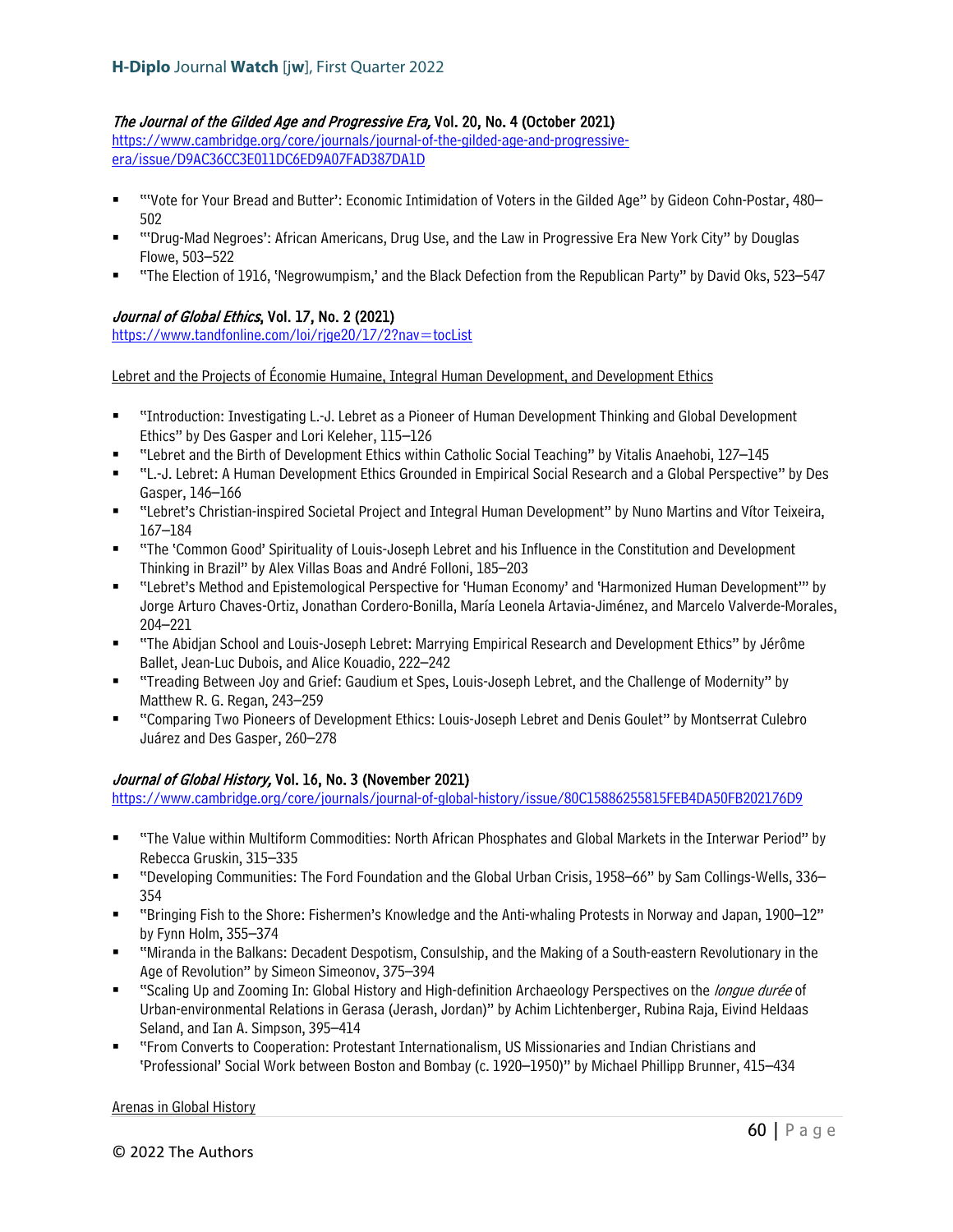- Position Paper: "Commodity Frontiers and the Transformation of the Global Countryside: A Research Agenda" by Sven Beckert, Ulbe Bosma, Mindi Schneider, and Eric Vanhaute, 435–450
- Rejoinder: "Commodity Frontiers: Concepts and History" by Maxine Berg, 451–455
- "Comments on Time, Space and Method for the Study of Commodity Frontiers and the Transformation of the Global Countryside" by Ruth Mostern, 456–461
- "Commodity Frontiers: A View from Economic History" by Ronald Findlay and Kevin Hjortshøj O'Rourke, 462–465
- Closing Remarks: "Commodity Frontiers and Global Histories: The Tasks Ahead" by Sven Beckert, Ulbe Bosma, Mindi Schneider, and Eric Vanhaute, 466–469

# Journal of Global Security Studies, Vol. 6, No. 4 (December 2021)

<https://academic.oup.com/jogss/issue/6/4>

- "The Long Jihad: The Boom-Bust Cycle behind Jihadist Durability" by Aisha Ahmad
- "Negotiating Peace with Your Enemy: The Problem of Costly Concessions" by Valerie Sticher
- "Identity Management and Role Branding in Security Affairs: Alliance Building in Argentine Foreign Policy" by Cameron G. Thies and Leslie E. Wehner
- "Playing the Ethnic Card: Diversion, Transborder Ethnic Ties, and Sponsorship of Rebel Movements" by Benjamin T. Jones and Christopher Linebarger
- "Weapons from the South: Democratization, Civil Society, and Brazil's Arms Exports" by Rodrigo Fracalossi de Moraes
- "The Diversity of Disobedience in Military Organizations" by Eric Hundman
- "Globalizing Control Research: The Politics of Urban Security in and beyond the Alaouite Kingdom of Morocco" by Jonas Hagmann
- "Populism and Securitization: The Corrosion of Elite Security Authority in a US-Mexico Border State" by Mike Slaven
- "When Does Competition Become Conflict? Technology, Geography, and the Offense-Defense Balance" by David Blagden
- "Boots on the Ground: Means, Ends, and the American Military Commitment to Europe" by Sebastian Schmidt
- "Analyzing Security Subregions: Forces of Push, Pull, and Resistance in Nordic Defense Cooperation" by Karsten Friis
- "Targeting Transients: The Strategic Logic for Terrorist Targeting of Internally Displaced Persons" by Ellen Chapin
- "Understanding the Mechanisms of International Influence in an Era of Great Power Competition" by Emily Meierding and Rachel Sigman
- "Death by Reinterpretation: Dynamics of Norm Contestation and the US Ban on Assassination in the Reagan Years" by Luca Trenta
- "To Name and Shame or Not, and If So, How? A Pragmatic Analysis of Naming and Shaming the Chinese Government over Mass Atrocity Crimes against the Uyghurs and Other Muslim Minorities in Xinjiang" by Adrian Gallagher
- "A Dangerous Balance: Indiscriminate Counterterrorism Measures and Mobilization against the State" by Nicola Mathieson
- "Locating LAWS: Lethal Autonomous Weapons, Epistemic Space, and 'Meaningful Human' Control" by John Williams
- "Norm Contestation and Pragmatic Ethics: Evaluating the Rebuilding Norm in Libya" by Outi Donovan
- "Do Accidental Wars Happen? Evidence from America's Indian Wars" by Andrew A. Szarejko
- "Oil Wealth, Risk Acceptance, and the Seizure of Power" by Jonathan Powell, Rebecca Schiel, and Salah Ben Hammou
- "Digital Retaliation? Denial-of-Service Attacks after Sanction Events" by Philipp M. Lutscher

## Journal of Global Security Studies, Vol. 7, No. 1 (March 2022)

<https://academic.oup.com/jogss/issue/7/1>

- "Tying the Hands of Militants: Civilian Targeting and Societal Pressures in the Provisional IRA and Palestinian Hamas" by Risa Brooks
- "Forgotten Conflicts: Producing Knowledge and Ignorance in Security Studies" by David Brenner and Enze Han
- "Delegation, Sponsorship, and Autonomy: An Integrated Framework for Understanding Armed Group-State Relationships" by Kai M. Thaler
- "Internal Migration and Resource Conflict: Evidence from Riau, Indonesia" by Isabelle Côté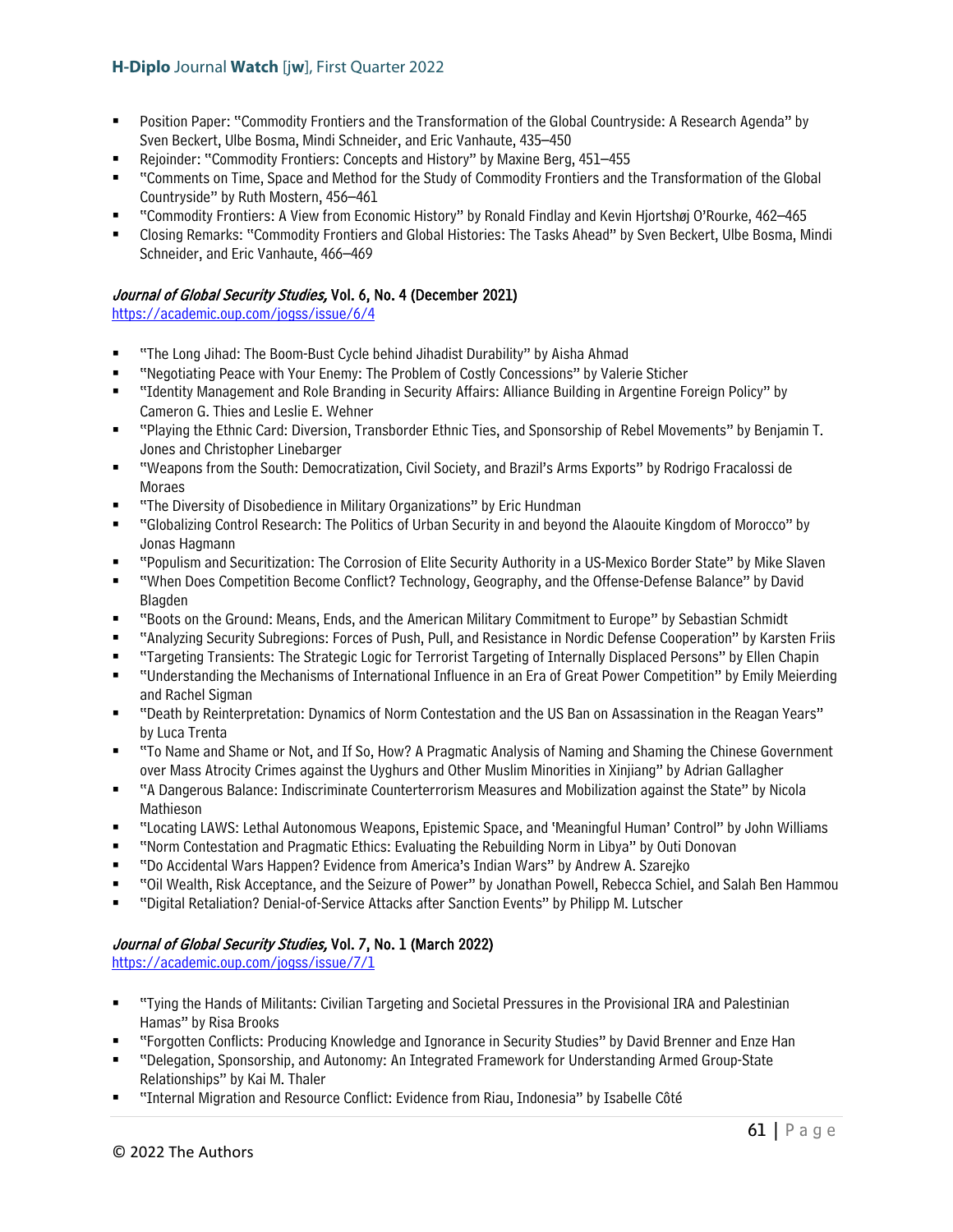- "Tenure through Tyranny? Repression, Dissent, and Leader Removal in Africa and Latin America, 1990–2006" by Christian Davenport, Babak Rezaee Daryakenari, and Reed M. Wood
- "Compromising Aid to Protect International Staff: The Politics of Humanitarian Threat Perception after the Arab Uprisings" by Emily K. M. Scott
- "Offensive Cyber Capabilities and State Violence: Three Logics of Integration" by Florian J. Egloff and James Shires
- "How Torture Fails: Evidence of Misinformation from Torture-Induced Confessions in Iraq" by Christopher J. Einolf
- "A Role Theory Approach to Grand Strategy: Horizontal Role Contestation and Consensus in the Case of China" by Cagla Demirduzen and Cameron G. Thies
- "State Compliance and the Track Record of International Security Institutions: Evidence from the Nuclear Nonproliferation Regime" by Jeffrey M. Kaplow
- "The Limits of Realism after Liberal Hegemony" by Aaron McKeil
- "Armed Groups and Public Health Emergencies: A Cross-Country Look at Armed Groups' Responses to Covid-19" by Jori Breslawski

### Journal of the History of Economic Thought, Vol. 43, No. 3 (September 2021)

[https://www.cambridge.org/core/journals/journal-of-the-history-of-economic](https://www.cambridge.org/core/journals/journal-of-the-history-of-economic-thought/issue/CFF4160CEC39E72506BCB165959D2320)[thought/issue/CFF4160CEC39E72506BCB165959D2320](https://www.cambridge.org/core/journals/journal-of-the-history-of-economic-thought/issue/CFF4160CEC39E72506BCB165959D2320) 

- "The Transformation of Economic Analysis at the Board of Governors of the Federal Reserve System during the 1960s" by Juan Acosta and Beatrice Cherrier, 323–349
- "Why Economics Is an Evolutionary, Mathematical Science: How Could Veblen's View of Economics Have Been So Different Than Peirce's?" by James R. Wible, 350–377
- "Ellen Richards's Home Economics Movement and the Birth of the Economics of Consumption" by David Philippy, 378– 400
- "The Formation of a 'Spirit of Capitalism' in Upper Germany: Leonhard Fronsperger's 'On the Praise of Self-Interest'" by Rainer Klump and Lars Pilz, 401–419
- "The Time-Spaces of Capitalism: Suzanne De Brunhoff and Monetary Thought After Marx" by Laurent Baronian, 420– 432
- "Overcoming Absolute and Comparative Advantage: A Reappraisal of the Relative Cheapness of Foreign Commodities as the Basis of International Trade" by Jorge Morales Meoqui, 433–449
- "JHET Interviews: Karen Vaughn" by Bruce Caldwell, 450–473

## Journal of the History of Economic Thought, Vol. 43, No. 4 (December 2021)

[https://www.cambridge.org/core/journals/journal-of-the-history-of-economic](https://www.cambridge.org/core/journals/journal-of-the-history-of-economic-thought/issue/32F9E380354F63C5CC78B6403F80B9A1)[thought/issue/32F9E380354F63C5CC78B6403F80B9A1](https://www.cambridge.org/core/journals/journal-of-the-history-of-economic-thought/issue/32F9E380354F63C5CC78B6403F80B9A1) 

- "A Win-Win Model of Development: How Indian Economics Redefined Universal Development from and at the Margins, 1870–1905" by Maria Bach, 483–505
- "Stillborn Yet Not Without Influence: What Mill's Political Economy Owes to His Project of Ethology" by Christophe Salvat, 506–525
- "On Simon Nelson Patten's Progressivism: A Note" by Luca Fiorito and Massimiliano Vatiero, 526–547
- "The German Anti-Keynes? On Walter Eucken's Macroeconomics" by Lars P. Feld, Ekkehard A. Köhler, and Daniel Nientiedt, 548–563
- "Of Alcohol, Apes, and Taxes: Günter Schmölders and the Reinvention of Economics in Behavioral Terms" by Rüdiger Graf, 564–586

### Symposium: Celebrating the Centenary of Keynes's Treatise on Probability

- "Introduction" by Bradley W. Bateman, 587–589
- "Keynes's Treatise, Statistical Inference, and Statistical Practice in Interwar Economics in the United States" by Jeff E. Biddle, 590–603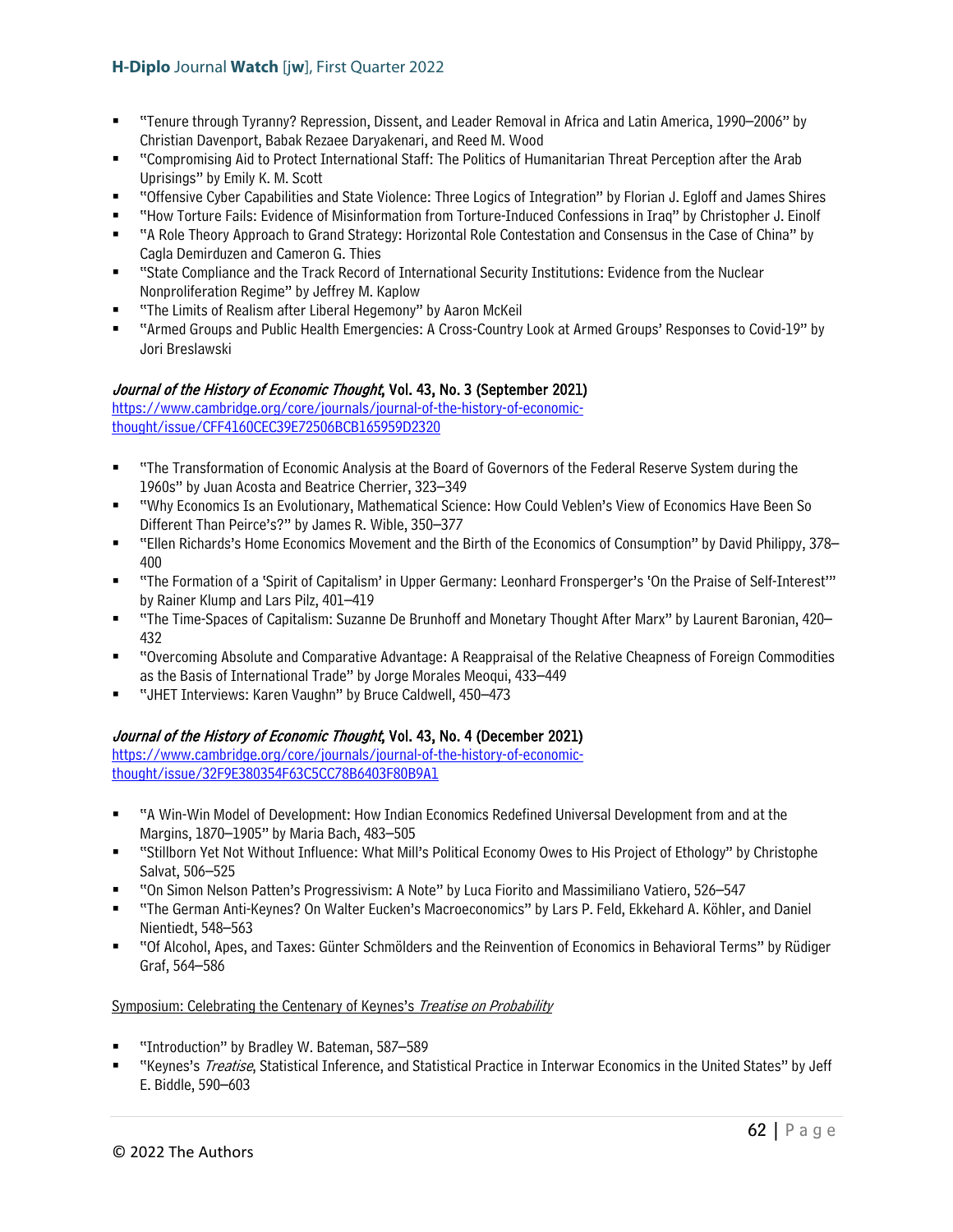- Reading Keynes's Policy Papers through the Prism of his *Treatise on Probability*: Information, Expectations, and Revision of Probabilities in Economic Policy" by Sylvie Rivot, 604–618
- "Pragmatism and Probability: Re-Examining Keynes's Thinking on Probability" by Bradley W. Bateman, 619–632

### Journal of Human Rights, Vol. 20, No. 5 (2021)

<https://www.tandfonline.com/toc/cjhr20/20/5>

- "To Know in the Subjunctive: New Abolitionist *Imagetexts* and the Specter of Modern Slavery" by Samuel Martínez, 511–527
- "From a 'Cultural Logic' to an 'Institutional Logic': The Politics of Human Rights in Pacific Island Countries" by D. B. Subedi, Gordon Nanau, and Dip Magar, 528–546
- "Overcoming Corporate-related Human Rights Abuses in Transitional Justice: Lights and Shadows from the Case of Argentina" by Laura García Martín, 547–563
- "Broadening the British Idealist Approach to Human Rights: J. S. Mackenzie's List of Political, Economic, and Social Rights" by Nazli Pinar Kaymaz, 564–579

### **Symposium**

- "Introduction to a Symposium on Political Apologies" by Mark Gibney, 580–581
- "Closing Chapters of the Past? Rhetorical Strategies in Political Apologies for Human Rights Violations across the World" by Juliette Schaafsma, Marieke Zoodsma, and Thia Sagherian-Dickey, 582–597
- "A Line under the Past: Performative Temporal Segregation in Transitional Justice" by Tom Bentley, 598–613
- "The Gendered Politics of Recognition and Recognizability through Political Apology" by Emma Dolan, 614–629

### The Journal of Imperial and Commonwealth History, Vol. 49, No. 5 (2021)

<https://www.tandfonline.com/toc/fich20/49/5>

- "Robert Montgomery Martin and the Origins of 'Greater Britain'" by Alex Middleton, 833–865
- "Law, Identity and Imperial Logics of Exclusion: The Case of the Komagata Maru Passengers" by Preet S. Aulakh, 866–898
- "The Frontiers of Empire: Colonial Policing in Southern Palestine, Sinai, Transjordan and Saudi Arabia" by Mansour Nasasra, 899–939
- "World War II, Global Food Crisis and the Grow-More-Food Campaign in Malawi, 1939–1959" by Bryson G. Nkhoma, 940–963
- "Reviewing the 1943 Sino-British Treaty Negotiations: The United States' Role in Ending British Imperialism in China" by Zhaodong Wang, 964–993
- "Come By Chance: Newfoundland and Global Medical Migration, 1950–1976" by Taylor Dysart and David Wright, 994– 1020

### The Journal of Imperial and Commonwealth History, Vol. 49, No. 6 (2021)

<https://www.tandfonline.com/toc/fich20/49/6>

- "Romance on the Afghan Frontier: Desire in the Literature of the Church Missionary Society of Peshawar" by William E. B. Sherman, 1021–1046
- "Salt, Smuggling, and Sovereignty: The Burma-China Borderland, c. 1880–1935" by Jagjeet Lally, 1047–1081
- "An 'Incalculable Blunder': Empire and the British Public School, 1896–1914" by Nikita Makarchev, 1082–1109
- "'One Man Lobby'? Propaganda, Nationalism in the Diaspora, and the India League of America During the Second World War" by Dinyar Patel, 1110–1140
- "Sovereignty After the Empire and the Search for a New Order: India's Attempt to Negotiate a Common Citizenship in the Commonwealth (1947–1949)" by Raphaëlle Khan, 1141–1174
- "Obituary: Peter Burroughs (1936–2021)" by Tony Stockwel, 1175–1176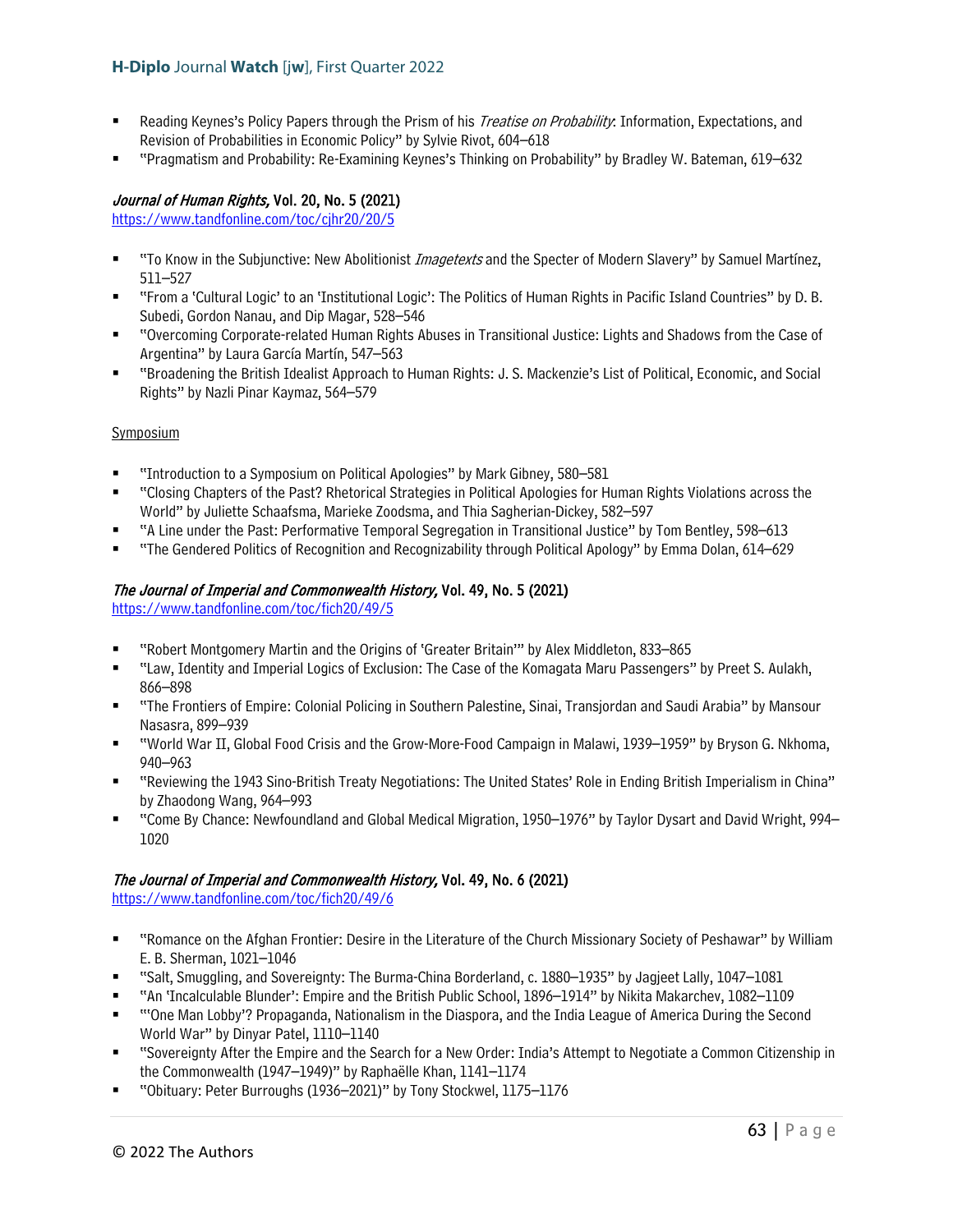# The Journal of Interdisciplinary History, Vol. 52, No. 3 (Winter 2022)

<https://www.mitpressjournals.org/toc/jinh/52/3>

- "Kept in the Family: Remarriage, Siblings, and Consanguinity in the Netherlands" by Ingrid K. van Dijk and, Jan Kok, 313–349
- "Survival in a Nazi Concentration Camp: The Spanish Prisoners of Mauthausen" by Jordi Domènech and Juan Jesús Fernández, 351–382
- "An Early Power-Sharing Regime: The Alternativa System in Spanish Colonial America" by Daniel Schwartz, 383–400
- Research Note: "Property, Custom, and Religion in Early Nineteenth-Century Bombay" by Sukriti Issar, 401–421

## Journal of Israeli History: Politics, Society, Culture, Latest Articles

<https://www.tandfonline.com/toc/fjih20/38/2>

- Trumpeldor in Israeli Popular Culture: From a Legendary National Hero to a Multifaceted Icon" by Yael Zerubavel et al., published online: Dec. 25, 2021
- "New Hebrew Heroines? The Inclusion and Exclusion of Dvora Drachler and Sara Chizik in the Tel Hai Myth" by Tamar Hager and Smadar Sina, published online: Dec. 9, 2021
- "War and Peace of Iosif Trumpeldor: From Zionist Hagiography to Cultural History" by Yohanan Petrovsky-Shtern, published online: Dec. 9, 2021
- "The Duality of Legacies: Degania's World and Trumpeldor's Way" by Meir Chazan, published online: Dec. 5, 2021

### Journal of Latin American Studies, Vol. 53, No. 3 (August 2021)

[https://www.cambridge.org/core/journals/journal-of-latin-american](https://www.cambridge.org/core/journals/journal-of-latin-american-studies/issue/3483536C94C3EAD9B6CB0A34FB03030B)[studies/issue/3483536C94C3EAD9B6CB0A34FB03030B](https://www.cambridge.org/core/journals/journal-of-latin-american-studies/issue/3483536C94C3EAD9B6CB0A34FB03030B)

- "Money Doctors and Latin American Central Banks at the Onset of the Great Depression" by Juan Flores Zendejas, 429–463
- "When Informality Matters: Participatory Security Reform and Mechanisms of Social Embeddedness in Nezahualcóyotl, Mexico" by Françoise Montambeault and Annabelle Dias Félix, 465–492
- "Healthcare Reform out of Nowhere? Policy Reform and the Lack of Programmatic Commitment in Peru" by Zoila Ponce de Leon, 493–519
- "Understanding the State Regulation of Fatherhood in Latin America: Complementary versus Co-responsible" by Juliana Martínez Franzoni, 521–545
- "Does Voluntary Voting Enhance Partisan Bias? Evidence from Chile" by Pablo Argote, 547–571
- "Turning Over a New Leaf: A Subnational Analysis of 'Coca Yes, Cocaine No' in Bolivia" by Susan Brewer-Osorio, 573– 600

## The Journal of Legal History, Vol. 42, No. 3 (2021)

<https://www.tandfonline.com/toc/flgh20/42/3>

- "The Requirement of a Deed in the Action of Covenant" by David Ibbetson, 233–257
- "Confessors' Manuals and the Practice of Law in Medieval Ecclesiastical Courts" by J. S. Kirkland, 258–277
- "Summary Jurisdiction and the Decline of Criminal Jury Trial in Victorian England" by Conor Hanly, 278–303
- "Britain, Rhodesia, and the Law of Treason, 1964–1980" by Hugh Pattenden, 304–327

## Journal of Military Ethics, Vol. 20, No. 2 (2021)

<https://www.tandfonline.com/toc/smil20/20/2>

- "Introduction: JME and Afghanistan Twenty Years On" by James L. Cook, 91–92
- "In Search of the Virtuous Propagandist: The Ethics of Selling War" by Roger G. Herbert, 93–112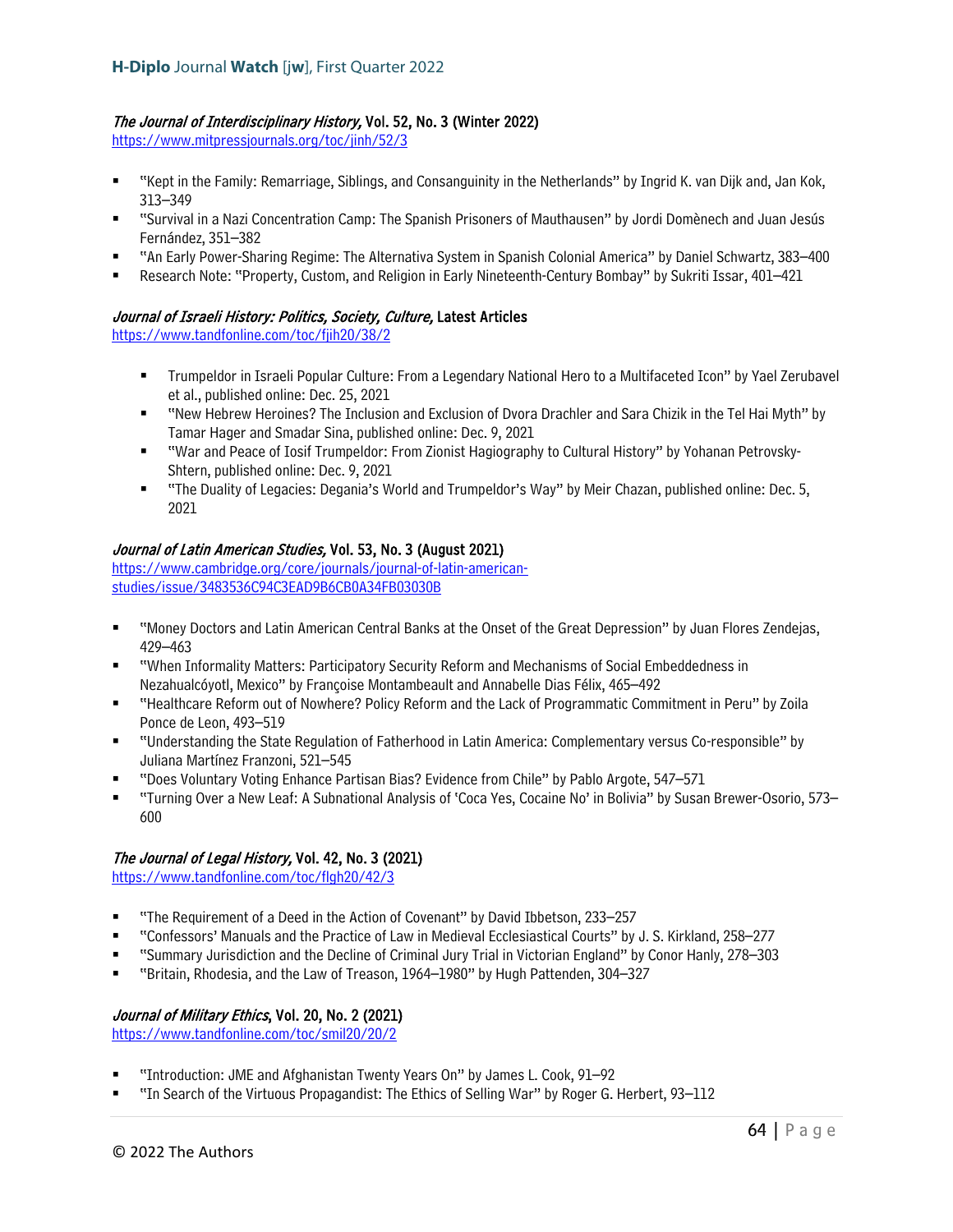- "Hume's Law as Another Philosophical Problem for Autonomous Weapons Systems" by Robert James M. Boyles, 113–128
- "Resilience as the Road to Mental Readiness? Reflections from an Ethics-of-care Perspective" by Eva van Baarle and Tine Molendijk, 129–144
- "Targeted Killing for Retribution Only Is Practically Impossible: A Rejoinder to Christian Braun" by Anh Le, 145–151
- "Targeted Killing in-between Retribution, Deterrence, and Mercy: A Response to Anh Le" by Christian Nikolaus Braun, 152–157

# Journal of Military History, Vol. 85, No. 4 (October 2021)

<https://www.smh-hq.org/jmh/jmhvols/854.html>

- "French and Allied Officer Casualties in the Peninsular War (1808–1814): A New Examination," by Jorge Planas Campos and Antonio Grajal de Blas, 889–905
- "Meade and the Media: Civil War Journalism and the New History of War Reporting," by Alexander G. Lovelace, 907– 29
- " "The Devil is in the Details': Mao Zedong Before and After the Luochuan Conference, August 1937," by Sherman Xiaogang Lai, 930–53
- "Germany's Total War: Combat and Occupation around the Kursk Salient, 1943," by Jeff Rutherford, 954–79
- "A Tale of Submarine Sightings and a Golden Goose: American-British-Canadian Intelligence Sharing in the Early Cold War," by Isabel Campbell, 980–1003
- "Ham and Mothers: C-Ration Revelry and Revulsion in the Vietnam War," by Richard A. Ruth, 1004–28
- "The Cornerstone of Joint Force Transformation: The Standing Joint Force Headquarters at U.S. Southern Command, 2001–2011," by Bradley Lynn Coleman and Timothy A. Schultz, 1029–60

# The Journal of Modern African Studies, Vol. 59, No. 4 (December 2021)

[https://www.cambridge.org/core/journals/journal-of-modern-african](https://www.cambridge.org/core/journals/journal-of-modern-african-studies/issue/8C1D29C8E4A10023191AD2CD58458A8B)[studies/issue/8C1D29C8E4A10023191AD2CD58458A8B](https://www.cambridge.org/core/journals/journal-of-modern-african-studies/issue/8C1D29C8E4A10023191AD2CD58458A8B)

- "Regime Cycles and Political Change in African Autocracies" by Andrea Carboni and Clionadh Raleigh, 415–437
- "Commissions of Inquiry and Pathways to Accountability in Plateau State, Nigeria" by Marjoke Oosterom, Dung Pam Sha, and Caitriona Dowd, 439–462
- "Frictional Interactions on Women, Peace and Security in Mali" by Jenny Lorentzen, 463–483
- The Legislature as Political Control: Change and Continuity in Cameroon's National Assembly (1973–2019), Yonatan L. Morse, 485–506
- "Affirmative Action Measures and Electoral Candidates' Positioning in Zambia" by Vibeke Wang, Ragnhild L. Muriaas, and Yvette Peters, 507–533
- "Populist Parties Shifting the Political Discourse? A Case Study of the Economic Freedom Fighters in South Africa" by Marine Fölscher, Nicola de Jager, and Robert Nyenhuis, 535–558

## Journal of Modern Chinese History, Latest Articles

<https://www.tandfonline.com/toc/rmoh20/14/2>

- "Creating the Center by the Periphery: Shanghai and Jiangnan in History" by Feng Zhiyang, published online Mar. 30, 2021
- "News Under Fire: China's Propaganda against Japan in the English-language press, 1928–1941" by Wang Yi, published online: Dec. 23, 2020
- "The Mainstay of Government Finance: Land Tax and State Revenue in the Qing (1730–1911)" by Zhao Siyuan, published online: Dec. 22, 2020
- "Technology Transcending Ideologies: Chinese Cinema Technicians at Manying" by Ma Yuxin, published online Mar. 30, 2021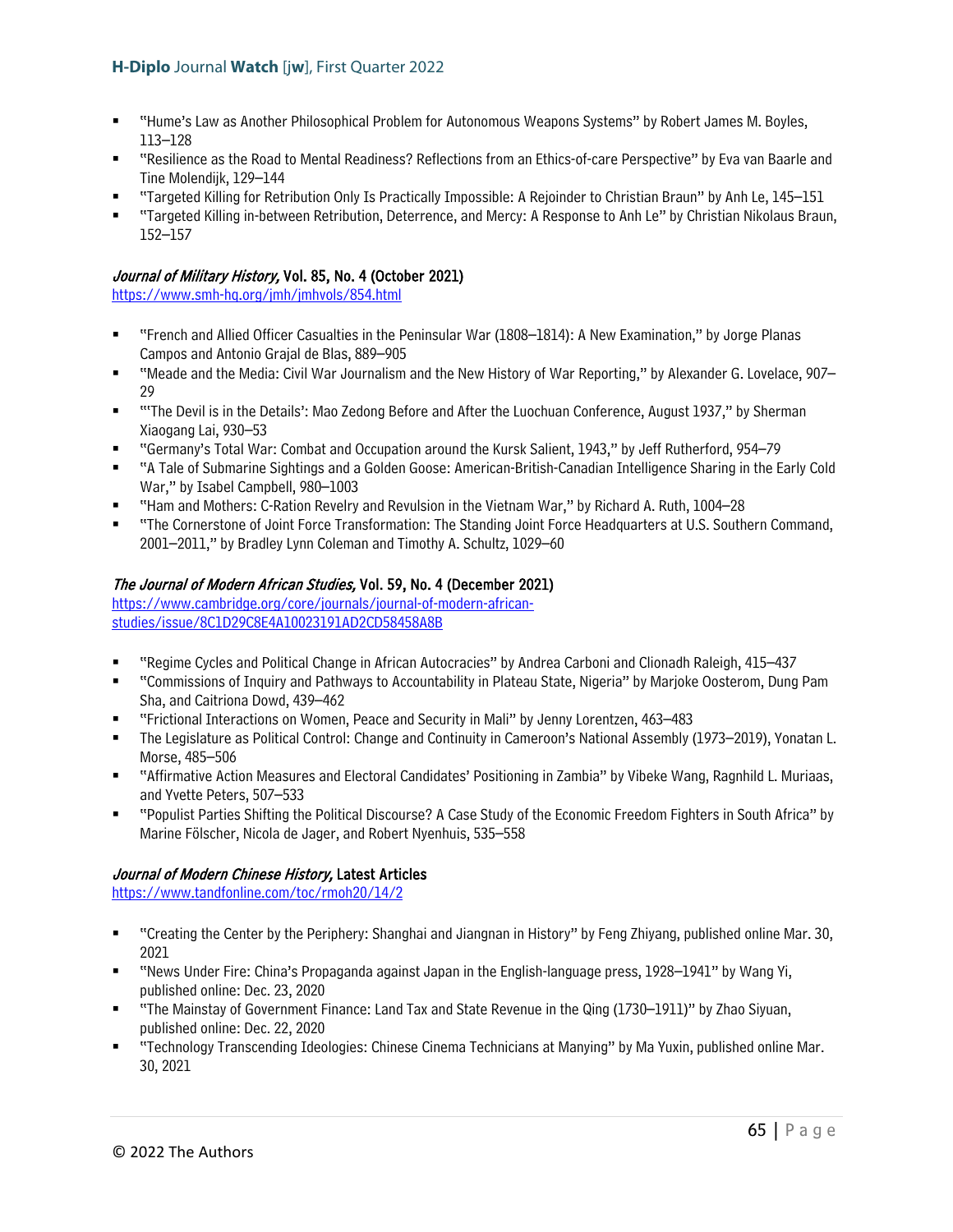## The Journal of Modern History, Vol. 93, No. 4 (December 2021)

<https://www.journals.uchicago.edu/toc/jmh/2021/93/4>

- "Spontaneous Human Combustion and Claude-Nicolas Le Cat's Hunt for Fame" by Meghan K. Roberts, 749–782
- "At the Limits of Citizenship: Democratization and the Problem of Nonvoting in Britain and France, ca. 1848–2018" by Tom Crook and Malcolm Crook, 783–823
- "The Concentration Camp as Site of Refuge: The Rise of the Refugee Camp and the Great War in the Middle East" by Michelle Tusan, 824–860
- "'La Langue de nos maîtres': Linguistic Hierarchies, Dialect, and Canon Decolonization During and After the Présence Africaine Congress of 1956" by Sarah Claire Dunstan, 861–895

### Review Article

"The Sky beyond Versailles: The Paris Peace Treaties in Recent Historiography" by Robert Gerwarth, 896–930

## Journal of Modern Italian Studies, Vol. 26, No. 5 (2021)

<https://www.tandfonline.com/toc/rmis20/26/5>

The Prism of New Mobilities: The Mobility Trajectories of Refugees and Asylum Seekers Outside the Italian System of International Protection

- "Introduction" by Francesco Della Puppa and Giuliana Sanò, 503–527
- "Unveiling Informality through Im/mobility. Conceptual Analysis of Asylum Seekers and Refugees at the Margins of the Reception System in Italy" by Stefano degli Uberti, 528–551
- "The Multiple Facets of (Im)mobility. A Multisited Ethnography on Territorialisation Experiences and Mobility Trajectories of Asylum Seekers and Refugees outside the Italian Reception System" by Giuliana Sanò and Francesco Della Puppa, 552–568
- "Time-out for the Outsider Refugees. Ten-years of Im-mobility across EU Borders and outside the Reception Systems" by Elena Fontanari, 569–588
- "The Floating Karst Flow of Migrants as a Rite of Passage through the Eastern European Border" by Roberta Altin, 589–607
- "From Lampedusa to the Susa Valley: Solidarity Networks in Two Border Battlegrounds" by Davide Filippi, Luca Giliberti, and Luca Queirolo Palmas, 608–626
- "'Vertical Mobility'. Migrants' Trajectories within/between the Western Alps and Southern Italy" by Gaia Cottino, 627–643
- "Obituary: Stuart J. Woolf (1936-2021)" by John A. Davis, 644

# The Journal of Pacific History, Vol. 56, No. 3 (2021)

<https://www.tandfonline.com/toc/cjph20/56/3>

## Fluid Frontiers: Oceania and Asia in Historical Perspective

- "Fluid Frontiers: Oceania and Asia in Historical Perspective" by Paul D'arcy and Lewis Mayo, 217–235
- "Fluid Frontiers and Uncertain Geographies: US Controls on Immigration from the Pacific, c. 1880−1950" by Judith A. Bennett, 236–257
- "About Ancestors" by Matt K. Matsuda, 258–273
- "Micronesia and the Rise of China: Realpolitik Meets the Reef" by Gonzaga Puas and Paul D'arcy, 274–295
- "Currents and Oceanic Geographies of Japan's Unending Frontier" by Jonas Rüegg, 296–319
- "The Philippines as a Pacific Nation: A Brief History of Interaction between Filipinos and Pacific Islanders" by Paul D'arcy, 320–342
- "Outermost Oceania? Taiwan and the Modalities of Pacific History" by Lewis Mayo, 343–364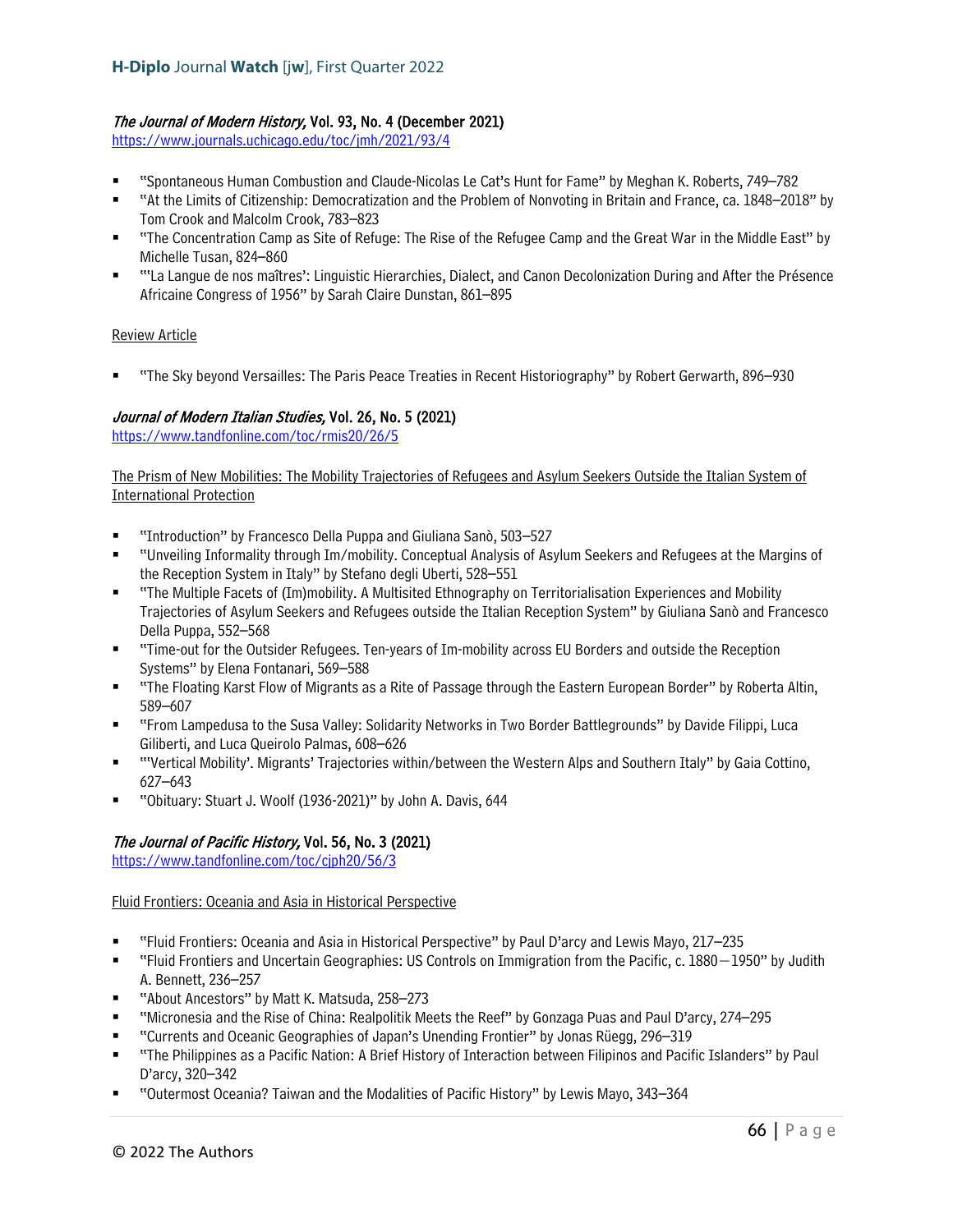## The Journal of Pacific History, Vol. 56, No. 4 (2021)

https://www.tandfonline.com/toc/ciph20/56/4

- Critical Survey: "Naming 'Polynesia': Cartography, Geography, and Toponymy of the 'Fifth Part of the World'" by Bronwen Douglas, 375-414
- "Autonomy, Mobility, and Identity: The Re Tamuning of Guam, 1869–1901" by Lopaka O'Connor, 415–436
- Pacific Currents: "US-Pacific Engagement and the Biden Presidency: The Limits of a China-Centred Approach" by Terence Wesley-Smith and Gerard A. Finin, 437–458
- "Manuscript XXXV: Why Miklouho-Maclay Chose New Guinea" by Elena Govor and Chris Ballard, 459–471
- "Manuscript XL: Koe taimi kovi 'i Toga—A Bad Time in Tonga: The Journal of J. Fekau 'Ofahemo'oni, 18 January to 27 March 1887" by Vicki Luker and Sioana Faupula, 472–493
- "The Upper Sepik-Central New Guinea Project" by Barry Craig, 494–496

## Journal of Palestine Studies, Vol. 50, No. 4 (December 2021)

<https://www.palestine-studies.org/en/node/1652213>

- "The Anthropological Rise of Palestine" by Sa'ed Atshan, 3–31
- "National Identity in the Guest Room: The Palestinian 'Duyuf'" by Alessandra Gola, 32–52
- "The PLO and Communist Albania: Cold War Relations" by Klejd Këlliçi, 53–66

### Uprisings and Unity: Past and Present

- "Introduction" by Rashid Khalidi, 67
- "Palestine Rises in Rebellion" by Abdel Razeq Farraj, 68–72
- "Defying Exception: Gaza after the 'Unity Uprising'" by Safa Joudeh, 73–77
- "'Who Will Hang the Bell?': The Palestinian Habba of 2021" by Abdel Razzaq Takriti, 78–83
- "The 'Unity Intifada' and '48 Palestinians: Between the Liberal and the Decolonial" by Lana Tatour, 84–89
- "'Ramadan Does Not Come for Free': Refusal as New and Ongoing in Palestine" by Rana Barakat, 90–95
- "When Palestine Shook" by Yousef Munayyer, 96–100
- "Palestine as Praxis: Scholarship for Freedom" by Nour Joudah, Randa M. Wahbe, Tareq Radi, and Dina Omar, 101– 105

## Journal of Policy History, Vol. 33, No. 4 (October 2021)

<https://www.cambridge.org/core/journals/journal-of-policy-history/issue/8ACB2CA9B5309C61C98DEA0CBE3B8D60>

- "Membership, Mobilization, and Policy Adoption in the Gilded Age: The Case of the Woman's Christian Temperance Union" by Adam Chamberlain and Alixandra B. Yanus, 345–372
- "Salvaging Marginalized Men: How the Department of Defense Waged the War on Poverty" by John Worsencroft, 373–400
- "Jacksonian Consular Reform and the Forging of America's First Global Bureaucracy" by Simeon Andonov Simeonov, 401–428
- "Social Welfare History in the Age of Diversity" by Edward D. Berkowitz, 429–440

## Journal of Political Science Education, Vol. 17, No. 4 (2021)

<https://www.tandfonline.com/toc/upse20/17/4>

### Scholarship of Teaching and Learning

 "Does Discussion Lead to Opinion Change within Political Science Students? A Pedagogical Exercise of Deliberative Democracy" by Daniele Archibugi, Martina Bavastrelli, and Marco Cellini, 513–540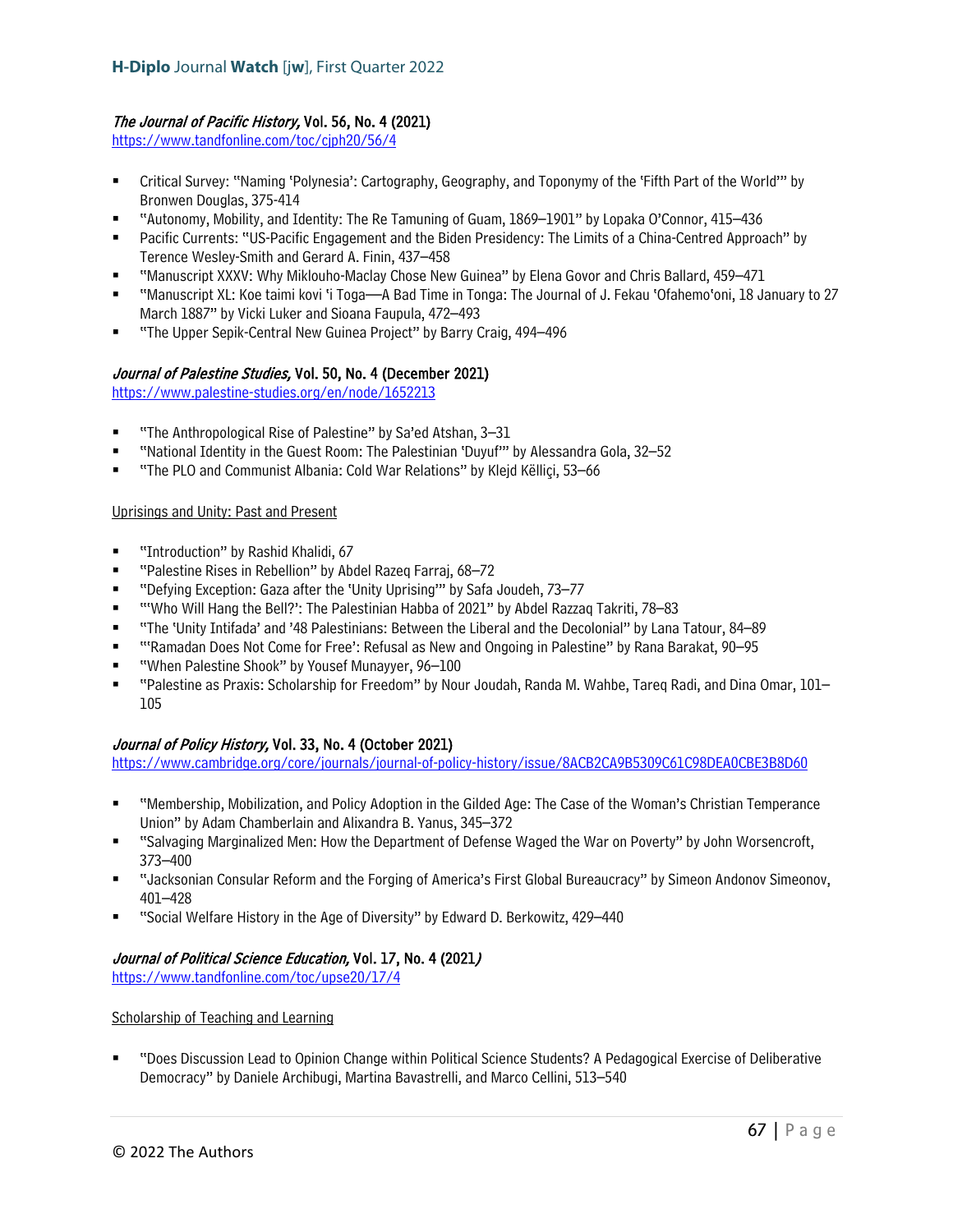- "'Is Anyone Listening?' Measuring Faculty Engagement with Published SoTL Scholarship in Political Science" by Thomas Doleys, 541–559
- "Closing the Gap: Collaborating with Research Librarians to Improve Information Literacy in the Political Science Classroom" by Christopher J. Devine, Heidi Gauder, and Michelle C. Pautz, 560–577
- "Where are the Grown-Ups? Thinking about Anarchy with 'Lord of the Flies'" by William C. Mayborn, 578–594
- "The Impact of Gender on International Relations Simulations" by Susan Engel, Deborah Mayersen, David Pedersen, and Joakim Eidenfalk, 595–613
- "The Pedagogy and Benefits of Using Current Affairs Journals in Introductory International Relations Classes" by Marina A. Kingsbury, 614–622

## Political Science Instruction

- "Methods Can be Murder: A Metaphorical Framework for Teaching Research Design" by Timothy Wyman McCarty, 623–640
- "Inverting the Classroom in Large-Enrollment Classes: A Beginner's Guide" by Daniel Lambach and Caroline Kärger, 641–652
- "Teaching Undergraduates R in an Introductory Research Methods Course: A Step-by-Step Approach" by Ruoxi Li, 653–671

### Journal of the Royal Asiatic Society, Vol. 31, No. 4 (October 2021)

[https://www.cambridge.org/core/journals/journal-of-the-royal-asiatic](https://www.cambridge.org/core/journals/journal-of-the-royal-asiatic-society/issue/92A671D6F91140BC35BA50030A93F1E8)[society/issue/92A671D6F91140BC35BA50030A93F1E8](https://www.cambridge.org/core/journals/journal-of-the-royal-asiatic-society/issue/92A671D6F91140BC35BA50030A93F1E8)

- "Fancy Footwork: Furniture Patterns Going to and from Gandhāra" by Doris Meth Srinivasan, 647–691
- "The Organisation of Stage Stations in Central Asian Colonial Provinces of the Tibetan Empire According to 'Pelliot tibétain 1096r'" by Joanna Bialek, 693–709
- "The Jewish Communities of Safed and Jerusalem during the Fourteenth Century" by Michael Ehrlich, 711–720
- "Interreligious Relations with No Self: A Mystical Path to Omnilogue?" by Rafal K. Stepien, 721–741
- "The Qizilbāsh and their Shah: The Preservation of Royal Prerogative during the Early Reign of Shah Ṭahmāsp" by Gregory Aldous, 743–758
- "Memory of Destroyed Khorsabad, Victor Place, and the Story of a Shipwreck" by Bülent Genç, 759–774
- "An Ottoman Historian in Troubled Times. Five Letters from Paul Wittek to Sydney N. Fisher, 1938–1949: The Testimony of a Friendship" by Colin Heywood, 775–785
- "Membership Born in the Interstitial Spaces of the British Empire: The Indian Question in South Africa from 1860 to 1960" by Marina Martin, 787–802
- "Expedition Turned Invasion: The 1888 Sikkim Expedition through British, Indian and Chinese Eyes" by Yi Meng Cheng, 803–829
- "Colonialism and Compromise: The Shanghai Municipal Police and the Arrest of Communists, 1927–37" by Peter Kwok-Fai Law, 831–853
- "Tipu Sultan's Female Entourage under East India Company Rule" by Jennifer Howes, 855–874

## Journal of Southeast Asian Studies, Vol. 52, No. 3 (September 2021)

[https://www.cambridge.org/core/journals/journal-of-southeast-asian](https://www.cambridge.org/core/journals/journal-of-southeast-asian-studies/issue/F5FCD461C5183A4765449EEF618AD4AC)[studies/issue/F5FCD461C5183A4765449EEF618AD4AC](https://www.cambridge.org/core/journals/journal-of-southeast-asian-studies/issue/F5FCD461C5183A4765449EEF618AD4AC)

- "A Political Archaeology of Theravada Buddhism: Unearthing the Emotions of Changing Funerary Practices in Northern Thailand" by Katherine A. Bowie, 369–392
- "The Myngoon Plot: Seditious State-making and the 1902 Shan Rebellion in Northern Siam" by Andrew Walker, 393– 417
- "Settler Colonialism and Usurping Malay Sovereignty in Singapore" by Gareth Knapman, 418–440
- "Benevolent Technocracy: The Chinese Protectorate, Migration Control and Racialised Governmentality in Colonised Malaya" by Siew-Min Sai, 441–463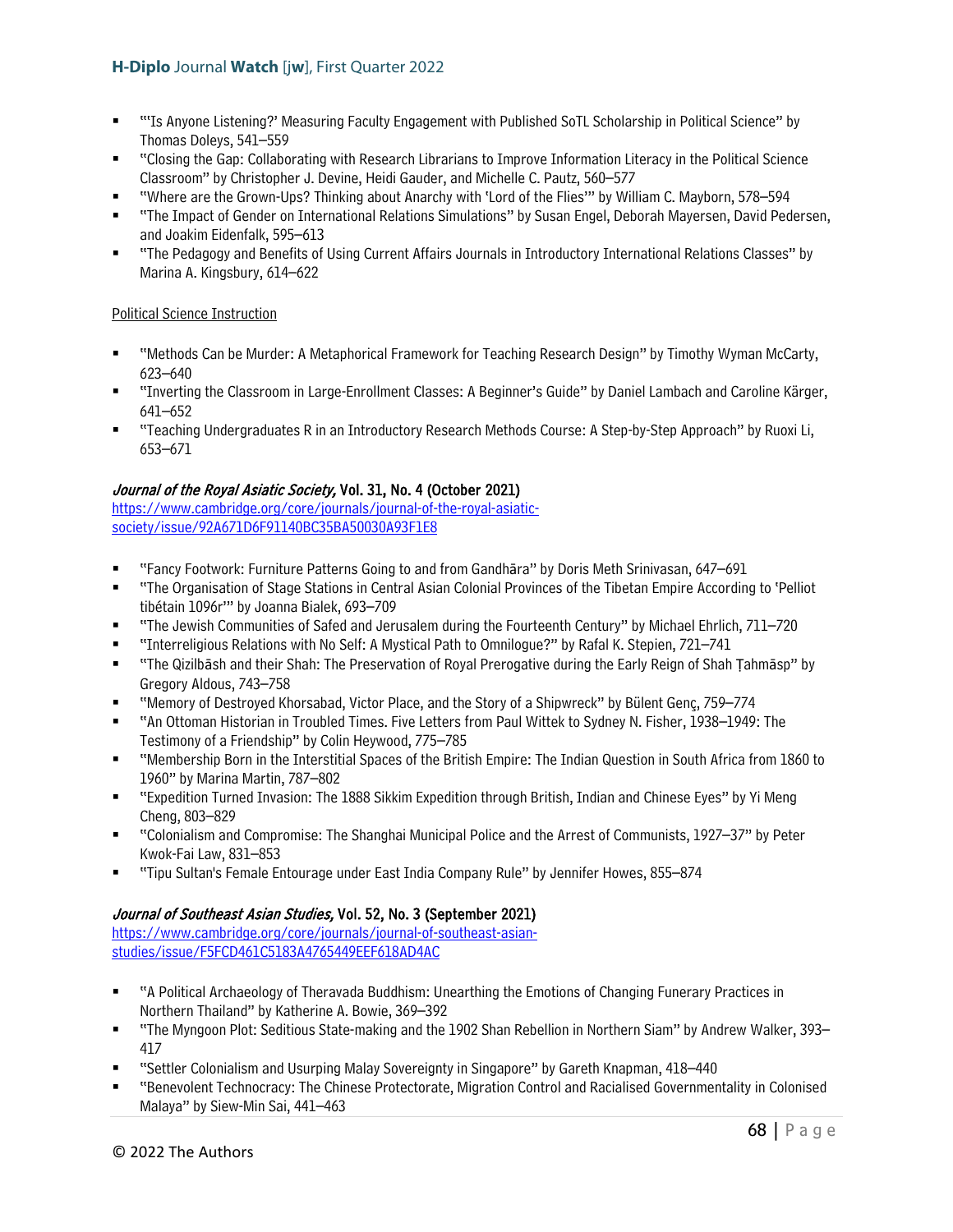- "Dream Mother: Race, Gender, and Intimacy in Japanese-occupied Singapore" by Kate Imy, 464–491
- "After Dispossession: Shifting Livelihoods and Lives since the Advent of a Rubber Plantation in Southern Laos" by Tomoko Nakata, 492–514
- "Southeast Asian Cultural Landscape, Resistance, and Belonging in East Timor's FRETILIN Movement (1974–75)" by Kisho Tsuchiya, 515–538
- Research Note: "Small-scale Shrimp Farming and Community Supported Fisheries in Southeast Asia" by Brian Szuster, Jennifer M. Bernstein, Kulapa Kuldilok, and William Cecil, 539–553

# Journal of Strategic Studies, Vol. 44, No. 5 (2021)

<https://www.tandfonline.com/toc/fjss20/44/5>

- "So Many Butterflies: Isaiah Berlin and the Challenge of Strategy" by John Stone, 640–660
- "In the Shadow of the War: Bolshevik Perceptions of Polish Subversive and Military Threats to the Soviet Union, 1920–32" by Peter Whitewood, 661–684
- "'My Task Is To Get into the French Army': Soviet Strategy and the Origins of Soviet-French Military Cooperation in the 1930s" by Aleksandr Vershinin, 685–714
- "'The Special Service Squadron of the Royal Marines': The Royal Navy and Organic Amphibious Warfare Capability before 1914" by Matthew S. Seligmann, 715–736
- "Britain's Armed Forces and Amphibious Operations in Peace and War 1919–1939: A Gallipoli Curse?" by Matthew Heaslip, 737–759
- Review Essay: "'The Deflection of Strategy by Politics'. British Grand Strategy, a German Island and the Dardanelles Debacle" by Andrew Lambert, 760–773

## Journal of Tourism History, Vol. 13, No. 2 (2021)

<https://www.tandfonline.com/toc/rjth20/13/2>

- "Czechs on Ships: Liners, Containers and the Sea" by Jan Mrázek, 111–137
- "'Game which the Pampered Pleasure Seekers Seek': Hunting Tourism, Conservation, and Colonialism in the Yukon Territory, Canada, 1910–1940" by Heather Green, 138–164
- "'La Vie Alpine Marocaine': Colonial Mobility, Physicality and Limitation in the Haut-Atlas, 1920s–1950s" by Patrick Young, 165–187
- "'Come to Ulster': the Imagery and Activities of the Ulster Tourist Development Association in Northern Ireland 1923–1939" by Jamie Nugent, 188–220

## Journal of Vietnamese Studies, Vol. 16, No. 4 (Fall 2021)

<https://online.ucpress.edu/jvs/issue/16/4>

- "Ethnic Chinese in the Sino-Vietnamese Borderlands: Debates over Loyalty and Identity" by Nguyễn Văn Chính, 31–35
- "Japanese 'Blood' in the 1979 Sino-Vietnamese Border War: Isao Takano and Vietnam" by Khue Dieu Do, 36–67
- Multimedia Review: "Bending the Long Arc of War to a Vision of Peace: An Interview with Nguyễn Phan Quế Mai" by Janet J. Graham and Quynh H. Vo, 68–89

## Labor History, Vol. 62, Issue 4 (2021)

<https://www.tandfonline.com/toc/clah20/62/4>

- John McIlroy & Alan Campbell, "The 'core' leaders of the Communist Party of Great Britain, 1923–1928: their past, present and future," 371–412.
- Yi Xu & Xuewei Dou, "From empowerment to encapsulation: Sanitation workers' struggles and sources of power in South China," 413–433.
- Timothy J. Minchin, "'The factory of the future' Historical continuity and labor rights at Tesla," 434–453.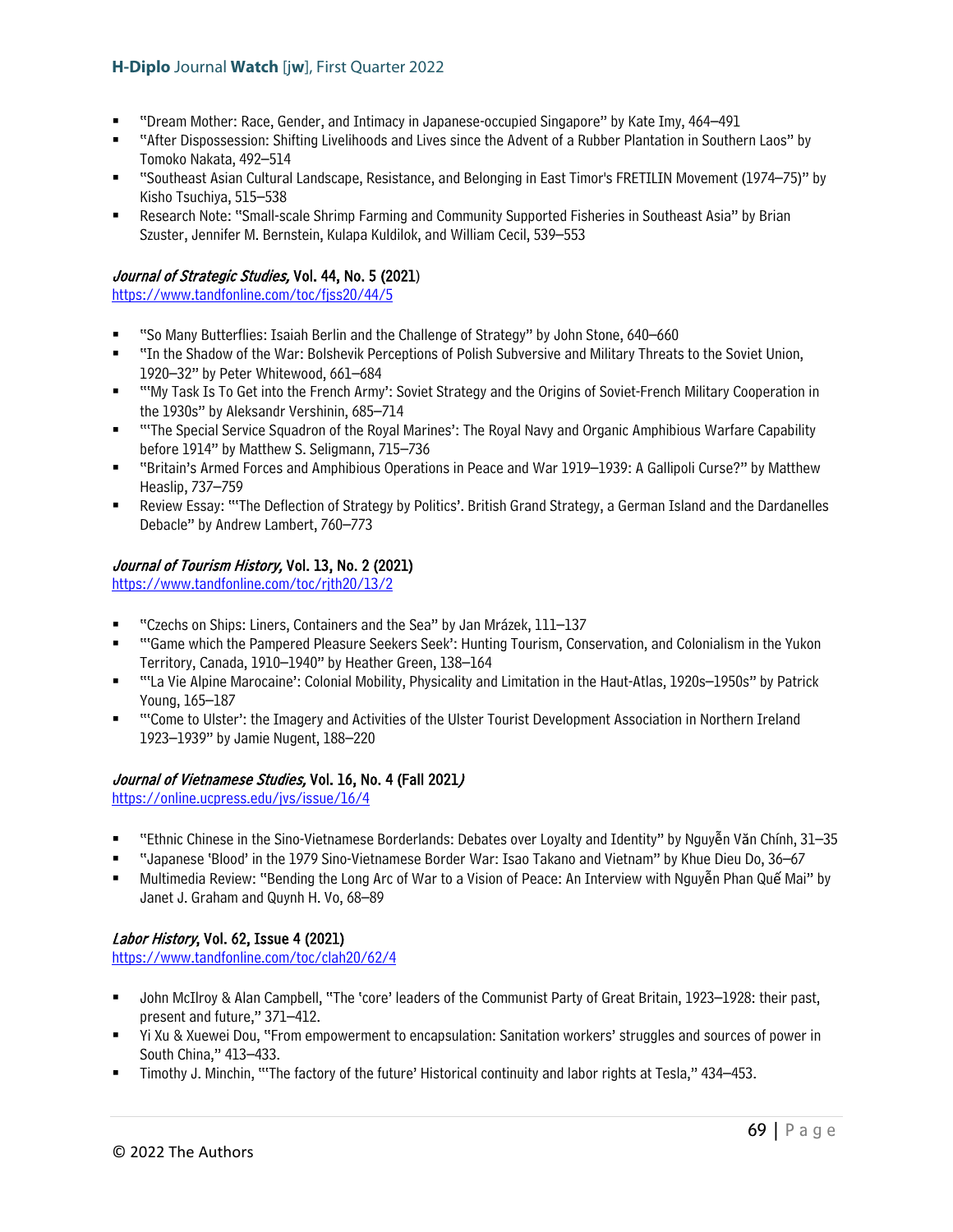- Fabio Guidali, "Intellectuals at the factory gates: Early Italian *operaismo* from Raniero Panzieri to Mario Tronti," 454– 469.
- David Clayton, "Conflict and conciliation: industrial relations in an industrialising Hong Kong, ca. 1946-1960," 470– 488.
- Kevin E. Grimm, "'Encroaching upon trade union preserves': the 1950s fight over global labor norms between the international confederation of free trade unions and moral re-armament," 489–510.
- Mohammad Ferdosi, "The Development of Employment Protection Legislation in the United Kingdom (1963-2013)," 511–531.

### Labor Studies Journal, Vol. 46, Issue 4 (December 2021)

<https://journals.sagepub.com/toc/lsja/46/4>

- Edward Webster and Kally Forrest, "The Role of the ILO during and after Apartheid," 325–344.
- Ricardo D. Martínez-Schuldt, Jacqueline Maria Hagan, and Deborah M. Weissman, "The Role of the Mexican Consulate Network in Assisting Migrant Labor Claims across the U.S.-Mexico Migratory System,"345–368.
- Matthew Fischer-Daly, "Human Dignity and Power: Worker Struggles against Precarity in U.S. Agribusiness," 369– 393.

# Mediterranean Historical Review, Vol. 36, Issue 2 (2021)

<https://www.tandfonline.com/toc/fmhr20/36/2>

- Scott Lawin Arcenas, "Mare ORBIS: a network model for maritime transportation in the Roman world," 169–198.
- Leigh Chipman, Gideon Avni & Ronnie Ellenblum, "Collapse, affluence, and collapse again: contrasting climatic effects in Egypt during the prolonged reign of al-Mustansir (1036–1094)," 199–215.
- Lena Sadovski-Kornprobst, "Multilingualism in Venetian Dalmatia: studying languages and orality in written administrative documents from Split (fifteenth/sixteenth centuries)," 217–236.
- Cornel Zwierlein, "Prussia against Rome, 1724–1742: Mathurin Veyssière La Croze's and Giuseppe Simone Assemani's Mediterraneist views on the Nestorians in India\*," 237–257.
- Na'ama Ben Ze'ev & Gal Amir, "Rural producers in the High Court: the struggle for control of olive oil production in Israel, 1950–1953," 259–277.

## The Middle East Journal, Vol. 75, No. 3 (Autumn 2021)

<https://muse.jhu.edu/issue/46918>

- Jacob Passel, "Editor's Note," 363–364.
- Harith Hasan, "The Roots of the Sadrist Movement: Muhammad al-Sadr, Religious Authority, and Sociopolitical Practice," 365–385.
- Pishtiwan Jalal and Ariel I. Ahram, "Salafism, Sectarianism, and National Identity in Iraqi Kurdistan," 386–406.
- Ruiheng Li, "The Failed Ba'thification of Iraqi Kurdistan: The Ideological and Organizational Strategies of the Ba'th Party in Northern Iraq, 1968–2003," 407–427.
- Rebecca Joubin and Sophia Nissler, "Escape to Germany in Syrian Television Drama: From Cross-Cultural Gender Constructions to Transnational Tropes of Masculinity and Homeland," 428–447.
- Daniel Byman, "The Social Media War in the Middle East," 449–468.

## Middle East Policy, Vol. 28, Issue 1 (Spring 2021)

<https://onlinelibrary.wiley.com/toc/14754967/2021/28/1>

## Symposium

 Jeffrey Feltman, Negar Mortazavi, Chas W. Freeman Jr., James P. Moran, "Middle East Policy in Transition: Issues for the 117th Congress & the New Administration," 3–22.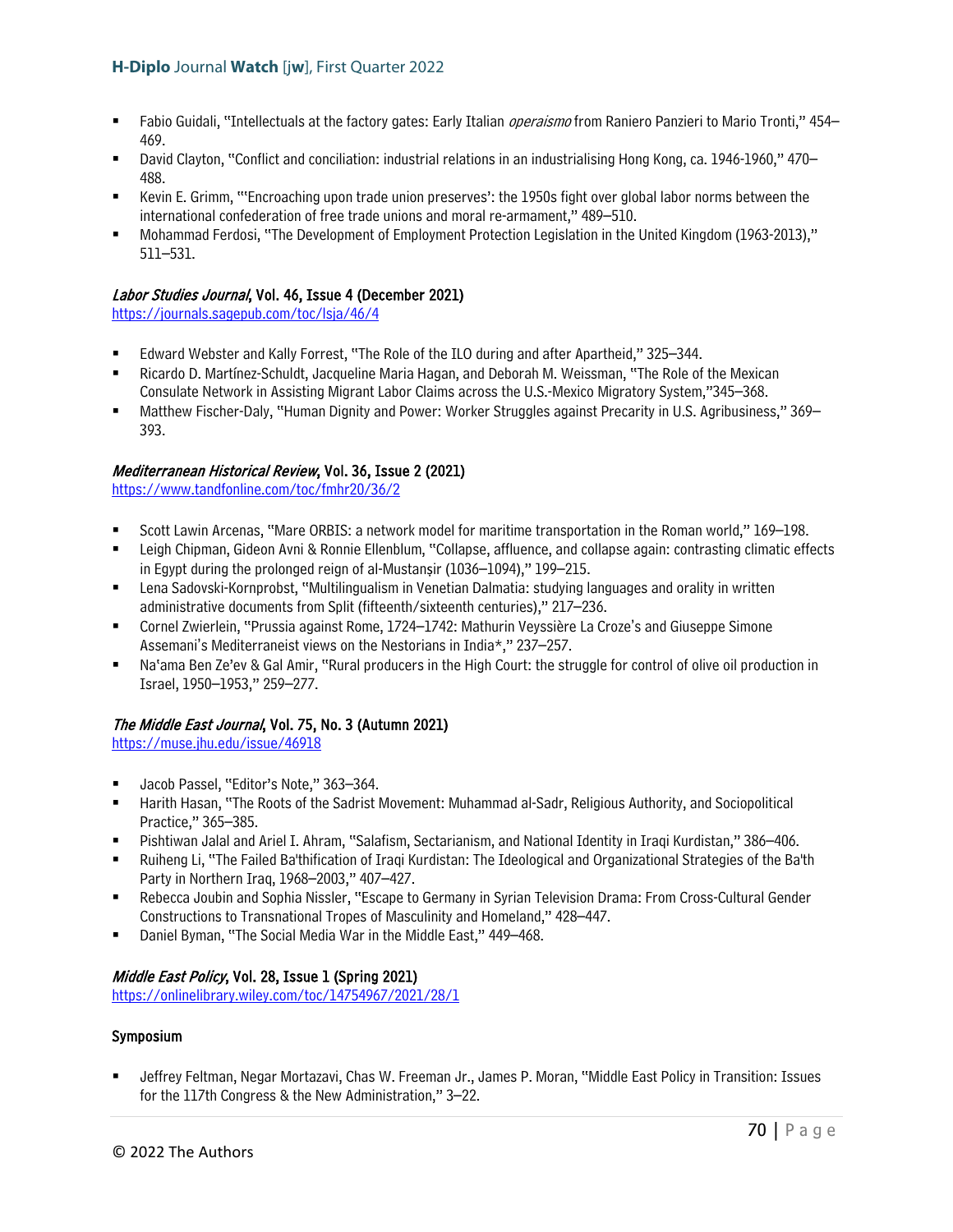### Regional Politics

- Majed Mohammed Hassan Al-Ansari, Bülent Aras, Emirhan Yorulmazlar, "The New Gulf Order: Crisis, Mediation, and Reconciliation," 23–35.
- Hae Won Jeong, "The Abraham Accords and Religious Tolerance: Three Tales of Faith-Based Foreign-Policy Agenda Setting," 36–50.

### International Relations

- Najib Ghadbian, "The Syrian Refugee Crisis and the International Community," 51–69.
- Yaniv Voller, "Moderate" Arab States: From the Cold War to the Syrian Conflict," 70–86.
- Jonathan Hoffman, "The Return of Great-Power Competition to the Middle East: A Two-Level Game," 87–104.
- Dmitry Strovsky, Ron Schleifer, "Playing with Information: The Israeli-Palestinian Conflict in the Russian Press," 105– 122.

#### Economics and Resources

- Leila Dagher, Raoul Nehme, "Can Lebanon's Economy Be Saved? A Plan for Revival," 123–134.
- Sang Yoon Shin, Taehwan Kim, "Eastern Mediterranean Gas Discoveries: Local and Global Impact," 135–146.
- Mohammed Bani Salameh, "Dam Wars: Are Ethiopia, Turkey, and Iran Leading to Water Armageddon?," 147–157.

### Middle Eastern Studies, Vol. 57, Issue 6 (2021)

<https://www.tandfonline.com/toc/fmes20/57/6>

- Murat Yolun, "Coercion in Armageddon: the experiences of Ottoman soldiers in the Great War," 865–879.
- Murat Bayram Yılar & İrfan Davut Çam, "Who are we? and Who are they? The construction of Turkish national identity in textbooks within the context of the Turkish War of Independence," 880–903.
- Ebru Boyar & Kate Fleet, "Great Britain and 'a small and poor peasant state': Turkey, Britain and the 1930 Anglo-Turkish Treaty of Commerce and Navigation," 904–919.
- Gözde Emen Gökatalay, "A crisis of legitimacy or a source of political consolidation? The deportation of Bulgarian Turks in 1950-1951 and the Democratic Party," 920–934.
- Hale Yılmaz & Roger A. Deal, "Changing gender relations in 1950s Ankara: an inside view," 935–955.
- Cezar Stanciu, "Romania and the Palestine Liberation Organization, 1972–1974," 956–971.
- E. Palieraki, "Producing scientific knowledge by and for the Third World: postcolonial Algeria, South Americans and militant expertise in the Global Cold War," 972–991.
- Ahmed M. Abozaid, "Did as-Saʿidiyya really revolt? An ethnographic investigation," 992–1029.

### Middle Eastern Studies, Vol. 58, Issue 1 (2022)

<https://www.tandfonline.com/toc/fmes20/58/1>

- Denis Vovchenko, "Caring for the sick man? Russian and Greek reactions to the Ottoman reforms (1856–1908)," 1– 18.
- Syed Tanvir Wasti, "İbnülemin Mahmud Kemal İnal the epitome of late Ottoman culture," 19–31.
- Alexandros Lamprou, "The journal *İ*nkılâp and the appeal of antisemitism in interwar Turkey," 32–47.
- Mehmet Doğar, "The place of Italy in Turkish foreign policy in the 1930s," 48–69.
- **Benjamin Gourisse, "What politics does to the army: divisions and reconfigurations to the military institution in the 27** May 1960 coup in Turkey," 70–86.
- Efrat Aviv, "Israel, Turkey, and the Turkish Jewish community in light of Operation Protective Edge," 87–102.
- Ofira Rachel Gruweis-Kovalsky, "Jerusalem 1948–1952 as a 'no man's land': the Israeli policy in Jerusalem as an arena of the Cold War," 103–119.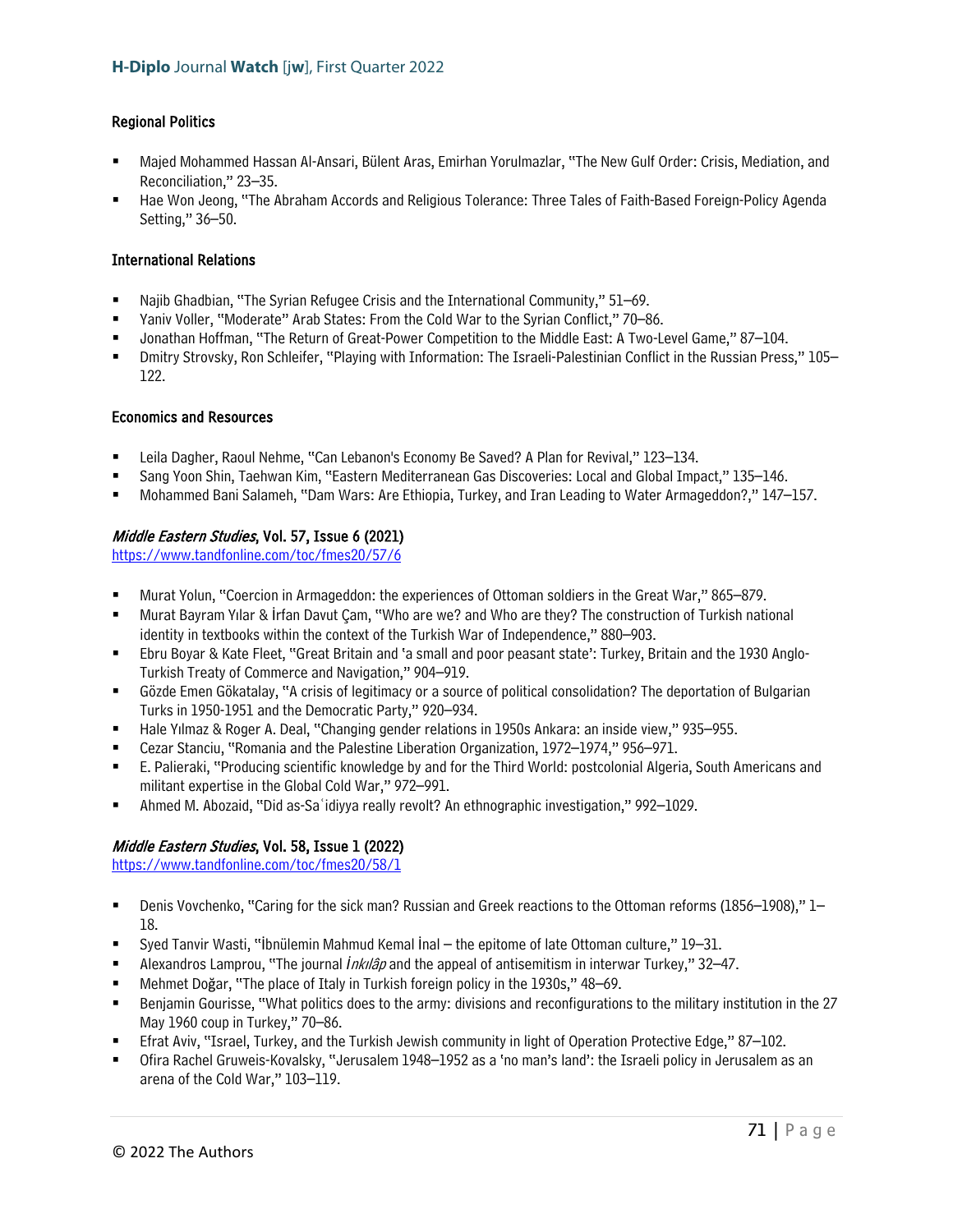- Amir Goldstein, "From reconciliation to confrontation: Menachem Begin and the Kibbutz Movement 1968–1981," 120– 135.
- Esther Meir-Glitzenstein, "Terrorism and migration: on the mass emigration of Iraqi Jews, 1950–1951," 136–152.
- Gareth Stansfield & Allan Hassaniyan, "Kurdish insurgency in Rojhelat: from Rasan to the Oslo negotiations," 153– 166.
- Ghashia Kiyani, "Coup-proofing and political violence: the case of Iraq," 167–183.
- Peter Enz-Harlass, "'Peaceful civil jihad' Saudi Arabia's Islamic civil rights movement and its concept of jihad," 184– 200.
- Vanessa Martin, "The Abyssinian slave trade to Iran and the Rokeby case 1877," 201-213.
- Jakob Krais, "The French connection: political Islam from the Algerian War to the Iranian Revolution," 214–228.
- Fatima Tofighi, "Radical virtues: practices of the body among Iranian revolutionaries of the 1960s and 1970s," 229– 240.

# Modern Asian Studies, Vol. 55, Issue 6 (November 2021)

<https://www.cambridge.org/core/journals/modern-asian-studies/issue/E3EA948BA82BBA7122448DC6C978C3F8>

- Sanjay Subrahmanyam, "Looking out from Goa, 1648: Perspectives on a crisis of the Estado da Índia," 1755–1794.
- Ana Catarina Almeida Leite, "Cleansing Macau's Image as the 'Wickedest City in the World': Eurasia, Long Way, and Luso-tropical film production in Macau in the 1950s," 1795–1847.
- Wayne C. F. Yeung, "Poetics of the People: The politics of debating local identity in Hong Kong's Umbrella Movement and its literature (2014-16)," 1848–1882.
- Yaqoob Khan Bangash, "Implementing Partition: Proceedings of the Punjab Partition Committee, July-August, 1947," 1883–1925.
- Moritz von Brescius, "Empires of Opportunity: German naturalists in British India and the frictions of transnational science," 1926–1971.
- Jean-Thomas Martelli, "The Politics of Our Selves: Left self-fashioning and the production of representative claims in everyday Indian campus politics," 1972–2045.
- M. S. Visakh, R. Santhosh, C. K. Mohammed Roshan, "Islamic Traditionalism in a Globalizing World: Sunni Muslim identity in Kerala, South India," 2046–2087.
- David Jackman, Mathilde Maîtrot, "Allies among Enemies: Political authority and party (dis)loyalty in Bangladesh," 2088–2112.

## Modern Asian Studies, Vol. 56, Issue 1 (January 2022)

<https://www.cambridge.org/core/journals/modern-asian-studies/issue/82BC7A8DAE53E38FEFC629B8ABCF6CA8>

## Roundtable

 Brian K. Pennington, Uday Chandra, Lucinda Ramberg, Zoe Sherinian, Joel Lee, Rupa Viswanath, "A Roundtable on Rupa Viswanath's The Pariah Problem: Caste, Religion, and the Social in Modern India and the Study of the Caste," 1-64.

## Research Articles

- Du Fei, "Know Your Rights: The (un)making of the colonial legal subjects in rural North India, *circa* 1770-1857," 65– 95.
- Ashish Koul, "Whom can a Muslim Woman Represent? Begum Jahanara Shah Nawaz and the politics of party building in late colonial India," 96–141.
- Tommaso Bobbio, "Informality, Temporariness, and the Production of Illegitimate Geographies: The rise of a Muslim sub-city in Ahmedabad, India (1970s-2000s)," 142–175.
- Hira Amin, Azhar Majothi, "The Ahl-e-Hadith: From British India to Britain," 176–206.
- Daniel-Joseph MacArthur-Seal, "The Trans-Asian Pathways of 'Oriental Products': Navigating the prohibition of narcotics between Turkey, China, and Japan, 1918-1938," 207–249.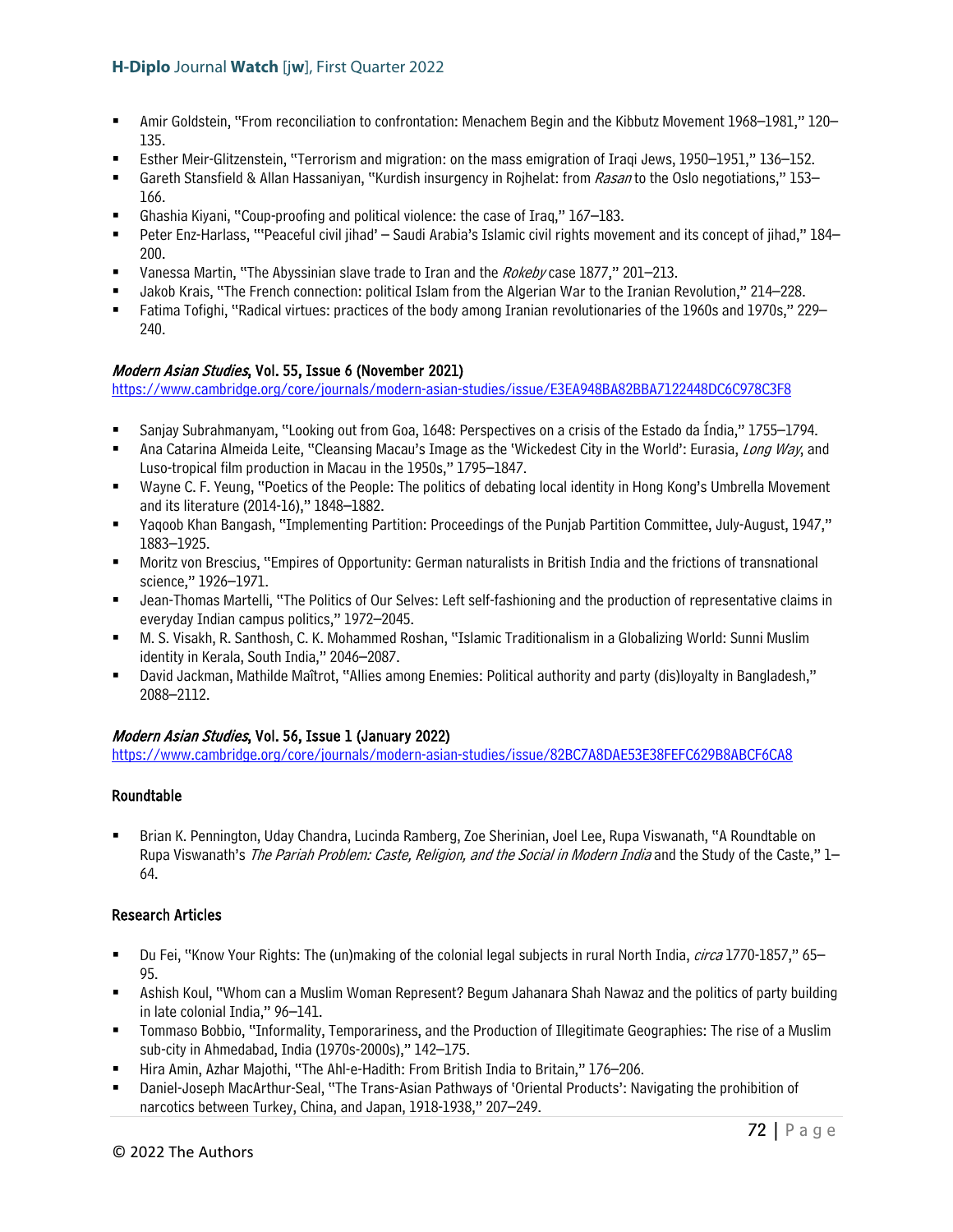- Yin Cao, "The Last Hump: The Lahore Elementary Flying Training School, the Chinese Civil War, and the final days of the British Raj," 250–268.
- Huasha Zhang, "The Sedan Chair vs the Steamboat: The Sichuan Route and the Maritime Route in the making of modern Sino-Tibetan relations," 269–308.
- Joshua H. Howard, "Beyond Repression and Resistance: Worker agency and corporatism in occupied Nanjing," 309– 349.
- Catherine S. Chan, "Cosmopolitan Visions and Intellectual Passions: Macanese publics in British Hong Kong," 350– 377.
- Qiliang He, "Afforestation, Propaganda, and Agency: The case of Hangzhou in Mao's China," 378–406.
- Por Heong Hong, Tan Miau Ing, "Contested Colonial Metrological Sovereignty: The *daching* riot and the regulation of weights and measures in British Malaya," 407–426.
- Christof Dejung, "Cosmopolitan Capitalists and Colonial Rule. The business structure and corporate culture of the Swiss merchant house Volkart Bros., 1850s-1960s," 427–470.

### Modern & Contemporary France, Vol. 29, Issue 3 (2021)

<https://www.tandfonline.com/toc/cmcf20/29/3>

### Decolonizing French Food through Literature and Culture

- Nicole Simek, "Introduction: decolonizing French food," 233–241.
- **ELIZADETH M. Collins, "'Le Riz d'Indochine'** at the French table: representations of food, race and the Vietnamese in a colonial-era board game," 243–260.
- Sylvia Grove, "Cooking for everyone through *Bande Dessinée*: gender, race, and the limits of culinary democracy in Guillaume Long's *À boire et à manger*," 261–279.
- Maryann Tebben, "'*Mon callalou*': Maryse Condé writing herself as female cook," 281–299.
- Philippe C. Dubois, "Réinscrire la convivialité: connectivités queer du culinaire chez Abdellah Taïa," 301–317.

### Le Monde Diplomatique (October 2021)

<https://www.monde-diplomatique.fr/2021/10/>

- Guillaume Pitron, "*Quand le numérique détruit la planète*," 1, 18, 19.
- Olivier Roy, "Les deux visages du djihad," 1, 11.
- Serge Halimi, "*Un empire qui ne désarme pas*," 1.
- Marie Bénilde, "*Fusion TF1-M6, pour lutter contre Netflix ?*," 3.
- Pierre Daum, "En Géorgie, l'obsession de la Russie," 4, 5.
- Alice Hérait, "Cet institut au parfum d'ambassade," 6, 7.
- **Tanguy Lepesant, "** *Taïwan, pièce manquante du « rêve chinois »*," 6, 7.
- Anne-Dominique Correa, "Combat de l'aigle et du dragon en Amérique latine," 8, 9.
- Silvio Caccia Bava, "Stratégie de la tension au Brésil," 10.
- Alexia Eychenne & Rozenn Le Saint, "Les serpents tuent encore," 12
- Bruno Jaffré, "*Mais qui a assassiné Thomas Sankara ?*," 13.
- Rémi Carayol & Laurent Gagnol, "Ces murs de sable qui surgissent au Sahara," 14, 15.
- **F** Ariane Bonzon, "« Tu me prives de ma liberté, tu ne me priveras pas de ma mort »," 16, 17.
- Vincent Liegey, "*Éloge de la décroissance*," 20.
- Marc Billaud, "Le footballeur et le chercheur," 21.
- Rick Fantasia, "Recette pour devenir un grand chef," 22, 23.
- Antoine Calvino, "La fête interdite," 27.

### Le Monde Diplomatique (November 2021)

<https://www.monde-diplomatique.fr/2021/11/>

Gilles Favarel-Garrigues & Laurent Gayer, "Le temps des justiciers autoproclamés," 1, 16, 17.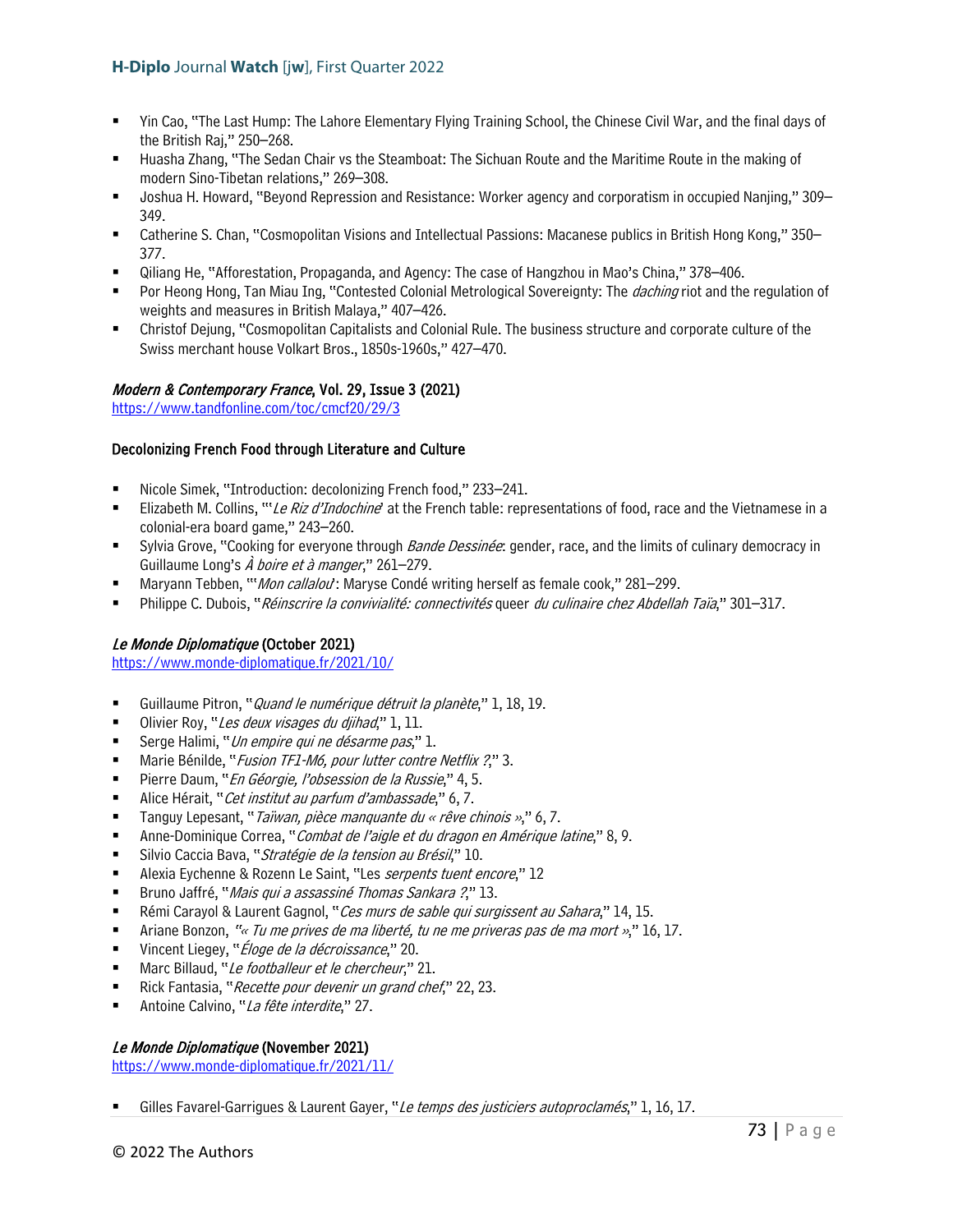- Benoît Bréville, "Préférence nationale, un remède de charlatan," 1, 18.
- Paul Pasquali, "L'ascenseur a toujours été en panne," 3.
- Maxime Robin, "À New York, des patrouilles d'habitants pour protéger Chinatown," 4, 5.
- Gabriel Hetland, "Au Nicaragua, une élection privée d'opposition," 6.
- Gilbert Achcar, "Moins de troupes, plus de drones," 7.
- Marc Pellas, "Une monarchie de plomb règne sur Bahreïn," 8, 9.
- Coline Houssais, "L'épopée militaire de la cornemuse," 10.
- Akram Belkaïd, "*Entre Alger et Paris, crises et connivences*," 11.
- Jean-Christophe Servant, "Dictature oubliée en Guinée-Équatoriale," 12.
- Philip S. Golub, "Contre Washington, Pékin mise sur la finance," 13.
- Frédéric Durand, "Climat, une conférence à la recherche du temps perdu," 14, 15.
- Evelyne Pieiller, "La politisation de la nostalgie," 19.
- **Arnaud Bontemps, Prune Helfter-Noah & Arsène Ruhlmann, "***Quand l'État paie pour disparaître***," 20.**
- Aurélien Bernier, "Prix de l'énergie, une folie organisée," 21.
- Alain Garrigou, "Panthéon, on y entre, on en sort," 22.
- Sandrine Lana & Hélène Servel, "Dans l'océan de la fraude au travail détaché," 23.
- Hubert Prolongeau, "Les générations manga," 27.
- Serge Halimi & Pierre Rimbert, "Si Assange s'appelait Navalny," 28.

### Le Monde Diplomatique (December 2021)

<https://www.monde-diplomatique.fr/2021/12/>

- Laurent Perpigna Iban, "En Irak, le retour de Daech," 1, 11.
- Benoît Bréville, "De Minsk à Calais," 1.
- Éric Vuillard, "Un prodigieux charabia," 3.
- Hélène Richard, "En Lettonie, la question russe sur toutes les langues," 4, 5.
- Rachel Knaebel, "L'aubaine des sociaux-démocrates allemands," 6.
- Tristan de Bourbon-Parme, "« La chasse aux serveurs est ouverte »," 7.
- Jean-Luc Racine, "La victoire des talibans chamboule le jeu diplomatique en Asie," 8, 9.
- Fanny Pigeaud, "*Fin de partie pour Bolloré en Afrique ?*," 10.
- Jake Johnston, "La bataille d'Haïti n'est pas finie," 12.
- Benoît Bréville & Pierre Rimbert, "Tiédir quand ça chauffe," 13.
- Philippe Descamps, "*Grenoble, ville-test*," 14, 15.
- **Annette Lensing, "**Diplomatie « des valeurs » à la sauce verte," 16, 17.
- Sébastien Fontenelle, "Armes françaises pour dictature modèle," 18.
- Evelyne Pieiller, "De si gentils artistes gouvernementaux," 19.
- Antoine Schwartz, "*Prenez garde à la jeune garde du libéralisme*," 20, 21.
- Alain Garrigou, "L'investiture par la grâce des sondages," 22.
- Charlotte Recoquillon, "Magie du charcutage électoral aux États-Unis," 23.
- Marie-Noël Rio, "Alice Neel à contre-courant," 27.
- Barbara J. Fields & Karen E. Fields, "Aux racines de la race," 28.

### Le Monde Diplomatique - Manière de Voir (October – November 2021)

<https://www.monde-diplomatique.fr/mav/179/>

### Vérités et mensonges au nom de la science

### I. Le socle de la raison

- Aurélien Barrau, "D'où venons-nous ?"
- Évelyne Clément, Fabrice Guillaume, Guy Tiberghien et Bruno Vivicorsi, "Comment pensons-nous ? "
- Bernard Dujon, "Nous sommes tous des mutants."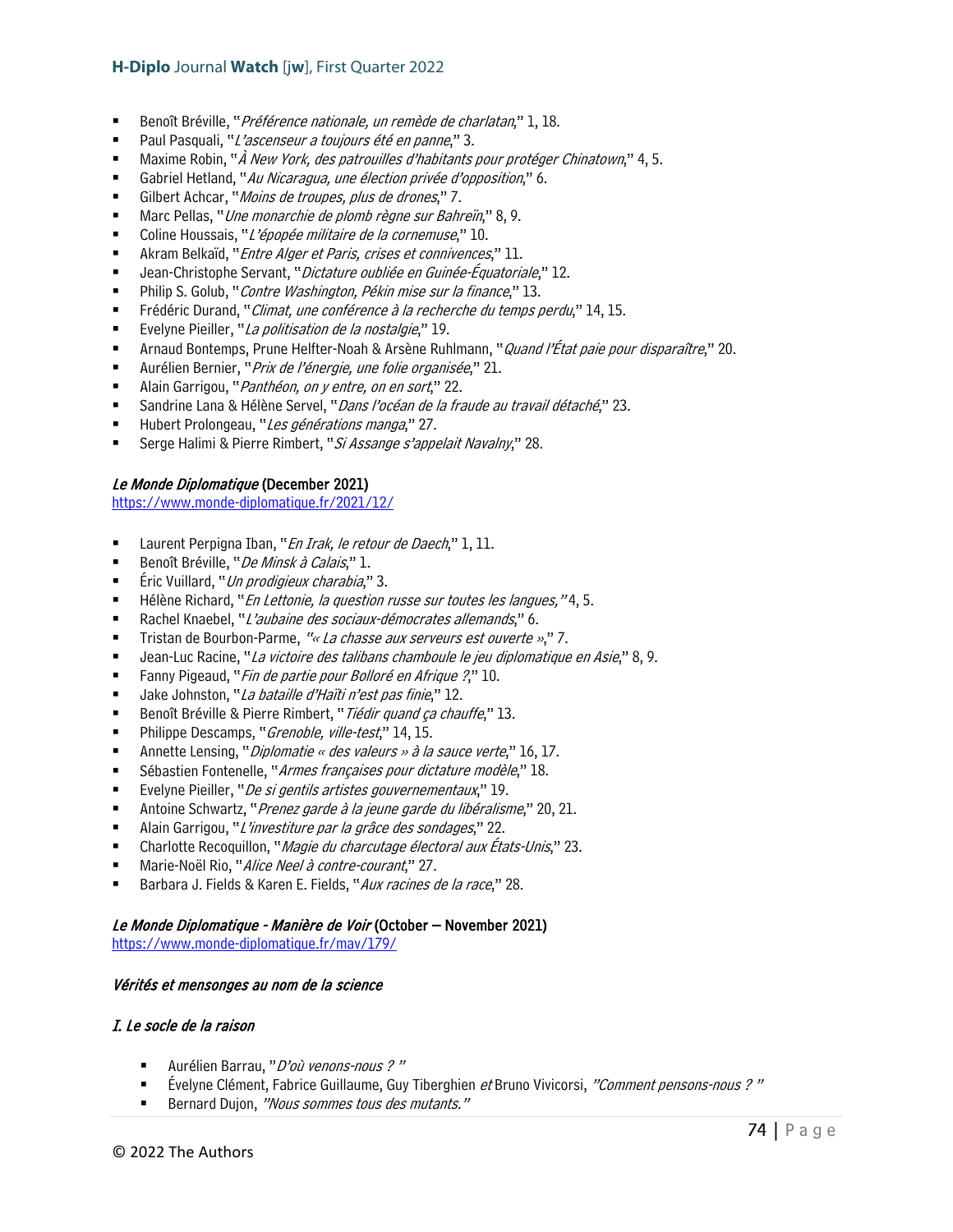- **Philip Warren Anderson, "Contre la « guerre des étoiles »."**
- Jacques Testart, "Vers la sélection humaine."
- Philippe Descamps, "Comment éviter le chaos climatique ?"
- Dominique Raynaud, "Des glaciers de l'Antarctique à l'accord de Paris."
- Ignacio Ramonet, "Le meilleur des mondes."

#### II. Une recherche sous influence

- **Pierre Joliot, "Chercheurs en lutte pour une exception culturelle."**
- **Ibrahim Warde, "Les campus américains vampirisés par les marchands."**
- Richard Monvoisin et Camille Noûs, "Études publiques, éditeurs privés."
- Pierre Jourde, "Facéties de la bibliométrie."
- Daniel Bougnoux, "La science au risque des médias."
- Elisa Perrigueur, "De l'exclusion à la sous-représentation des femmes."
- Philippe Descamps, "Médecins sous emprise industrielle."
- Bruno Canard et Étienne Decroly, "Wuhan, un nouveau Hiroshima ?"

#### III. Prolifération des pseudosciences

- Jean Bricmont et Diana Johnstone, "Quand l'astrologie entre à l'université."
- Jean-Baptiste Malet, "L'internationale de l'ésotérisme."
- Charles Perragin et Guillaume Renouard, "Le mythe de la singularité."
- Steven Rose, "Un alibi biologique pour des fins politiques."
- Samir Amin, "Des pseudomathématiques au cybermarché."
- Richard Monvoisin, "La zététique, sur une fine couche de glace."

### IV. Rallumer les Lumières

- Jean-Marc Lévy-Leblond, "Aux fondements de l'universalisme."
- Jacques Testart, "L'intelligence scientifique en partage."
- Albert Jacquard, "La bifurcation."
- Henri Laborit, "Sortir de la domination."
- Jean-Claude Pecker, "Une exigence de lucidité."
- Thierry Lebel, "Science et politique, un dialogue impossible ?'

#### Le Monde Diplomatique - Manière de Voir (December 2021 – January 2022) <https://www.monde-diplomatique.fr/mav/180/>

#### Le Vietnam, colonisation française, guerre américaine, pressions chinoises

### I. D'une guerre à l'autre

- Nguyen Xuan Tho, "Quand la Chine et la France marchandent un dépeçage."
- Alain Ruscio, "La machine infernale."
- Vincent Bollenot, "*À Paris, résistance et répression*."
- Pham Van Dong, "« Nous avons besoin de confiance réciproque »."
- Bernard Féron. "Division du camp communiste."
- Daniel Roussel, "Charles de Gaulle : le discours de Phnom Penh. Derrière les volets d'un pavillon de banlieue."
- Nguyen Khac Vien, "*À Saïgon, un régime autoritaire et corrompu*."
- Claude Julien, "Les étudiants américains donnent le ton."
- C. J., "Trente ans de guerre pour en arriver là."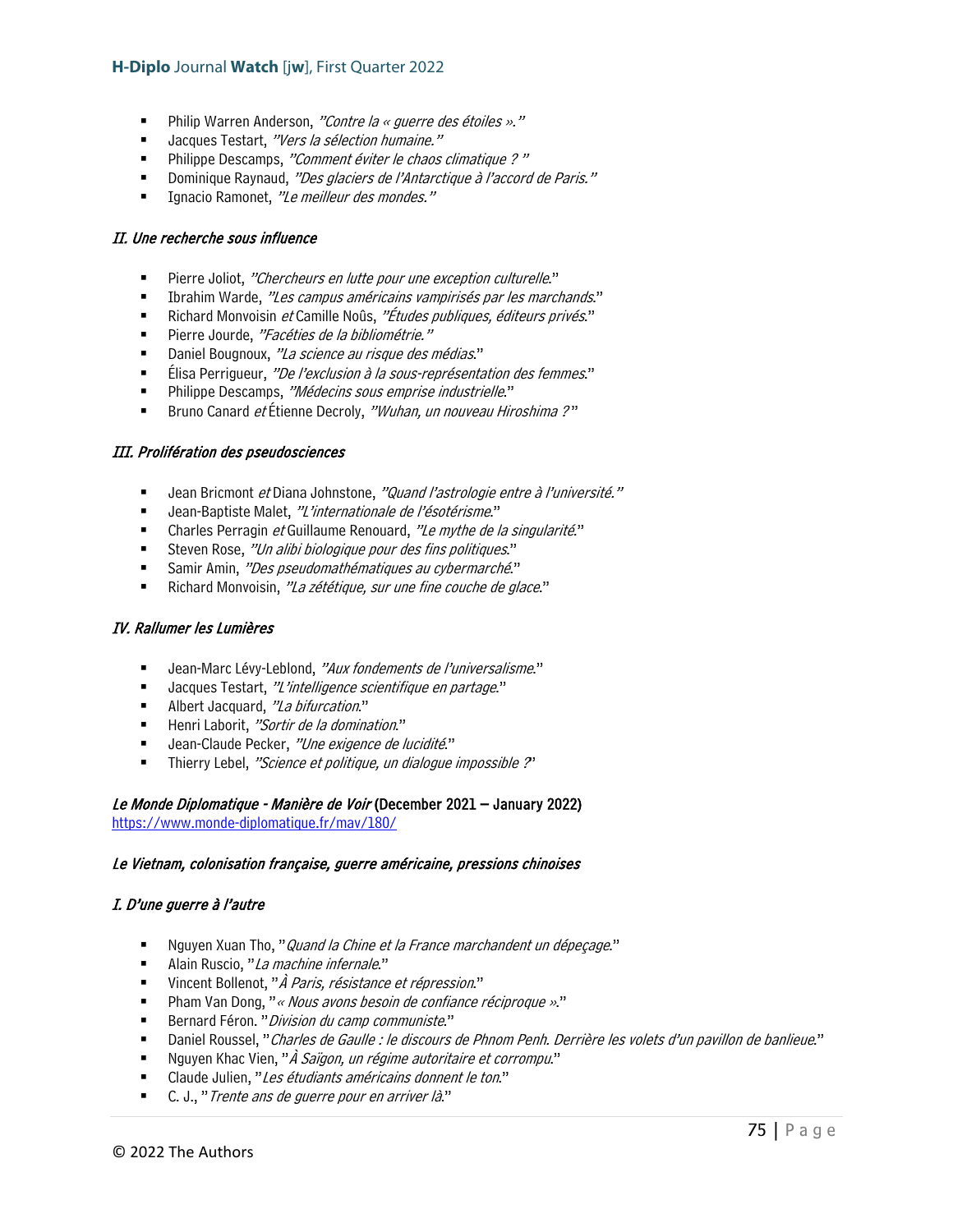### II. Des voisins encombrants

- Jean Lacouture, "L'Indochine en voie de disparition."
- Jacques Decornoy, "Aides financières massives pour pouvoirs corrompus."
- U.D., "Débandade au Laos."
- Patrice De Beer, "Invasion du Cambodge, fin du non-alignement."
- Xavier Luccioni, "Au cœur de l'affrontement sino-soviétique."
- Xavier Monthéard, "Retrouvailles avec les États-Unis."
- Martine Bulard, "Coincé entre Pékin et Washington."

#### III. Une modernisation sous influence

- Alexandre Casella, "Un million de Vietnamiens en fuite."
- Francis Gendreau,  $"L' \text{~}$  agent orange » tue encore."
- Anne Bayin, "Une petite fille sur une photo..."
- Ignacio Ramonet, "De l'enfer à l'Apocalypse (Now)."
- X. M., "Les gratte-ciel dévorent les rizières."
- Pierre Daum, "Les paysans contre la spéculation immobilière."
- Jordan Pouille, "Les charters russes débarquent."
- M. B., "Grand gagnant de la nouvelle guerre froide."
- Doan Cam Thi, "Quand les écrivains bousculent les tabous."

### National Identities, Vol. 23, Issue 5 (2021)

<https://www.tandfonline.com/toc/cnid20/23/5>

- Rusi Jaspal, Barbara Cristina da Silva Lopes & Glynis M. Breakwell, "British national identity and life satisfaction in ethnic minorities in the United Kingdom," 455–472.
- Karin Idevall Hagren, "Nature, modernity, and diversity: Swedish national identity in a touring association's yearbooks 1886–2013," 473–490.
- Marina Berezutskaya, "The history of bandura art or how bandura became the musical symbol of the Ukrainian nation," 491–509.
- Ekaterina Makhotina, "Between heritage and (identity) politics: dealing with the signs of communism in post-Soviet Lithuania," 511–530.
- Saeb F. Al Ganideh, "Demystifying Arabs: Is soccer Arab societies' 'crystal ball'?," 531–553.
- Marco Borghi, "On war and memory: First World War memorials and collective memory in Britain, France and Germany," 555–571.

### Nationalism and Ethnic Politics, Vol. 27, Issue 4 (2021)

<https://www.tandfonline.com/toc/fnep20/27/4>

- Yiannos Katsourides, "The Polarization of Political Conflict in the Greek Cypriot Community in the 1940s–1950s: A Fight for Hegemony," 419–438.
- Arianna Piacentini, "Making an Identity Choice: 'Opportunistic Alignment' in and beyond Consociational Systems: Evidence from South Tyrol and Bosnia Herzegovina," 439–455.
- Elise Pizzi & Wenfang Tang, "Managed Mobilization: Ethnic Identity and Political Participation in China," 456–477.
- Asier H. Aguirresarobe, "Concealing Empire: John Robert Seeley's and Liang Qichao's Projects for Imperial Nationalization," 478–496.

### Review Article

Xin Huang, "On the Translation of Chinese Ethnic Classics: Values, Problems and New Thinking," 497–513.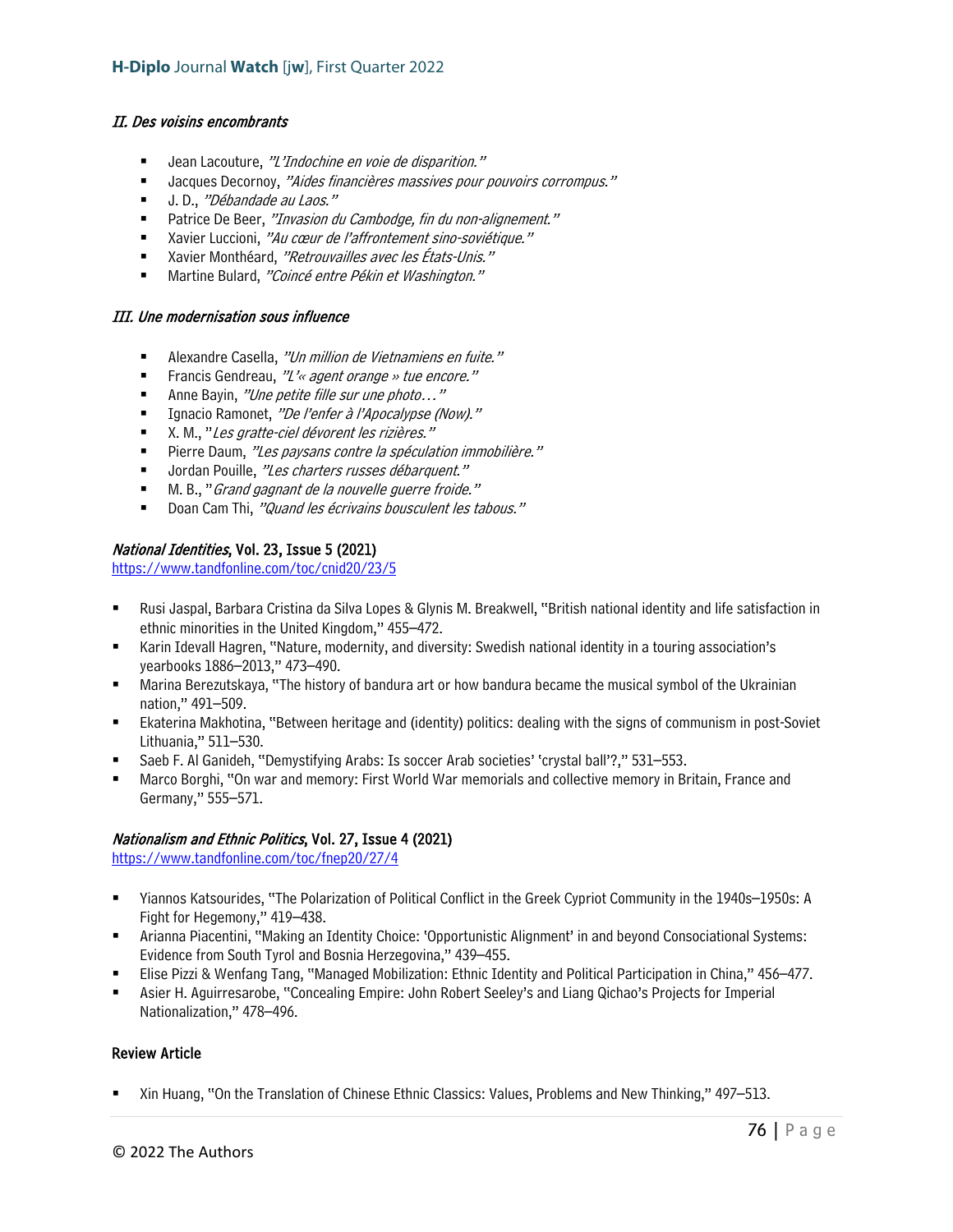# New Global Studies, Vol. 15, Issue 2–3 (August 2021)

<https://www.degruyter.com/journal/key/ngs/15/2-3/html>

### Special Double Issue on Globality

- "Editorial," 113–115.
- Manfred B. Steger, "The State of Globality in a (Post)-COVID World," 117–143.
- Po-Chia Tseng, "Fear of Disconnecting: Global Health Imaginations and the Transformations of the Taiwanese State," 145–163.
- Fiona B. Adamson and Kelly M. Greenhill, "Globality and Entangled Security: Rethinking the Post-1945 Order," 165– 180.
- Alexandre Leskanich, "Retrospective Redundancy: The Anthropocene and the Crisis of Historical Comprehension," 181–192.
- Jacob Edmond, "Against Global Literary Studies," 193–226.
- N. Megan Kelley, " 'The Future's So Bright, I Gotta Wear Shades': Globality and Our Common Dystopian Eco-Apocalyptic Science Fiction Streaming Future," 227–254.
- Tommaso Durante, "International Relations, New Global Studies, and the Epistemic Power of the Image," 255–286.
- Abhisek Ghosal and Saswat Samay Das, "What's Wrong with the Global? The Interconnected Roles of Inequality, Migrancy, Criminality, Religion, Class, and Caste in India," 287–301.
- Alexa Robertson, "What's Happened to Global News?," 303–322.
- The Editors and Dipesh Chakrabarty, "Coda: Ten Questions on Globality," 323–329.

# Orbis, Vol. 65, No. 4 (Fall 2021)

<https://www.sciencedirect.com/journal/orbis/vol/65/issue/4>

- Janine Davidson, "Guest Editor's Corner," 565-566.
- Sheila M. Rucki, "Foundations of an Authoritarian Populism in an International Context," 567–582.
- Robert R. Preuhs, "Considering Black, Latino, Asian, and Pacific Islander opinion on foreign policy," 583–598.
- Jeremiah J. Castle & Kyla K. Stepp, "The 'Culture Wars' go global: Three cases of religious conflict in foreign policy," 599–617.
- Matt Wicks, Samantha Hitchcock & Josè Flores, "The transatlantic partnership: Holding China accountable for the Uyghur genocide," 618–629.
- Roberto Forns-Broggi, "Water, pedagogy, and human security: The influence of Latin American eco-artists," 630–644.
- Adriana P. Nieto & Matthew S. Makley, "A brief history of interdependencies and water on the Colorado plateau," 645–656.
- Runing Zhang & David Bourassa, "Undergraduate sustainability education programs and national security," 657–672.
- Hon. John F. Lehman, Jr. & Nikolas K. Gvosdev, "Former Secretary of the Navy Lehman Assesses U.S. Strategy—Past and Present," 673–676.

# Passport: The Society for Historians of American Foreign Relations Review, Vol. 52, No. 3 (January 2022)

<https://shafr.org/sites/default/files/passport-01-2022.pdf>

- Laura Belmonte, "Presidential Message," 6.
- Sandra Scanlon, Gregory A. Daddis, Pierre Asselin, Kathryn C. Statler, David Anderson, and Amanda C. Demmer, "A Roundtable on Amanda Demmer, After Saigon's Fall: Refugees and U.S.-Vietnamese Relations, 1975-2000," 7–17.
- Nathan J. Citino, Gregory Brew, Mary Ann Heiss, W. Taylor Fain, Salim Yaqub, and Brandon Wolfe-Hunnicutt, "A Roundtable on Brandon Wolfe-Hunnicutt, The Paranoid Style in American Diplomacy: Oil and Arab Nationalism in Iraq," 18–29.
- Richard Immerman, Sarah-Jane Corke, Kathyrn Olmsted, Hugh Wilford, and Peter Roady, "Seven Questions on…Intelligence History," 30–35.
- Andrew J. Kirkendall, Daniel J. Sargent, Jeremi Suri, Chester Pach, and Thomas A. Schwartz, "A Roundtable on Thomas Schwartz, Henry Kissinger and American Power: A Political Biography," 37-45.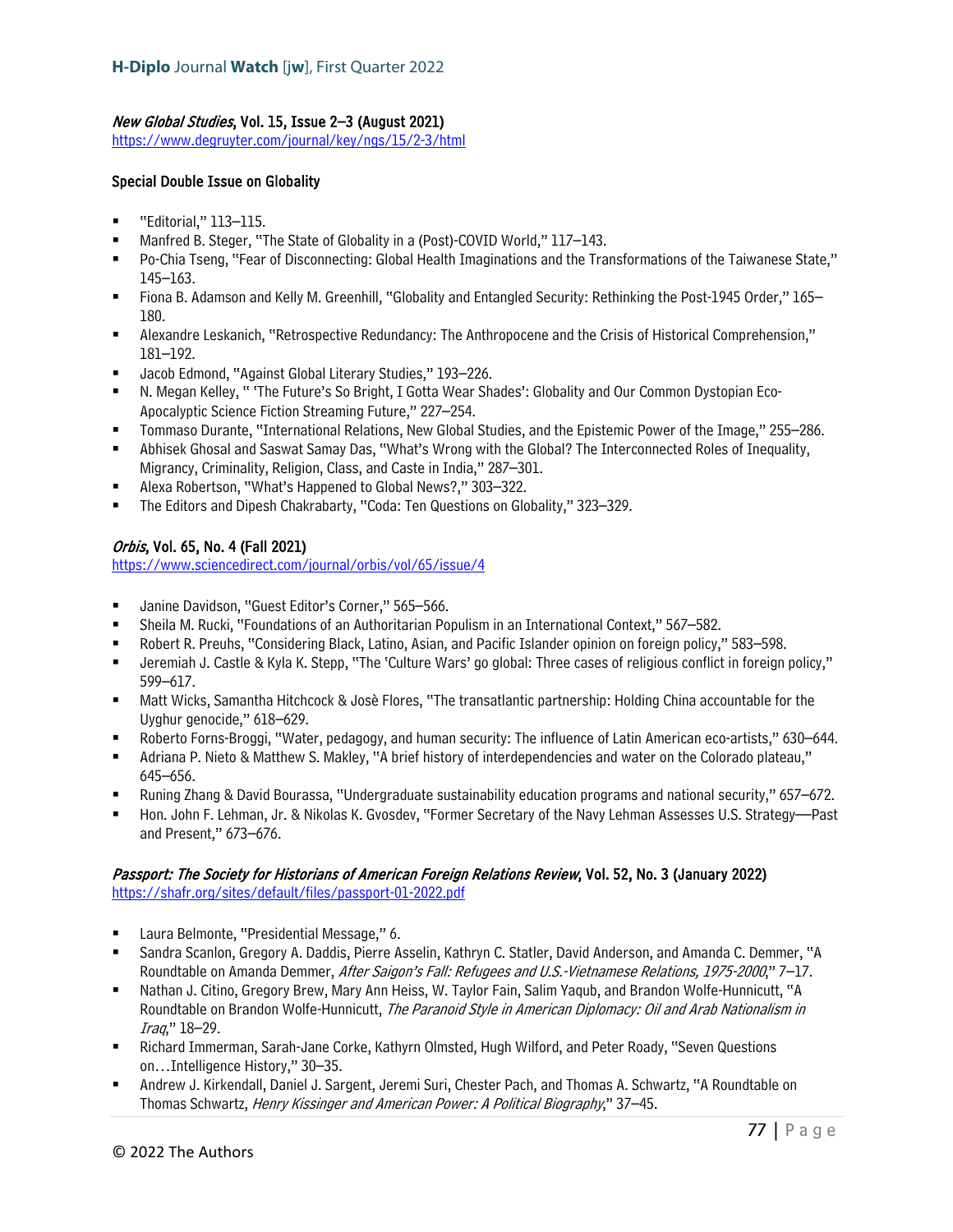- Constance Schultz, "The Pinckney Papers," 46–47.
- David L. Evans, "The United States Did Not Go to War in Afghanistan," 48–51.
- Evan D. McCormick, Susan Colburn, Augusta Dell'Omo, and Michael De Groot, "Writing About Reagan: Archival Sources and An Elusive President," 52–59.
- "SHAFR Spotlights," 60–65.
- "Diplomatic Pouch," 66–68.
- John Lewis Gaddis, "In Memoriam: Robert Divine," 69–70.
- James G. Hershberg, "In Memoriam: Martin Sherwin," 71–73.
- Kara Dixon Vuic, "The Last Word: Thinking About the 'Cost' of War," 74–75.

### Past & Present: A Journal of Historical Studies, Vol. 253, Issue 1 (November 2021)

<https://academic.oup.com/past/issue/253/1>

- John Weisweiler, "Capital Accumulation, Supply Networks and the Composition of the Roman Senate, 14–235 CE," 3– 44.
- Rowan Dorin, "The Bishop as Lawmaker in Late Medieval Europe," 45–82.
- Karin Sennefelt, "A Pathology of Sacral Kingship: Putrefaction in the Body of Charles Xi of Sweden," 83–117.
- Erin Maglaque, "Care Work and the Family in Catholic Reformation Tuscany," 119–150.
- Brodie Waddell, "The Rise of the Parish Welfare State in England, C.1600–1800\*," 151–194.
- Stephen D Behrendt, Philip D Morgan, Nicholas Radburn, "African Cultures and Creolization on an Eighteenth-Century St Kitts Sugar Plantation," 195–234.
- Vladimir Hamed-Troyansky, "Ottoman and Egyptian Quarantines and European Debates on Plague in the 1830S– 1840s," 235–270.
- Anne Dolan, "Death in the Archives: Witnessing War in Ireland, 1919–1921," 271–300.
- Kara Moskowitz, "Sons and Daughters of the Soil: Politics and Protest of Kenyan Resettlement to Tanzania, 1961– 1968," 301–337.

### Peace & Change: A Journal of Peace Research, Vol. 46, Issue 4 (October 2021)

<https://onlinelibrary.wiley.com/toc/14680130/2021/46/4>

- Kevin K. Gaines, "Reflections on 2020," 323-329.
- Robbie Lieberman, "Introduction," 330–335.
- Chiara Corazza, "By No Other Means Than Peace: W.E.B. Du Bois on Nonviolence, World peace, and Justice," 336– 352.
- Seneca Vaught, "No justice, no peace prize: Stanley "Tookie" Williams, the 1992 Bloods-Crips truce, and the limits of racial peacekeeping," 353–383.
- Shambuka, "Neoliberalizing Racial Justice: Caste, Race, and Diaspora Hindutva Democrats," 384–402.
- Karín Aguilar-San Juan, "Teaching Peace After George Floyd: Notes from St. Paul," 403–411.

# Peace and Conflict: Journal of Peace Psychology, Vol. 27, Issue 4 (November 2021)

<https://psycnet.apa.org/PsycARTICLES/journal/pac/27/4>

# **Editorial**

Fathali M. Moghaddam, "Rethinking peace psychology: Toward an integrative discipline," 521–523.

### Articles

 Amy K. Richardson, David G. Winter, "U.S. Senators' power motivation and their votes for war versus peace," 524– 533.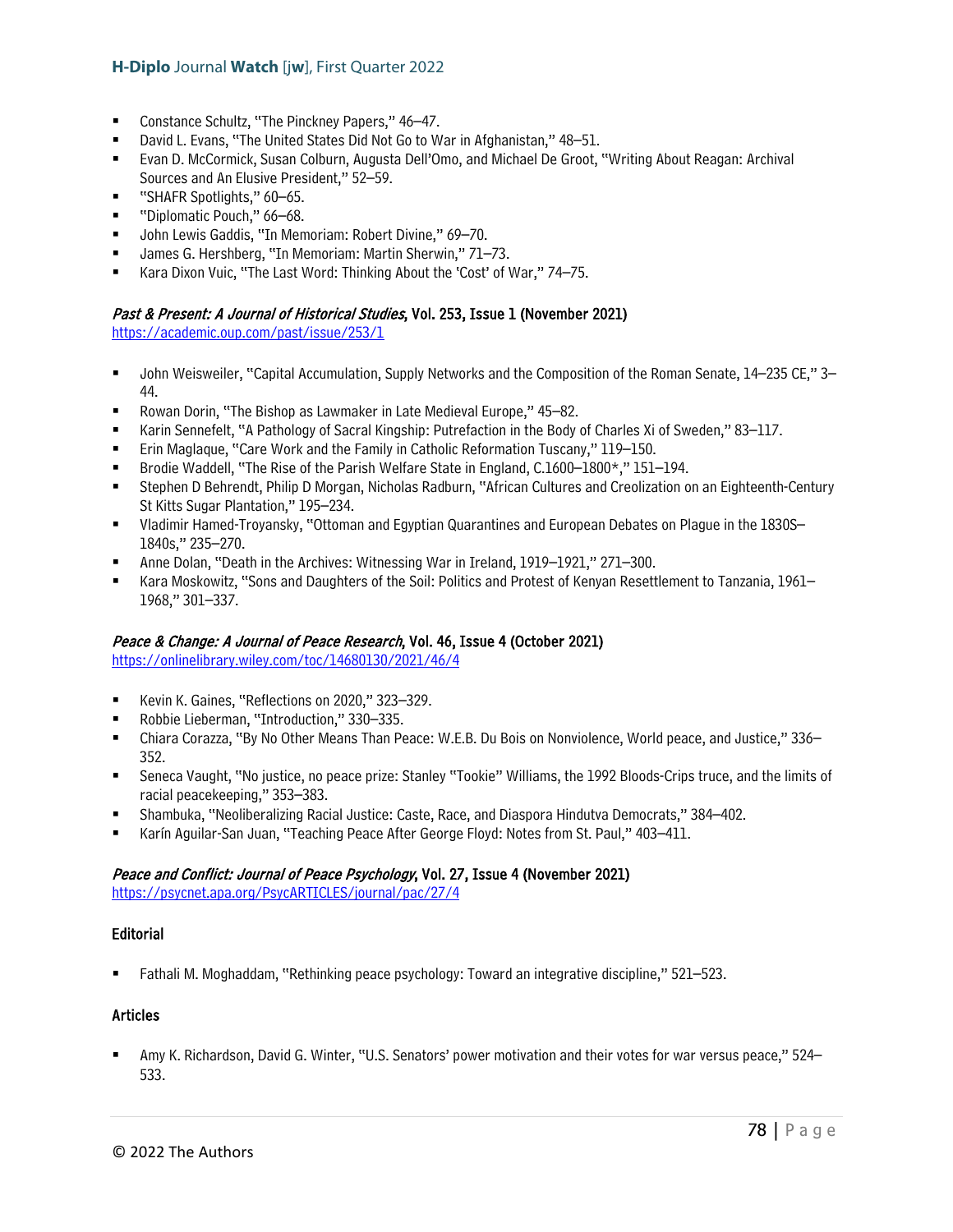- Anna Zlobina, Rodrigo Andujar, "Police violence during citizens' protests: Dehumanization processes, legitimation of violence, and hostility," 534–541.
- Caroline da Silva, Constantina Badea, Michael Bender, Andreea Gruev-Vintila, Stephen Reicher, "National identity misrecognition and attitudes toward the French mainstream society," 542–553.
- Johannes Beller, Christoph Kröger, "Religiosity and perceived religious discrimination as predictors of support for suicide attacks among Muslim Americans," 554–567.
- Nadine Knab, Melanie C. Steffens, "Emotions for solidarity: The relations of moral outrage and sympathy with hierarchy-challenging and prosocial hierarchy-maintaining action intentions in support of refugees," 568–575.
- Idhamsyah Eka Putra, Maggie Campbell-Obaid, Christiany Suwartono, "Beliefs about human nature as good versus evil influence intergroup attitudes and values," 576–587.
- Michelle Savard, Mawuena Badasu, Holly Recchia, "Young mothers of Northern Uganda: A longitudinal study of individual and collective agency within a participatory program," 588–596.
- Myriam Denov, Anaïs Cadieux Van Vliet, "Children born of wartime rape on fatherhood: Grappling with violence, accountability, and forgiveness in postwar northern Uganda," 597–605.
- Ryan Angelo P. Camaho, Cristina J. Montiel, "Legitimizing state violence: A comparative positioning analysis of discourses from the government and citizen supporters of the antidrug operations," 606–619.
- Prince Duah Agyei, "Behind the intractability of communal conflicts in Africa: The case of the Nkonya–Alavanyo conflict in Ghana," 620–628.
- Hu Young Jeong, Johanna Ray Vollhardt, "Koreans' collective victim beliefs about Japanese colonization," 629–641.
- Caroline Williamson Sinalo, Pierre Claver Irakoze, Angela Veale, "Disclosure of genocide experiences in Rwandan families: Private and public sources of information and child outcomes," 642–653.

# Brief Reports

- Gary Senecal, MaryCatherine McDonald, Richard LaFleur, Charles Coey, "The formation of antisocial tendencies in veterans via combat excitement," 654–657.
- Alexis Lyras, "Olympism for humanity theory and praxis: A call for peace and democracy champions of change," 658– 664.
- Elias G. Carayannis, John Draper, "The place of peace in the ITER machine assembly launch: Thematic analysis of the political speeches in the world's largest science diplomacy experiment," 665–668.
- Adi Mana, Anan Srour, Shifra Sagy, "Sense of community coherence, perceptions of collective narratives, and identity strategies in intra- and interreligious group conflicts," 669–673.
- Ashley A. Schiffer, Elizabeth A. Hohn, Donald A. Saucier, "Lesser of two evils: The effects of masculine honor beliefs, beliefs in pure good, evil, and the dark triad on moral decision making," 674–680.
- Daniel Rothbart, "Righteous rage as political power," 681–684.
- Erwine S. Dela Paz, Cristina J. Montiel, "Psychosocial disembodiment of sacred spaces in a religious siege," 685–688.
- Joshua Uyheng, "Power-differentiated emotions of populist support: Regional anger and classed fear in Duterte's Philippines," 689–693.
- Katelin H. S. Neufeld, Katherine B. Starzyk, Gregory D. Boese, "The effects of potential benefit on support for reparations for intergroup harm," 694–699.

# Peace Review: A Journal of Social Justice, Vol. 33, Issue 1 (2021)

<https://www.tandfonline.com/toc/cper20/33/1>

# On Themed

- Vaughn M. John, "The Violence of South Africa's COVID-19 Corruption," 1–9
- C. Neal Keye, "The Covid-19 Pandemic Meets the Pandemic of Covid-1619," 10–16.
- Carmen R. Lugo-Lugo & Mary K. Bloodsworth-Lugo, "Social Death in the Time of a Pandemic," 17–23.
- Joane Nagel, David Heath Cooper, Timothy Lee & Trevor S. Lies, "Unmasking the Racial and Gender Politics of the U.S. Pandemic," 24–32.
- Leoni Connah, "Double Lockdown in Kashmir during the Covid-19 Pandemic," 33–38.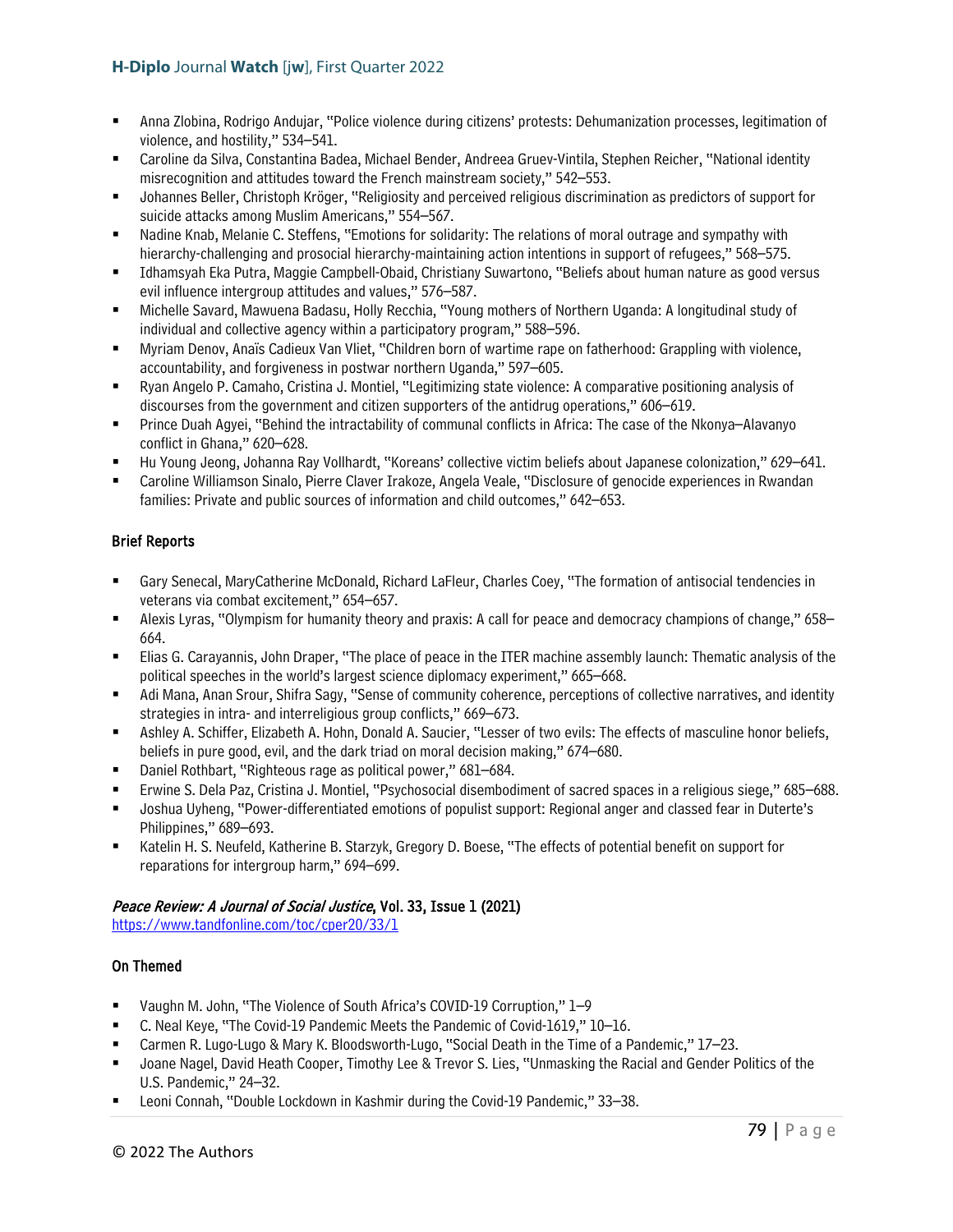- John S. Moolakkattu, "Misplaced Triumphalism and Politicization of COVID-19 in Kerala," 39–47.
- Ana Cristina Zimmermann & W. John Morgan, "No One is an Island at a Time of Pandemic," 48–55.

### Research Article

Noam Schimmel, "How Utilitarian Coronavirus Public Health Policies Violate International Human Rights Law," 56–70.

### On-Themed

- Katerina Standish, "Suicide, Femicide, and COVID-19," 71–79.
- Komlan Agbedahin, "'Covid-Preneurship' and the Imperative Return to Ubuntu," 80–87.
- Graeme Stuart & Selene Moonbeams, "Moving Experiential Peace Workshops Online," 88–96.
- Maria Hantzopoulos & Jaime L. Del Razo, "Humanizing Teaching during the COVID-19 Pandemic," 97–105.

### Other Features

- Sukanya Podder, "Thinking about the Legacy of Peacebuilding Programs," 106–114.
- Agaptus Nwozor, Kunle Olowojolu, Solomon Adedire & Joseph Iseolorunkanmi, "How Has Political Sharia Fared in Nigeria?," 115–123.
- William J. Astore, "Militarism in the United States," 124–130.
- Eymir Albal, "Evaluating Sanctions in the Context of International Law," 131–139.
- Seferina Miss, Roberto Kus, Filiberto Penados & Levi Gahman, "Joy Against the Machine, Building Better Futures," 140–148.

### Research Article

- Éder D. Bezerra, "Youth, Violence, and Entrepreneurship as Emancipation in Brazil," 149–154.
- Jason B. Scott, "Peace Profile: Rene Silva," 155–163.

# Peace Review: A Journal of Social Justice, Vol. 33, Issue 2 (2021)

<https://www.tandfonline.com/toc/cper20/33/2>

# On-Themed

- David Alexandre Ellwood, "Delocalization of the Kill Zone," 173–181.
- Laurie Calhoun, "The Real Problem with Lethal Autonomous Weapons Systems (LAWS)," 182–189.
- Christopher Coyne & Yahya A. Alshamy, "Perverse Consequences of Lethal Autonomous Weapons Systems," 190– 198.
- Illés Katona, "Killer Robots and the Rights of the Child," 199–204.
- John R. Emery, "Algorithms, AI, and Ethics of War," 205–212.
- Noreen Herzfeld & Robert H. Latiff, "Can Lethal Autonomous Weapons Be Just?," 213–219.
- Dominique Lambert & Stefano Saldi, "Serving and Preserving Human Dignity and Fraternity," 220–228.
- Robin Vanderborght, "Representations of Human Control in the LAWS Discourse," 229–236.
- Christian Nikolaus Braun, "LAWS and the *Mala in Se* Argument," 237–246.
- Andrew Sosanya, "Autonomous Weapons Are Here to Stay," 247–255.
- Ryan Di Corpo, "Autonomous Technology and the Ethics of Non-Power," 256–262.

### Other Features

- Tiffany Easthom, "Community Resiliency, Conflict, and COVID-19," 263–269.
- Jane Duran, "Philosophy, Civil Rights, and Freedom Summer," 270–278.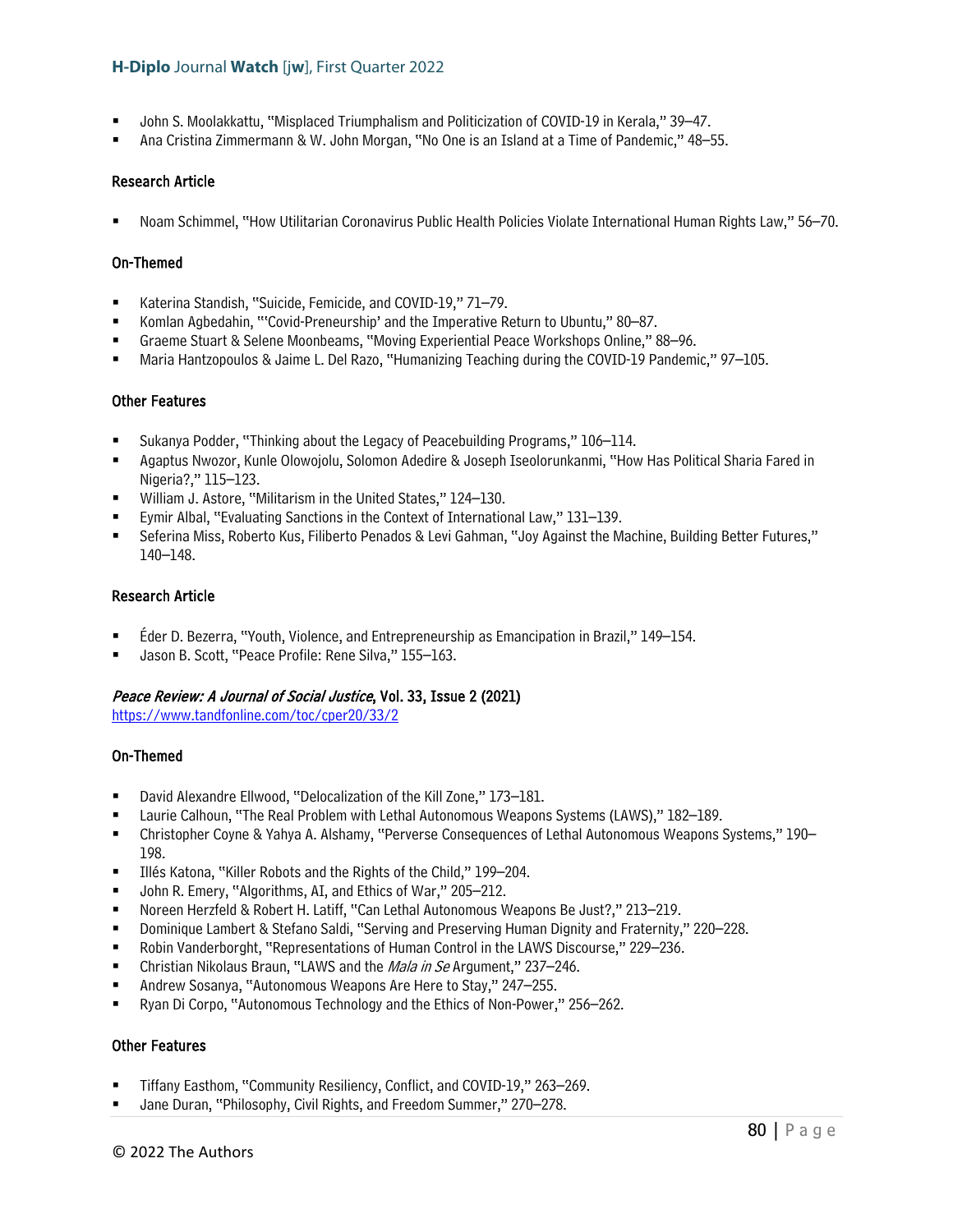- Giampiero Giacomello, "The War of 'Intelligent' Machines May Be Inevitable," 279–285.
- Steven C. Roach, "Bringing Cooperative Peace to the Nile Basin?," 286–292.
- Stipe Odak, "Post-Conflict Memory as Performative Justice," 293–300.
- Stephen Zunes, "The Promise and Pitfalls of the Growing U.S. Pro-Palestinian Movement," 301–309.
- Katerina Standish, "A PACS Problématique," 310–318.

### Peace Profile

Neha Khetrapal & Neha Pathak, "Peace Profile: Maulana Wahiduddin Khan," 319–321.

# Politique Étrangère (2021/4)

<https://www.cairn.info/revue-politique-etrangere-2021-4.htm>

- "Éditorial," 6–8.
- Un entretien avec Thierry de Montbrial, "La politique étrangère de la France : un cap pour les trente prochaines années," 9–22.
- Martin Briens, Thomas Gomart, "Comment préparer 2050 ? De la « prévoyance » à la « grande stratégie »," 23–34.
- Louis Gautier, "Fin de partie : retour sur l'interventionnisme militaire occidental, 1991-2021," 35–47.

# Dossier. Europe, sorties de crises

- Jim Cloos, "Covid-19 et autres crises : quelles leçons ?, 51–63.
- Federico Fabbrini, *Traduit de l'anglais par* Cadenza Academic Translations, "Après le Brexit et le Covid : quel avenir pour l'Europe ?," 65–79.
- Maxime Lefebvre, "L'Union européenne, entre fragmentation et consolidation," 81–94.
- Vivien Schmidt, Traduit de l'anglais (États-Unis) par Cadenza Academic Translations, "Gouvernance économique européenne : entre erreurs passées et promesses d'avenir," 95–109.
- Claude-France Arnould, "Défense européenne : agir à temps," 111–123.

# Dossier. Sahel : les sociétés contre l'État ?

- Alain Antil, Élodie Riche, Anne Savey, "En attendant le retour de l'État...," 127-131.
- Monique Chemillier-Gendreau, "*Quel avenir politique pour le Mali ?*," 133–144.
- Charles Grémont, "Sociétés pastorales et État au Mali : histoire d'un hiatus," 145–157.
- Marc-André Boisvert, "*Mali : quelle réforme du secteur de la sécurité ?*," 159–172.
- Ibrahim Yahaya Ibrahim, "Islam et politique au Sahel," 173–185.
- Laurent Gagnol, Rhoumour Ahmet Tchilouta, "L'orpaillage au Sahara : un défi pour la stabilité des États," 187–200.

# Actualités

- Jean-Luc Racine, "Par la grâce d'Allah Les talibans face au pouvoir," 203–217.
- Georges Mink, "Pologne : la tentation autocratique peut-elle s'inverser ?," 219–233.

# Raisons Politiques (2021/3)

<https://www.cairn.info/revue-raisons-politiques-2021-3.htm>

# Éditorial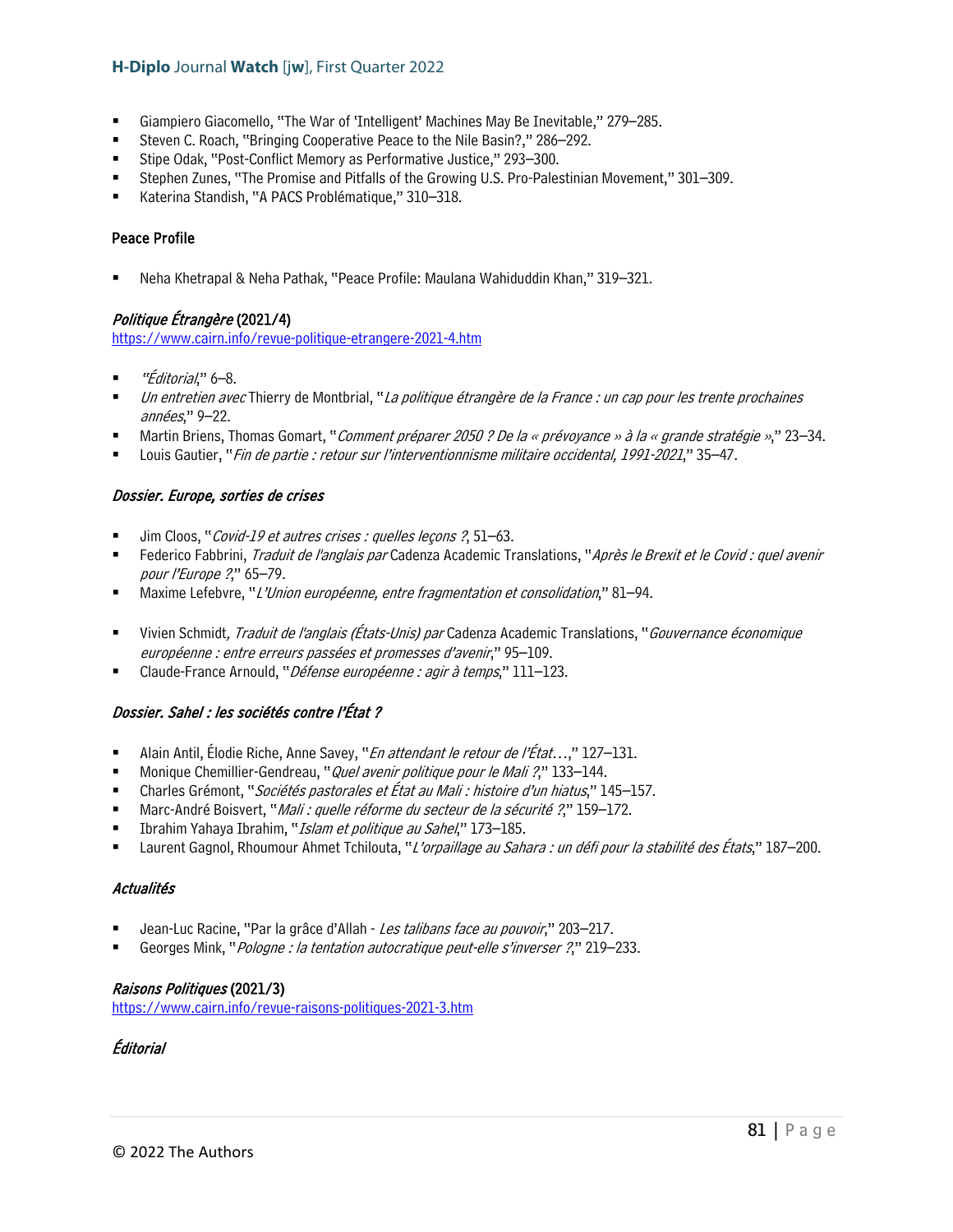Mathilde Duclos, Laudine Grapperon, Victor Mardellat, Télémaque Masson-Récipon, "Le revenu universel : une proposition radicale ?," 5–15.

### Dossier

- Pierre-Étienne Vandamme, "*Trois modèles de revenu de base*," 17–29.
- Mathilde Duclos, "Pour des politiques sociales radicales, penser l'allocation universelle en féministe," 31–44.
- Laudine Grapperon, "Adapter l'utopie au réel ? Analyse critique des stratégies gradualistes dans le débat sur le revenu de base, ou les vertus de la radicalité," 45–73.
- Guillaume Allègre, "Un revenu de base mondial répondrait-il aux objections faites à un revenu de base national ?," 75–91.
- Philippe Van Parijs, Yannick Vanderborght, "Le revenu de base inconditionnel : raisonnablement radical, radicalement raisonnable. Réponse à Guillaume Allègre, Mathilde Duclos, Laudine Grapperon et Pierre-Étienne Vandamme," 93– 104.

# Varia

- Julien Vincent, "Hobbes écosophe," 105-120.
- Étienne Dignat, "L'intérêt des vivants contre l'honneur des morts ? Retenir les corps ennemis à des fins de négociation," 121–137.

Regions and Cohesion, Vol. 11, Issue 3 (December 2021) [https://www.berghahnjournals.com/view/journals/regions](https://www.berghahnjournals.com/view/journals/regions-and-cohesion/11/3/regions-and-cohesion.11.issue-3.xml)[and-cohesion/11/3/regions-and-cohesion.11.issue-3.xml](https://www.berghahnjournals.com/view/journals/regions-and-cohesion/11/3/regions-and-cohesion.11.issue-3.xml)

### Editors' Note

 Harlan Koff and Carmen Maganda, "An analysis of the COVID-19 pandemic in Latin America through the perspective of ecological economics," v–vii.

# Introduction

Aleida Azamar Alonso and Carmen Maganda Ramírez, "The 2020 paradox," 1–6.

### Articles

- Aleida Azamar Alonso, "Types of resistance and collective forced negotiation in mining," 7–32.
- Carlos A. Rodríguez Wallenius, "Crisis múltiples, neodesarrollismo y megaproyectos en la región sureste de México," 33–53.
- Edith Miriam García Salazar and Mario Enrique Fuente Carrasco, "La disputa por el agua residual en México como conflicto ecológico-distributivo paradójico," 54–79.
- Denise Soares, "Ecología política y gestión del agua en territorios rurales. Caso El Mirador, México," 80-101.

### Leadership Forum

Ana Laura Salgado Lázaro, Jéssica Malinalli Coyotecatl Contreras, and Yeyectzin Moreno Del Angel, "Radio Tsinaka en pandemia. Comunicación contra el despojo y por la vida," 102–114.

# Rethinking History: The Journal of Theory and Practice, Vol. 25, Issue 3 (2021)

<https://www.tandfonline.com/toc/rrhi20/25/3>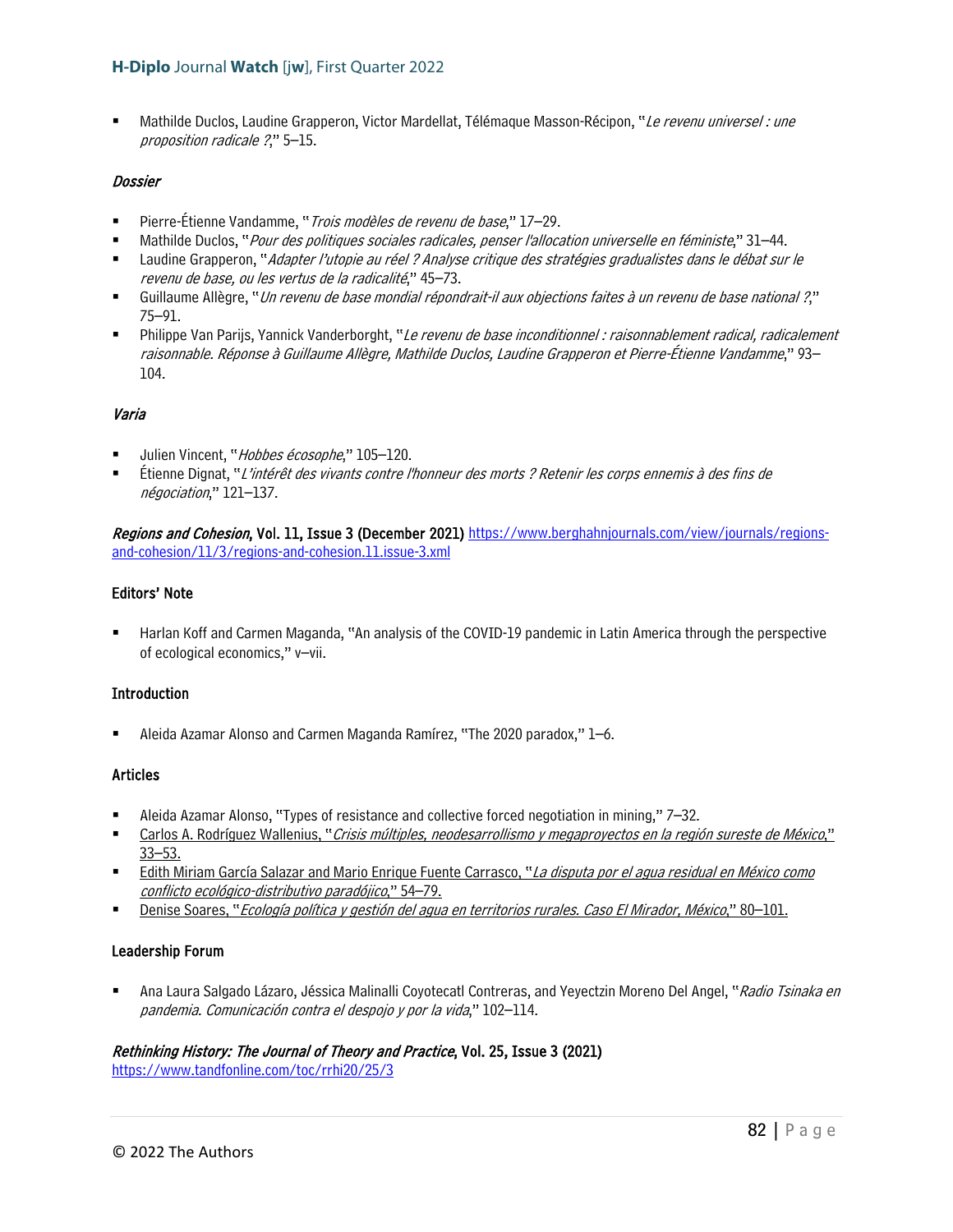- Anna Friberg, "Venturing beyond Koselleck's *Erwartungshorizont*: on the category of the utopian," 263–280.
- Ilkka Lähteenmäki, "Transmedia history," 281–306.
- Ann McGrath, Laura Rademaker & Ben Silverstein, "Deep history and deep listening: Indigenous knowledges and the narration of deep pasts," 307–326.
- Younes Saramifar, "We are history: historical affect, memory and militancy among revolutionary youth in postwar Iran," 327–346.
- Alex Souchen, "Missing from the record: historians, archival research and underwater munitions," 347–371.

### Conversation

Vilmos Erős, "'I place form before content' – an interview in 2009 with Alun Munslow," 372–385.

#### Rethinking History: The Journal of Theory and Practice, Vol. 25, Issue 4 (2021) <https://www.tandfonline.com/toc/rrhi20/25/4>

### History during the Anthropocene  $1 -$  Guest edited by Laura Guillaume

- Patrick Finney, "Editorial," 405.
- Zoltán Boldizsár Simon, Marek Tamm & Ewa Domańska, "Conversation: Anthropocenic historical knowledge: promises and pitfalls," 406–439.
- Tyson Retz, "The open future in peril: the Anthropocene and the political agent of humanistically oriented historiography," 440-457.
- Alexandre Leskanich, "History, Melancholy, and the Anthropocene: H. G. Wells on 'Mind at the End of its Tether'," 458–482.
- Heather E. McGregor, Jackson Pind & Sara Karn, "A 'wicked problem': rethinking history education in the Anthropocene," 483–507.
- Jonathan Coope, "How might Indigenous decolonization agendas inform Anthropocene historiography?," 508–533.

# Research Article

Stephanie Russo, "'You are, like, so woke': *Dickinson* and the anachronistic turn in historical drama," 534–554.

# Renewal: A Journal of Social Democracy, Vol. 29, No. 3 (2021)

<https://journals.lwbooks.co.uk/renewal/vol-29-issue-3>

- Cathy Elliott, "Editorial," 5–10.
- Luke Pollard MP, "How does Labour become the party of the countryside?," 11–17.
- Steve Bassam, Barbara Young, "Beyond the big cities: Labour's offer to towns, rural and coastal communities," 18– 25.
- Ben Cooper, "Labour's rural challenge," 26–35.
- Kate Swade, "Shared assets: inclusiveness, agroecology and municipal ownership in land use," 36–45.
- Richard Bramley, "Post-Brexit food and rural affairs policy: a farmer's view," 46–51.
- Alex Darby, "'Making do' and 'making-with': A politics of compassion in the English countryside," 52–55.
- Corinne Fowler, "Red Walls, green walls: British identity, rural racism and British colonial history," 56–61.
- Dexter Govan, "The Road to Scotish Labour's recovery?," 62–72.
- Tabitha A Baker, "Is there hope for the West Country? Political sentiment amongst rural voters," 73–83.
- Lucy Natarajan, Florence Sutcliffe-Braithwaite, John Tomaney, "Social and community infrastructure: Lessons from Co Durham," 84–90.
- John Tomaney, "Constitutional change: rediscovering localism," 91–100.
- Neil Ward, "Labour and life beyond cities: Towards a Social Democratic Manifesto for Non-Metropolitan Britain," 101–109.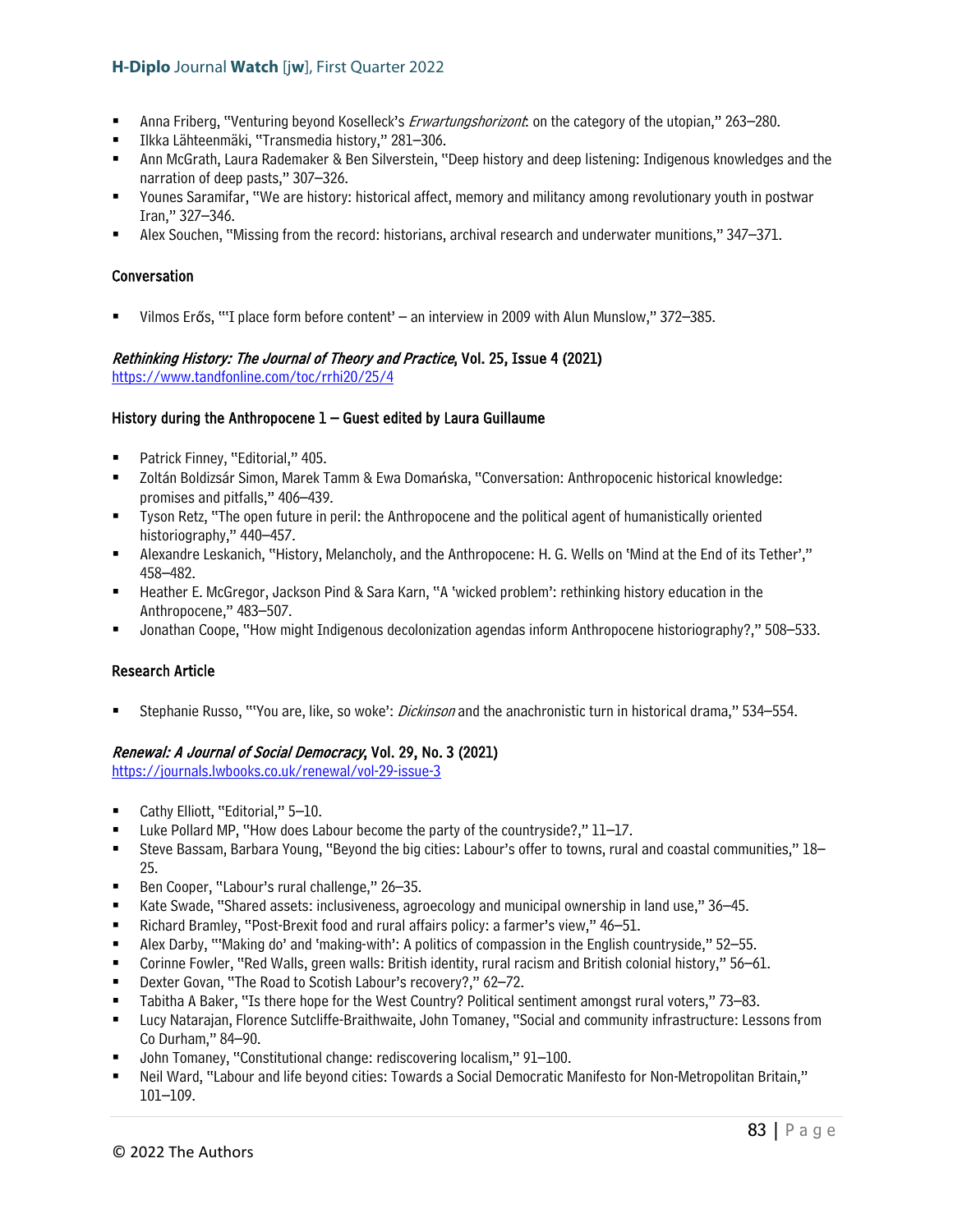# Renewal: A Journal of Social Democracy, Vol. 29, No. 4 (2021)

<https://journals.lwbooks.co.uk/renewal/vol-29-issue-4>

- Alan Finlayson, "Editorial," 5–12.
- Patrick Diamond, Karl Pike, "Labour's Search for Ideas," 13-20.
- Morgan Jones, "The road ahead? Keir Starmer's absent future," 21–25.
- Richard Power Sayeed, "Ideas are only half the story," 26–30.
- Lise Butler, Marc Stears, "Expereince, Expertise and Emotion," 31–43.
- Thom Brooks, "Why Labour needs an academic network," 44–52.
- Agnes Arnold-Forster, Caitjan Gainty, "To save the NHS we need to stop loving it," 53–61.
- John Denham, "Nationhood and Belonging," 62–74.
- Denny Pencheva, "Detoxifying European migration (again)," 75–83.
- Hywel Lloyd, "Rural renewal: a nation of communities in cities, coast and country," 84–90.

### The Review of Faith & International Affairs, Vol. 19, Issue 4 (2021)

<https://www.tandfonline.com/toc/rfia20/19/4>

### Symposium: Essays in Honor of Daniel Philpott

- Vendulka Kubálková & Renat Shaykhutdinov, "Editorial Essays in Honor of Daniel Philpott: An Introduction in Two Parts," 1–4.
- Ahmet T. Kuru, "Bringing Ideas and Religions Back in Political Science: Contributions of Daniel Philpott," 5–9.
- Gregorio Bettiza, "An Encounter in Three Phases with an Intellectual Giant," 10–13.
- Nukhet A. Sandal, "Religion, Peace, and Inclusive Communication in Daniel Philpott's Scholarship," 14–19.
- Ron E. Hassner, "Two Cantatas," 20–22.
- Kristen Noa, "Professor Philpott: A Perspective from the Classroom," 23–25.
- Jonathan C. Agensky, "Daniel Philpott's Constructivist, Historical, and Institutionalist Contributions to the Study of Religion and International Relations," 26–29.
- Allen D. Hertzke, "The Radical Christian Witness of Daniel Philpott's Scholarship," 30–35.
- Peter J. Katzenstein, "Daniel Philpott: Bridging Secular and Religious Politics in International Relations," 36–39.
- Vendulka Kubálková & Renat Shaykhutdinov, "Religion and International Relations in Today's Marketplace (or Industry?) of Ideas," 40–45.

# Articles

- Daniel Philpott, "Towards Religious Ways of Knowing: Reflections on the REL Symposium and the Future of the Field," 46–56.
- Charles Ramsey, "Covenantal Pluralism in Pakistan: Assessing the Conditions of Possibility," 57–69.
- Victoria Clement, "'Turkmen Islam' and the Paucity of Real Pluralism in Turkmenistan's Post-Soviet Nation-building," 70–84.
- Tim Epkenhans, "Authoritarian Governance and Ambiguous Religious Policy: An Uncertain Future for Covenantal Pluralism in Tajikistan," 85–97.
- David W. Montgomery, "Building Pluralism in Central Asia: Outlining an Experiential Approach in Kyrgyzstan," 98–110.
- Robert F. Schwarzwalder, "Warren G. Harding and the "Spirit of Christ" in Foreign Affairs," 111–124.

Review of International Studies, Vol. 48, Issue 1 (January 2022) [https://www.cambridge.org/core/journals/review-of](https://www.cambridge.org/core/journals/review-of-international-studies/issue/0937E7307EF778CFCAC4EF815081492B)[international-studies/issue/0937E7307EF778CFCAC4EF815081492B](https://www.cambridge.org/core/journals/review-of-international-studies/issue/0937E7307EF778CFCAC4EF815081492B)

- Stephane J. Baele, Thierry Balzacq, "International rituals: An analytical framework and its theoretical repertoires," 1–23.
- Federica Bicchi, "Communities of practice and what they can do for International Relations," 24–43.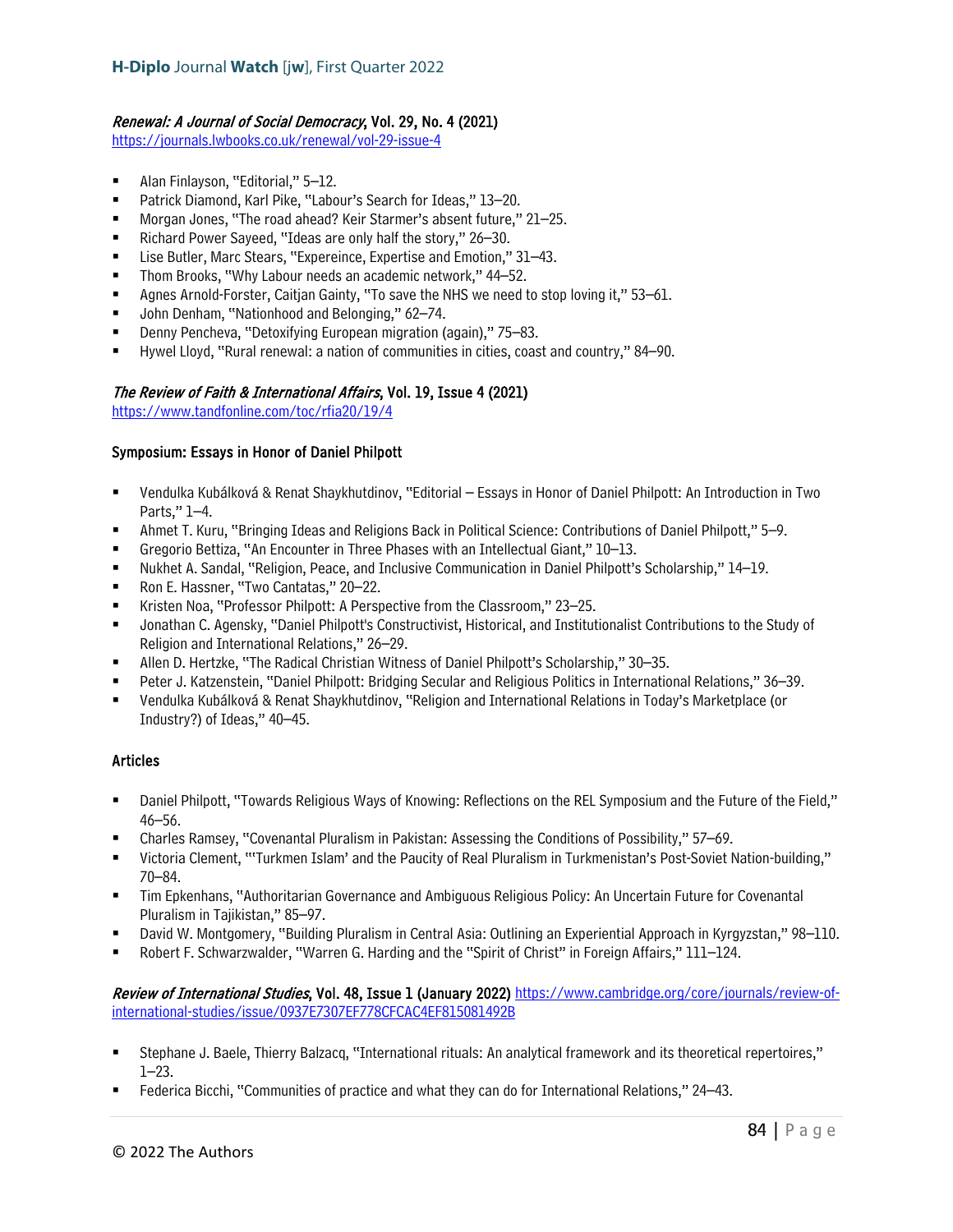- Clionadh Raleigh, Hyun Jin Choi, Daniel Wigmore-Shepherd, "Inclusive conflict? Competitive clientelism and the rise of political violence," 44–66.
- Jaremey R. McMullin, "Hustling, cycling, peacebuilding: Narrating postwar reintegration through livelihood in Liberia," 67–90.
- Henrique Tavares Furtado, "Confronting the gated community: Towards a decolonial critique of violence beyond the paradigm of war," 91–110.
- Rory Cormac, Calder Walton, Damien Van Puyvelde, "What constitutes successful covert action? Evaluating unacknowledged interventionism in foreign affairs," 111–128.
- Marysia Zalewski, "Theorising sexual violence in global politics: Improvising with feminist theory," 129–148.
- Mona Lilja, "Pushing resistance theory in IR beyond 'opposition': The constructive resistance of the #MeToo movement in Japan," 149–170.
- Alexandra Phelan, Jacqui True, "Navigating gender in elite bargains: Women's movements and the quest for inclusive peace in Colombia," 171–194.
- Ekatherina Zhukova, Malena Rosén Sundström, Ole Elgström, "Feminist foreign policies (FFPs) as strategic narratives: Norm translation in Sweden, Canada, France, and Mexico," 195–216.

# Addendum

 Ekatherina Zhukova, Malena Rosén Sundström, Ole Elgström, "Feminist foreign policies (FFPs) as strategic narratives: Norm translation in Sweden, Canada, France, and Mexico – ADDENDUM," 217.

# Revista Brasileira de Política Internacional, Vol. 64, No. 2 (2021)

<https://www.scielo.br/j/rbpi/i/2021.v64n2/>

- José Antonio Sanahuja & Francisco Javier Verdes-Montenegro Escánez, "The Copenhagen School in South America: the (de)securitization of UNASUR (2008-2017)."
- Augusto C. Dall'Agnol & Marco Cepik, "The demise of the INF Treaty: a path dependence analysis."
- Samuel Conde Amorim and Laura C. Ferreira-Pereira, "Brazil's quest for autonomy in Asia: the role of strategic partnerships with China and Japan."
- Concepción Anguita Olmedo & Carolina Sampó, "The case of migrant women from the Central American Northern Triangle: How to prevent exploitation and violence during the crossing."
- Detlef Nolte & Brigitte Weiffen, "How regional organizations cope with recurrent stress: the case of South America."
- Karina Pasquariello Mariano, Regiane Nitsch Bressan & Bruno Theodoro Luciano, "Liquid Regionalism: a typology for regionalism in the Americas."
- Marília Carolina B. Souza Pimenta, Marcial Alécio Garcia Suarez & Marcos Alan Ferreira, "Hybrid governance as a dynamic hub for violent non-state actors: examining the case of Rio de Janeiro."
- Francisca Costa Reis, "What doesn't kill a norm makes it stronger? Brazil's contestation of the responsibility to protect."
- Pedro Silva Barros & Julia de Souza Borba Gonçalves, "Crisis in South American regionalism and Brazilian protagonism in Unasur, the Lima Group and Prosur."
- Ana Paula Tostes & Yasmin Renni, "Europeanisation to the Eastern borders: Moldova's EU Rapprochement."
- Jaqueline Trevisan Pigatto, Mark W. Datysgeld & Laura Gabrieli Pereira da Silva, "Internet governance is what global stakeholders make of it: a tripolar approach."
- Ivan Filipe Fernandes, Vinicius Ruiz Albino de Freitas & Janina Onuki, "The BRICS and Brazilian public opinion: soft balancing or economic strategy?"
- Rafael Duarte Villa & Haroldo Ramanzini Junior, "Crisis and changes in international governance in the dawn of the 21st century: rethinking the spheres of international politics."

# Revista de Historia Económica – Journal of Iberian and Latin American Economic History, Vol. 39, Issue 3 (December 2021)

[https://www.cambridge.org/core/journals/revista-de-historia-economica-journal-of-iberian-and-latin-american](https://www.cambridge.org/core/journals/revista-de-historia-economica-journal-of-iberian-and-latin-american-economic-history/issue/8DDFCC44D76F5D1D16C99854B181FB80)[economic-history/issue/8DDFCC44D76F5D1D16C99854B181FB80](https://www.cambridge.org/core/journals/revista-de-historia-economica-journal-of-iberian-and-latin-american-economic-history/issue/8DDFCC44D76F5D1D16C99854B181FB80)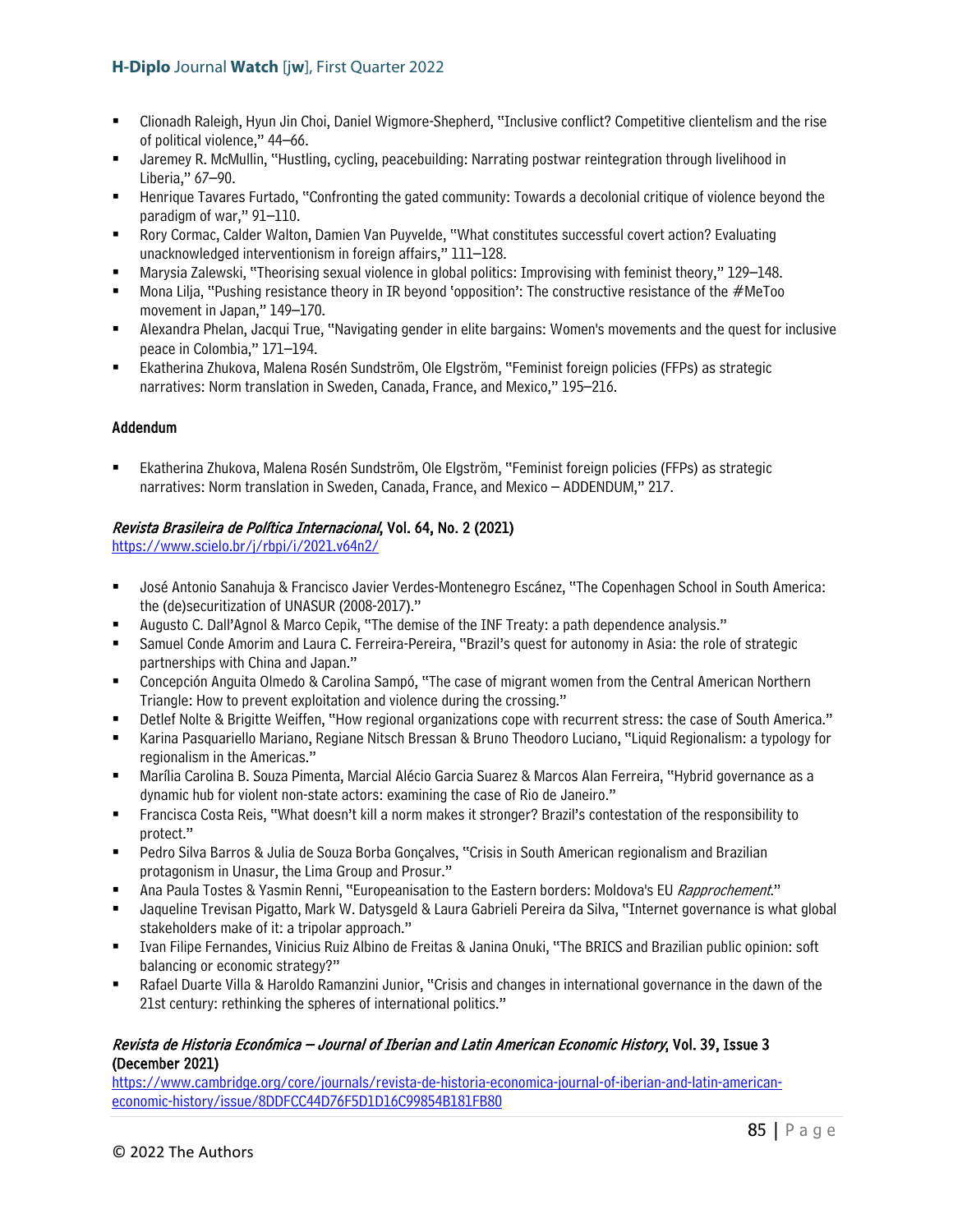- Jordi Domènech, Pablo Martinelli, "Spontaneous or Programmatic? Land Occupations during Spain's Second Republic (1931–1936)," 391–426.
- Herbert S. Klein, Francisco Vidal Luna, "The Growth of the Soybean Frontier in South America: The Case of Brazil and Argentina," 427–468.
- James V. Torres-Moreno, José L. Henao-Giraldo, "Connecting the Northern Andes and the Atlantic. The Role of Inland Ports in New Granada's Interregional Trade (1770-1809)," 469–507.
- Renato Leite Marcondes, "Mortgages, Institutional Reforms and the *Banco do Brasil* in the Second Half of the 19<sup>th</sup> Century," 509–536.
- Patricia Olguín, Beatriz Bragoni, "Salarios reales y subsistencia de los trabajadores de mendoza durante la gran expansion (Argentina, 1890-1914)," 537-564.

### Revolutionary Russia, Vol. 34, Issue 2 (2021)

<https://www.tandfonline.com/toc/frvr20/34/2>

### Special Issue in Honour of J. D. Smele

- Ian D. Thatcher, "Introduction," 157–160.
- Evan Mawdsley, "Jonathan Smele, Admiral Kolchak and the Civil War," 161–174.
- Ian D. Thatcher, "The 1905–07 Russian Revolution as a 'Moment of Truth': An Overlooked Contribution from Menshevism," 175–195.
- Anthony J. Heywood, "Women Workers in Late Imperial Russian Industry: Hiring Policy and Employer Attitudes on the Railways to 1914," 196–218.
- Geoffrey Swain, "British Adventurers and Revolutionary Russia's War over Bessarabia," 219–238.
- Heather A. Campbell, "Great Game Thinking: The British Foreign Office and Revolutionary Russia," 239–258.
- Paul Dukes, "The Russian Revolution in The Encyclopaedia Britannica," 259–275.
- James D. White, "Leon Trotsky and Soviet Historiography of the Russian Revolution (1918–1931)," 276–295.

### Revue Française de Science Politique (2021/3)

<https://www.cairn.info/revue-francaise-de-science-politique-2021-3.htm>

Nonna Mayer, "Hommage à Guy Michelat. Pionnier des méthodes mixtes en France (1933-2021)," 359–360.

### **Articles**

- Thomas Aguilera, Tom Chevalier, "Introduction. Les méthodes mixtes : vers une méthodologie 3.0 ?," 361–363.
- Thomas Aguilera, Tom Chevalier, "Les méthodes mixtes pour la science politique. Apports, limites et propositions de stratégies de recherche," 365–389.
- Clément Pin, Carlo Barone, "L'apport des méthodes mixtes à l'évaluation. Une expérimentation randomisée dans le champ des politiques éducatives," 391–412.
- **EXEL** Renaud Hourcade, Joan Cortinas Muñoz, "La mise en œuvre des politiques de protection de l'eau. Méthode et apports d'une recherche combinant QCA et process tracing," 413–435.
- Elodie Druez, "Politisation, discriminations racistes et études supérieures. Complexifier le « quanti » par le « quali »," 437–459.
- Cyril Benoît, "Intégrer des résultats quantitatifs et qualitatifs en économie politique. Une illustration de quatre approaches," 461–482.

### Revue Française de Science Politique (2021/4)

<https://www.cairn.info/revue-francaise-de-science-politique-2021-4.htm>

"Introduction. En quoi le Brexit interroge-t-il les modèles d'analyse de la science politique ?," 553–554.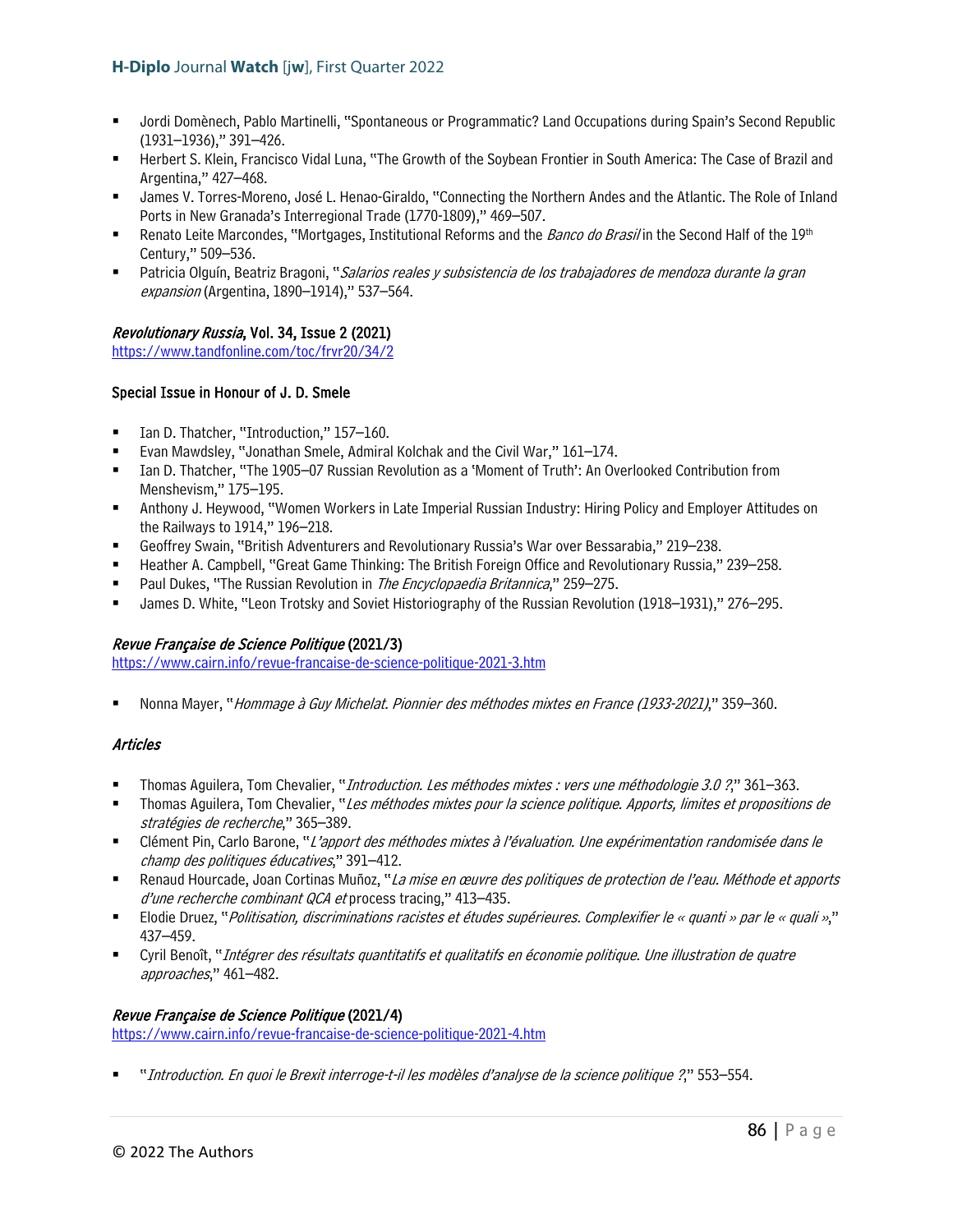- Colin Hay, Cyril Benoît, "Un échec des modèles explicatifs de la science politique ? Sur la contingence, la prédictibilité et l'intelligibilité rétrospective du Brexit," 555–574.
- Patrick Le Galès, "L'État britannique recomposé par le Brexit. Global Britain or Centralised England?," 575–598.
- Olivier Rozenberg, "Order…and Disorder. Le Brexit ou la victoire amère des études parlementaires," 599–621.

### Revue d'Histoire Moderne et Contemporaine (2021/3)

<https://www.cairn.info/revue-d-histoire-moderne-et-contemporaine-2021-3.htm>

### Race, sang et couleur à l'époque moderne : histoires plurielles (II)

Claude-Olivier Doron, Élie Haddad, "Race et histoire à l'époque moderne (suite)," 7–36.

### La race en context colonial

- Jean-Paul Zuniga, "Recensements et proto-démographie impériale en Amérique espagnole au XVIIIe siècle : racialisation précoce ou biais historiographiques ?," 37–63.
- Frédéric Régent, "Du préjugé de couleur au préjugé de race, le cas des Antilles françaises," 64–90.
- Matthew Gerber, "Race, empiétement de propriété et compétence juridictionnelle dans le monde atlantique français du XVIIIe siècle : l'affaire de la veuve Ogé," 91-116.

### Lez transformations politiques de la race

- William Max Nelson, "*Biopolitique et fabrique de la race pendant les Lumières*," 117–142.
- Clément Thibaud, "De la race aux races dans l'Amérique hispanique républicaine (1770-1900)," 143–171.
- Claude-Olivier Doron, "Le moment libéral de la race," 172-204.

### Revue Internationale et Stratégique (2021/4)

<https://www.cairn.info/revue-internationale-et-strategique-2021-4.htm>

### Grand entretien

Avec Cécile Coudriou, Propos recueillis par Pascal Boniface, "Amnesty International, vigie des droits humains," 7–15.

# Éclairages

- Guillaume Blanc, "La préservation de la nature est-elle (néo)coloniale ? L'invention des parcs nationaux en Afrique," 17–27.
- Axel Nogué, "Penser le Chili contemporain au prisme de l'émergence d'une coalition partisane, le Frente Amplio," 29-37.

### Dossier. Géopolitique de la nature

- Bastien Alex, Olivier de France, "*Introduction. Géopolitique de la nature, nature de la géopolitique*," 39–51.
- Grand entretien avec Raphaël Larrère, Catherine Larrère, Propos recueillis par Bastien Alex, Émilie Luthringer, Marc Verzeroli, "Penser une politique de la nature : « Il faut localiser les injonctions globales »," 53–64.
- Igor Krtolica, "Les racines oubliées de la conscience écologique contemporaine," 65–77.
- Isabelle This Saint-Jean, "L'écologie, condition d'émergence d'une gauche mondiale ?," 79–88.
- Grand entretien avec Bruno Latour, Propos recueillis par Bastien Alex, Olivier de France, Marc Verzeroli, "Inventer une géopolitique de la nature : « Les questions écologiques font éclater la notion d'espace »," 89-102.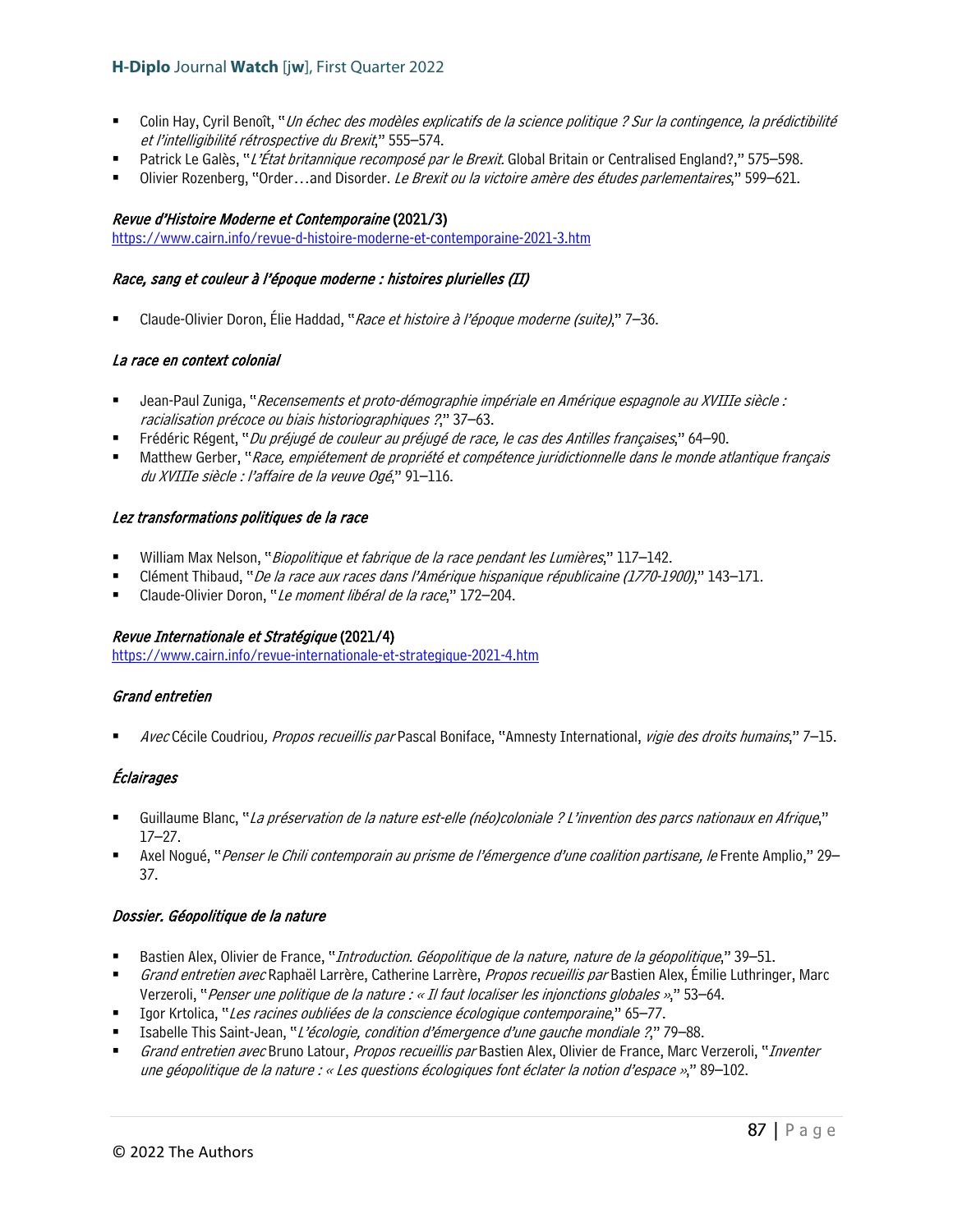- Élise Doumergue, Sofia Kabbej, "Entre promesse prométhéenne et préservation de la nature : le cas de la géoingénierie du climat," 103–115.
- Lucien Chabason, "Le multilatéralisme à l'épreuve des biens communs : comment dépasser les blocages de la gouvernance internationale du vivant ?," 117–127.
- Grand entretien avec Philippe Descola, Propos recueillis par Olivier de France, "Imaginer une cosmopolitique des vivants : « Nous sommes enserrés dans des concepts issus de la trajectoire historique européenne »," 129–141.

### Ricerche di storia politica, Vol. 24, Issue 2 (August 2021)

<https://www.rivisteweb.it/issn/1120-9526/issue/8296>

# Saggi

- David Armitage, "Treaties in Danger? Contemporary Crises of International Order in Historical Perspective," 141– 156.
- Luca Polese Remaggi, "Le origini del sistema concentrazionario sovietico nel dibattito internazionale (1918-1929)," 157–176.
- Andrea Baravelli, "Lo specialista. Francesco Cossiga e la lotta al terrorismo negli anni Settanta," 177–190.

### Rassegne

Francesca Casafina, "Il problema della violenza in Colombia," 191–208.

### Ricerche di storia politica, Vol. 24, Issue 3 (December 2021)

<https://www.rivisteweb.it/issn/1120-9526/issue/8320>

### Saggi

- Renato Camurri, "Ripensare il secolo dei refugees. Le migrazioni forzate nella storia del Novecento. Introduzione," 259–262.
- Niccolò Pianciola, "Colonizzazioni di popolamento, chiusura dei confini e migrazioni forzate in Asia nord-orientale (1930-1949)," 263–274.
- Andrea D'Onofrio, "La questione dei profughi tedeschi nel dopoguerra nell'analisi di Eugen Lemberg," 275–288.
- Mila Orlic, "Verso una patria ostile. Le migrazioni nell'alto Adriatico nel secondo dopoguerra: questioni interpretative," 289–300.
- Arturo Marzano, "Il lungo. 1948 Migrazioni, espulsioni e reinsediamenti in Israele/Palestina," 301–314.

### Rassegne

Andrea Ciampani, "Una nuova stagione storiografica per il Concilio Vaticano I," 315–330.

### Rubriche

Daniele Fiorentino, Giacomo Manzoli, Monica Martinat, Angela Santese, "La storia e la storiografia di fronte alla sfida delle serie televisive," 331–342.

### The Royal United Services Institute Journal, Vol. 166, Issue 4 (2021) <https://www.tandfonline.com/toc/rusi20/166/4>

Emma De Angelis, "Editor's Note," 9.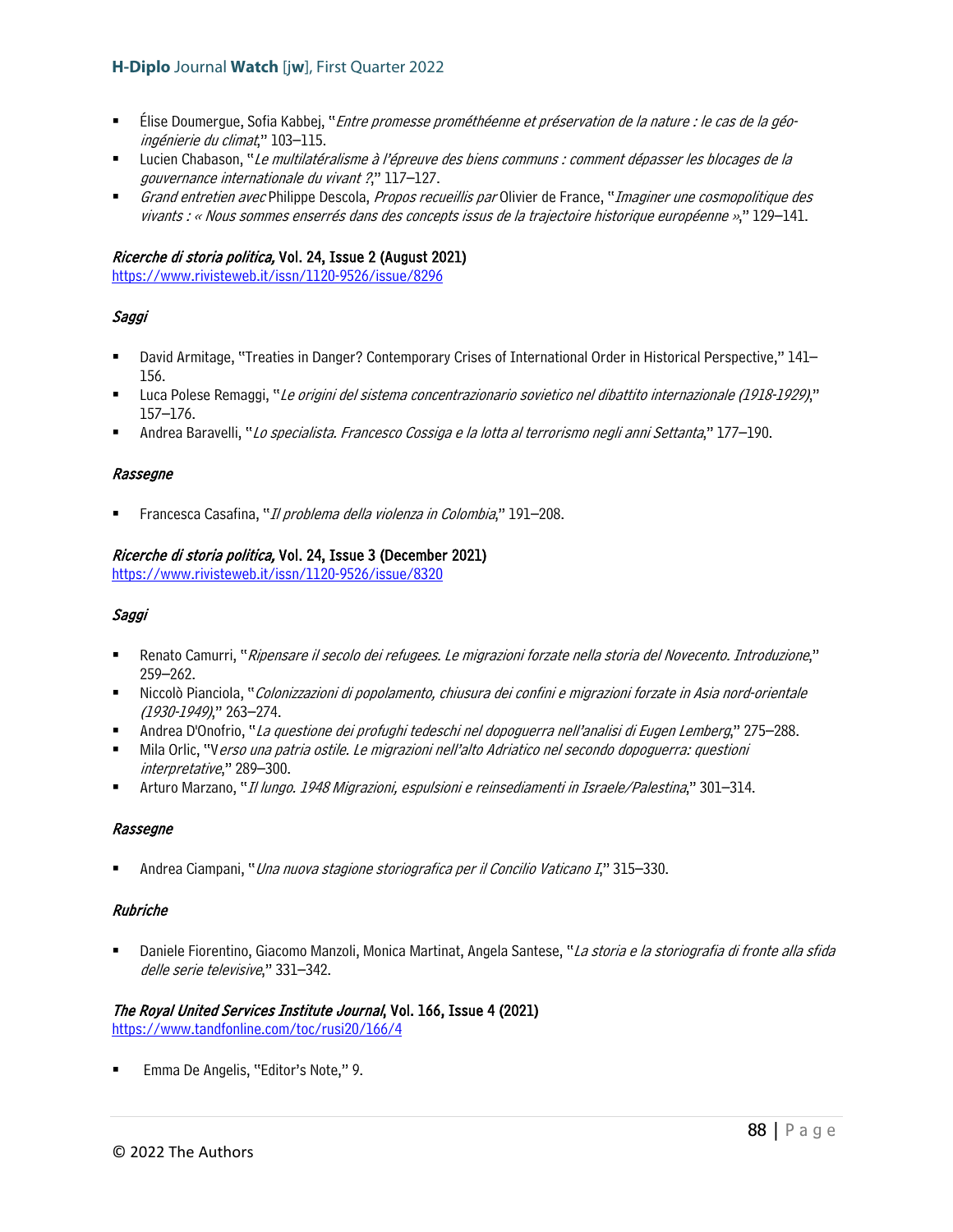### Research Article

John R Walker, "British Nuclear Weapons Stockpiles by Year: 1953–77," 10–20.

### Food Security

Martin Plaut, "The Tigray Famine: Lessons from 1984–85," 22–28.

### Armed Forces in Modern War

- Yair Ansbacher & Ron Schleifer, "How Special Operations Forces Can Contribute Strategically to Modern Wars: An Israel-US Case Study Comparison," 30–39.
- Dotan Druck, "'The Reserves Will Hold': Changes in the Israel Defense Forces' Operational Concept," 40–50.
- Nick Reynolds, "The British Army and Mass in Urban Warfare," 52–65.

### UK Maritime Policy

 Christian Bueger, Timothy Edmunds & Scott Edwards, "Innovation and New Strategic Choices: Refreshing the UK's National Strategy for Maritime Security," 66–75.

### Scandia: Tidskrift för Historisk Forskning, Vol. 87, No. 2 (2021)<https://journals.lub.lu.se/scandia/issue/view/3282>

### Innehåll

Wiebke Kolbe, "Redaktören har ordet."

# Artiklar

- Jonas Liliequist, "Sexuella anspelningar som politiskt vapen. Ericus Olais skildring av Magnus Erikssons 'vederstyggliga' leverne."
- Bertel Nygaard, "Alice og de danske babser. Et svensk ungdomsidol i 1940'ernes besatte Danmark."
- **Dile Jansson, "'Utspädningen av den svenska läkarkåren med utländska element'. Sveriges läkarförbunds argument** mot rekrytering av läkare från Österrike 1950."
- Denis Sukhino-Khomenko, "Scandia debatt: 'Nomen est omen'. Uppfordringar till det historiska namnförrådet i ljuset av etiska utmaningar."
- Sara Ellis Nilsson, Stefan Nyzell, "Scandia introducerar: (Åter)skapad vikingatid."
- Erika Sandström, "Scandia utblick: Historiker, hundar och andra djur."

### Recensioner

Martin Hultman, "Temarecension: Miljöhistoria i Sverige – återblick och vitalisering."

### Scandinavian Economic History Review, Vol. 69, Issue 3 (2021)

<https://www.tandfonline.com/toc/sehr20/69/3>

### Special Issue: Agriculture and Economic Development

- Paul Sharp, "Introduction: Special issue on 'Agriculture and economic development'," 197–198.
- María Isabel Ayuda & Vicente Pinilla, "Agricultural exports and economic development in Spain during the first wave of globalization," 199–216.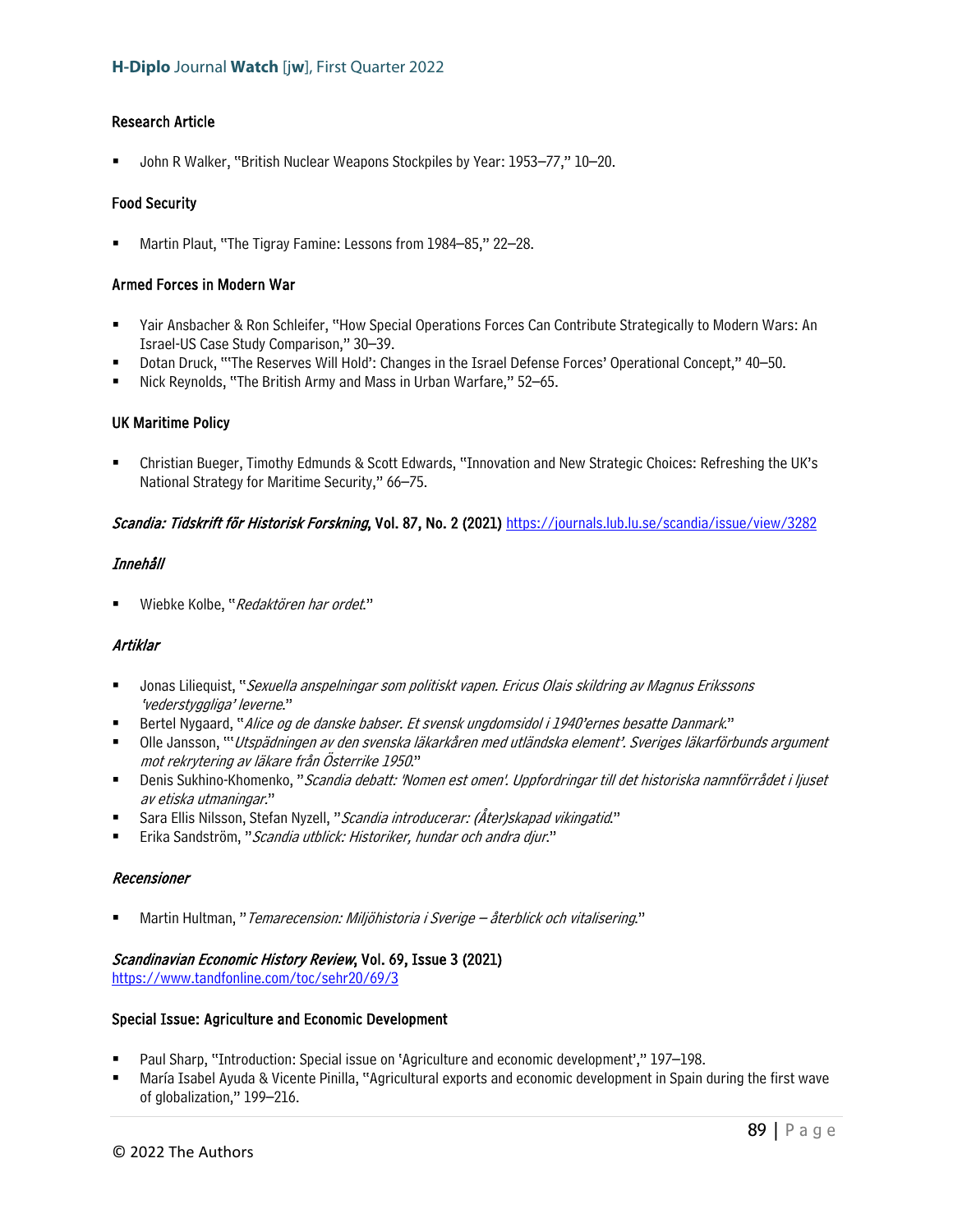- Árni Daníel Júlíusson, "Agricultural growth in a cold climate: the case of Iceland in 1800–1850," 217–232.
- Kristin Ranestad, "Connecting formal education and practice to agricultural innovation in Denmark (1860s–1920): a note on sources and methods," 233–252.
- Natalia Rozinskaya, Alexander Sorokin & Dmitry Artamonov, "Peasants' inequality and stratification: evidence from pre-revolutionary Russia," 253–277.
- Antonie Doležalová, "A stolen revolution. The political economy of the land reform in interwar Czechoslovakia," 278– 300.
- Gloria Sanz Lafuente, "Atoms for feeding: radioisotopes from the laboratory to the market, 1946–1960," 301–323.

# Scandinavian Journal of History, Vol. 46, Issue 5 (2021)

<https://www.tandfonline.com/toc/shis20/46/5>

- Sverrir Jakobsson, "All the King's men. The incorporation of Iceland into the Norwegian Realm," 571–592.
- Ina Lindblom, "Making sense of romantic jealousy in late 18th-century Sweden the experiences of Pehr Stenberg," 593–618.
- Evgenii Egorov, "Danish visions of the Scandinavian union (1809–1810): a genealogy of the rhetoric and pragmatics of justification," 619–641.
- Trond O. Tøllefsen & James M. White, "Navigating an Orthodox conversion: community, environment, and religion on the Island of Ruhnu, 1866-7," 642–664.
- Heli Huhtamaa & Fredrik Charpentier Ljungqvist, "Climate in Nordic historical research a research review and future perspectives," 665–695.
- Marjo Uutela, "Looking for Nordic allies. The interest of the Kohl government in enlarging the European Community to the north 1985–1992," 696–712.

### Security Studies, Vol. 30, Issue 4 (2021)

<https://www.tandfonline.com/toc/fsst20/30/4>

### Articles

- Katherine Irajpanah & Kenneth A. Schultz, "Off the Menu: Post-1945 Norms and the End of War Declarations," 485– 516.
- Frances Yaping Wang, "Barking Without Biting: Understanding Chinese Media Campaigns During Foreign Policy Disputes," 517–549.
- Hyun-Binn Cho, "Nuclear Coercion, Crisis Bargaining, and The Sino-Soviet Border Conflict of 1969," 550–577.
- Jan Stockbruegger, "US Strategy and the Rise of Private Maritime Security," 578–602.
- Kit Rickard & Kristin M. Bakke, "Legacies of Wartime Order: Punishment Attacks and Social Control in Northern Ireland," 603–636.

### Response Pieces

"Oil and War: An Exchange," 637–660.

# Small Wars & Insurgencies, Vol. 32, Issue 6 (2021)

<https://www.tandfonline.com/toc/fswi20/32/6>

- Richard Chauvel & Derek McDougall, "Introduction: Maritime Southeast Asia's encounter with Westphalianism," 855– 866.
- Clinton Fernandes, "Indonesia's war against East Timor: how it ended," 867–886.
- Georgi Engelbrecht, "The logics of insurgency in the Bangsamoro," 887–912.
- Richard Chauvel, "West Papua: Indonesia's last regional conflict," 913–944.
- Rungrawee Chalermsripinyorat, "Islam and the BRN's armed separatist movement in Southern Thailand," 945–976.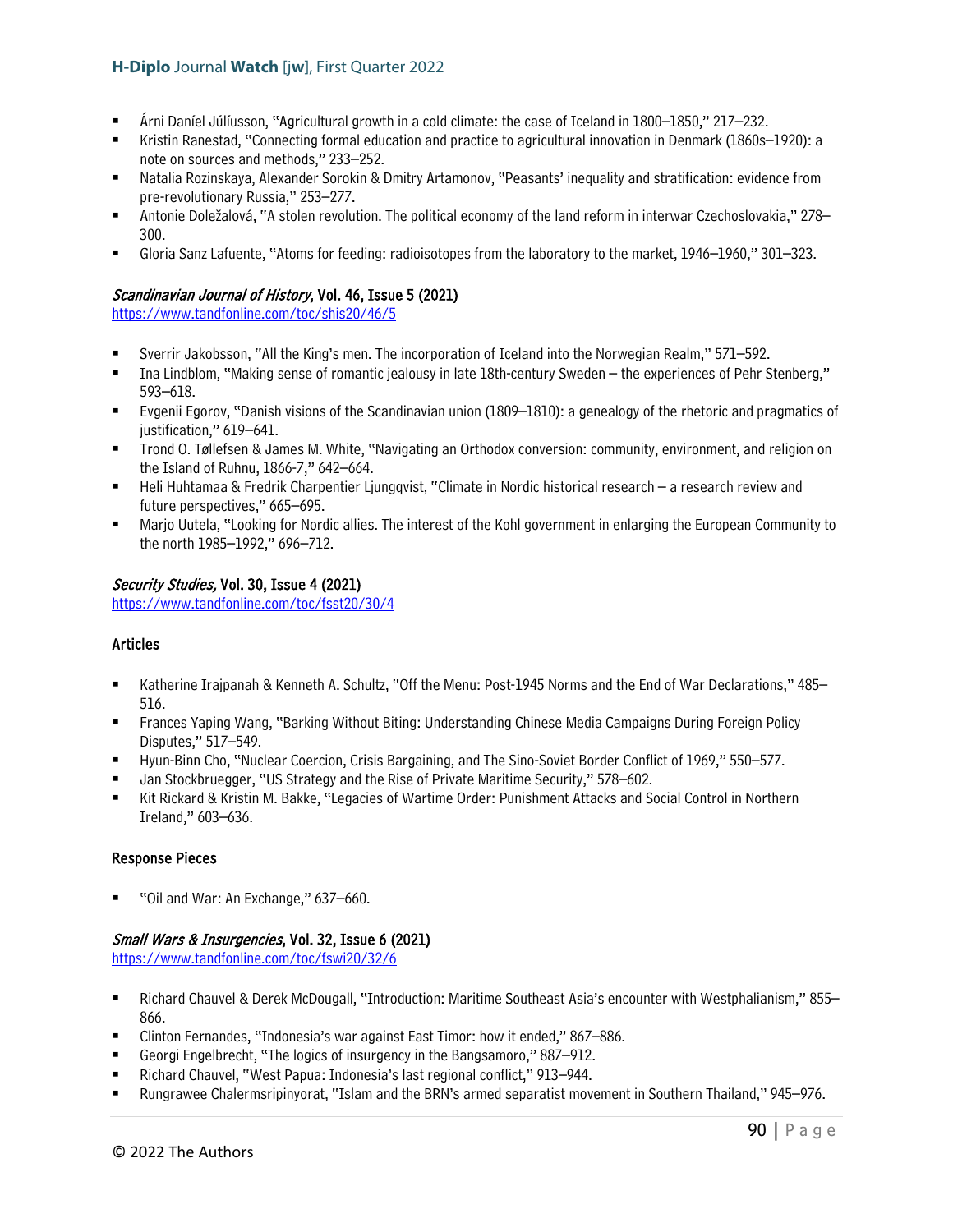Derek McDougall, "Concerns for the neighbours (and some others): international involvement in the conflicts in the Southern Philippines and West Papua," 977–1011.

### Review Article

M.J. Fox, "Child soldiers research: the next necessary steps," 1012–1022.

### Small Wars & Insurgencies, Vol. 32, Issue 7 (2021)

<https://www.tandfonline.com/toc/fswi20/32/7>

- Zi Yang, "Securing the keystone: the suppression of anti-communist insurgents in Southern China, 1949–1952," 1029–1055.
- Francisco Javier Ullán de la Rosa & Sylvester Tabe Arrey, "Understanding Somalia's multidimensional protracted war: an updated structural-processual analysis," 1056–1091.
- Luciano Pollichieni, "A case of violent corruption: JNIM's insurgency in Mali (2017–2019)," 1092–1116.
- Colin D. Robinson, "A forgotten decade? Politicking and war for the ANC/FAZ 1967-1977," 1117–1137.
- Hannah West, "Camp follower or counterinsurgent? Lady Templer and the forgotten wives," 1138–1162.
- Tea Perinčić, "Small wars and the construction of the Venetian defence system from the sixteenth to eighteenth centuries," 1163–1187.

### Small Wars & Insurgencies, Vol. 32, Issue 8 (2021)

<https://www.tandfonline.com/toc/fswi20/32/8>

- Kristin Smith, "Mass balance, accumulation dynamics and high-altitude warfare: the Siachen Glacier as a battlefield," 1193–1220.
- Nsemba Edward Lenshie, Kelechi Okengwu, Confidence N. Ogbonna & Christian Ezeibe, "Desertification, migration, and herder-farmer conflicts in Nigeria: rethinking the ungoverned spaces thesis," 1221–1251.
- Stanislav Malkin, "Counterinsurgency in the Age of Enlightenment: military ethnography of the 'Highland Problem'," 1252–1275.
- Kil Joo Ban, "The power of cultural weapons in counterinsurgency: South Korea's *Jeong* culture and its effectiveness in Vietnam," 1276–1301.
- Ori Swed, "Implausible sovereigns and their organizational logic: violent non-state actors' response to COVID-19," 1302–1331.
- Jelte Johannes Schievels & Thomas Colley, "Explaining rebel-state collaboration in insurgency: keep your friends close but your enemies closer," 1332–1361.
- Ulrich Petersohn, "Onset of new business? Private military and security companies and conflict onset in Latin America, Africa, and Southeast Asia from 1990 to 2011," 1362–1393.
- Lene Ekhaugen, "Discretion and military frontline workers: investigating civil-military relations policies in Afghanistan," 1394–1417.
- C. Christine Fair, Digvijay Ghotane & Parina Patel, "Did India's demonetization policy curb stone-pelting in Indianadministered Kashmir," 1418–1453.

# Social Science Quarterly, Vol. 102, Issue 4 (July 2021)

<https://onlinelibrary.wiley.com/toc/15406237/2021/102/4>

# Political Participation, Voting, and Campaigns

- R. Michael Alvarez, Jian Cao, Yimeng Li, "Voting Experiences, Perceptions of Fraud, and Voter Confidence," 1225– 1238.
- Alexander Langenkamp, "Lonely Hearts, Empty Booths? The Relationship between Loneliness, Reported Voting Behavior and Voting as Civic Duty," 1239–1254.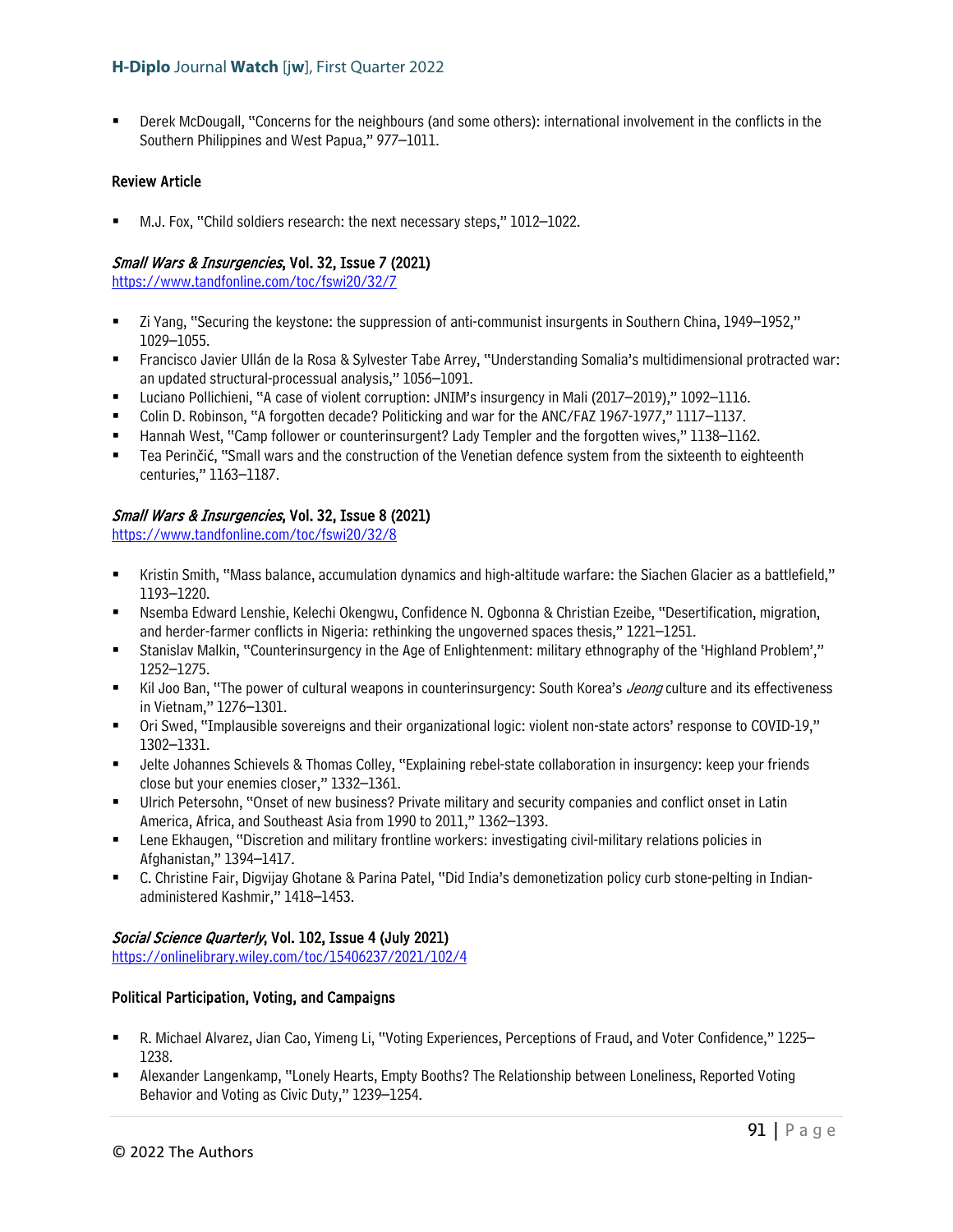- Scott Milliman, "Racial Exclusion in the Antebellum North: An Analysis of Indiana's 1851 Vote to Ban African American Immigration," 1255–1267.
- James J. Fahey, "Building Populist Discourse: An Analysis of Populist Communication in American Presidential Elections, 1896–2016," 1268–1288.
- Brigitte Huber, Manuel Goyanes, Homero Gil de Zúñiga, "Linking Extraversion to Collective and Individual Forms of Political Participation: The Mediating Role of Political Discussion," 1289–1310.
- Sergiu Gherghina, Elena Rusu, "Begin Again: Election Campaign and Own Opinions Among First-Time Voters in Romania," 1311–1329.
- Juan Carlos Huerta, Beatriz Cuartas, "Red to Purple? Changing Demographics and Party Change in Texas," 1330– 1348.
- Mark Owens, "Changes in attitudes, nothing remains quite the same: Absentee voting and public health," 1349–1360.
- Matt Lamb, "The 'costs' of voting: The effects of vote-by-mail on election administration finance in Colorado," 1361– 1379.
- C. Y. Cyrus Chu, S. Y. Lin, Wen-Jen Tsay, "Estimating the Willingness to Pay for Voting when Absentee Voting is not Allowed," 1380–1393.
- Cerem I. Cenker-Özek, Didem Çakmaklı, Ekrem Karakoç, "Rights and responsibilities: Citizenship norms and protest activity in a cross-country analysis," 1394–1407.
- Eric Hanley, "Sexism as a political force: The impact of gender-based attitudes on the presidential elections of 2012 and 2016," 1408–1427.
- Kayee Zhou, Dennis Patterson, "Changing patterns of Asian-American partisanship: Accounting for the politicization of the U.S.'s fastest growing minority," 1428–1438.
- John Frendreis, Raymond Tatalovich, "Understudied questions of Key's friends and neighbors voting thesis," 1439– 1450.

# Policy, Institutions, & Politics

- Elizabeth I. Dorssom, "Does Legislative Institutionalization Impact Policy Adoption? New Evidence from the Colonial and Early State Legislatures 1757–1795," 1451–1465.
- Anne E. Baker, "Loan Financing as a Tool for Nonincumbent House Candidates," 1466–1483.
- Nathan T. Carrington, Colin French, "One Bad Apple Spoils the Bunch: Kavanaugh and Change in Institutional Support for the Supreme Court," 1484–1495.
- Feler Bose, "Policy Innovativeness and Sexual Freedom," 1496–1510.
- Scott J. LaCombe, "Measuring Institutional Design in U.S. States," 1511–1533.
- Ali Kagalwala, Andrew Q. Philips, Guy D. Whitten, "What About the Rest of the Pie? A Dynamic Compositional Approach to Modeling Inequality," 1534–1552.
- Thomas R. Gray, Jeffery A. Jenkins, "Congress and the Political Economy of the National Endowment for the Arts," 1553–1568.
- Rajeev K. Goel, Michael A. Nelson, "Direct and indirect influences of political regimes on corruption," 1569–1589.
- Adam Chamberlain, Alixandra B. Yanus, "Evaluating federated voluntary associations' membership data: An application of Benford's Law," 1590–1601.
- Douglas D. Roscoe, Shannon Jenkins, "Amateur hour: The dominance of purposive benefits among local political party chairs," 1602–1614.
- Seth C. McKee, Antoine Yoshinaka, "Profiles in party switching: The case of Southern Party activists," 1615–1637.
- Myunghee Kim, Xiongwei Cao, "Linking global leadership to domestic legitimacy: Comparative analysis of perceptions of Xi and Obama," 1638–1653.
- Christopher Maggio, "State-level immigration legislation and social life: The impact of the "show me your papers" laws," 1654–1685.
- Songlin Zhang, Haoqing Zheng, Hongyong Zhou, Qing Shao, Qun Wu, "Sustainable land urbanization, urban amenities, and population urbanization: Evidence from city-level data in China," 1686–1698.
- Nathalie Mendez, "Do social constructions and gender mainstreaming in policy design affect the evaluation of the policy process? An analysis of a policy intervention in a postconflict society," 1699–1718.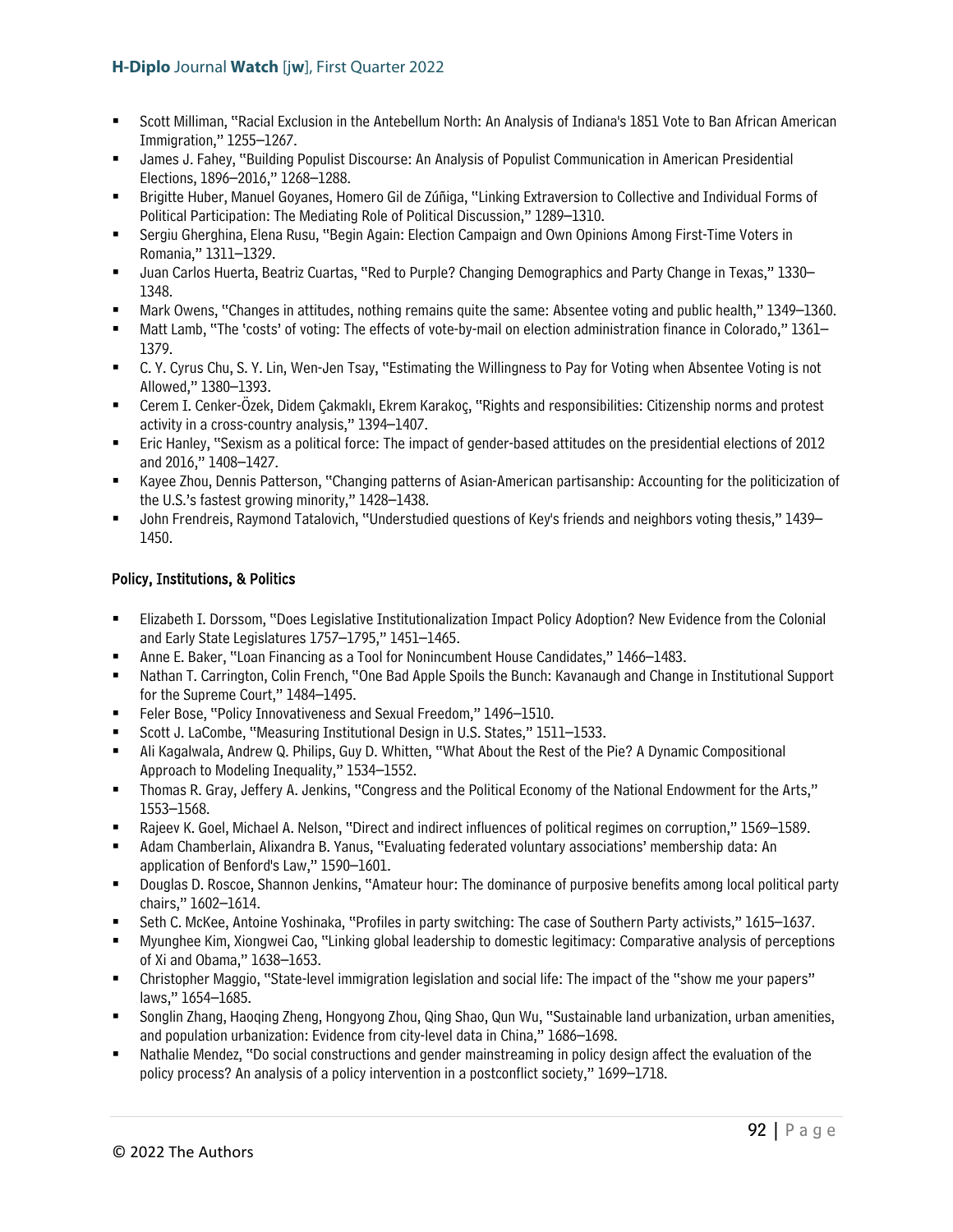### Studies in Values, Identities, and Behaviors

- Valerie Martinez-Ebers, Regina Branton, Brian Calfano, "The Impact of Subjective Social Position on Public Evaluations of Police," 1719–1742.
- Şahin Gökçearslan, Hatice Yildiz Durak, Burcu Berikan, Mustafa Saritepeci, "Smartphone Addiction, Loneliness, Narcissistic Personality, and Family Belonging Among University Students: A Path Analysis," 1743–1760.
- Robert Koulish, Ernesto Calvo, "The Human Factor: Algorithms, Dissenters, and Detention in Immigration Enforcement," 1761–1786.
- Nicole Y. Wesley, James C. Garand, "The Effect of Children's Gender on Parents' Attitudes Toward Women," 1787– 1802.
- Edward Carmines, Rita Nassar, "How Social Desirability Bias Affects Immigration Attitudes in a Hyperpolarized Political Environment," 1803–1811.
- Terrence Hill, Andrew Mannheimer, J. Micah Roos, "Measuring White Fragility," 1812–1829.
- Nichole Gligor, David Gligor, "A roadmap to understanding restrictive immigration policy outcomes," 1830–1847.
- Nan Sook Yu, Jiwon Nam-Speers, "Mass media exposure and disproportional influences on materialistic values and buying impulsiveness among urban youth," 1848–1865.
- Jennifer Hall, Limin Jao, Cinzia Di Placido, Rebecca Manikis, "'Deep questions for a Saturday morning': An investigation of the Australian and Canadian general public's definitions of gender," 1866–1881.
- Byron D'Andra Orey, Najja Baptist, Valeria Sinclair-Chapman, "Racial identity and emotional responses to confederate symbols," 1882–1893.
- Jason Gainous, Rodger A. Payne, Melissa K. Merry, "Do Source cues or frames matter? Convincing the public about the veracity of climate science," 1894–1906.
- Salil D. Benegal, Mirya R. Holman, "Racial prejudice, education, and views of climate change," 1907–1919.
- Sumaia A. Al-Kohlani, "Educational gender inequality in the Muslim world: A problem of a cultural heritage, religion, or modernization?," 1920–1930.
- Mark D. Ramirez, "Unmasking the American death penalty debate: Race, context, and citizens' willingness to execute," 1931–1946.

# Economic Markets, Pay, and Employment

- Robert G. Blanton, Dursun Peksen, "A Global Analysis of Financial Crises and the Growth of Informal Economic Activity," 1947–1965.
- Ashley English, "Is it a four-star movement? Policy transformation and the U.S. women's national soccer team's campaign for equal pay," 1966–1981.
- Steven Andrew Mejia, "Does foreign capital dependence affect carbon dioxide emissions in less-developed countries? A cross-national analysis, 1980–2014," 1982–1993.
- Eric Dahlin, "Are independent inventors a relic of the past? A study of independent patenting in the United States, 1963–2014," 1994–2005.
- Luke Fowler, Stephen Utych, "Are people better employees than machines? Dehumanizing language and employee performance appraisals," 2006–2019.

# The SSQ Workshop

Jimin Pyo, Michael G. Maxfield, "Cognitive Effects of Inattentive Responding in an MTurk Sample," 2020–2039.

### Social Science Quarterly, Vol. 102, Issue 5 (September 2021)

<https://onlinelibrary.wiley.com/toc/15406237/2021/102/5>

### Special Issue: Public Policy, Opinions, Behavior, and Health Outcomes during the COVID Pandemic

Lorena Barberia, Thomas Plümper, Guy D. Whitten, "The political science of Covid-19: An introduction," 2045–2054.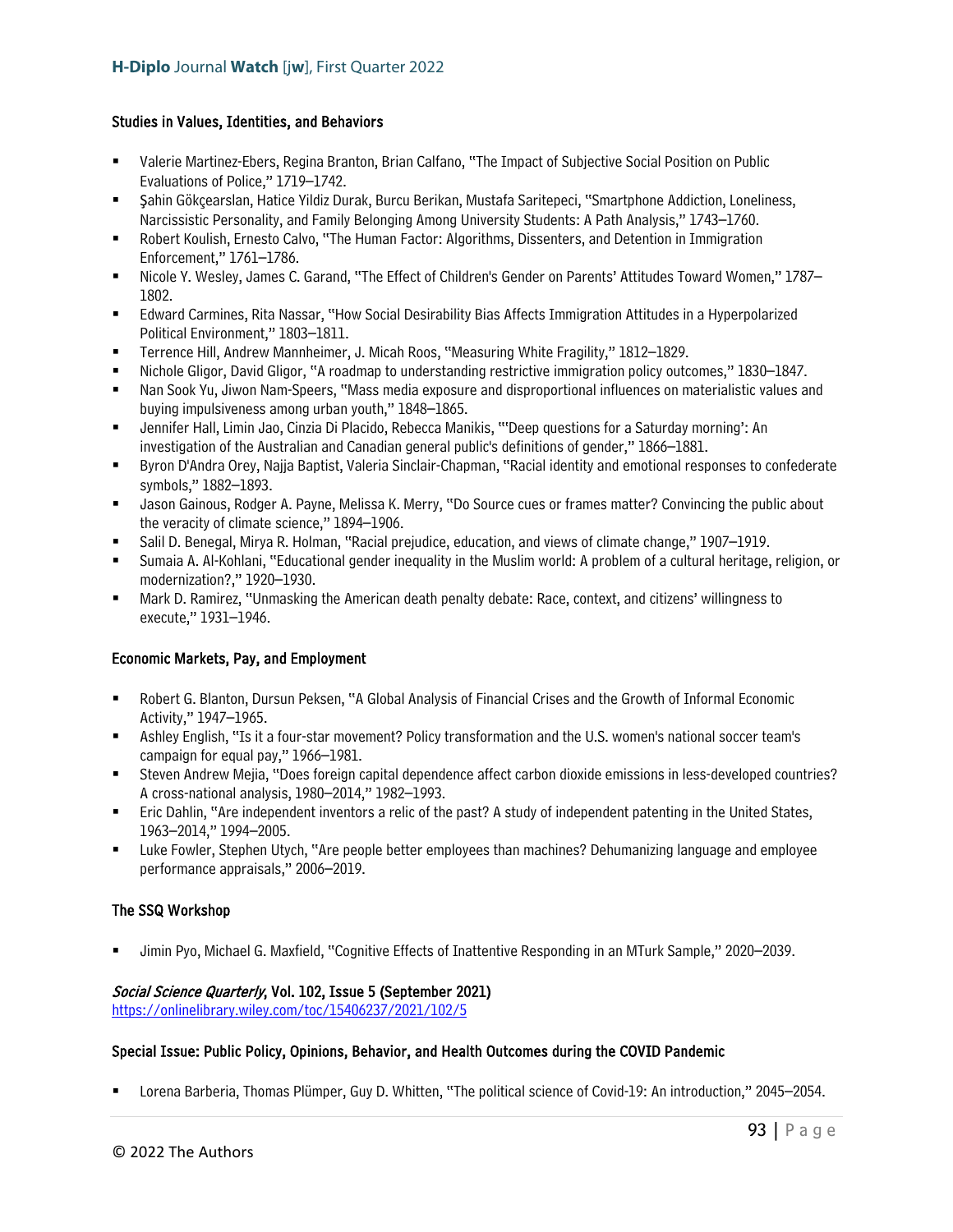- Lorena G Barberia, Maria Leticia Claro Oliveira, Andrea Junqueira, Natália de Paula Moreira, Guy D. Whitten, "Should I stay or should I go? Embracing causal heterogeneity in the study of pandemic policy and citizen behavior," 2055– 2069.
- Jurgen A. Doornik, Jennifer L. Castle, David F. Hendry, "Modeling and forecasting the COVID-19 pandemic time-series data," 2070–2087.
- María Celeste Ratto, Juan Manuel Cabrera, Daniela Zacharías, Juan Martín Azerrat, "The effectiveness of government measures during the first wave of the outbreak," 2088–2105.
- Michael Becher, Daniel Stegmueller, Sylvain Brouard, Eric Kerrouche, "Ideology and compliance with health guidelines during the COVID-19 pandemic: A comparative perspective," 2106–2123.
- Andrew Lewis, Raymond Duch, "Gender differences in perceived risk of COVID-19," 2124–2133.
- Eric Neumayer, Thomas Plümper, Matthew Shaikh, "The logics of COVID-19 travel restrictions between European countries," 2134–2154.
- Robert Kubinec, Haillie Na-Kyung Lee, Andrey Tomashevskiy, "Politically connected companies are less likely to shutdown due to COVID-19 restrictions," 2155–2169.
- Annika Fredén, Sverker Sikström, "Voters' view of leaders during the Covid-19 crisis: Quantitative analysis of keyword descriptions provides strength and direction of evaluations," 2170–2183.
- Mark Pickup, Eline A. de Rooij, Clifton van der Linden, Matthew J. Goodwin, "Brexit, COVID-19, and attitudes toward immigration in Britain," 2184–2193.
- Harold Clarke, Marianne C. Stewart, Karl Ho, "Did Covid-19 Kill Trump Politically? The Pandemic and Voting in the 2020 Presidential Election," 2194–2209.
- Sara M. Constantino, Alicia D. Cooperman, Thiago M. Q. Moreira, "Voting in a global pandemic: Assessing dueling influences of Covid-19 on turnout," 2210–2235.
- Thomas Plümper, Eric Neumayer, Katharina Gabriela Pfaff, "The strategy of protest against Covid-19 containment policies in Germany," 2236–2250.

### Research on Covid 19

- Jennifer D. Wu, Gregory A. Huber, "Partisan Differences in Social Distancing May Originate in Norms and Beliefs: Results from Novel Data," 2251–2265.
- Corey A. DeAngelis, Christos Makridis, "Are School Reopening Decisions Related to Union Influence?," 2266–2284.
- Michele Roccato, Silvia Russo, Pasquale Colloca, Nicoletta Cavazza, "The Lasting Effects of the COVID-19 Pandemic on Support for Anti-Democratic Political Systems: A Six-Month Longitudinal Study," 2285–2295.
- Laurel Elder, Steven Greene, "A Recipe for Madness: Parenthood in the Era of Covid-19," 2296–2311.
- A. Burcu Bayram, Todd Shields, "Who Trusts the WHO? Heuristics and Americans' Trust in the World Health Organization During the COVID-19 Pandemic," 2312–2330.
- Gregory Price, Eric van Holm, "The Effect of Social Distancing on the Early Spread of the Novel Coronavirus," 2331– 2340.
- Steven M. Sylvester, "COVID-19 and Motivated Reasoning: The Influence of Knowledge on COVID-Related Policy and Health Behavior," 2341–2359.
- Michele Roccato, Pasquale Colloca, Nicoletta Cavazza, Silvia Russo, "Coping with the COVID-19 pandemic through institutional trust: Rally effects, compensatory control, and emotions," 2360–2367.
- Kelsey E. Gonzalez, Rina James, Dr. Eric T. Bjorklund, Dr. Terrence D. Hill, "Conservatism and infrequent mask usage: A study of US counties during the novel coronavirus (COVID-19) pandemic," 2368–2382.
- Daniel Stockemer, Friedrich Plank, Arne Niemann, "The COVID-19 pandemic and government responses: A gender perspective on differences in public opinion," 2383–2393.
- Wen-Jui Han, Jake Hart, "Job precarity and economic prospects during the COVID-19 public health crisis," 2394– 2411.
- David S. Morris, "Polarization, partisanship, and pandemic: The relationship between county-level support for Donald Trump and the spread of Covid-19 during the spring and summer of 2020," 2412–2431.
- Jonathan Cervas, Bernard Grofman, "The unanticipated effect of COVID-19 on house apportionment," 2432–2434.
- Debra Leiter, Jack Reilly, Beth Vonnahme, "The crowding of social distancing: How social context and interpersonal connections affect individual responses to the coronavirus\*," 2435–2451.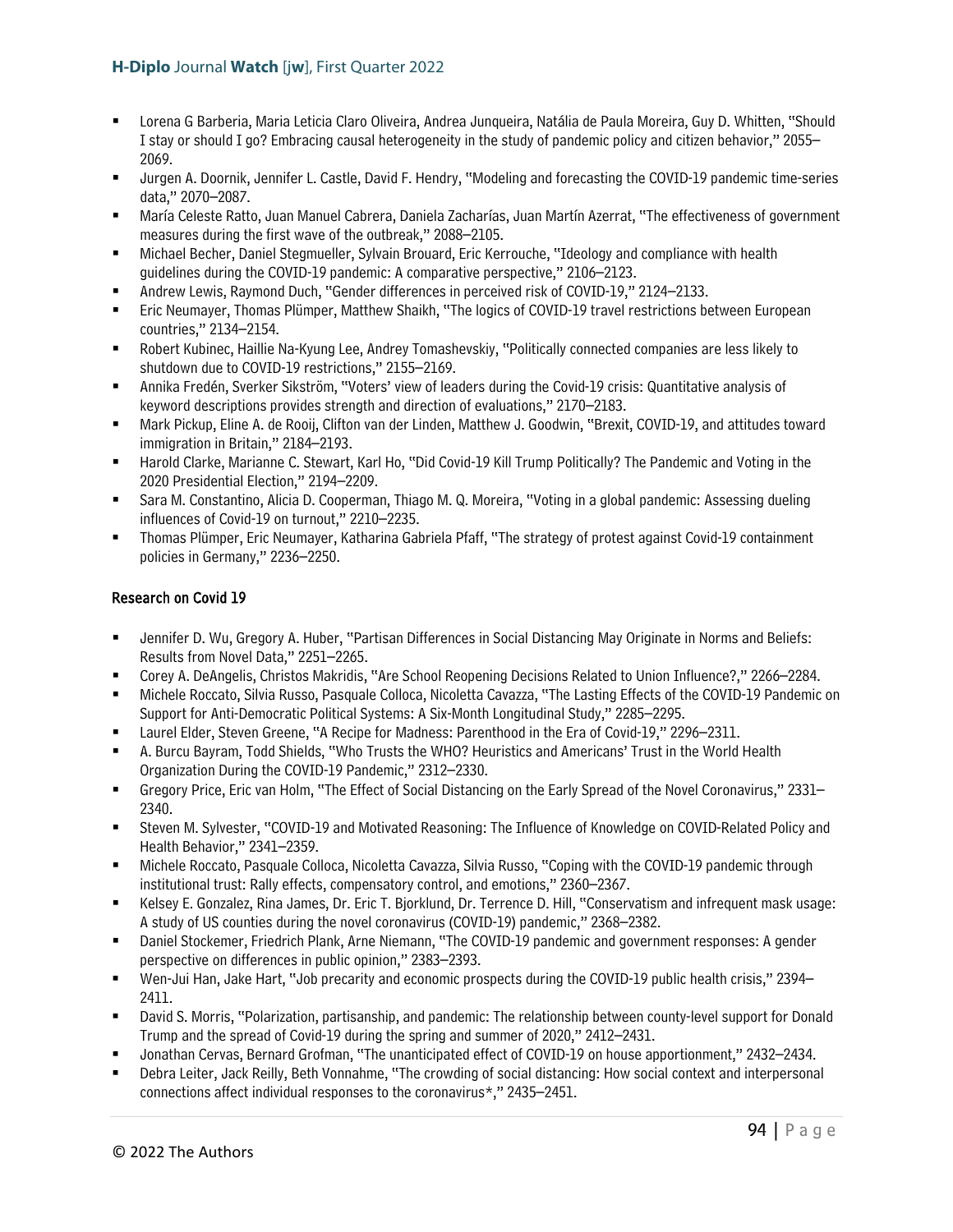### South African Historical Journal, Vol. 73, Issue 2 (2021)

<https://www.tandfonline.com/toc/rshj20/73/2>

### 2019 SAHS CONFERENCE SPECIAL ISSUE – Trails, Traditions, Trajectories – Rethinking Perspectives on Southern African Histories

- Sandra Swart, Prinisha Badassy, Thula Simpson & Laura Phillips, "Editorial Collective Introductory Note," 221–222.
- Enocent Msindo, "Presidential Address: Rethinking Histories of Southern Africa and the Contemporary Challenges," 223–240.
- Francis B. Nyamnjoh, "Keynote Address: Mobility, Globalisation, and the Policing of Citizenship and Belonging in the Twenty-First Century," 241–256.
- Bryan Umaru Kauma, "Winner of the Southern African Historical Society's Student Essay Prize in 2019: 'Small Grains, Small Gains': African Peasant Small Grains Production and Marketing in Zimbabwe during the Colonial Period, c.1890– 1980," 257–287.

# Articles

- Nancy J. Jacobs, "How Washington Okumu Became the Mediator Who Saved the 1994 South African Elections," 288– 317.
- Hilary Lynd, "The Peace Deal: The Formation of the Ingonyama Trust and the IFP Decision to Join South Africa's 1994 Elections," 318–360.
- Paddy O'Halloran, "Beyond the Pale: The 'Foreigner' in the Politics of the 'Frontier' in the Fish River Marches of the British Cape Colony, c. 1830–1850," 361–380.
- Laura Richardson, "'Too Unsavoury for Our Fastidious Tastes': Unmarried Motherhood in South Africa's Mother City, Cape Town, 1910–1948," 381–405.
- Jakob Zollmann, "Negotiated Partition of South Africa An Idea and its History (1920s–1980s)," 406–434.
- Ria van der Merwe, "The Jester in Verwoerd's Court: English Press Cartoons, 1959–1965," 435–461.
- Mark Nyandoro, "Forced Migration, Resistance and Adaptation: The Madheruka Cotton Production and Differentiation in Pre-Irrigation Era Sanyati, Zimbabwe, 1950–1967," 462–493.
- Chris Bolsmann, "Flouting apartheid rules: Stanley Matthews and South African football, 1955–1988," 494–514.
- Toivo Asheeke, "'Literacy, Armed Struggle and Black Consciousness': The Evolution of NAYO, 1973–1976," 515–532.

# Roundtable

Jill E. Kelly, Jabulani Sithole & Liz Timbs, "King Zwelithini and the Historians," 533–544.

# **Obituary**

Robert Morrell, "Bill Freund, 6 July 1944 – 17 August 2020," 565–571.

### South Asia: Journal of South Asian Studies, Vol. 44, Issue 4 (2021)

<https://www.tandfonline.com/toc/csas20/44/4>

- Abir Bazaz, "Vernacular Apocalypse in Medieval Kashmir: The Mystical Poetry of Nund Rishi (1378–1440)," 617–633.
- Ole Birk Laursen, "Spaces of Indian Anti-Colonialism in Early Twentieth-Century London and Paris," 634–650.
- Priya Sangameswaran, "Dispersal and Development: Two Key Moments in the Growth of Thane City," 651–665.
- Amanda M. Lanzillo, "Writing Industrial Change in Urdu: Artisanship, Islam and Technology in Colonial India," 666– 683.
- Ketaki Pant, "A Poet's Ocean: Merchants and Imagination across Indian Ocean Gujarat," 684–702.
- Deepra Dandekar, "Women's 'Retrieval' from Pakistan: 'India's Daughters' and the Emotional History of Partition," 703–720.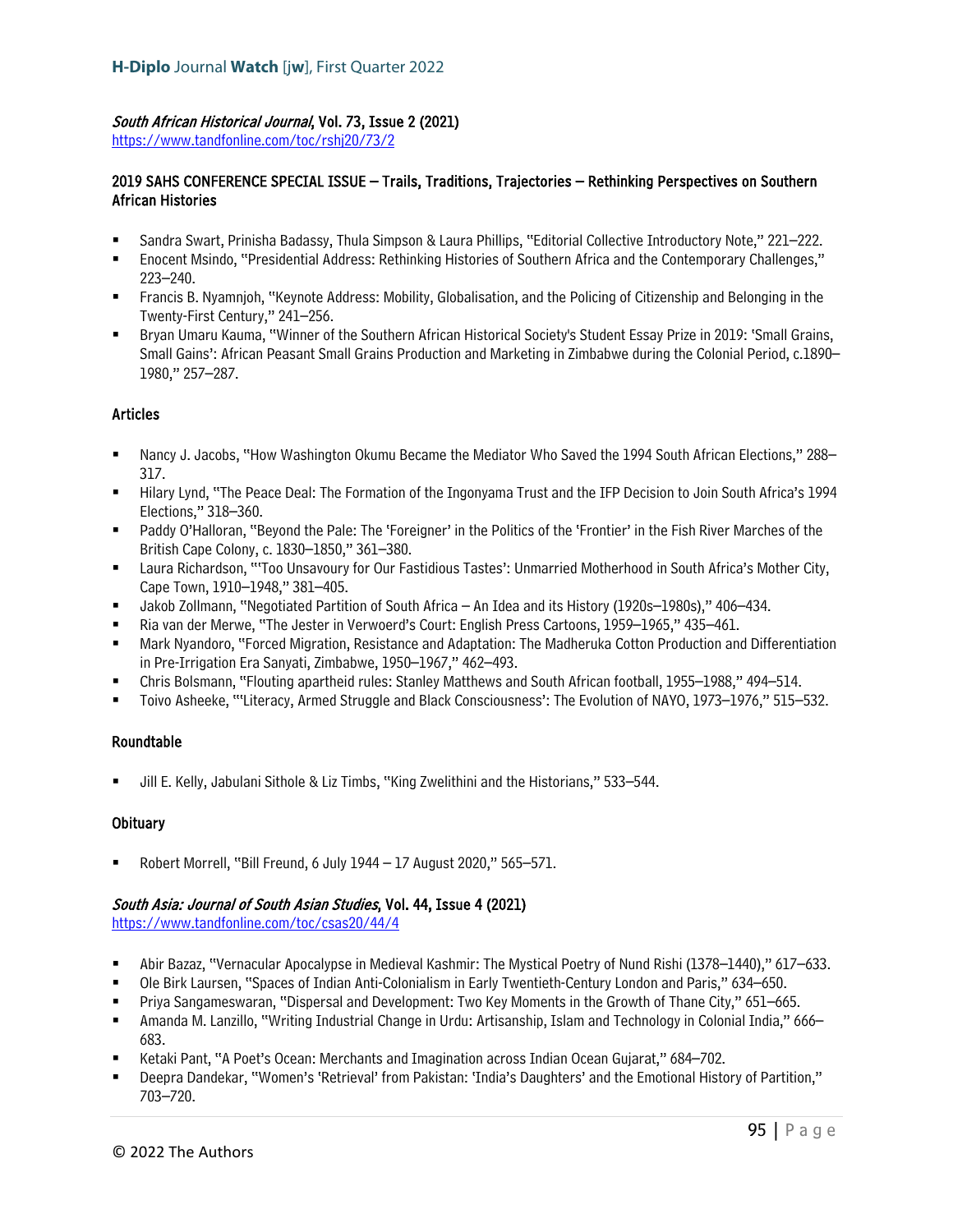- Riddhi Bhandari, "Talking Crime and Aggression: Tourism and Governance in Agra, India," 721–738.
- Amy Piedalue, Amanda Gilbertson & Manas Raturi, "A Majoritarian View of 'Gender Justice' in Contemporary India: Examining Media Coverage of 'Triple Talaq' and 'Love Jihad'," 739–755.
- Aniruddha Mukhopadhyay, "From Worse than Dogs to Heroic Tigers: Situating the Animal in Dalit Autobiographies," 756–771.
- Andrew Nelson & Kathryn Stam, "Bhutanese or Nepali? The Politics of Ethnonym Ambiguity," 772–789.
- Natasa Thoudam, "Divisive Politics of the Inner Line Permit in Three Stories from Manipur in India's Northeast," 790– 806.

### South Asia: Journal of South Asian Studies, Vol. 44, Issue 5 (2021)

<https://www.tandfonline.com/toc/csas20/44/5>

### Articles

- Runa Chakraborty Paunksnis, "Bengali Dalit Literature and the Politics of Recognition," 817–833.
- Charmaine Carvalho, "National Romances: Singleton Desire and the Discovery of India in Chick Lit Narratives," 834– 850.
- Nithya Rajan, "'No Afghan Refugees in India': Refugees and Cold War Politics in the 1980s," 851–867.
- Yasmin Saikia, "Muslim Belonging in Assam: History, Politics and the Future," 868–887.
- Yin Cao, "The Return of Chen Ching Lin: Chinese Deserters and Chinatowns in the British Raj, 1943–46," 888–902.

### Special Section: Empire and the Senses: Case Studies from Late Colonial India

- Vebhuti Duggal & Christin Hoene, "Introduction: Making Sense of Empire," 903–912.
- Manjeet Baruah, "Writing the Imperial Experience of Hunting: *Assam Planter* and the Sensory World of a British Tea Frontier," 913–925.
- Mobeen Hussain, "Combining Global Expertise with Local Knowledge in Colonial India: Selling Ideals of Beauty and Health in Commodity Advertising (c. 1900–1949)," 926–947.
- Priyanka Basu, "The Observant Ow!: Sensory Worlds of Colonial Calcutta in Hutom's Vignettes," 948-965.
- Christin Hoene, "Senses and Sensibilities in Sarojini Naidu's Poetry," 966–982.
- Shivani Kapoor, "The Smell of Caste: Leatherwork and Scientific Knowledge in Colonial India," 983–999.
- Moushumi Bhowmik, "Incomplete Listening, Unfinished Writing: Sound and Silence in Archival Recordings from the Early Twentieth Century," 1000–1015.

### Book Reviews

 Kaustubh Mani Sengupta, "Review Essay: Forgotten Pasts, Uncertain Futures: Land and Water in Colonial and Post-Colonial Calcutta," 1016–1020.

### South Asia: Journal of South Asian Studies, Vol. 44, Issue 6 (2021)

<https://www.tandfonline.com/toc/csas20/44/6>

### Articles

- C. Yamini Krishna, "Language and Cinema: Schisms in the Representation of Hyderabad," 1027–1040.
- E. Dawson Varughese, "Post-Millennial Indian Dystopian Fiction: A Developing Canon of Precarity, (Im)purity and Ideas of India(nness)," 1041–1055.
- Jeffrey A. Redding, "Surveillance, Censure and Support: Gender Counting in South Asia," 1056–1074.
- Ilyas Chattha, "Looting in the NWFP and Punjab: Property and Violence in the Partition of 1947," 1075–1089.
- Vikrant Dadawala, "Gajanan Madhav Muktibodh and the Passing of Soviet India," 1090–1113.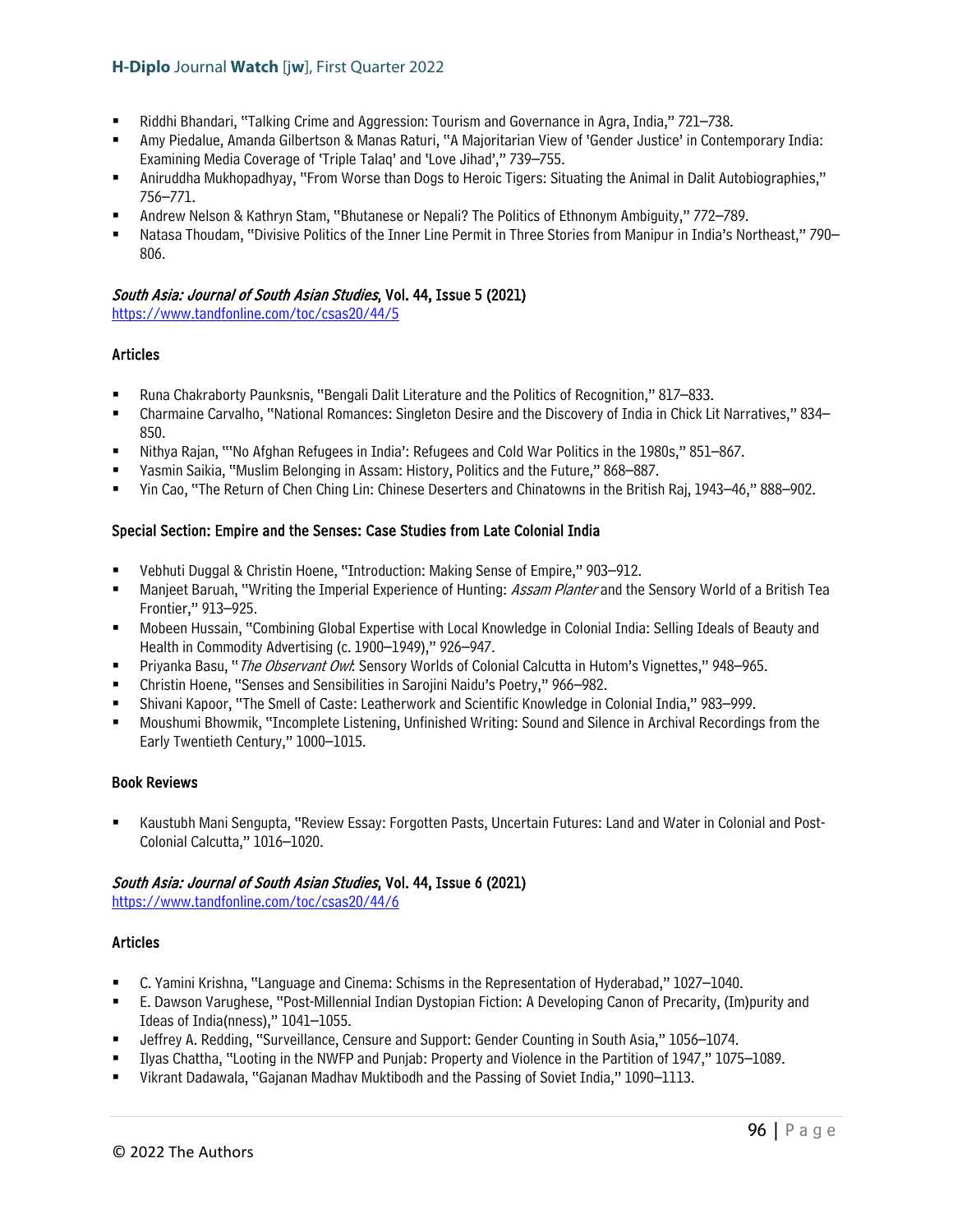### Special Section: The Political Economy of Disease and Health Care in South Asia Today

- Marika Vicziany, "The Modernisation of South Asia's Disease Burden: 1950 to 2021," 1114–1130.
- Harris Solomon, "Epidemiology in Motion: Traumatic Brain Injuries in Mumbai," 1131–1145.
- Marika Vicziany & Jaideep Hardikar, "India's Rural Medical Revolution: The Attitudes of Villagers to Village-Level Blood Testing in Maharashtra," 1146–1166.
- Jagjit Kaur Plahe & Don McArthur, "After TRIPS: Can India Remain 'the Pharmacy of the Developing World'?," 1167– 1185.
- Md Shahiduzzaman Sarkar & Jagjit Kaur Plahe, "Accessing Affordable Medicines in a Post-TRIPS Environment: The Case of Bangladesh," 1186–1205.
- Sameen A. Mohsin Ali & Rasul Bakhsh Rais, "Pakistan's Health-Care System: A Case of Elite Capture," 1206–1228.

### Strategic Analysis, Vol. 45, Issue 4 (2021)

<https://www.tandfonline.com/toc/rsan20/45/4>

### Articles

- Vinay Kaura & Chakravarti Singh, "India and the Geopolitics of UNSC Permanent Membership," 271–285.
- T.K. Manoj Kumar & D. P. K. Pillay, "The Formation of the Indian Diaspora," 286–306.
- Ali Emre Sucu, Ivan Safranchuk, Alexander Nesmashnyi & Qosimsho Iskandarov, "Transformation of Middle Powers with the Decline of World Hegemony: The Case of Turkey," 307–320.
- Le Dinh Tinh, "A Multi-level Approach to Vietnam Foreign Policy: From Security Preoccupation to Middle Power Role," 321–335.

### From the Archives

- K. Subrahmanyam, "The Indo-Soviet Treaty," 353–361.
- Bharat Wariavwalla, "Soviet ABM and US-USSR Strategic Debate," 362–374.

### Strategic Analysis, Vol. 45, Issue 5 (2021)

<https://www.tandfonline.com/toc/rsan20/45/5>

### Research Articles

- Bipin K. Tiwary & Anubhav Roy, "Partnering a Rival: The Sustenance of India's Complex Interdependence with China, 2010-20," 375–394.
- Laxman Kumar Behera & Pabitra Mohan Nayak, "India's Defence Expenditure: A Trend Analysis," 395–410.
- Pankaj Jha & Shaun Star, "India–Australia: Defining New Horizons of Engagement," 411–430.

### **Commentary**

- Shamshad A. Khan, "Renewed Push to Amend Japan's Post-War Constitution: Prospects and Challenges," 431–438.
- Lokendra Sharma, "Climate Change and the Island States: Reimagining the International System," 439–443.

### From the Archives

K. Santhanam, "Reducing Nuclear Dangers after the A.Q. Khanspiracy," 459–467.

### Studies in Conflict & Terrorism, Vol. 44, Issue 11 (2021)

<https://www.tandfonline.com/toc/uter20/44/11>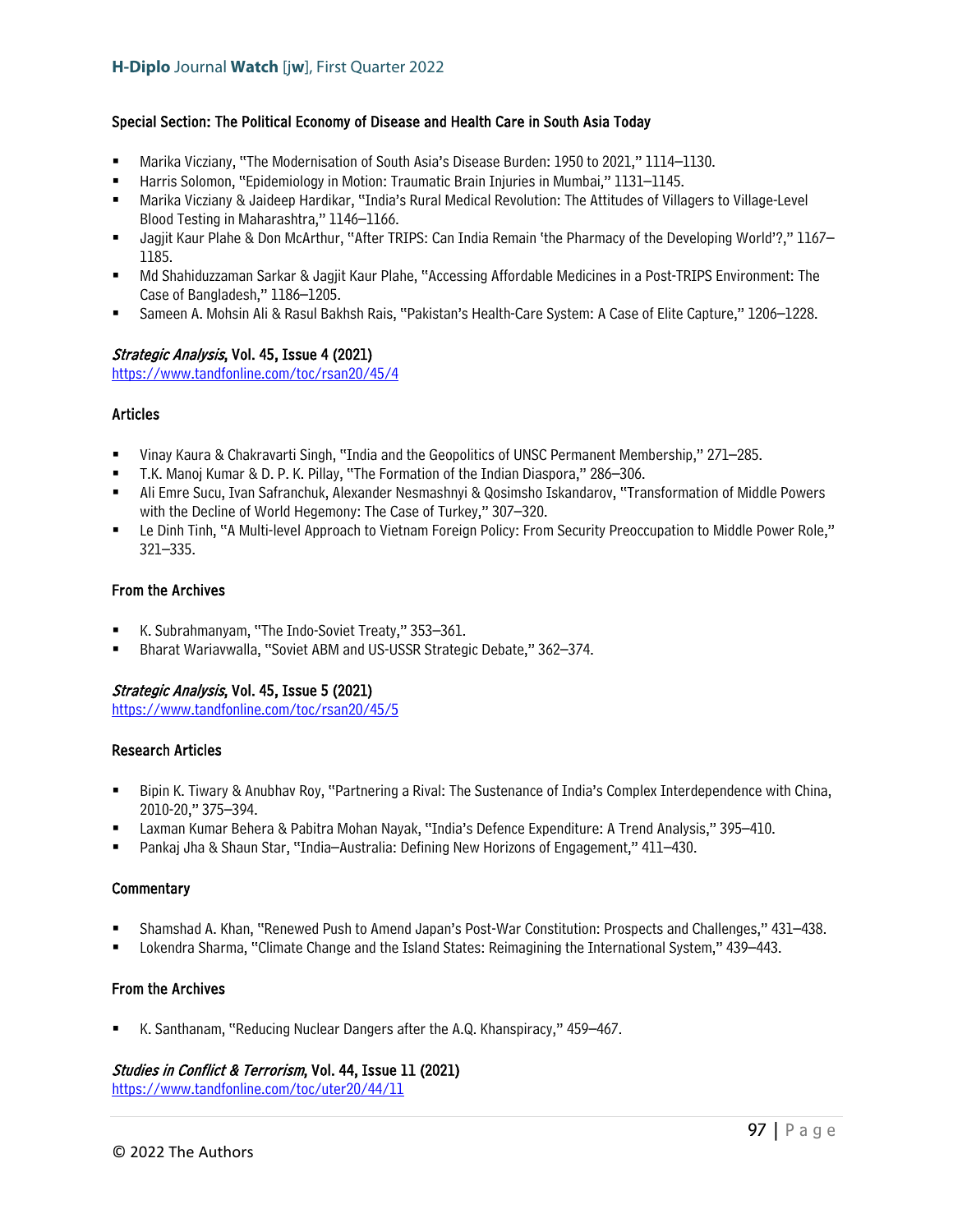# Original Articles

- Stephane J. Baele, Gregorio Bettiza, Katharine A. Boyd & Travis G. Coan, "ISIS's Clash of Civilizations: Constructing the "West" in Terrorist Propaganda," 887–919.
- María Idaly Barreto-Galeano, Iván Felipe Medina-Arboleda, Sonia Zambrano-Hernández, José-Manuel Sabucedo-Cameselle, Amalio Blanco-Abarca & Éric Maurice Lair, "Rhetoric, Political Ideology and the Peace Process in Colombia: A Twitter® Analysis," 920–937.
- Ginger L. Denton & Jonathan R. Harris, "The Impact of Illegal Fishing on Maritime Piracy: Evidence from West Africa," 938–957.

### Research Note

 Curtis M. Craig, Randy W. Overbeek & Elizabeth M. Niedbala, "A Global Analysis of Temperature, Terrorist Attacks, and Fatalities," 958–970.

### Studies in Conflict & Terrorism, Vol. 44, Issue 12 (2021)

<https://www.tandfonline.com/toc/uter20/44/12>

- Alexandra Phelan, "FARC's Pursuit of "Taking Power": Insurgent Social Contracts, the Drug Trade and Appeals to Eudaemonic Legitimation," 971–993.
- Tobias Bruce-Jones & M.L.R. Smith, "Coca, Clausewitz, and Colombia: The Inadequacy of Micro-level Studies in Explaining FARC Violence Against Civilians During the Colombian Civil War," 994–1021.
- Goran Peic, "Divide and Co-Opt: Private Agendas, Tribal Groups, and Militia Formation in Counterinsurgency Wars," 1022–1049.
- B. Heidi Ellis, Georgios Sideridis, Alisa B. Miller, Saida M. Abdi & Jeffrey P. Winer, "Trauma, Trust in Government, and Social Connection: How Social Context Shapes Attitudes Related to the Use of Ideologically or Politically Motivated Violence," 1050–1067.
- Joshua Tschantret, "Nuclear Legitimacy: Why Insurgents Seek and Destroy Nuclear Technology," 1068–1089.
- George Kassimeris, "Greece's Ulrike Meinhof: Pola Roupa and the Revolutionary Struggle," 1090–1103.
- Michael H. Becker, "When Extremists Become Violent: Examining the Association Between Social Control, Social Learning, and Engagement in Violent Extremism," 1104–1124.
- Ahmet S. Yayla, "Turkish ISIS and AQ Foreign Fighters: Reconciling the Numbers and Perception of the Terrorism Threat," 1125–1147.
- Larissa Daria Meier, "The Strategic Use of Emotions in Recruitment Strategies of Armed Groups: The Case of the Liberation Tigers of Tamil Eelam," 1148–1166.
- Ido Levy & Abdi Yusuf, "How Do Terrorist Organizations Make Money? Terrorist Funding and Innovation in the Case of al-Shabaab," 1167–1189.
- Craig Whiteside, Ian Rice & Daniele Raineri, "Black Ops: Islamic State and Innovation in Irregular Warfare," 1190– 1217.

### Studies in Conflict & Terrorism, Vol. 45, Issue 1 (2022)

<https://www.tandfonline.com/toc/uter20/45/1>

# Original Articles

- Matthew J. Dolliver & Erin M. Kearns, "Is It Terrorism?: Public Perceptions, Media, and Labeling the Las Vegas Shooting," 1–19.
- Niamatullah Ibrahimi, "Rumor and Collective Action Frames: An Assessment of How Competing Conceptions of Gender, Culture, and Rule of Law Shaped Responses to Rumor and Violence in Afghanistan," 20–42.

### Research Notes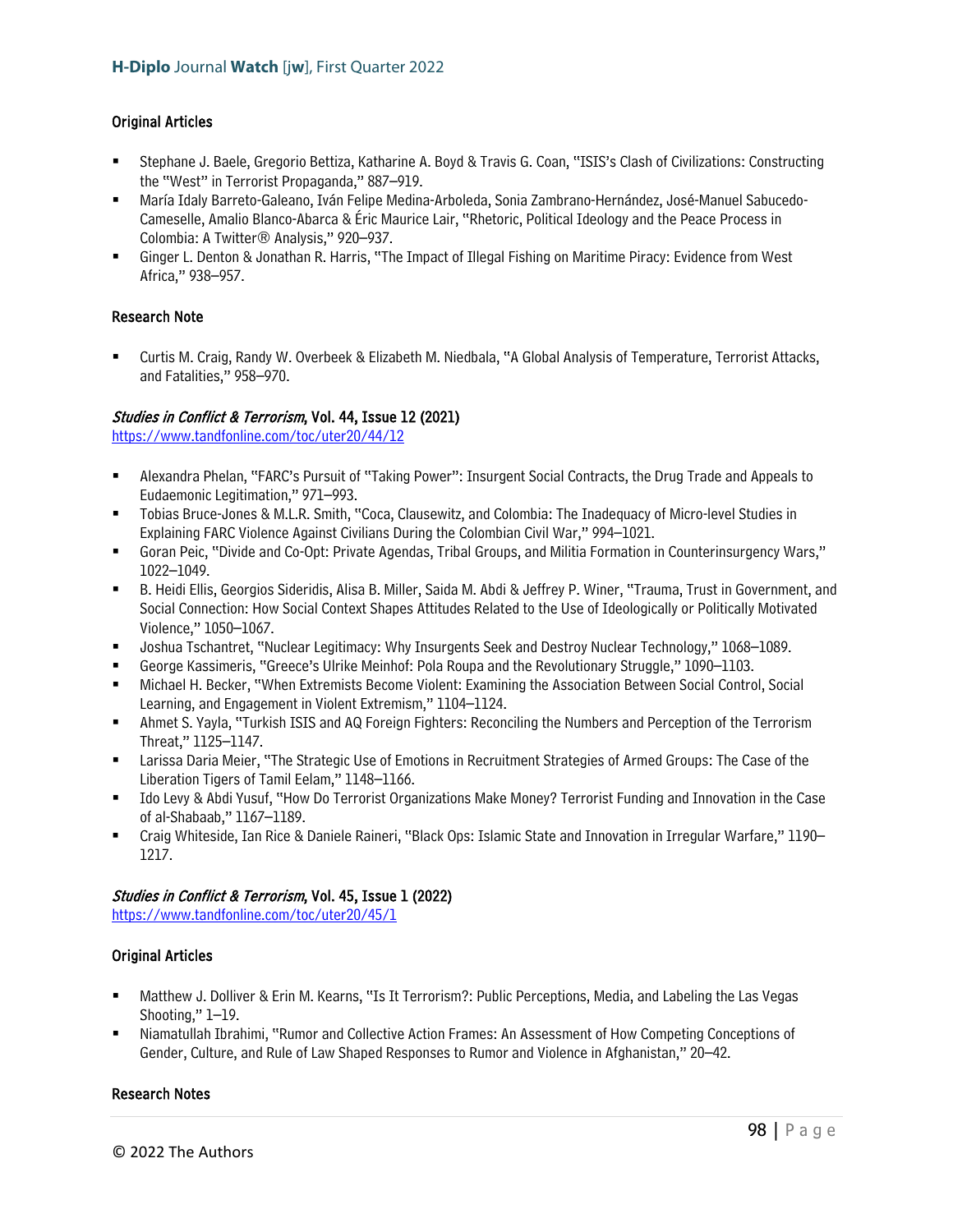- Colin Atkinson, Donna Yates & Nick Brooke, "Researching a Risky Business? The Use of Freedom of Information to Explore Counterterrorism Security at Museums in the United Kingdom," 43–61.
- Michael J. Soules, "Martyr or Mystery? Female Suicide Bombers and Information Availability," 62–91.
- Marco Nilsson Ph.D., "Motivations for Jihad and Cognitive Dissonance A Qualitative Analysis of Former Swedish Jihadists ," 92–110.

### Studies in Political Economy: A Socialist Review, Vol. 102, Issue 2 (2021)

<https://www.tandfonline.com/toc/rsor20/102/2>

### Articles

- Dennis Pilon, "Beyond codifying common sense: from an historical to critical institutionalism," 101–118.
- Wesley Petite, "A city and its people: exploring limitations to participation within modern urban space," 119–139.
- Nick Vlahos, "Bringing democracy down to scale: subnational democratic struggle in Britain," 140–160.
- Jessica Hejny & Adam Hilton, "Bringing contention in: a critical perspective on political parties as institutions," 161– 181.
- Adnan Türegün, "Class, politics, and economic policy at a critical juncture: Canada and the Anglo-American "family of nations" in the Great Depression of the 1930s," 182–202.
- Carlo Fanelli & Mark P. Thomas, "Austerity urbanism and recreation restructuring: insights from recreation workers and participants," 203–222.

### Alternative

 Sherene H. Razack, "What anti-Muslim racism can tell us about Christianity, white supremacy, and the US insurrection 2021," 223–231.

### Survival: Global Politics and Strategy, Vol. 63, Issue 6 (2021)

<https://www.tandfonline.com/toc/tsur20/63/6>

### Politicised Science

Gigi Kwik Gronvall, "The Contested Origin of SARS-CoV-2," 7–36.

### Travails of Liberalism

- Lawrence Freedman, "The Crisis of Liberalism and the Western Alliance," 37–44.
- François Heisbourg, "Euro-Atlantic Security and the China Nexus," 45–62.
- Daniel Deudney & G. John Ikenberry, "Getting Restraint Right: Liberal Internationalism and American Foreign Policy," 63–100.

### Forum: Back to North Korea … Again

- Robert L. Gallucci, "Negotiating with North Korea … Again," 101–106.
- Andrei Lankov, "The Perspective from Pyongyang: Limits of Compromise," 107–118.
- Målfrid Braut-Hegghammer, "Engaging North Korea: The Warming-up Phase," 119–125.

### Noteworthy

"Noteworthy," 126–128.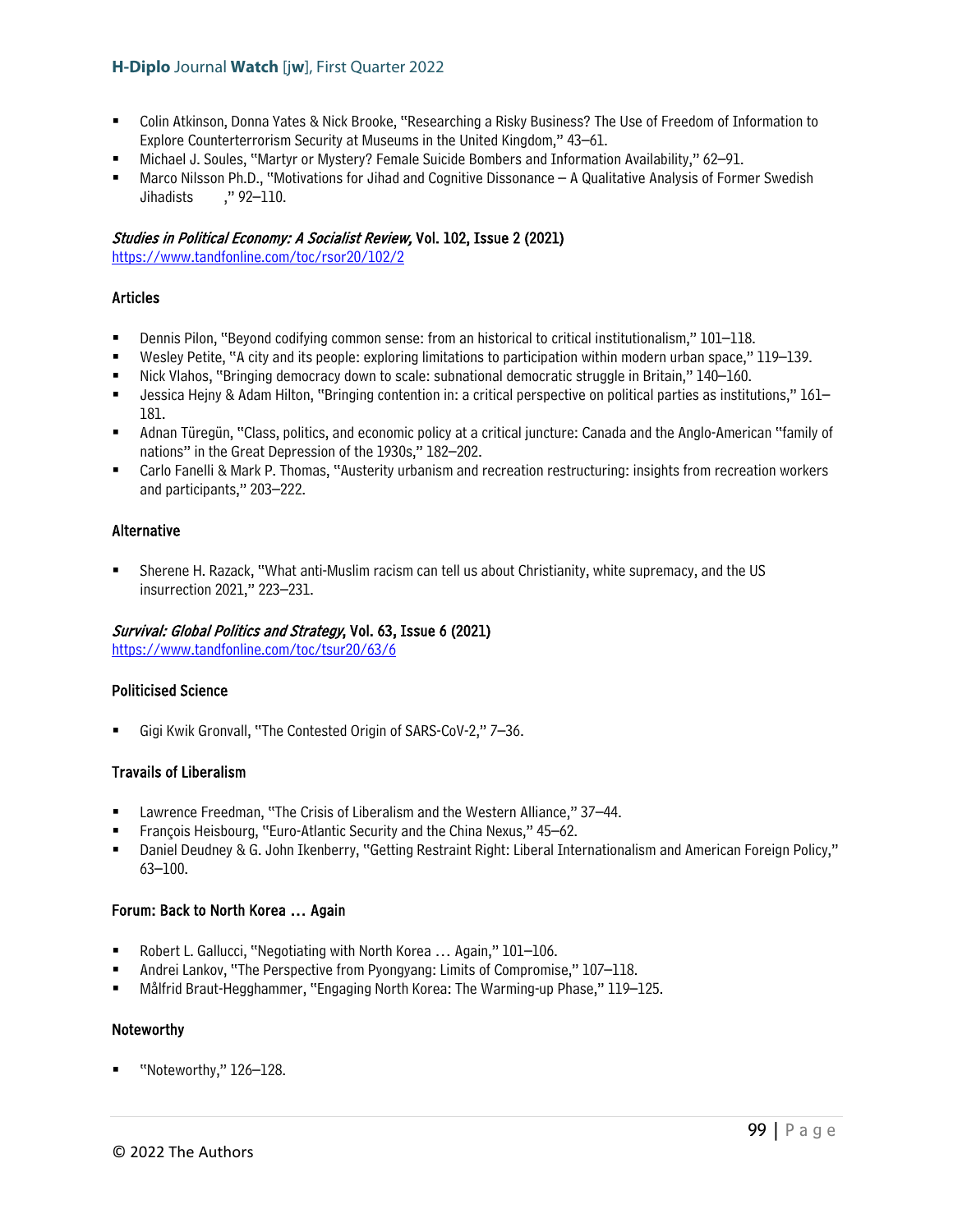### Regional Dynamics

- Robert S. Ross, "China Looks at the Korean Peninsula: The 'Two Transitions'," 129–158.
- Federico Manfredi Firmian, "Strengthening the US Partnership with the Syrian Democratic Forces," 159–182.

### Plus

 Ondrej Rosendorf, Michal Smetana & Marek Vranka, "Disarming Arguments: Public Opinion and Nuclear Abolition," 183–200.

### Review Essays

- Ben Barry & Jeffrey Mazo, "Stranger than Fiction: Imagining Our Climate Future," 201–208.
- Russell Crandall, "Colombia's River of Life and Death," 209–220.

### Book Reviews

- Jonathan Stevenson, "Counter-terrorism and Intelligence," 221–228.
- David C. Unger, "United States," 229–235.
- Hanns W. Maull, "Europe," 236–242.

### Closing Argument

Erik Jones, "Domestic Politics and the Global Balance," 243–252.

# Terrorism and Political Violence, Vol. 33, Issue 7 (2021)

<https://www.tandfonline.com/toc/ftpv20/33/7>

- Manuel Ricardo Torres-Soriano, "How Do Terrorists Choose Their Targets for an Attack? The View from inside an Independent Cell," 1363–1377.
- Elena Bergia, "Unexpected Rewards of Political Violence: Republican Ex-Prisoners, Seductive Capital, and the Gendered Nature of Heroism," 1378–1398.
- Jesse J. Norris, "Another Form of American Exceptionalism? A Comparative Analysis of Terrorism Sting Operations in the US and Abroad,"1399–1423.
- Jade Hutchinson, "The New-Far-Right Movement in Australia," 1424–1446.
- C. R. Pennell, "The Algerian State, Islamist Insurgents, and Civilians Caught in Double Jeopardy by the Violence of the Civil War of the 1990s," 1447–1468.
- Helge Holtermann, "Blinding the Elephant: Combat, Information, and Rebel Violence," 1469–1491.
- Michael E. Neagle, "A Bandit Worth Hunting: Pancho Villa and America's War on Terror in Mexico, 1916–1917," 1492–1510.
- Peter S. Henne, "Assessing the Impact of the Global War on Terrorism on Terrorism Threats in Muslim Countries," 1511–1529.
- Jasper Van Assche & Kim Dierckx, "Attitudes Towards Outgroups Before and After Terror Attacks," 1530–1545.
- Brandon Ives, "Ethnic External Support and Rebel Group Splintering," 1546–1566.

# Review Article

Ryan Shaffer, "Violence and Terrorism in East Africa," 1581–1585.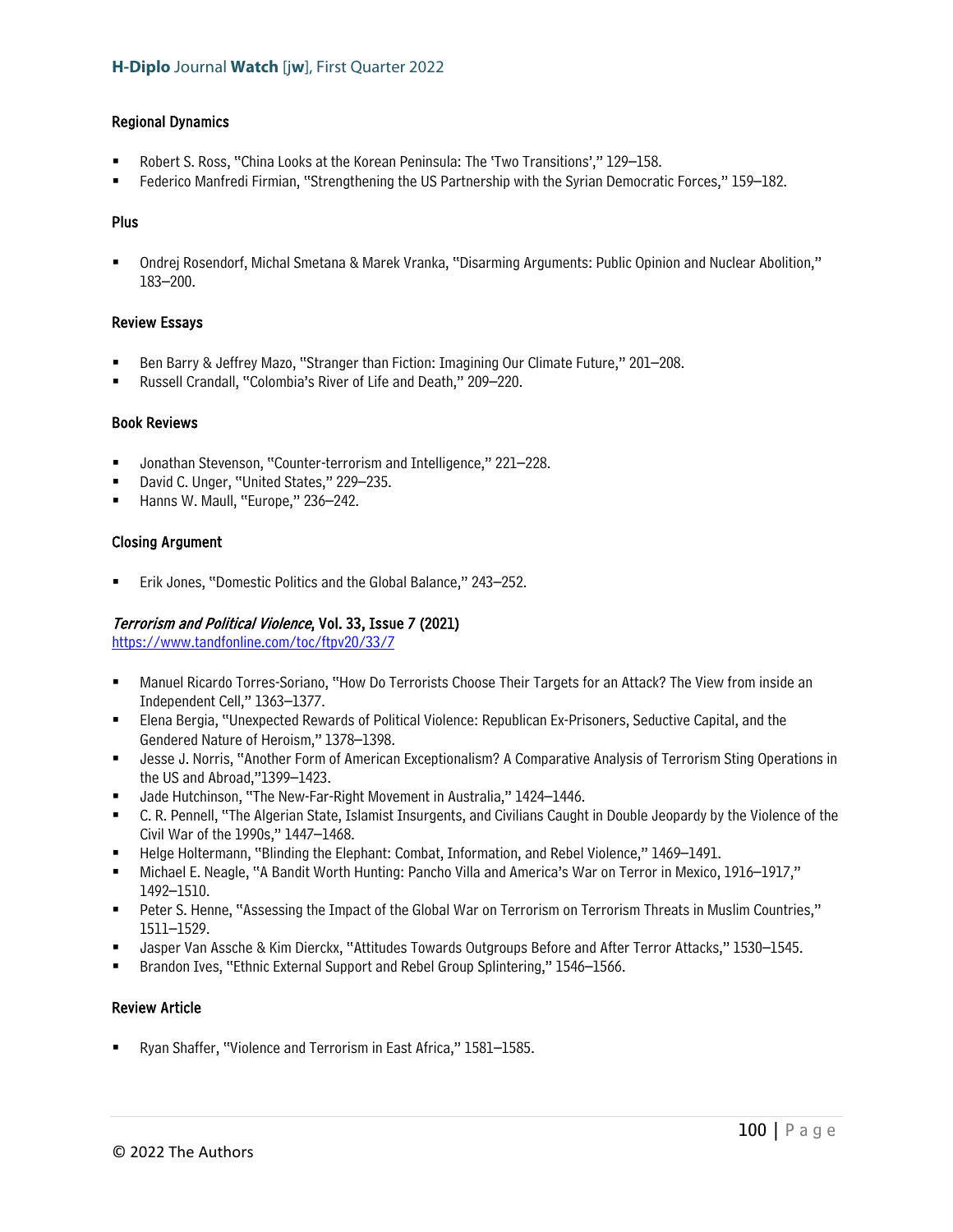# Terrorism and Political Violence, Vol. 33, Issue 8 (2021)

<https://www.tandfonline.com/toc/ftpv20/33/8>

- Zoey Reeve, "Engaging with Online Extremist Material: Experimental Evidence," 1595–1620.
- Steve Wood & Simon Gardiner, "Policing U.K. Airports and Schedule 7 of the Terrorism Act 2000: The Young Passengers' Perception of Security Measures," 1621–1642.
- Zoey Reeve, "Terrorism as Parochial Altruism: Experimental Evidence," 1643–1666.
- Stephane J. Baele, Lewys Brace & Travis G. Coan, "From 'Incel' to 'Saint': Analyzing the violent worldview behind the 2018 Toronto attack," 1667–1691.
- Arif Sahar & Aqila Sahar, "Ethnic Politics and Political Violence in Post-2001 Afghanistan: The 2014 Presidential Election," 1692–1712.
- Jeanine de Roy van Zuijdewijn & Jessica Sciarone, "Convergence of the Salience of Terrorism in the European Union Before and After Terrorist Attacks," 1713–1732.
- Leonie B. Jackson, "Framing British 'Jihadi Brides': Metaphor and the Social Construction of I.S. Women," 1733– 1751.
- Marta Sara Stempień, "Russia in the Eyes of Islamic State: An Analysis of the Content of Dabiq and Rumiyah Magazines and Russia's Involvement in the Fight against the Islamic State," 1752–1774.
- Bahar Baser & Alpaslan Ozerdem, "Conflict Transformation and Asymmetric Conflicts: A Critique of the Failed Turkish-Kurdish Peace Process," 1775–1796.

# Review Article

Ryan Shaffer, "New Currents in the Middle East," 1797–1803.

# Third World Quarterly, Vol. 42, Issue 10 (2021)

<https://www.tandfonline.com/toc/ctwq20/42/10>

- Kristin Ljungkvist & Anna Jarstad, "Revisiting the local turn in peacebuilding through the emerging urban approach," 2209–2226.
- Dylan O'Driscoll, "Everyday peace and conflict: (un)privileged interactions in Kirkuk, Iraq," 2227–2246.
- Derya Ozkul & Rita Jarrous, "How do refugees navigate the UNHCR's bureaucracy? The role of rumours in accessing humanitarian aid and resettlement," 2247–2264.
- Johannes Plagemann, Sreeradha Datta & Sinan Chu, "The paradox of competing connectivity strategies in Asia," 2265–2281.
- Séverine Deneulin, "Religion and development: integral ecology and the Catholic Church Amazon Synod," 2282–2299.
- Radoslav Yordanov, "An exit without strategy: learning from the Soviet Bloc's retreat from the Horn of Africa and Central America," 2300–2316.
- Nicola Degli Esposti, "The 2017 independence referendum and the political economy of Kurdish nationalism in Iraq," 2317–2333.
- Neil Loughlin & Mark Grimsditch, "How local political dynamics are shaping the Belt and Road Initiative," 2334–2352.
- Michelle Morais de Sá e Silva, "South–South cooperation resilience in Brazil: presidential leadership, institutions and bureaucracies," 2353–2371.
- Juana García Duque & Juan Pablo Casadiego, "International cooperation in peacebuilding: stakeholder interaction in Colombia," 2372–2392.
- Giulia Piccolino & Krisna Ruette-Orihuela, "The turn from peacebuilding to stabilisation: Colombia after the 2018 presidential election," 2393–2412.
- JeongWon Bourdais Park & Brian Bridges, "Ecology, security and international action: beyond sanctions on North Korea," 2413–2433.
- Anthony Russell Jerry, "From colonial subjects to post-colonial citizens? Considerations for a contemporary study of Black México," 2434–2450.
- Maurizio Carbone, "There is life beyond the European Union: revisiting the Organisation of African, Caribbean and Pacific States," 2451–2468.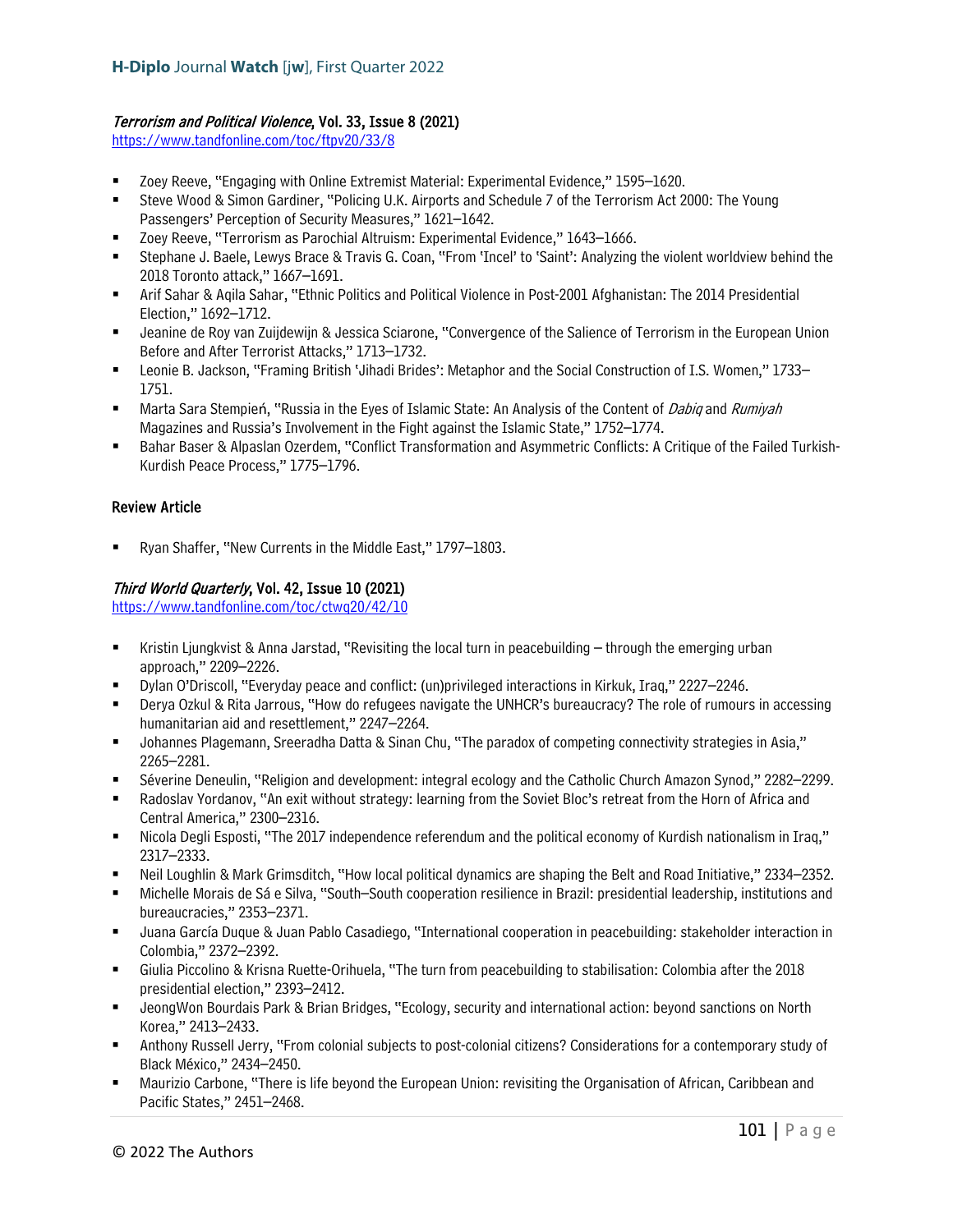Hanlie Booysen, "Martyrs as a conduit for legitimacy – explaining Iran's foreign policy towards Syria," 2469–2485.

# Third World Quarterly, Vol. 42, Issue 11 (2021)

<https://www.tandfonline.com/toc/ctwq20/42/11>

- Lucia Rabello de Castro, "Decolonising child studies: development and globalism as orientalist perspectives," 2487– 2504.
- Ahmad H. Sa'di, "Orientalism in a globalized world: Said in the twenty-first century," 2505–2520.
- David Nugent, "Orientalism in war and peace: the politics of academic scholarship during the long twentieth century," 2521–2537.
- Alena Sander, "Reclaiming partnership 'rightful resistance' in a Norths/Souths cooperation," 2538–2551.
- Balazs Szent-Ivanyi, "Practising what they preach? Development NGOs and the EU's Emergency Trust Fund for Africa," 2552–2571.
- Albert Ayinpoya Akafari, Gumataw Kifle Abebe, Giuliano Martiniello, Jad Chaaban & Ali Chalak, "Land appropriation, customary tenure and rural livelihoods: gold mining in Ghana," 2572–2592.
- Ruji Auethavornpipat, "Translating sustainable fishing norms: the EU's external relations with Ghana," 2593–2610.
- Renaud Egreteau, "Why veterans lose: the decline of retired military officers in Myanmar's post-junta elections," 2611–2628.
- Anna Grzywacz & Marcin Florian Gawrycki, "The authoritarian turn of middle powers: changes in narratives and engagement," 2629–2650.
- Abdil Mughis Mudhoffir & Rafiqa Qurrata A'yun, "Doing business under the framework of disorder: illiberal legalism in Indonesia," 2651–2668.
- Florent Bédécarrats, Isabelle Guérin, Solène Morvant-Roux & François Roubaud, "Behind the scenes of science in action: a 'replication in context' of a randomized control trial in Morocco," 2669–2689.
- Peter Olayiwola, "Challenging stories about child domestic work: evidence from South-West Nigeria," 2690–2705.
- Naomi Hossain, "The geopolitics of bare life in 1970s Bangladesh," 2706–2723.
- Harald Fuhr, "The rise of the Global South and the rise in carbon emissions," 2724–2746.
- Luisa F. Freier, Nicholas R. Micinski & Gerasimos Tsourapas, "Refugee commodification: the diffusion of refugee rentseeking in the Global South," 2747–2766.
- Hannes Warnecke-Berger, "Dynamics of global asymmetries: how migrant remittances (re-)shape North–South relations," 2767–2784.

# Third World Quarterly, Vol. 42, Issue 12 (2021)

<https://www.tandfonline.com/toc/ctwq20/42/12>

- Daniela Calmon, Chantal Jacovetti & Massa Koné, "Agrarian climate justice as a progressive alternative to climate security: Mali at the intersection of natural resource conflicts," 2785–2803.
- Mustafa Menshawy, "Sovereignty alignment process: strategies of regime survival in Egypt, Libya and Syria," 2804– 2821.
- Jugdep S. Chima, "India as a 'crypto-ethnic democracy': the dynamics of 'control' in relation to peripheral ethnic minorities," 2822–2840.
- Susan Appe & Ayelet Oreg, "Does effective altruism drive private cross-border aid? A qualitative study of American donors to grassroots INGOs," 2841–2862.
- Wadzanai Faith Mkwananzi, Firdevs Melis Cin & Tendayi Marovah, "Participatory art for navigating political capabilities and aspirations among rural youth in Zimbabwe," 2863–2882.
- Kaleb Demerew, "From Red Sea to the Nile: water, power, and politics in Northeast Africa," 2883–2901.
- Ileana Daniela Serban, "Agency and governance in European Union international development," 2902–2919.
- Mariam† Mohsin & Jawad Syed, "Female embodiment and patriarchal bargains: a context-specific perspective on female politicians in Pakistan," 2920–2938.
- Hans-Jürgen Burchardt & Jan Ickler, "Time to live well: well-being and time affluence for sustainable development," 2939–2955.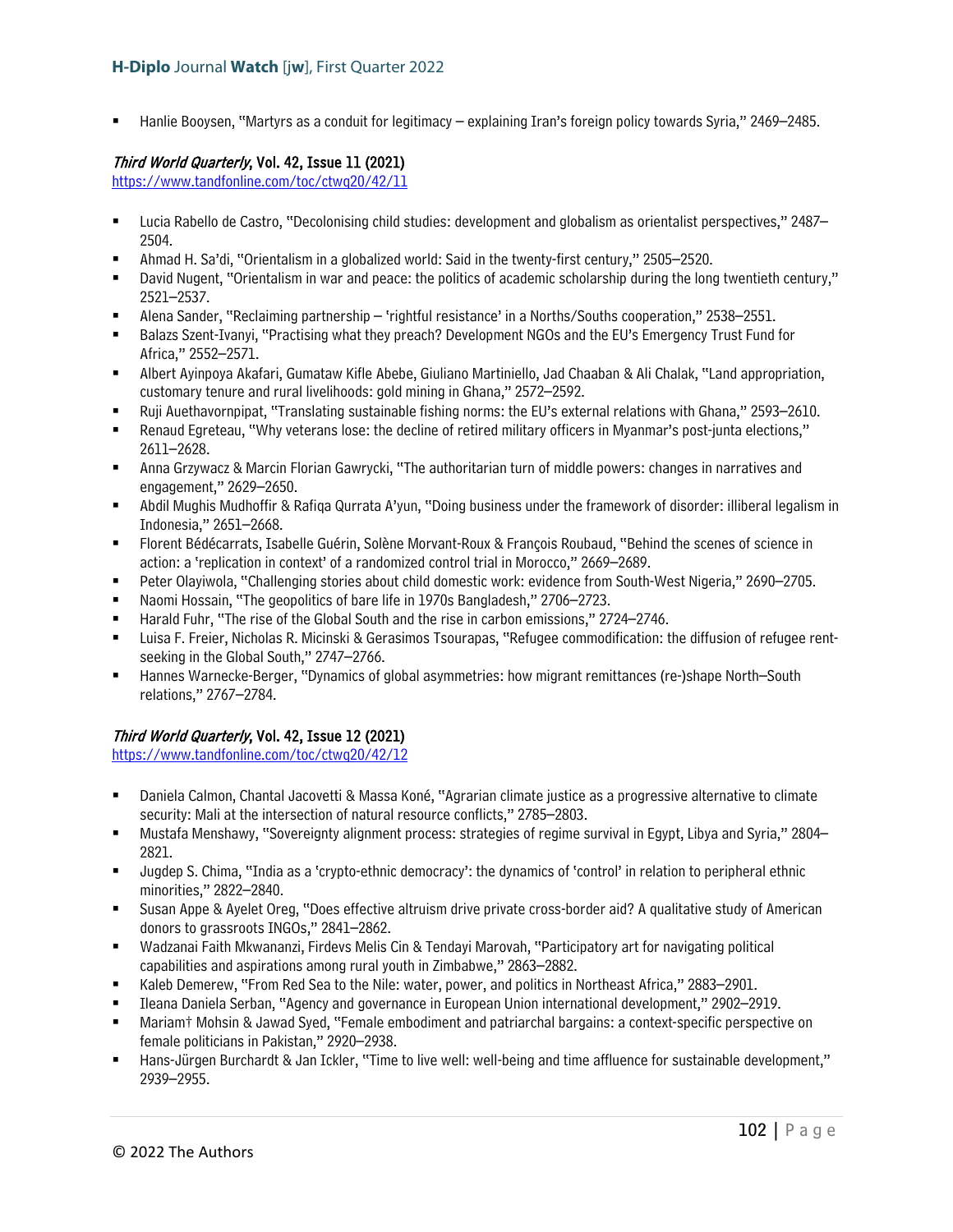- Andrew Mumford, "Disarmament, demobilisation and reintegration (DDR) after proxy wars: reconceptualising the consequences of external support," 2956–2973.
- Andrea Pollio, "Reading development failure: experts and experiments at the bottom of the pyramid in Cape Town," 2974–2992.
- Sokphea Young & Sophal Ear, "Transnational political economic structures: explaining transnational environmental movements against dams in the lower Mekong region," 2993–3011.
- Samreen Mushtaq & Mudasir Amin, "'We will memorise our home': exploring settler colonialism as an interpretive framework for Kashmir," 3012–3029.
- Ghazi-Walid Falah, "How should one read Trump's map of the 'deal of the century'?," 3030–3050.
- Mustafa Kutlay & Ziya Öniş, "Understanding oscillations in Turkish foreign policy: pathways to unusual middle power activism," 3051–3069.
- Jenna Russo, "Militarised peacekeeping: lessons from the Democratic Republic of the Congo," 3070–3086.

# Twentieth Century British History, Vol. 32, Issue 4 (December 2021)

<https://academic.oup.com/tcbh/issue/32/4>

- Jim Tomlinson, "The Strange Survival of 'Embedded Liberalism': National Economic Management and Globalization in Britain from 1944," 483–508.
- Alexandre Campsie, "Socialism, Nationalism and Tom Nairn's Dream of Escape," 509–532.
- Ed DeVane, "Pilgrim's Progress: The Landscape of the NHS Hospital, 1948–70,"
- Lise Jaillant, "Diversity and Entrepreneurialism: PN Review, Feminism and the Arts Council of Great Britain, 1973– 1990," 553–580.
- Richard Dunley and Jo Pugh, "Do Archive Catalogues Make History?: Exploring Interactions between Historians and Archives," 581–607.

### Duncan Tanner Essay Prize Winner 2020

 George Morris, "The Trance Phenomena of Mrs Thompson: Mediumship, Evidence, and Intimacy in Early Twentieth-Century Britain," 608–629.

# 20 & 21. Revue d'Histoire (2021/2)

<https://www.cairn.info/revue-vingt-et-vingt-et-un-revue-d-histoire-2021-2.htm>

# Articles

- Marie Puren, "La propagande allemande par le livre. L'« aryanisation » des éditions Ferenczi (1941-1944)," 3–16.
- Marie-Bénédicte Vincent, "Le procès de l'Anschluss en 1947. Histoire croisée franco-autrichienne de l'épuration," 17– 32.
- Sophie Toulajian, "Commémorer le génocide des Arméniens à Lyon en 1985. Emprunts et réappropriations d'une pratique protestataire," 33–47
- Anaïs Albert, "Kleptomanes ou nécessiteuses ? Les voleuses de grands magasins au début de la Première Guerre mondiale," 49–63.
- Antoine Perrier, "Tanger, ville fermée. Le sabotage économique d'une ville internationale par la France et l'Espagne (1912-1956)," 65–79.
- Gautier Garnier, "La promotion d'une érudition locale comme expertise. Lisbonne (décennies 1930-1950)," 81–93.
- Éric Nadaud, "André Blumel, gardien de la mémoire de Léon Blum leader socialiste," 95–110.
- Michele Di Donato, "Au carrefour des internationalismes. Le socialisme d'Europe du Sud et l'« apprentissage de l'international » par le Parti socialiste français (1974-1976)," 111–123.

### **Hommage**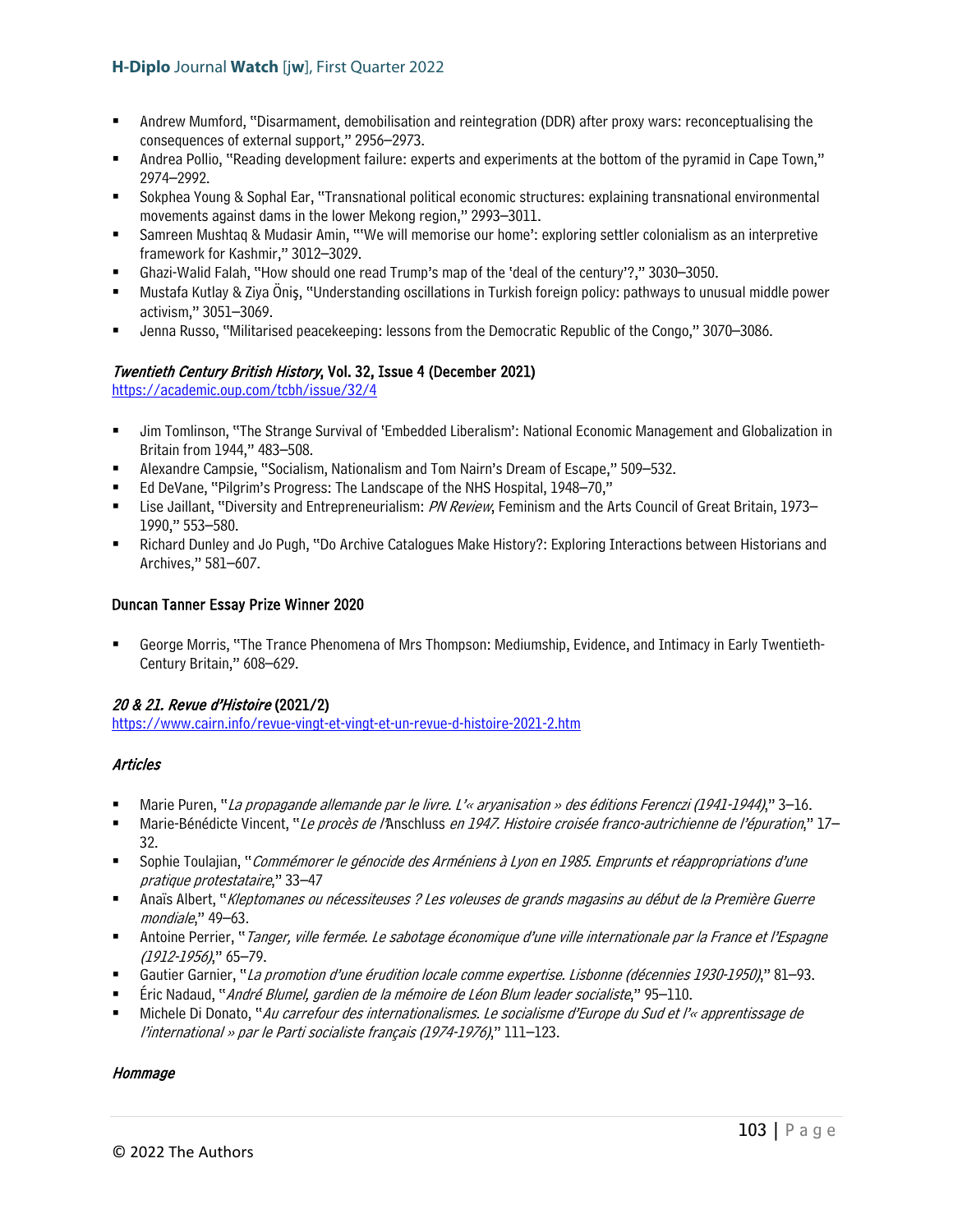Stéphanie Sauget, "Dominique Kalifa, un historien au travail : entre héritage et transmission," 125–137.

### The Washington Quarterly, Vol. 44, Issue 3 (2021)

<https://www.tandfonline.com/toc/rwaq20/44/3>

### **Provocations**

- Ankit Panda, "A Call to Arms: Kim Jong Un and the Tactical Bomb," 7–24.
- Akira Igata & Brad Glosserman, "Japan's New Economic Statecraft," 25–42.

### After US Troops Leave

- Renanah M. Joyce & Becca Wasser, "All About Access: Solving America's Force Posture Puzzle," 45–67.
- Dominic Tierney, "Why the United States Is Losing—And Russia and Iran Are Winning," 69–87.

### The China-Russia Connection

- Leigh Sarty, "'East Rising, West Falling': Not So Fast, History Suggests," 91–106.
- Jeffrey Mankoff, "Russia in the Era of Great Power Competition," 107–125.
- Jessica Brandt, "How Autocrats Manipulate Online Information: Putin's and Xi's Playbooks," 127–154.
- Alexander Lukin, "Have We Passed the Peak of Sino-Russian Rapprochement?," 155–173.
- Timothy W. Crawford, "How to Distance Russia from China," 175–194.

### The William and Mary Quarterly, Vol. 78, No. 4 (October 2021)

<https://www.jstor.org/stable/10.5309/willmaryquar.78.issue-4>

- Kathryn M. de Luna, "Sounding the African Atlantic," 581–616.
- John Garrigus, "'Like an epidemic one could only stop with the most violent remedies': African Poisons versus Livestock Disease in Saint Domingue, 1750–88," 617–652.
- John William Nelson, "Sigenauk's War of Independence: Anishinaabe Resurgence and the Making of Indigenous Authority in the Borderlands of Revolution," 653–686.
- Nathaniel Millett, "Law, Lineage, Gender, and the Lives of Enslaved Indigenous People on the Edge of the Nineteenth-Century Caribbean," 687–720.

### Reviews of Books

Seth Cotlar, "The Contemporary Resonance of the Nation's Founding Arguments," 721–726.

### Women's History Review, Vol. 30, Issue 6 (2021)

<https://www.tandfonline.com/toc/rwhr20/30/6>

### Special Issue: Intimate Politics: Fertility Control in Global Historical Perspective

Cassia Roth & Diana Paton, "Introduction," 881–895.

### Concepts and Categories

- Rebecca Flemming, "Fertility control in ancient Rome," 896–914.
- Aiko Takeuchi-Demirci, "Who's in control? Varying and changing translations of 'birth control' in Japan," 915–932.